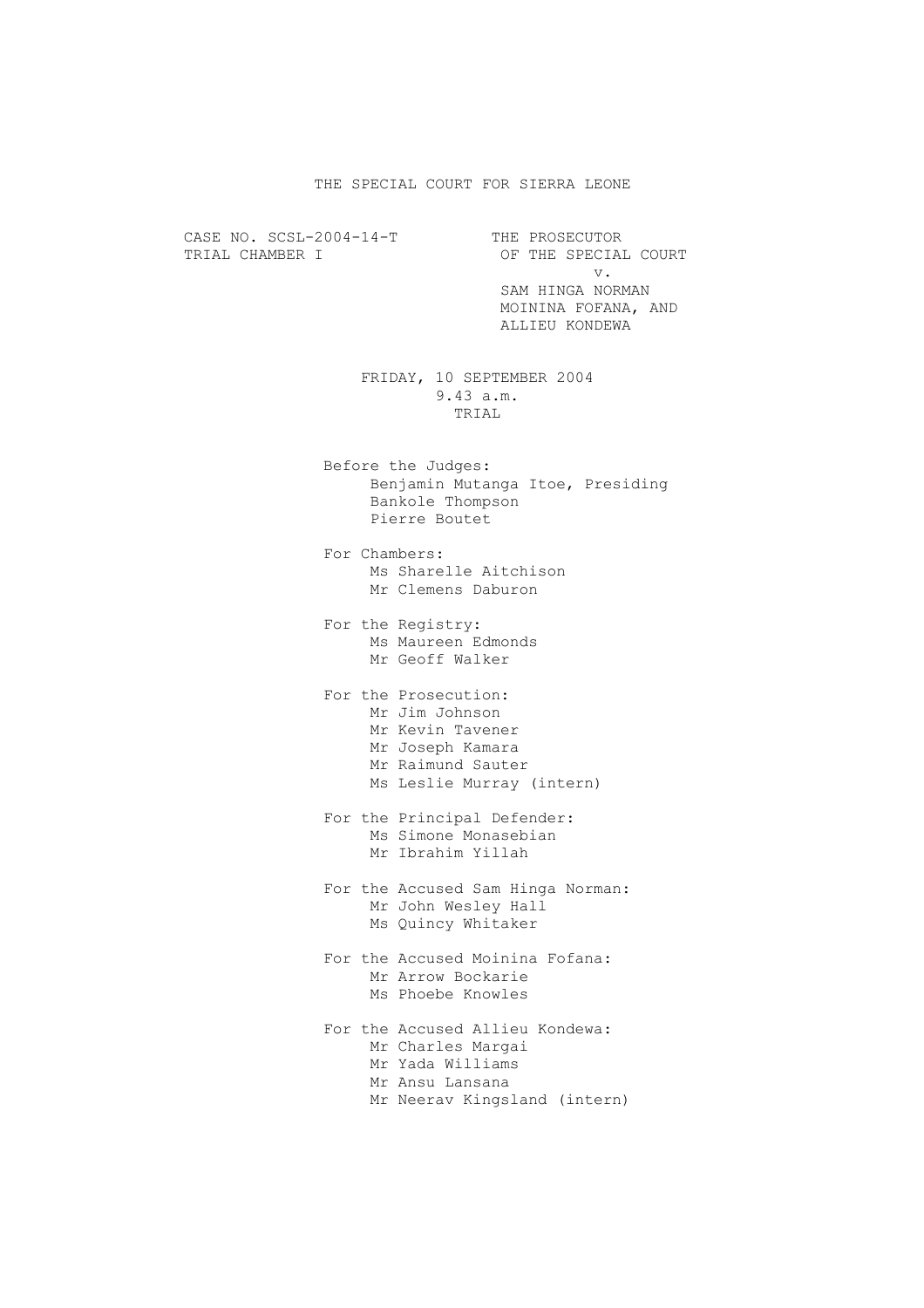1 Friday, 10 September 2004 2 **Example 2** [The accused entered the Court] 3 [Open session] 4 [The witness entered Court] 09:44:42 5 [Upon commencing at 9.43 a.m.] 6 PRESIDING JUDGE: The session resumes. Mr Williams, you may 7 continue with the cross-examination of this witness, to 8 conclude, hopefully, within under 20 minutes. 9 MR WILLIAMS: As My Lord pleases. 09:46:30 10 WITNESS: TF2-159 [Continued] 11 **Interpretation** [Witness answered through interpretation] 12 CROSS-EXAMINED BY MR WILLIAMS: 13 MR WILLIAMS: 14 Q. Mr Witness, did you say -- let me ask you this: when you 09:46:47 15 saw -- you said you saw Mr Norman the day before the 16 meeting at the Barri. Was a time stated for the said 17 meeting? 18 A. No. 19 Q. So I'm -- but before his arrival, were you already seated 09:47:25 20 at the Barri? 21 A. No. 22 Q. How did you know when he was coming to Koribundu? How 23 did you know the time he was due to arrive? 24 A. There was no notice that he was coming to Koribundu. 09:48:02 25 I only saw him come and go to Pujehun. 26 JUDGE THOMPSON: Has there been an answer to that question? 27 MR WILLIAMS: I didn't get the answer, My Lord. Could the 28 interpreters just repeat what he said?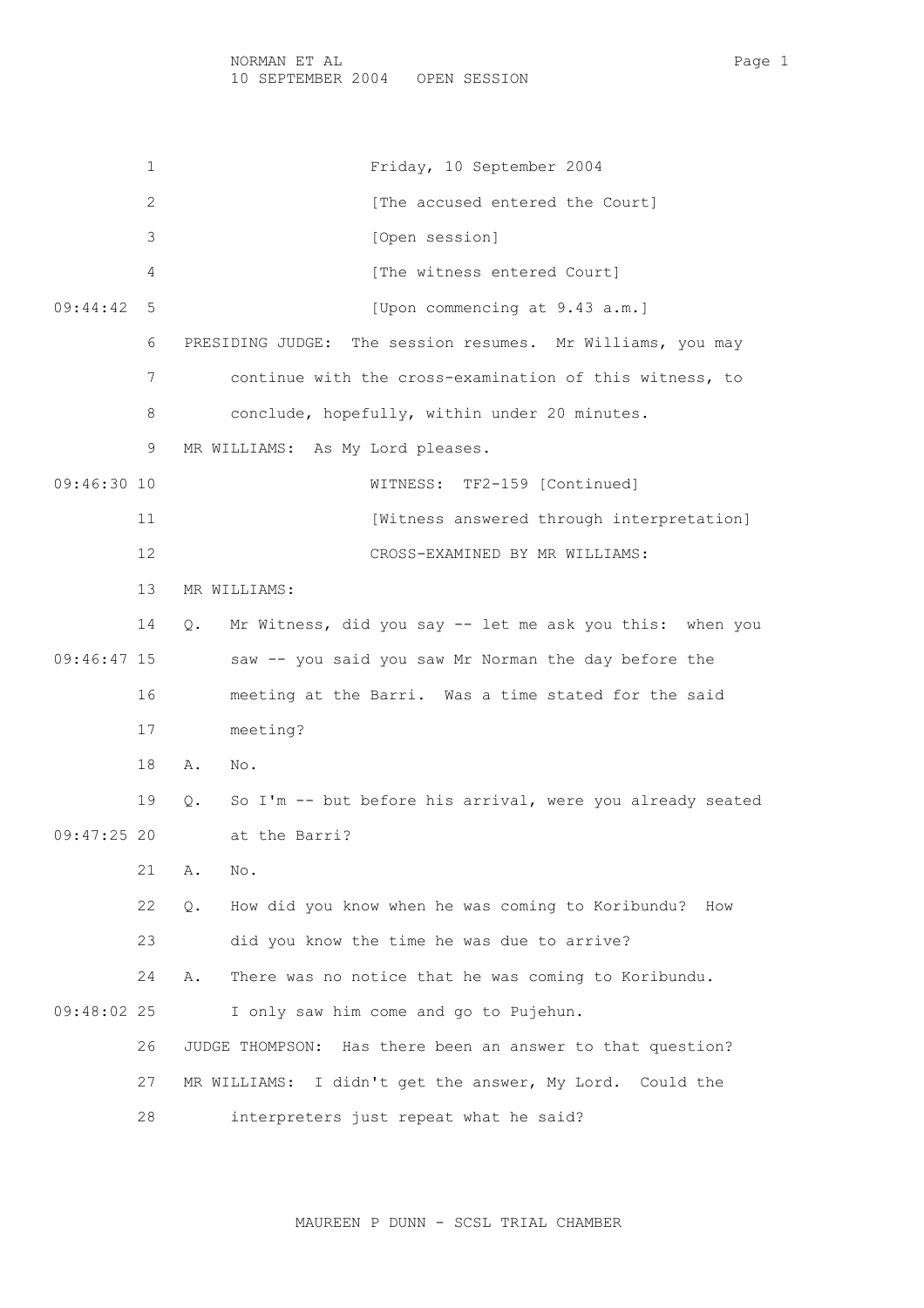NORMAN ET AL Page 2 10 SEPTEMBER 2004 OPEN SESSION

 1 THE INTERPRETER: Can you ask the question again, please? 2 PRESIDING JUDGE: Yes. Can the interpreters please restate 3 the reply? I understand they want the question asked 4 again. 09:48:50 5 THE INTERPRETER: Can he ask the question again, please? 6 MR WILLIAMS: 7 Q. How did you know the arrival time of Mr Hinga Norman at 8 the first meeting? 9 A. That's what I said, that I saw him come and go to 09:49:21 10 Pujehun. 11 MR WILLIAMS: I didn't get the interpretation. I don't know 12 what's happening to the mike. 13 THE INTERPRETER: Maybe check your channel. Can you get me 14 now? Can you hear me now? 09:49:44 15 JUDGE BOUTET: You have to look at your channel. 16 PRESIDING JUDGE: The English channel. 17 THE INTERPRETER: Can you hear me? 18 MR WILLIAMS: Yes. Would you repeat the answer, please? 19 PRESIDING JUDGE: Can you ask your question again, please? 09:49:57 20 MR WILLIAMS: 21 Q. How did you know the arrival time of Mr Hinga Norman for 22 the first meeting? 23 A. We were standing at the junction when he came and went to 24 Pujehun. That's how I knew that there was going to be a 09:50:23 25 meeting. 26 Q. Can you answer my question, please? When you saw him 27 at -- I mean, the day before your meeting, you said he 28 did not specify a time for a meeting at the Barri the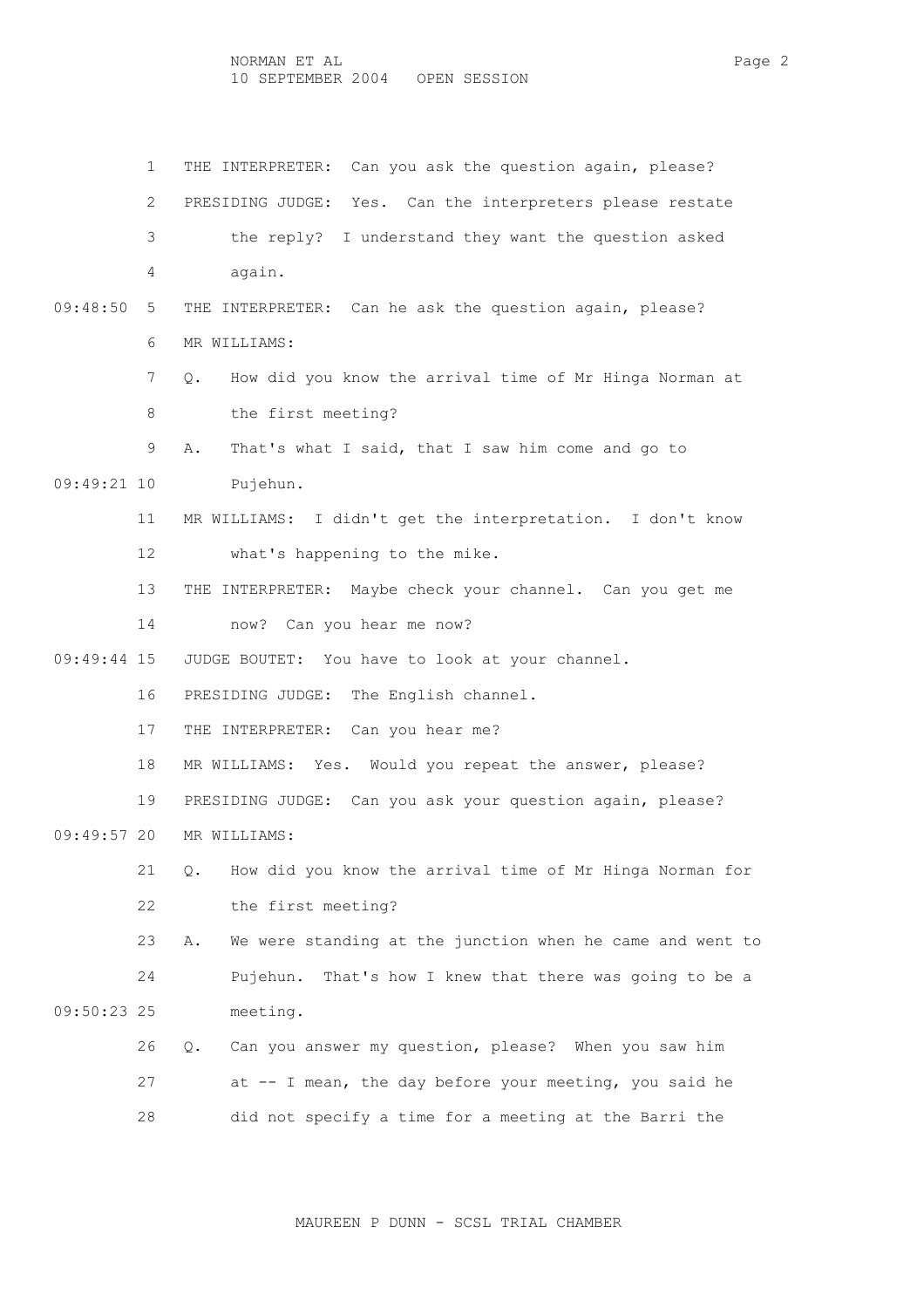1 following day. I mean, I'm asking you how did you come 2 about the time that he would be arriving the following 3 day? 4 JUDGE THOMPSON: Is it -- does the record indicate that he 09:50:55 5 knew the time ahead of time? 6 MR WILLIAMS: Your Honour, I asked him whether he was seated 7 at the time Mr Norman came. He said no, he was not, so 8 it's that line of -- 9 PRESIDING JUDGE: Because he had to accompany him triumphantly 09:51:13 10 to the meeting. 11 JUDGE THOMPSON: I'm not suggesting it's not a legitimate line 12 of cross-examination. I'm only asking whether the record 13 reflects that he did have some kind of advance knowledge 14 of the time of arrival. 09:51:25 15 MR WILLIAMS: No, the record -- 16 JUDGE THOMPSON: I see, that's what you are probing. 17 MR WILLIAMS: That's what I'm asking. 18 JUDGE THOMPSON: All right. 19 MR WILLIAMS: 09:51:34 20 Q. You said your father and brothers left for your farm the 21 very Friday the Kamajors arrived in town? 22 A. No, I did not say that. On Friday, they did not go to 23 the bush. 24 Q. When did they go to the bush? 09:52:12 25 A. That was when the Kamajors came and attacked the town on 26 Friday in the afternoon. 27 Q. When did your parents go to your farm to seek refuge? 28 A. At 8.00 in the night we went together.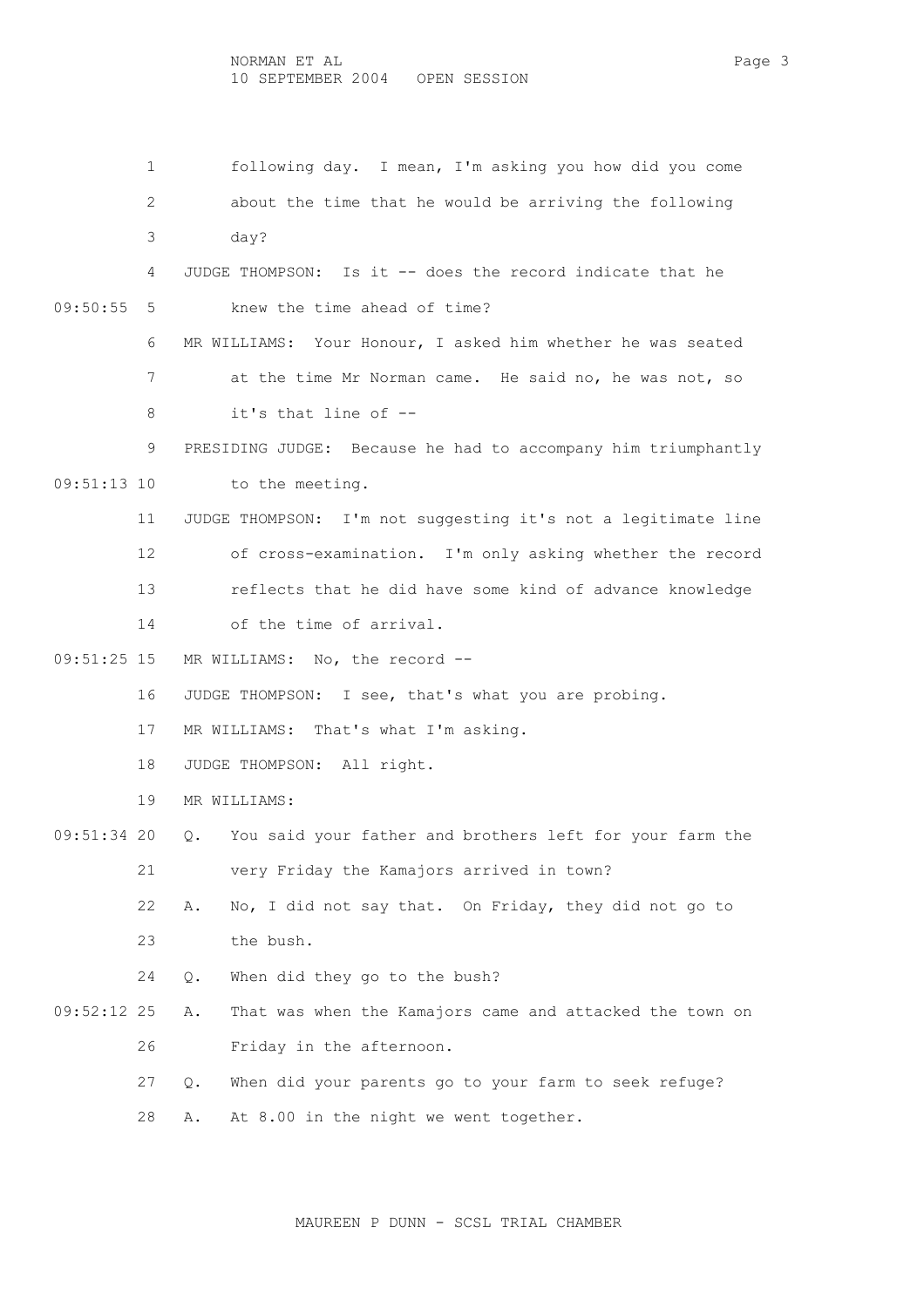NORMAN ET AL Page 4 10 SEPTEMBER 2004 OPEN SESSION

 1 Q. That is Friday? 2 A. Yes, Friday in the afternoon - in the evening, sorry. 3 Q. And your father and brothers did not return to your house 4 till when? 09:53:03 5 A. Till Thursday, when they went and got us from the bush. 6 Q. But you were going backwards and forwards; is that 7 correct -- going to and fro the farm? 8 A. Yes, I was coming out, I would come, and return. 9 Q. You said in your absence -- in your testimony, when my 09:53:34 10 learned friend was asking you questions, you said in your 11 absence -- I mean, you were in the bush, you came back on 12 a particular morning and you found your house burnt; is 13 that correct? 14 A. I didn't say that. 09:54:04 15 Q. Were you present when your house was burnt? 16 A. Yes, I was there on Saturday when they started burning 17 houses, but I was not there when they burnt my house on 18 Saturday. 19 Q. That's what I'm saying. When was your house burnt? 09:54:22 20 A. They burnt my house on Sunday in the evening. The back 21 house was burnt, not the main building. 22 Q. Does the main house still stand? 23 A. Yes, it's still there, but it's destroyed. The smaller 24 houses were burnt. 09:54:42 25 Q. And you were not present when those smaller houses were 26 put on fire? 27 A. No, I was not there. 28 Q. And did you say when you came -- when you returned you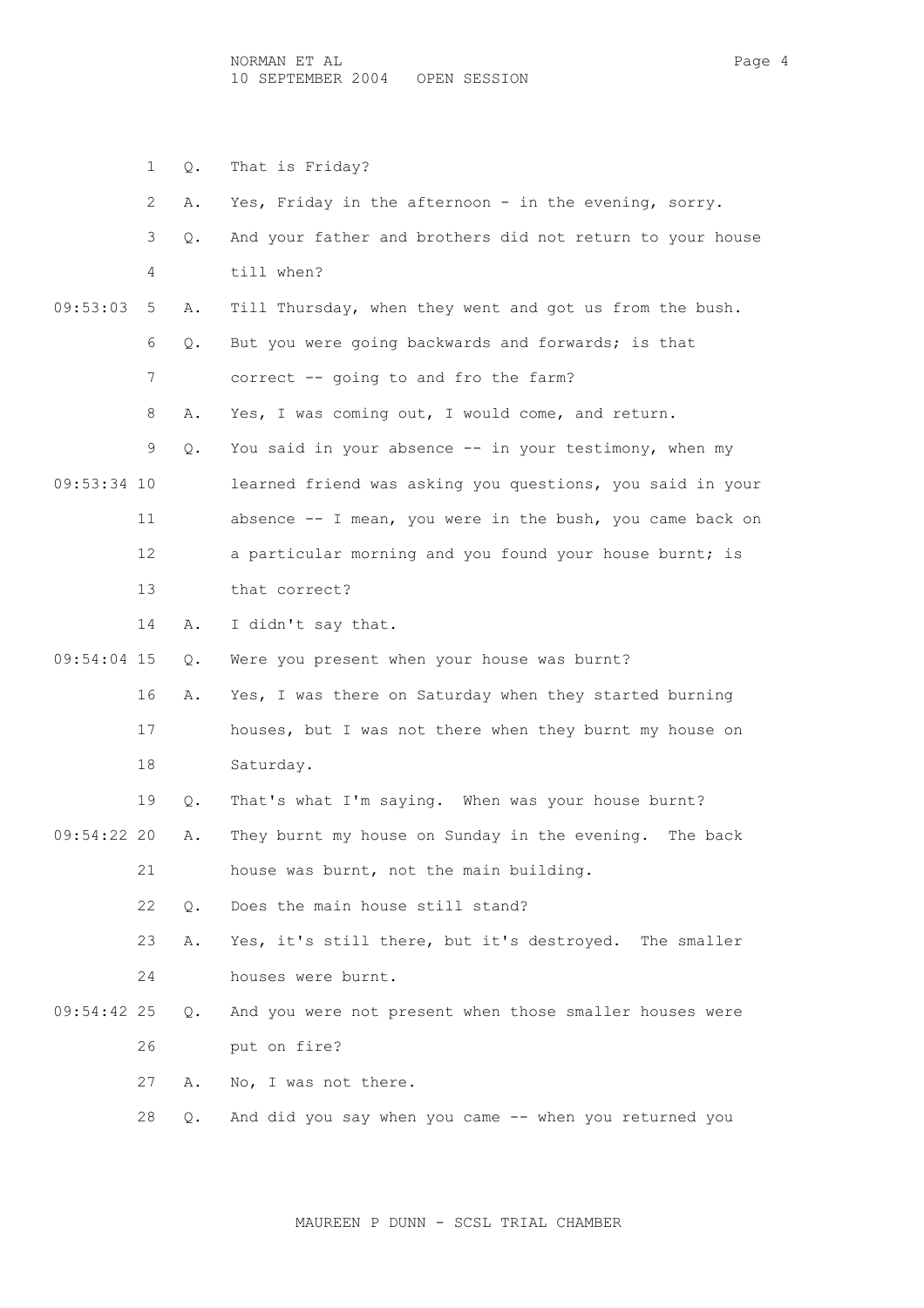1 found your grandparents burnt in the house? 2 A. Yes, the back house, the kitchen room that was built 3 which was attached, that's where they were. That's the 4 house that I saw that was burnt on Wednesday. 09:55:28 5 Q. And they were burnt inside their house; is that correct? 6 A. But they came out and laid down by the house. They 7 crawled and came -- 8 Q. They crawled out? 9 A. They crawled out of the house. 09:55:45 10 Q. But you were not present when the house was set on fire? 11 A. No. That Wednesday evening I was not there. 12 Q. How many grandparents did you have at the house? 13 A. Three people. 14 Q. Three people. I'll refer you to a portion of the 09:56:14 15 statement you made to the -- My Lord, Exhibit 7. I refer 16 you to a portion of your statement and I'll read it out 17 to you. I'll invite you to accept or deny what you said 18 to the investigators. 19 A. Please say so. 09:56:38 20 Q. Did you tell the investigators that on Tuesday Kamajors 21 arrested three elderly people that witness was related 22 to? 23 A. Can you take the question again, please? 24 Q. Did you tell the investigators that on Tuesday Kamajors 09:57:07 25 arrested three elderly people that you were related to? 26 A. No, that is not in my statement. 27 Q. Thank you. And did you say they were locked up in your 28 house and the house was set on fire? Did you tell them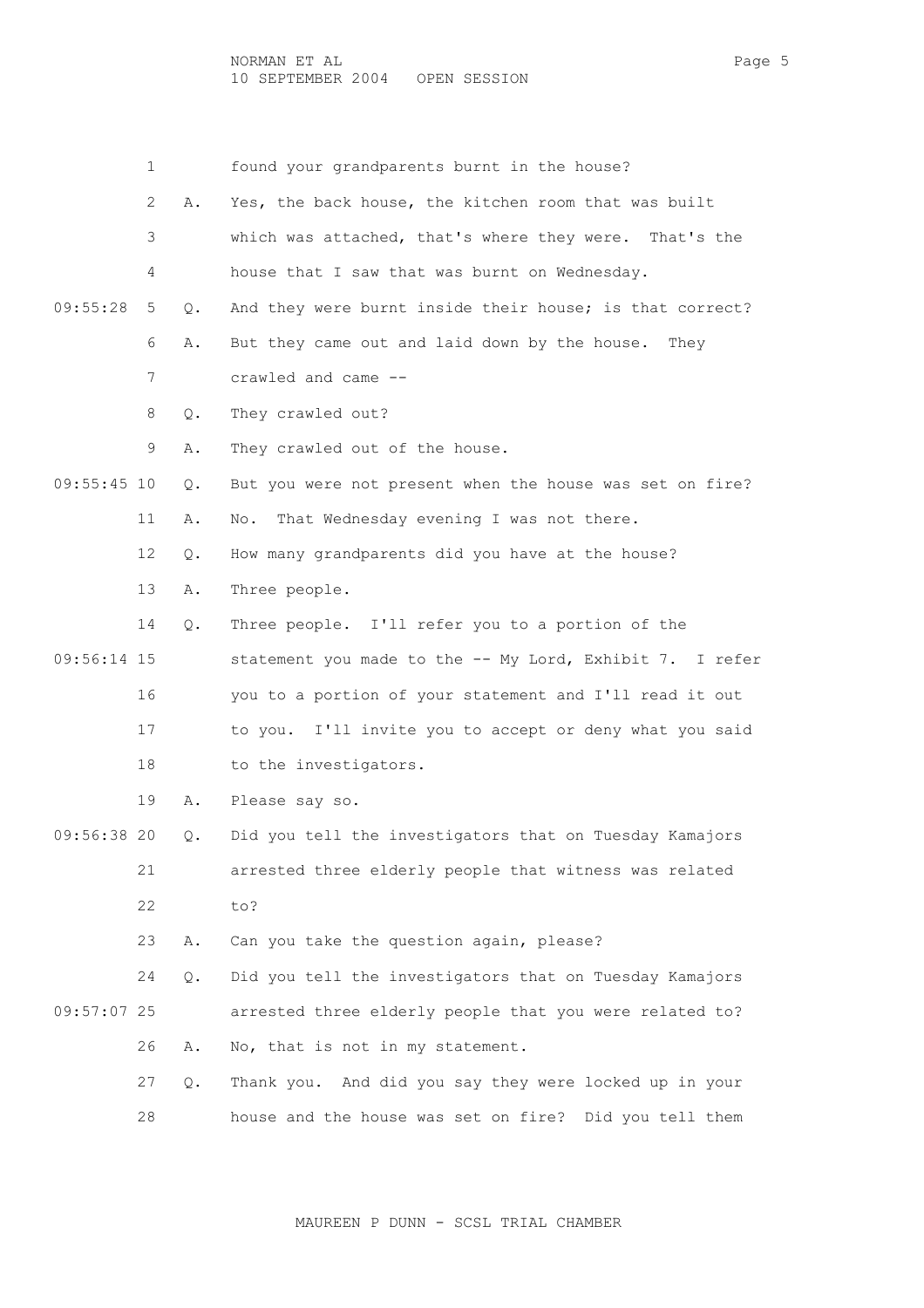1 that?

|               | 2  | Α.<br>That is not in my statement, no.                          |
|---------------|----|-----------------------------------------------------------------|
|               | 3  | It's in your statement. I mean, you mentioned them, and<br>Q.   |
|               | 4  | I don't say them now, because that might reveal your            |
| 09:58:00      | 5  | identity.                                                       |
|               | 6  | PRESIDING JUDGE: Counsel, can we be precise? I find that        |
|               | 7  | there is a distinction between, "That is not in my              |
|               | 8  | statement" and, "I didn't tell them that."                      |
|               | 9  | MR WILLIAMS: Sorry, My Lord?                                    |
| $09:58:12$ 10 |    | JUDGE THOMPSON: I find a clear distinction between, "That is    |
|               | 11 | not in my statement" and, "I did not tell them that," so        |
|               | 12 | can we clarify that for the record, because I'm not             |
|               | 13 | prepared to accept, "That is not in my statement," if           |
|               | 14 | what is meant is, "I did not tell the investigators             |
| 09:58:28 15   |    | that."                                                          |
|               | 16 | MR WILLIAMS: As My Lord pleases. Does your Lordship want to     |
|               | 17 | ask the witness that?                                           |
|               | 18 | JUDGE THOMPSON: You pursue it.                                  |
|               | 19 | MR WILLIAMS: As My Lord pleases.                                |
| 09:58:38 20   |    | Are you saying you did not tell them that, or that is not<br>Q. |
|               | 21 | recorded in your statement?                                     |
|               | 22 | I didn't tell them that they caught three people and put<br>Α.  |
|               | 23 | them in the house and set the house on fire. That's not         |
|               | 24 | said in that statement.                                         |
| 09:59:11 25   |    | And did you tell them the names of your three<br>Q.             |
|               | 26 | grandparents? I mean, the names are stated there, but           |
|               | 27 | I won't mention it for protective reasons. Where did            |

MAUREEN P DUNN - SCSL TRIAL CHAMBER

28 they get these names from? Did you tell them that? Did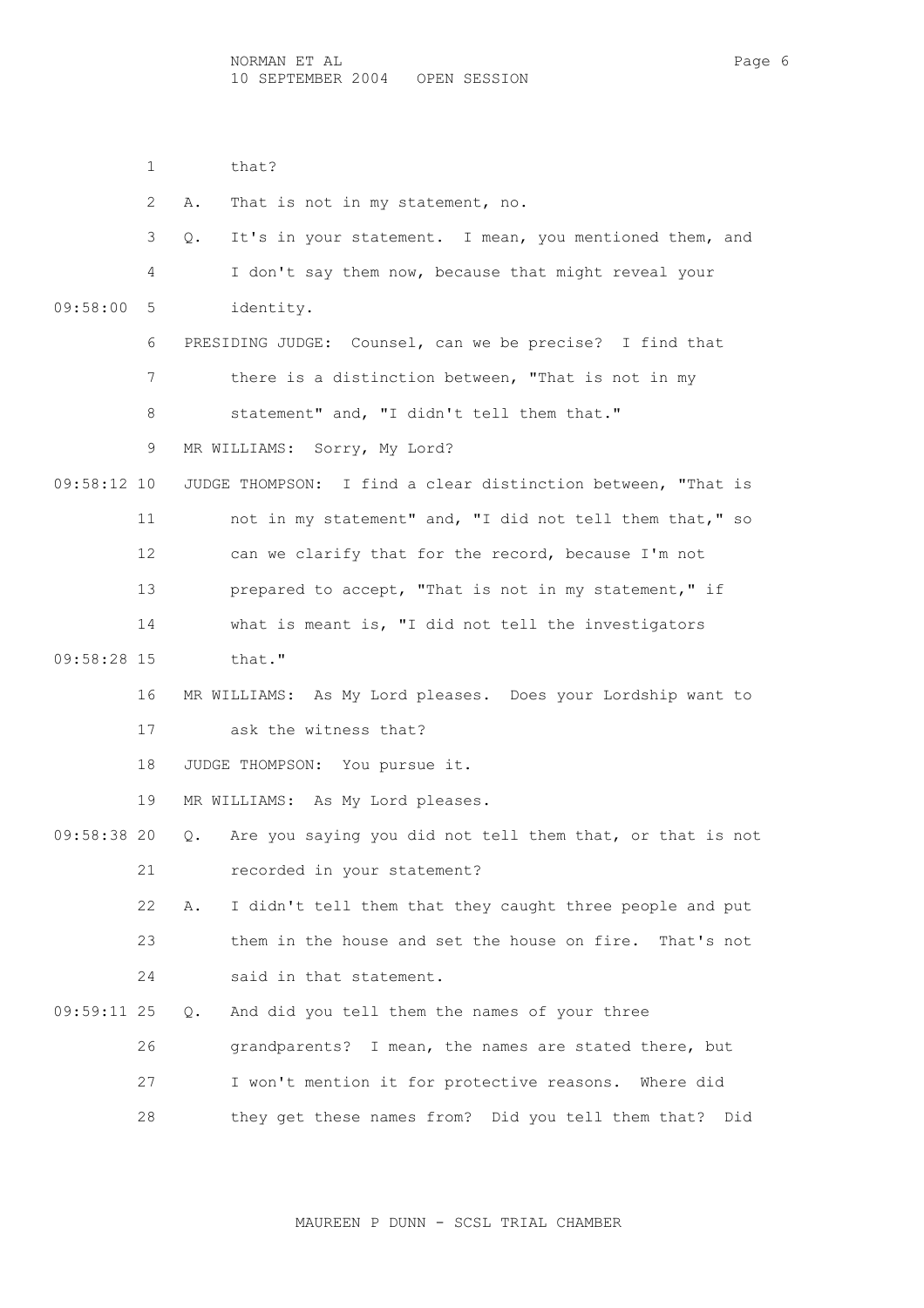NORMAN ET AL Page 7 10 SEPTEMBER 2004 OPEN SESSION

1 you tell them the names of your three relatives?

2 A. Yes, I told them their names.

 3 Q. You told them their names. Yes, okay. And did you tell 4 them that you heard Kamajors saying that the three men 09:59:44 5 had kids who had joined the collaborators, therefore they 6 must be killed?

7 A. My people that they killed, no.

8 Q. So you didn't tell them that?

9 A. No.

 10:00:10 10 JUDGE BOUTET: Mr Williams, just for greater certainty, I'm 11 not sure if you are paraphrasing what is in the document, 12 or you are interpreting or you are quoting to the witness 13 verbatim what's in this document. I just want to be sure 14 of which option you are pursuing now.

10:00:28 15 MR WILLIAMS: My Lord, I'm not quoting verbatim; I'm

16 paraphrasing.

17 PRESIDING JUDGE: There is a risk in paraphrasing.

18 JUDGE BOUTET: I know there are some difficulties because of

19 identity of witnesses. Accepting that, other than the

 10:00:46 20 fact that it may reveal the identity of the witness, if 21 you are putting a question to the witness as to, "Did you 22 say whatever," as such --

 23 JUDGE THOMPSON: I'm concurring with what my learned brothers 24 have said. I think the best procedure would be to put  $10:01:02$  25 the exact things to the  $-$ 

> 26 MR WILLIAMS: My Lord, the statement is not in the first 27 person. Yes, that is --

28 JUDGE THOMPSON: Is that the cause of the difficulty?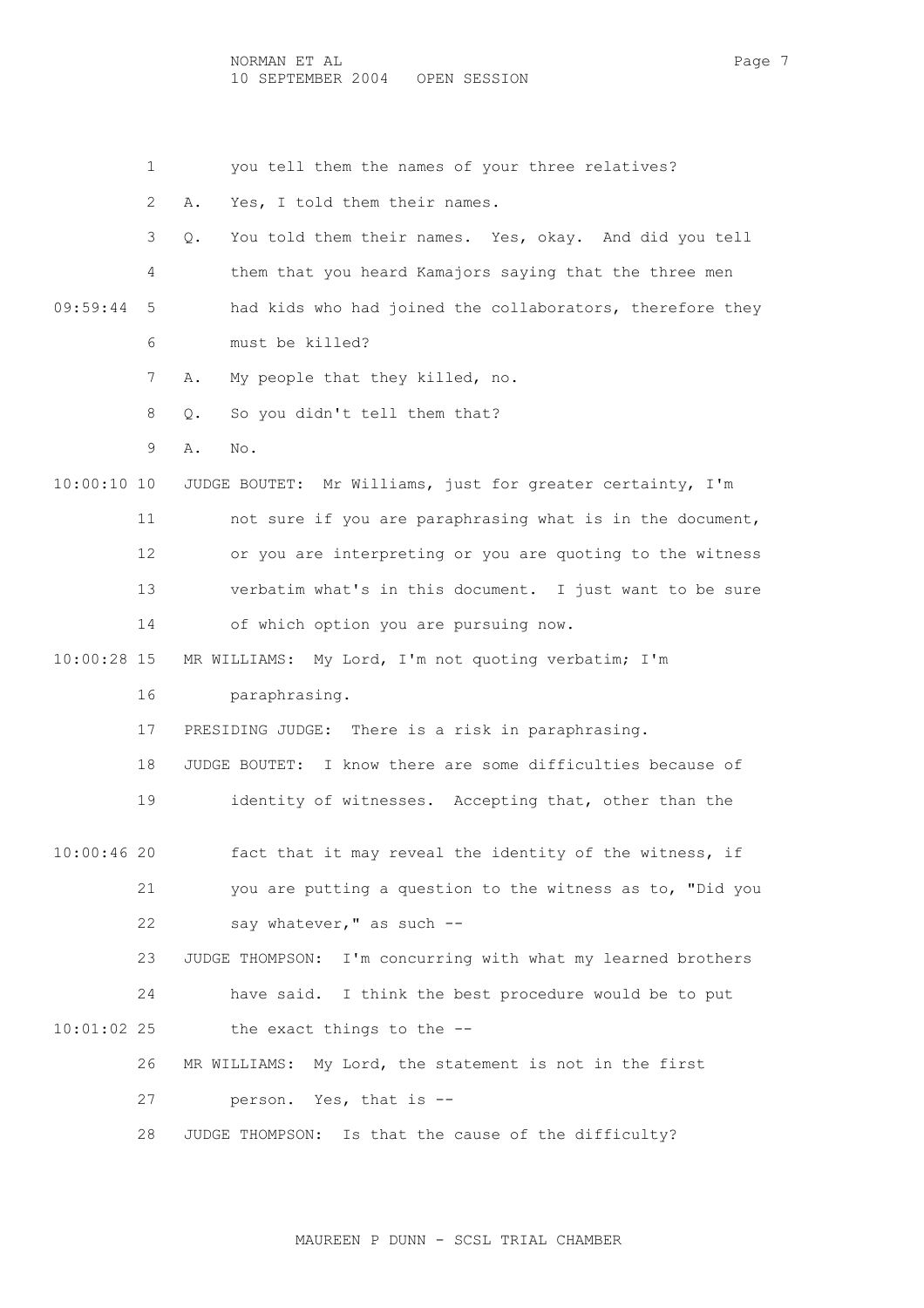1 MR WILLIAMS: Yes, My Lord.

|               | $\mathbf{2}^{\prime}$ | PRESIDING JUDGE: Why don't you put questions to him directly  |
|---------------|-----------------------|---------------------------------------------------------------|
|               | 3                     | resulting from what you have before you? Why don't you        |
|               | 4                     | put questions to him?                                         |
| 10:01:21      | 5                     | MR WILLIAMS: My Lord, I will read from his statement and that |
|               | 6                     | might be even more confusing.                                 |
|               | 7                     | JUDGE THOMPSON: So we have to trust your rendition --         |
|               | 8                     | MR WILLIAMS: Yes, My Lord.                                    |
|               | 9                     | JUDGE THOMPSON: -- of what you are in fact gathering from the |
| $10:01:33$ 10 |                       | statement.                                                    |
|               | 11                    | MR WILLIAMS: Yes, My Lord.                                    |
|               | 12 <sup>°</sup>       | JUDGE THOMPSON: I do hope that, if that's the way we are      |
|               | 13                    | going to proceed, the Prosecution will see the liberty to     |
|               | 14                    | object if they see anything has been stated amiss.            |
| $10:01:46$ 15 |                       | MR WILLIAMS: Yes, My Lord. The fact that they have not        |
|               | 16                    | objected shows that they are in agreement.                    |
|               | 17                    | JUDGE THOMPSON: I so assume, and I say no more.               |
|               | 18                    | MR WILLIAMS: I'll read verbatim what's in the statement.      |
|               | 19                    | JUDGE BOUTET: Mr Williams, please, the statement, I           |
| $10:01:59$ 20 |                       | understand, would read something like "He said" whatever,     |
|               | 21                    | rather than "I said" and this kind of a statement.<br>But     |
|               | 22                    | I would suggest that you put it to the witness as you         |
|               | 23                    | have it there and, if there is confusion, then try to         |
|               | 24                    | clarify that. Rather than, "He said", "You, Mr Witness        |
| 10:02:20 25   |                       | have said" whatever, and we will see. If it doesn't work      |
|               | 26                    | and it causes more confusion, we'll revert to the             |
|               | 27                    | scenario that you using now.                                  |

28 JUDGE THOMPSON: Learned counsel, we're forcing you to go back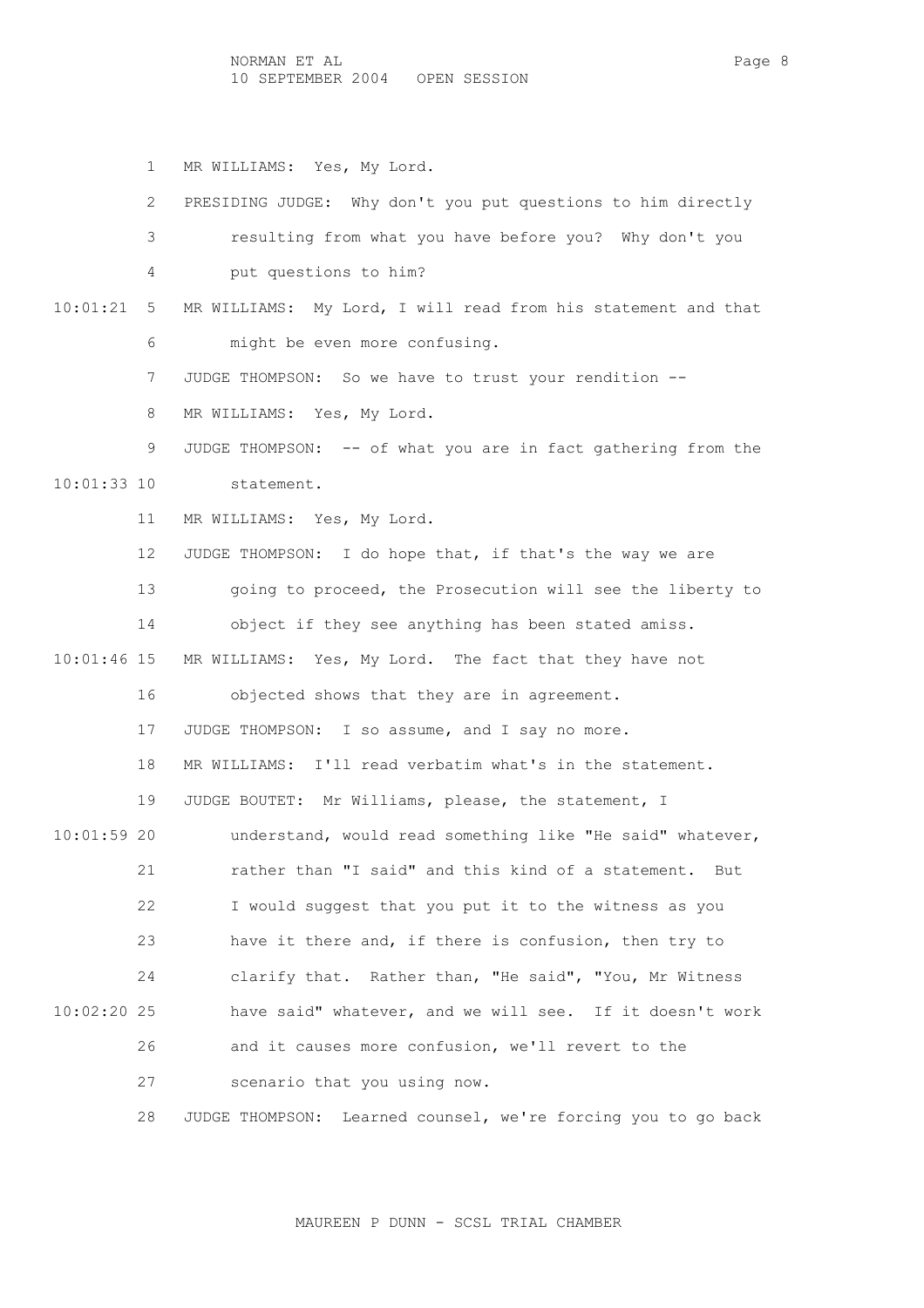1 to your school days and see if you can move from the

2 reported to the direct speech form.

3 MR WILLIAMS: As My Lord pleases.

 4 Q. Did you say this to the investigators, that you heard -- 10:02:53 5 I don't know --

- 6 JUDGE THOMPSON: Go ahead.
- 7 MR WILLIAMS: Should I go through the entire thing again?

8 JUDGE BOUTET: No, carry on where you were.

9 MR WILLIAMS:

10:03:09 10 Q. Did you tell the investigators that you heard Kamajors

 11 say that the three men had kids - children - who had 12 joined the collaborators, therefore they must be killed?

13 A. Repeat it so that I can understand.

- 14 Q. Did you tell the investigators that you heard the 10:03:35 15 Kamajors say that the three men had kids who had joined 16 the collaborators, therefore they must be killed?
	- 17 A. That is not in my statement. I didn't say that.
	- 18 Q. I am putting to you, Mr Witness, that you are not a 19 truthful person.

10:04:15 20 A. I am here to tell the truth.

 21 Q. You're not a truthful person. I mean, inside or outside, 22 you're not a truthful person.

 23 A. I am here to say the truth. If I didn't say it, I'll say 24 it. What is in my statement is what I talk about.

 10:04:38 25 Q. Yes. Your statement is quite -- it's at variance with 26 what you said in Court. The statement you've tendered -- 27 the statement you made to the investigators is at 28 variance, to a very large extent, to what you've said in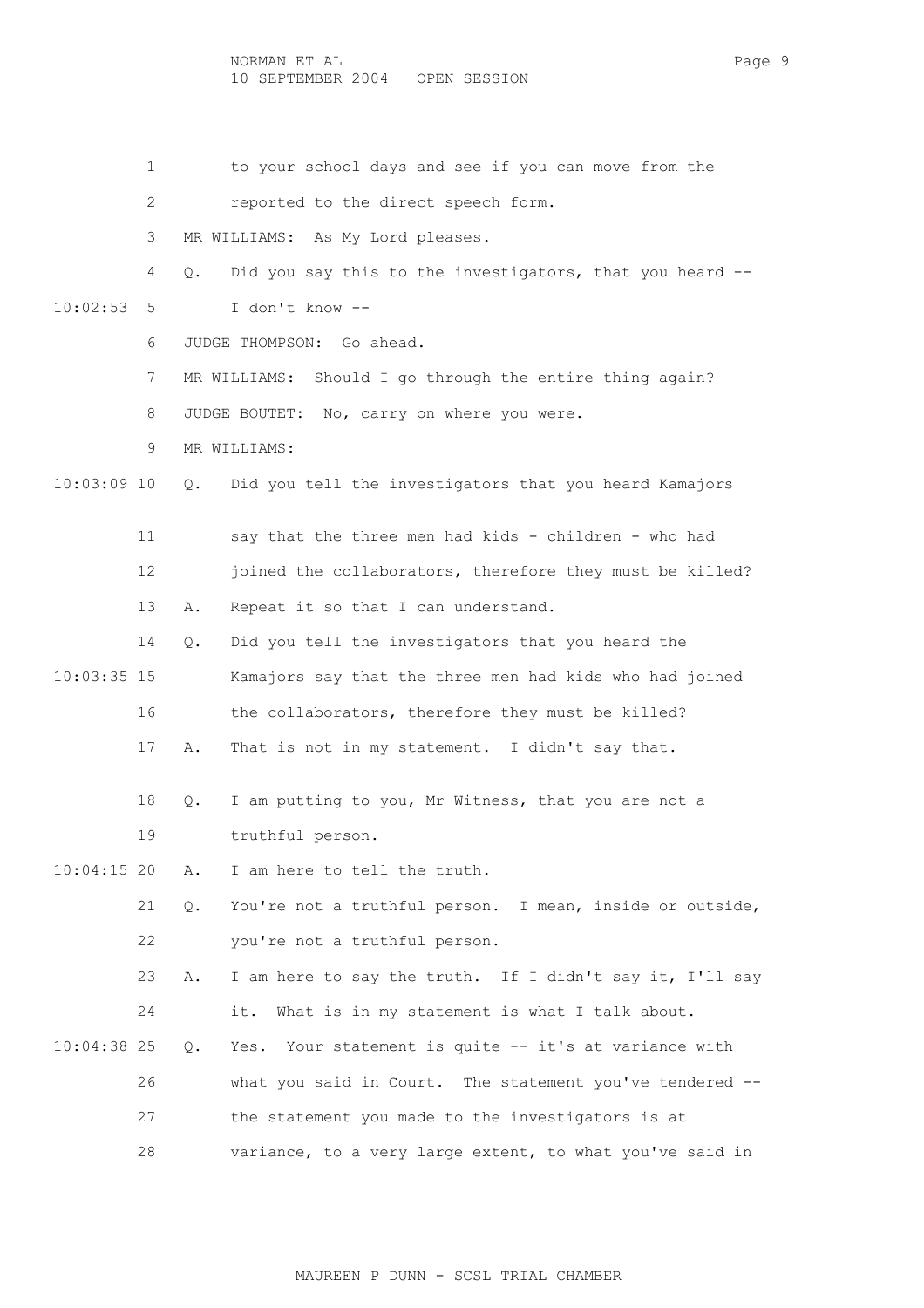1 the witness box? 2 MR KAMARA: Objection. The evidence that we have heard before 3 this Court and the statement are not, to a large extent, 4 at variance. Moreover, we have two other -- 10:05:18 5 MR WILLIAMS: My Lords, if that's an objection, my learned 6 friend can't understand the question. 7 MR KAMARA: I'm still on my feet. 8 MR WILLIAMS: No, please, let him -- 9 JUDGE THOMPSON: Will counsel on both sides please restrain 10:05:27 10 yourselves? Let's hear the objection. 11 MR KAMARA: I'm objecting to the line of cross-examination, 12 particularly counsel on the other side misstating the 13 evidence and what we have before this Court by way of 14 testimony from this witness is not "to a large extent at 10:05:44 15 variance with the statement". 16 JUDGE THOMPSON: Counsel, that's a matter of inference. 17 I thought you were quarrelling with the formulation of 18 the question, not so much whether there is a variation 19 between the statement and the testimony to a minimal or 10:06:09 20 optimal or whatever extent. That would be an 21 interpretation; it would be a submission from you. 22 MR KAMARA: Yes, Your Honour, I agree with you. 23 JUDGE THOMPSON: The point, of course, it would seem to me 24 here, is that if learned counsel on the other side were 10:06:22 25 to be more specific, that would assist the Court. I'm 26 not assisted by what you said to the investigator and 27 what you're saying now are largely at variance with each 28 other. I think what should be called for now is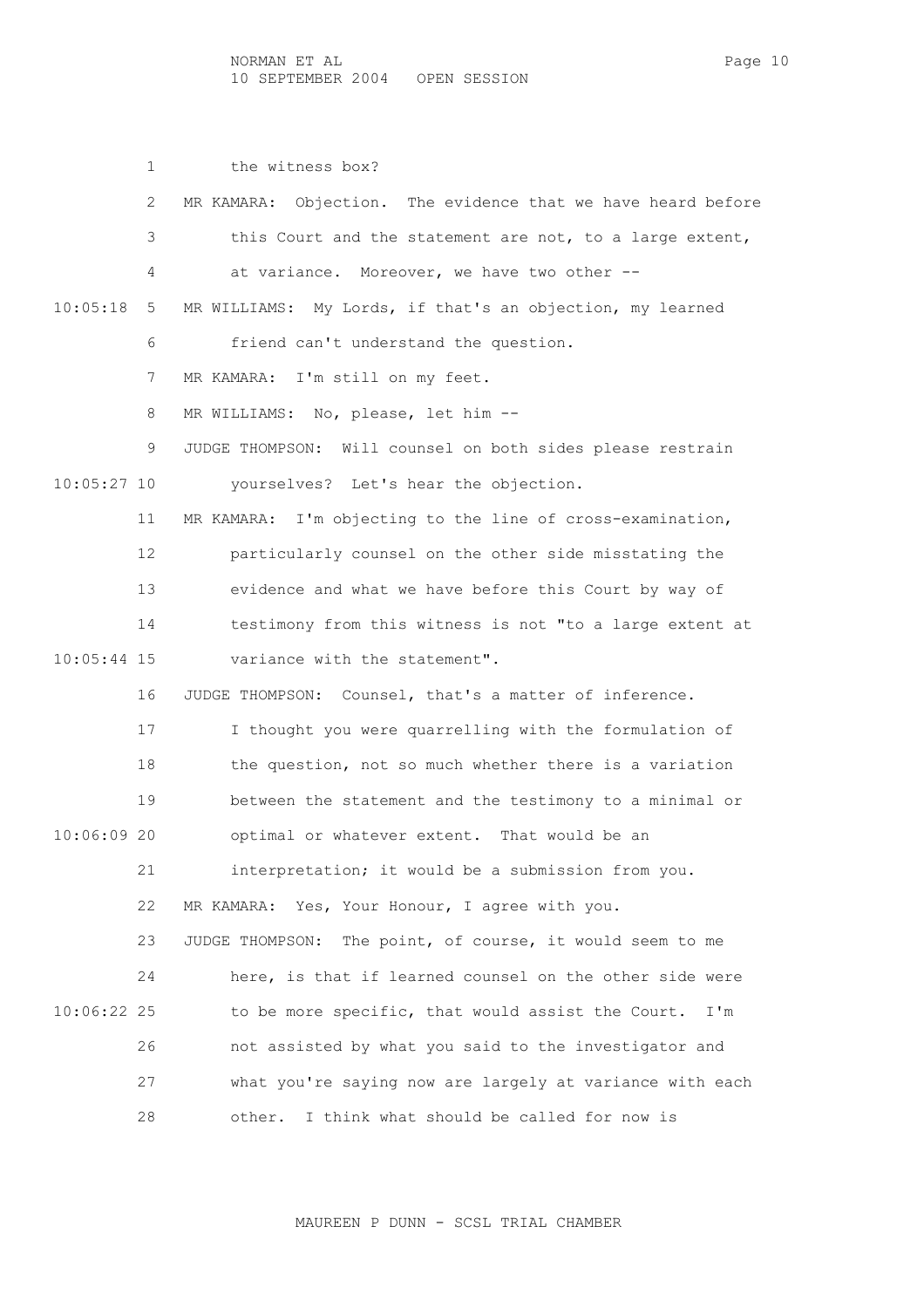1 specificity rather than an objection based on your 2 submission. 3 MR KAMARA: That is it, My Lord. I couldn't have put it more 4 right. Secondly, also, Your Honour, is the fact that 10:06:50 5 there are additional statements from this witness, which 6 we've disclosed to the Defence, of which the witness has 7 clearly specified that, "This is what I said" and, "This 8 is not what I said" -- 9 PRESIDING JUDGE: Wouldn't you think this is a matter for 10:07:05 10 submissions, for the Court's appreciation -- 11 JUDGE THOMPSON: Good point. 12 PRESIDING JUDGE: -- when it comes to time? 13 JUDGE THOMPSON: You cannot tutor counsel how to ask his -- 14 PRESIDING JUDGE: An objection must arise from something that 10:07:19 15 is technically wrong with the question that has been put 16 to the witness by the Defence counsel. 17 MR KAMARA: I'll take my cue from that. 18 PRESIDING JUDGE: The objection is overruled. Can you 19 continue, please, Mr Williams? 10:07:32 20 JUDGE BOUTET: Before you do, please, just one moment. 21 PRESIDING JUDGE: Yes, Mr Williams. 22 JUDGE THOMPSON: Learned counsel, go ahead. 23 MR WILLIAMS: 24 Q. Yes, that what you said to the investigators is largely 10:09:05 25 at variance with what you've said in the witness box. 26 JUDGE THOMPSON: Learned counsel, wouldn't it help to have 27 specificity here? 28 MR WILLIAMS: As My Lord pleases.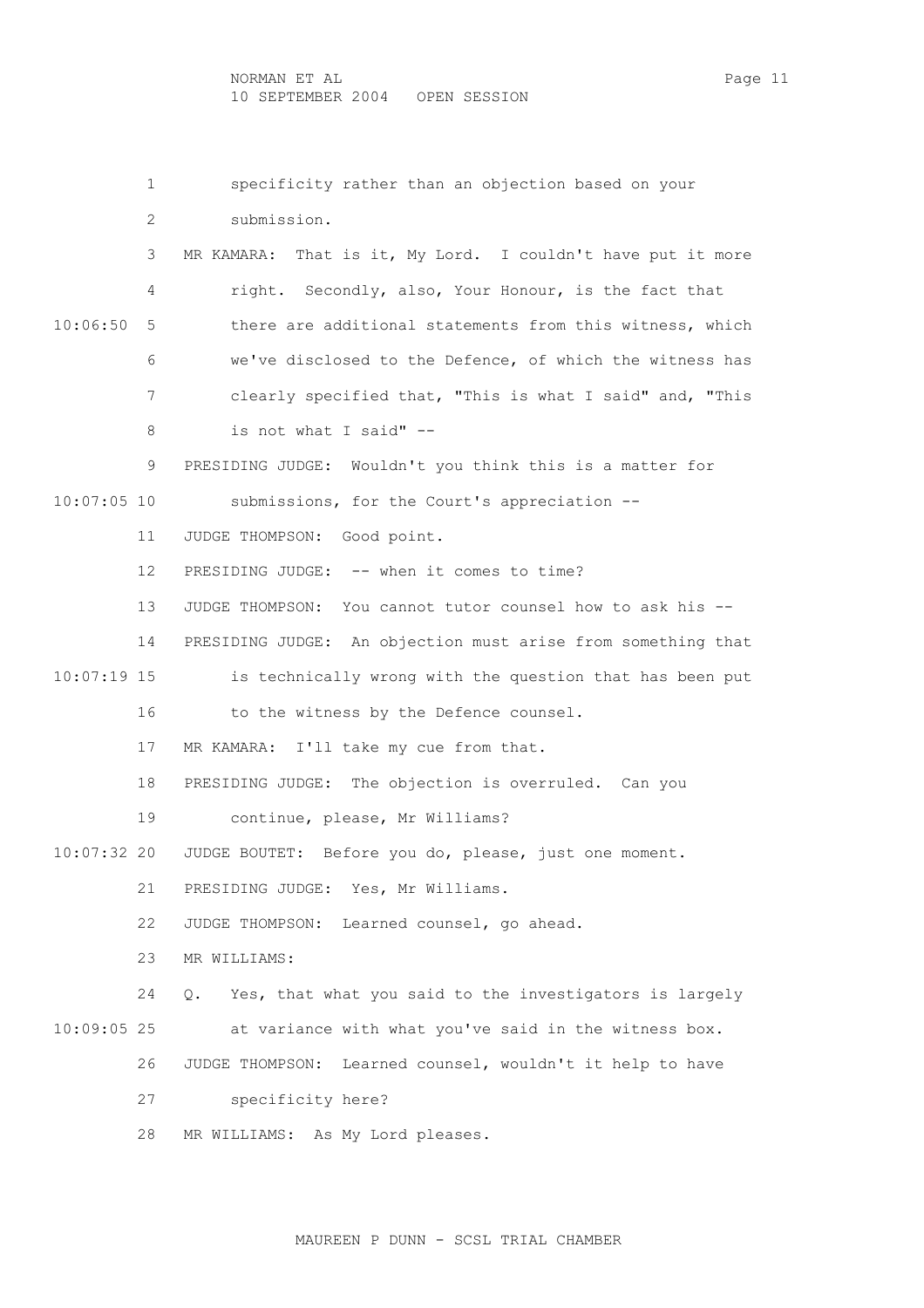1 JUDGE THOMPSON: Because that is -- I mean, he is not going to 2 be able to answer that what he told the investigator is 3 largely at variance. 4 MR WILLIAMS: As My Lord pleases. 10:09:26 5 JUDGE THOMPSON: Because, clearly, I'm sure you're not 6 suggesting that everything told to the investigator is at 7 variance with what his -- but if that's what you're 8 suggesting, why not give particulars? 9 MR WILLIAMS: 10:09:40 10 Q. For example, Mr Witness, you represented to the 11 investigators that you were present when your 12 grandparents were killed. 13 JUDGE THOMPSON: "You stated". 14 MR WILLIAMS: Sorry? 10:09:53 15 JUDGE THOMPSON: "You stated". "Represented" is a legal 16 vocabulary. 17 MR WILLIAMS: 18 Q. You stated or you mentioned to the investigators that you 19 were present when your grandparents were killed, or when 10:10:07 20 they were locked up and burnt to death in the house? 21 A. No. 22 JUDGE THOMPSON: In other words, the answer is, "I deny that 23 I told the investigator." 24 MR WILLIAMS: Yes, "I didn't say that." My Lords, I wish to 10:10:56 25 have that particular paragraph of Exhibit 7 -- 26 JUDGE BOUTET: Read that paragraph, please. 27 MR WILLIAMS: "On Tuesday Kamajors arrested three other people 28 that witness was related to. They were locked up in the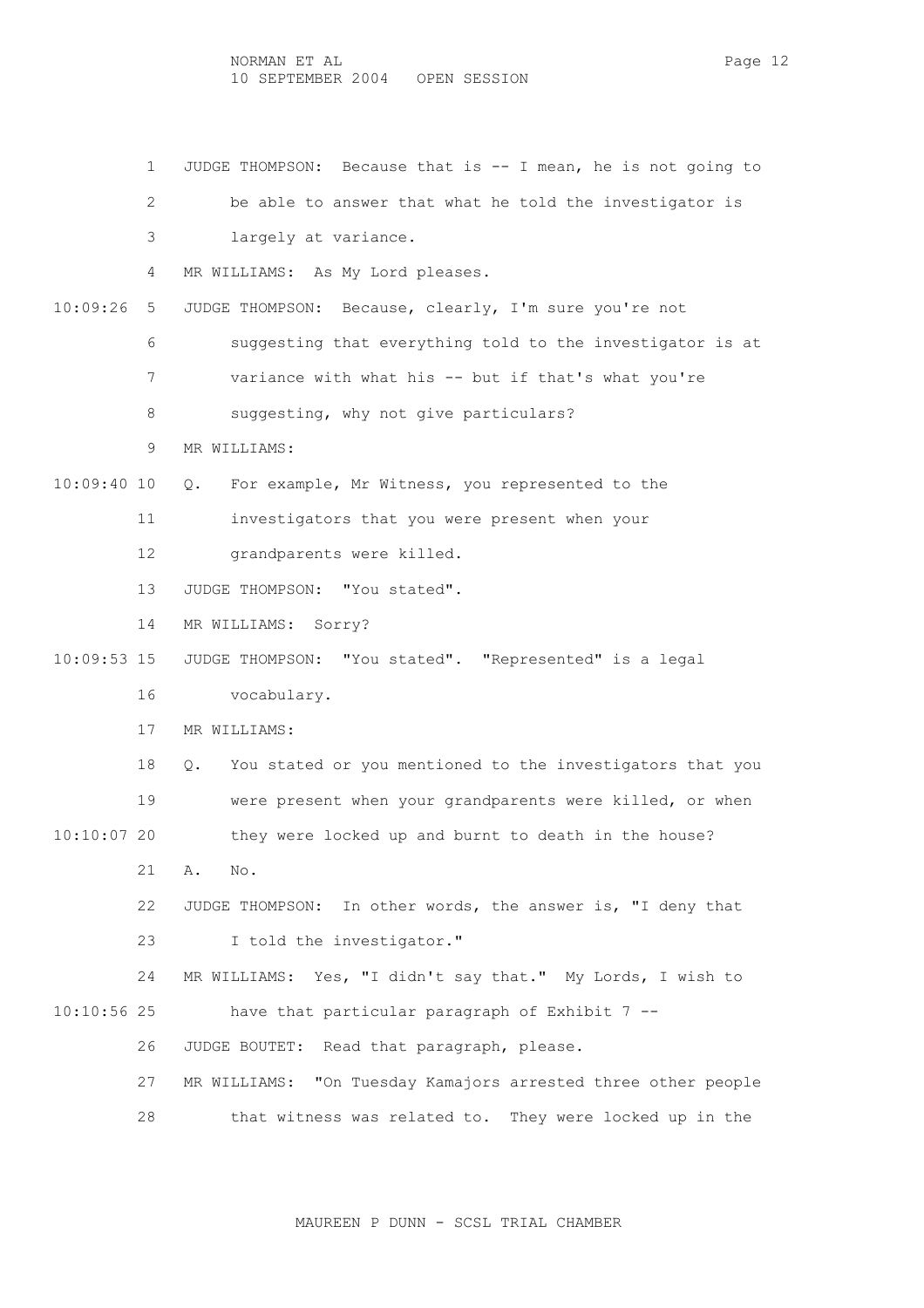| $\mathbf{1}$      | witness's house and the house was set on fire." They             |
|-------------------|------------------------------------------------------------------|
| 2                 | mention their names which I will not repeat. "We heard           |
| 3                 | the Kamajors say that the three men had kids who had             |
| 4                 | joined the collaborators, therefore they must be killed.         |
| 10:11:30<br>-5    | They could not have been in two places at the same time."        |
| 6                 | It is -- I mean, vive voce that they were at the farm            |
| 7                 | which is $-$ -                                                   |
| 8                 | JUDGE BOUTET: Please, don't argue; we'll take that. That's       |
| 9                 | fine.                                                            |
| $10:11:41$ 10     | MR WILLIAMS: As Your Honour pleases. So those - paragraph 2      |
| 11                | should be highlighted.                                           |
| $12 \overline{ }$ | JUDGE BOUTET: Of which page?                                     |
| 13                | MR WILLIAMS: Page 2, My Lord. My Lord, just to clarify           |
| 14                | things, My Lord, he made a subsequent statement changing         |
| $10:12:06$ 15     | the "Tuesday" in that paragraph to "Wednesday".                  |
| 16                | JUDGE BOUTET: So what you have introduced as an exhibit is       |
| 17                | this document you're referring to. There have been               |
| 18                | comments that there's more than one statement. In fact,          |
| 19                | the evidence is to the effect that there has been more           |
| $10:12:28$ 20     | than one statement. Statements 2 and 3, if I'm not               |
| 21                | mistaken, were essentially modifications or corrections,         |
| 22                | or something along these lines, of document 1.<br>Am             |
| 23                | I stating the facts correctly?                                   |
| 24                | Yes, he made subsequent statements correcting --<br>MR WILLIAMS: |
| $10:12:41$ 25     | JUDGE BOUTET: That's right.                                      |
| 26                | MR WILLIAMS:<br>That's right, My Lord.                           |
| 27                | So you said the witness has made a statement<br>JUDGE BOUTET:    |
| 28                | correcting a portion of that?                                    |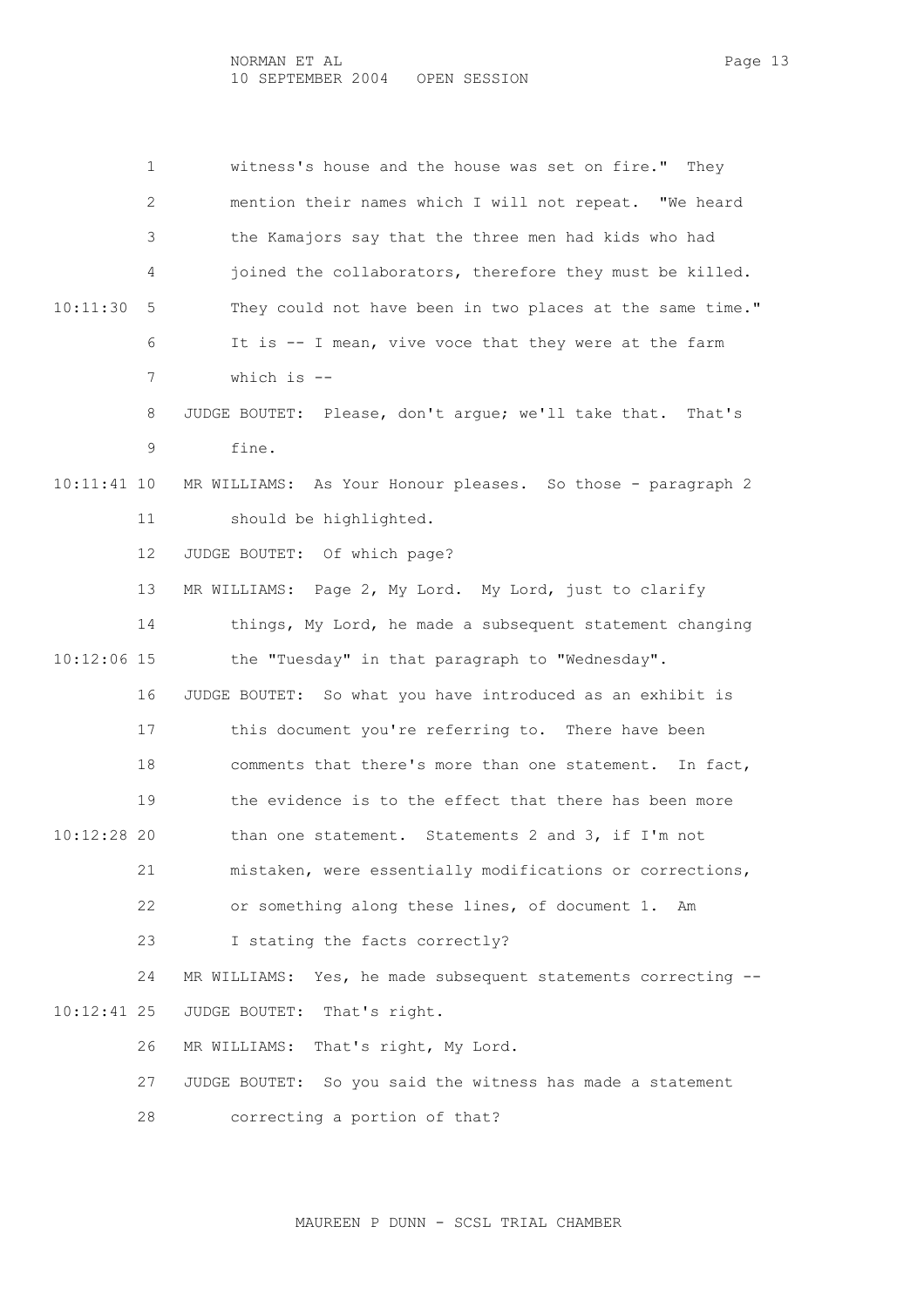- 1 MR WILLIAMS: Yes, the day. Instead of "Tuesday", it's now
- 2 "Wednesday".
- 3 JUDGE BOUTET: Thank you.
- 4 MR WILLIAMS:
- 10:13:07 5 Q. Were all your goods I mean, your property that was 6 there, was everything destroyed when your house was 7 burnt?
	- 8 A. Repeat the question for me to understand.
- 9 Q. Did you have your personal belongings in the house that 10:13:36 10 was burnt allegedly by the Kamajors?
	- 11 A. Yes. At the back house where we had put some of our 12 things.
	- 13 Q. So all your earthly possessions were destroyed allegedly 14 by the Kamajors?
- 10:14:06 15 A. Yes, all what my parents had put together, all was burnt.
	- 16 Q. Could you answer me? Could you say what -- restrict your
		- 17 answer to what you had? I mean, all your earthly
		- 18 possessions were destroyed?
		- 19 A. Yes -- yes, all my belongings.
- 10:14:42 20 JUDGE BOUTET:
	- 21 Q. Mr Witness, are you saying that all your belongings were 22 in that back house and were burnt?
	- 23 A. Yes, all was burnt. Then they took some away.
- 24 Q. When you say "all was burnt", all that was in that back 10:15:04 25 house, but was all of your property in that back house? 26 A. Yes.
	- 27 Q. Did you say when -- so you'd agree with me if I were to 28 say that, apart from the clothing that you had on when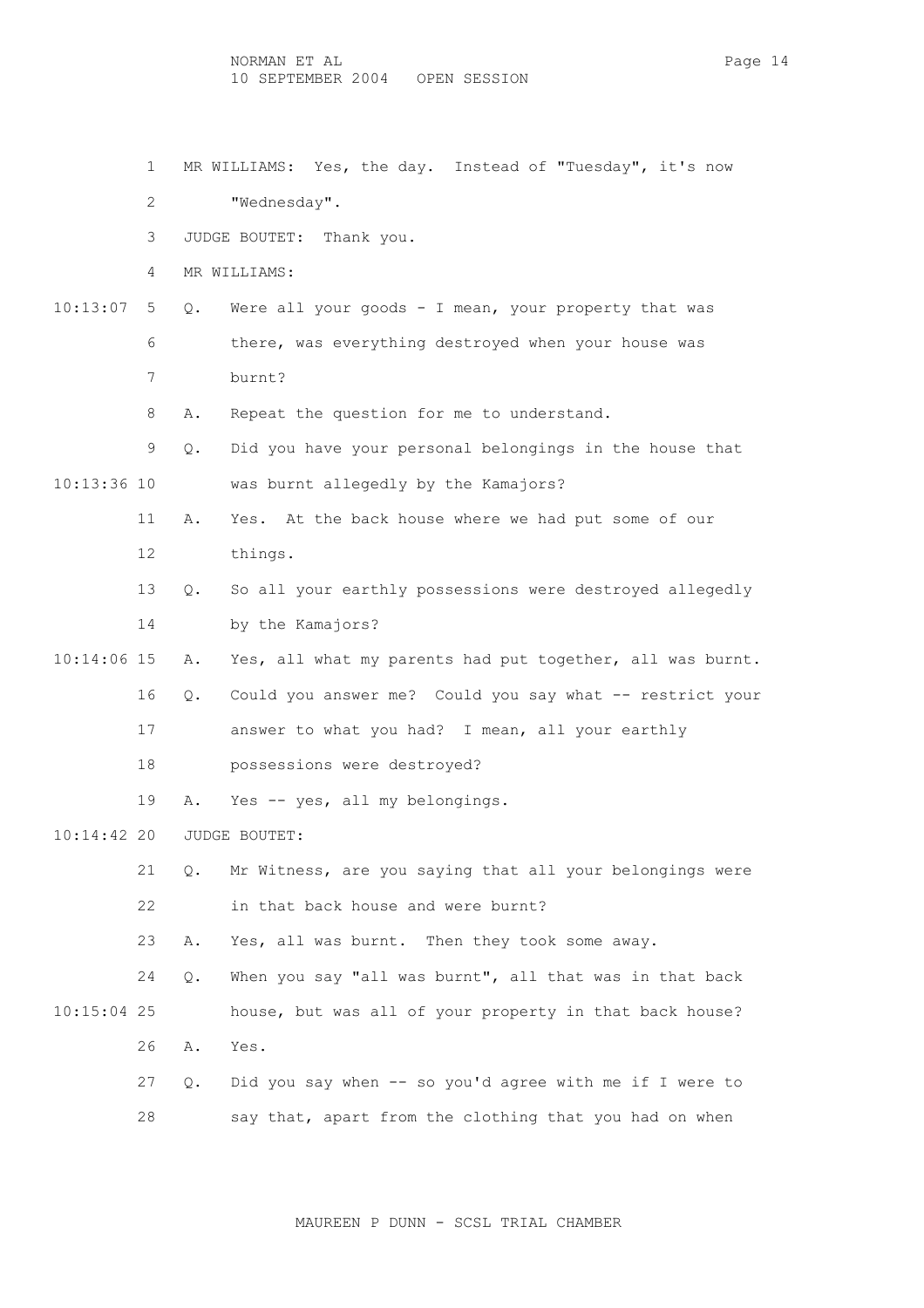|               | $\mathbf{1}$ | you left for the farm, I mean, you did not have any                       |
|---------------|--------------|---------------------------------------------------------------------------|
|               | $\mathbf{2}$ | personal belonging -- any other personal belonging?                       |
|               | 3            | [No response]<br>Α.                                                       |
|               | 4            | PRESIDING JUDGE: Mr Williams, are you tired this early?                   |
| 10:16:03      | 5            | MR WILLIAMS: I had a long night, My Lord.                                 |
|               | 6            | THE INTERPRETER: Maybe you should take the question again.                |
|               | 7            | MR WILLIAMS:                                                              |
|               | 8            | Would you agree with me if I were to say that, apart from<br>Q.           |
|               | 9            | the dress that you had on, all your other personal                        |
| $10:16:21$ 10 |              | belongings were lost?                                                     |
|               | 11           | Yes, except for the one that I had -- that was what I put<br>Α.           |
|               | 12           | on my head was some food. All the rest I left there.                      |
|               | 13           | Thank you. And did you say, when you heard Mr Norman say<br>$Q_{\bullet}$ |
|               | 14           | that he was annoyed for certain reasons, you left the                     |
|               |              |                                                                           |
| $10:16:58$ 15 |              | meeting and went to sit by your goods?                                    |
|               | 16           | [Interpretation interrupted]<br>Α.                                        |
|               | 17           | Did you say that?<br>Q.                                                   |
|               | 18           | PRESIDING JUDGE: Allow him to explain himself.                            |
|               | 19           | If he answers the question --<br>MR WILLIAMS:                             |
| $10:17:27$ 20 |              | PRESIDING JUDGE:<br>That is what I mean. Let him explain                  |
|               | 21           | himself. This is someone from a traditional environment.                  |
|               | 22           | Let's listen to what he has to say in reply to your                       |
|               | 23           | question. Please, ask him your question again.                            |
|               | 24           | MR WILLIAMS:                                                              |
| $10:17:38$ 25 |              | Did you say, when you heard Mr Norman say certain things<br>Q.            |
|               | 26           | he was annoyed about, you left the meeting and went to                    |
|               | 27           | sit by your goods?                                                        |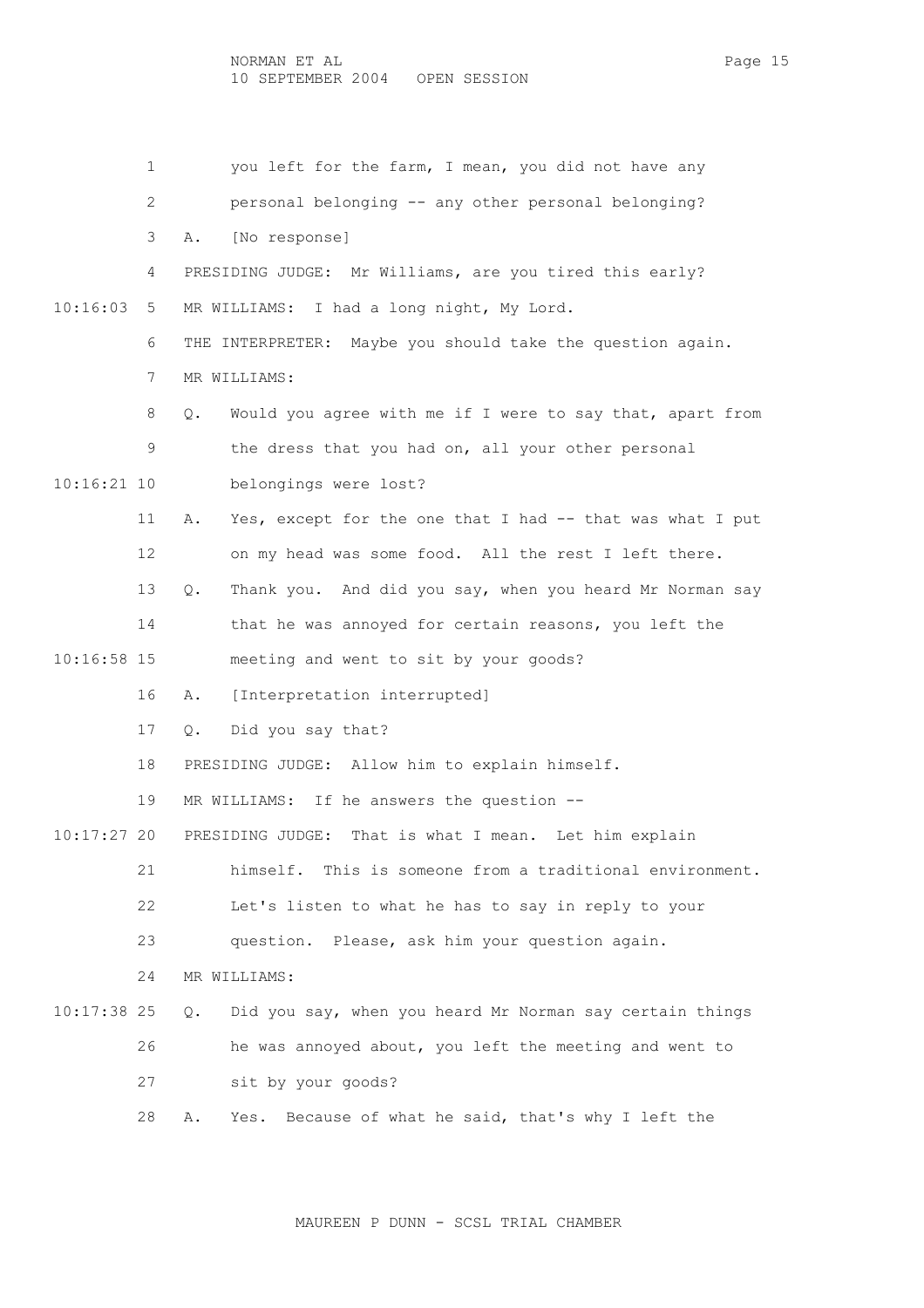NORMAN ET AL Page 16 10 SEPTEMBER 2004 OPEN SESSION

|               | 1  | meeting. I went and sat by my goods.                             |
|---------------|----|------------------------------------------------------------------|
|               | 2  | Which goods did you have?<br>Q.                                  |
|               | 3  | I had a cigarette box, and that's where I was selling my<br>Α.   |
|               | 4  | things.                                                          |
| 10:18:21      | 5  | You'd already started a business?<br>Q.                          |
|               | 6  | This has been terminated since. You think I'd just<br>Yes.<br>Α. |
|               | 7  | be sitting like that not doing anything?                         |
|               | 8  | And did you say you went to that meeting with your chair?<br>Q.  |
|               | 9  | Yes.<br>Α.                                                       |
| $10:18:44$ 10 |    | And where did you get that chair from?<br>Q.                     |
|               | 11 | Yes, it was made by a Barri carpenter and that's what<br>Α.      |
|               | 12 | I used to sit on at the junction.                                |
|               | 13 | And where did you get all that money from -- the money to<br>Q.  |
|               | 14 | do your chair, the money to start a business? On the             |
| $10:19:04$ 15 |    | 13th or thereabouts, all your earthly possessions were           |
|               | 16 | destroyed. Three weeks down the line you'd started a             |
|               | 17 | business; you'd started acquiring properties. Where did          |
|               | 18 | you get all that money from?                                     |
|               | 19 | [No response]                                                    |
| 10:19:28 20   |    | Did he say that he only started doing<br>PRESIDING JUDGE:        |
|               | 21 | business three weeks after the incident?                         |
|               | 22 | MR WILLIAMS: My Lord --                                          |
|               | 23 | PRESIDING JUDGE: Is it on record?                                |
|               | 24 | MR WILLIAMS: My Lord, it's implied from his --                   |
| $10:19:37$ 25 |    | PRESIDING JUDGE: I don't want implications; I want --            |
|               | 26 | I'll say it's expressed, My Lord. "I lost<br>MR WILLIAMS:        |
|               | 27 | everything I had." If I start business down the line, it         |
|               | 28 | means I had acquired capital.                                    |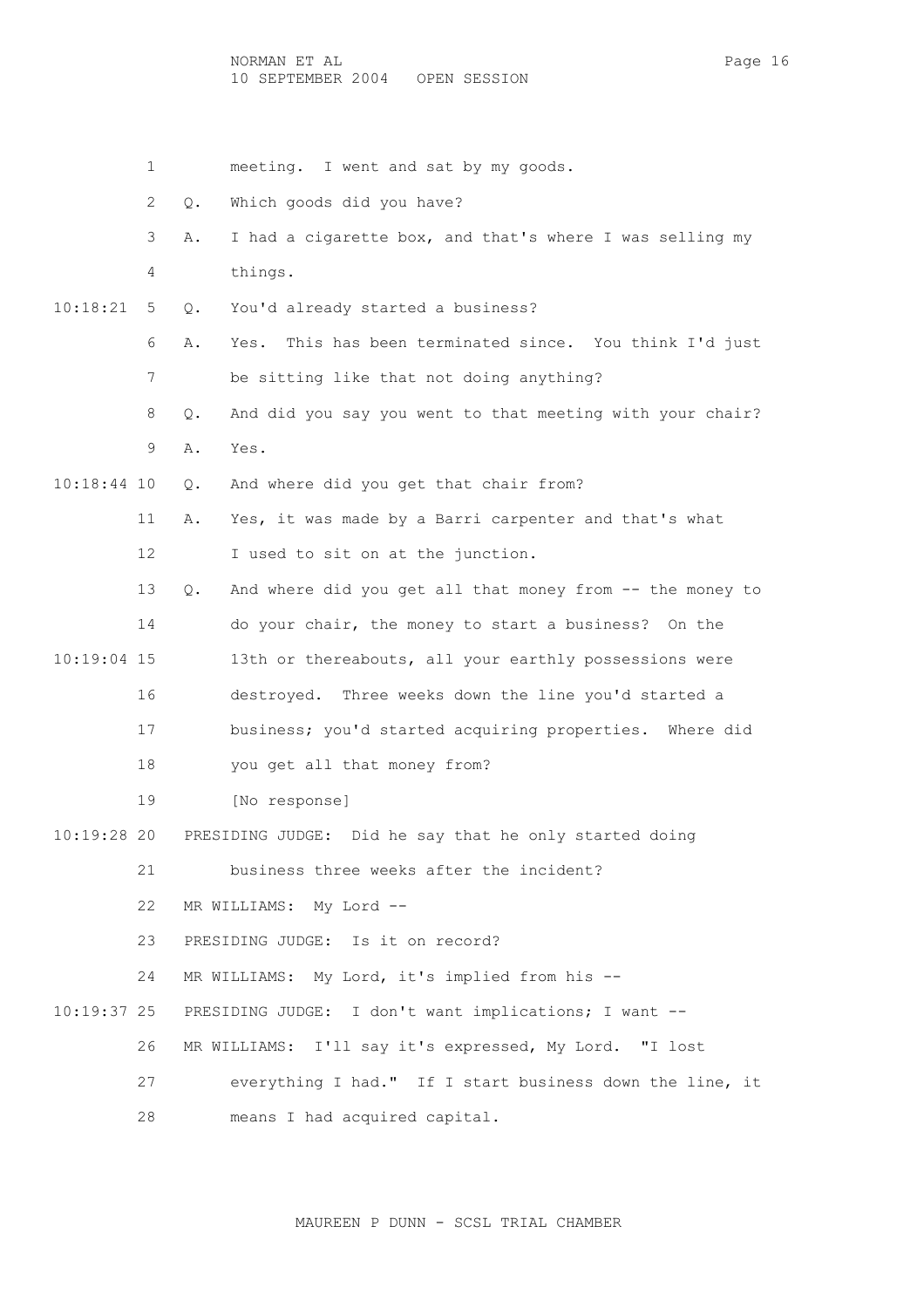1 PRESIDING JUDGE: This man -- this witness said that, in 2 addition to being a farmer, he was also a businessman. 3 MR WILLIAMS: My Lord, but he lost all his earthly 4 possessions, which obviously would include his business. 10:20:01 5 PRESIDING JUDGE: Well, I thought you were implying that he 6 only started business after the incident. 7 MR WILLIAMS: Restarted, My Lord. 8 PRESIDING JUDGE: Go ahead. 9 MR WILLIAMS: Yes. 10:20:13 10 Q. Tell the Court where you got all these moneys from. 11 A. I had gone to Bo. There was no person that I could go to 12 in Bo -- could go in Bo and ask them to give me money, 13 and they refuse to give me. That's a question of pride 14 here. 10:20:47 15 Q. You tell the Court that between the time your house was 16 burnt and the first week of March you left for Bo and you 17 were able to get some money to start your business; is 18 that what you say? 19 A. What I've said you're supposed to understand. 10:21:18 20 Q. Well, I did not understand, so you'll have to explain. 21 A. I said after that attack I returned to Bo. My friends 22 are in Bo and, if I go to any of them to give me wares to 23 sell, they will give it to me, and that's what I did when 24 I returned. 10:21:42 25 Q. I'm suggesting to you -- I'm putting to you that -- 26 JUDGE THOMPSON: We didn't get the answer to that -- a 27 translation. 28 MR WILLIAMS: That he went to Bo and his friends helped him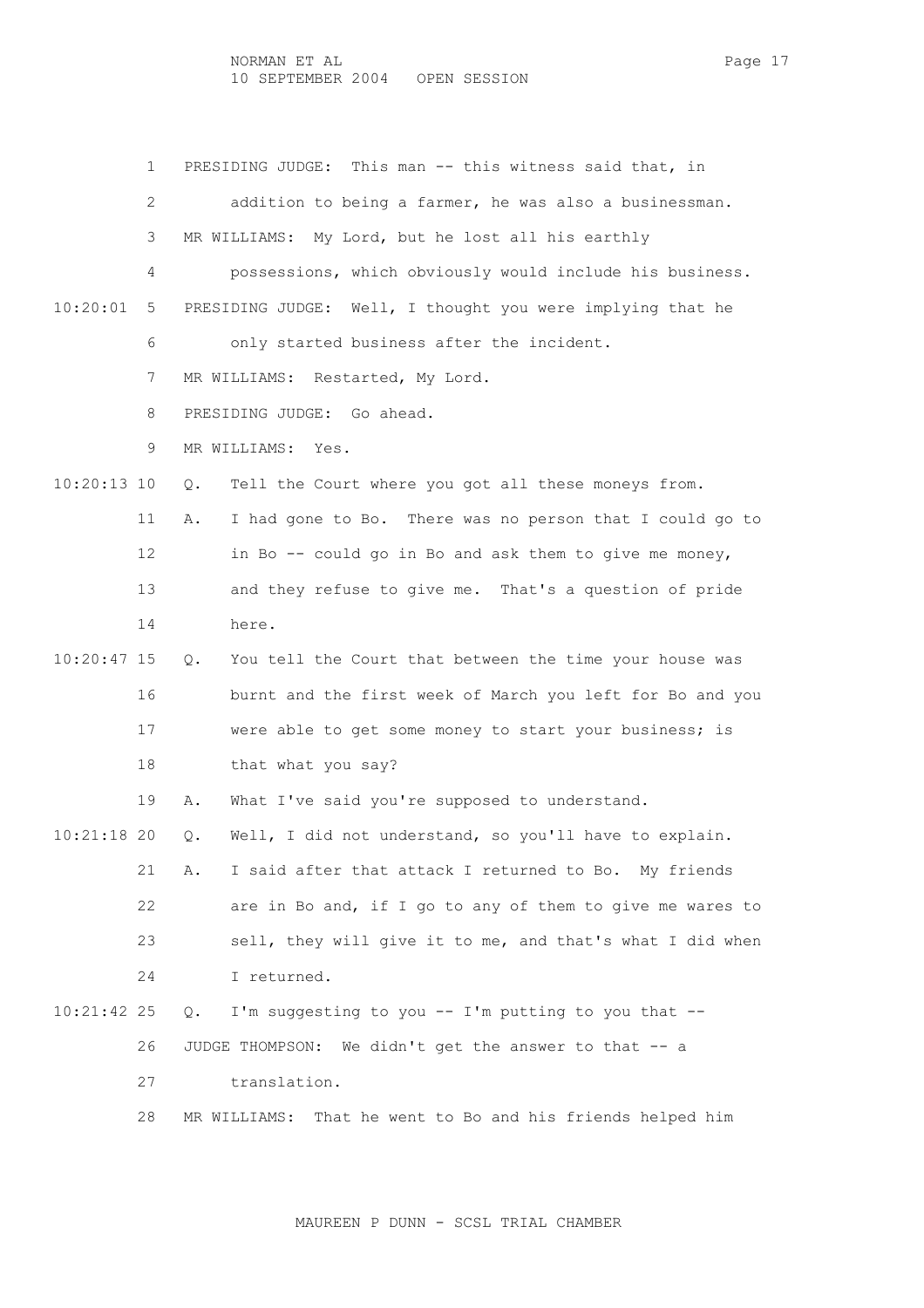1 out with capital.

2 JUDGE THOMPSON: I see, thank you.

3 JUDGE BOUTET: He said "wares". He didn't say "money", he

4 said "goods".

10:22:04 5 PRESIDING JUDGE: Goods to sell.

6 MR WILLIAMS: As My Lord pleases, but I'll abandon that line

7 of cross-examination.

8 Q. I'm putting it to you, Mr Witness, that you were one of

9 those who looted Koribundu.

10:22:17 10 THE INTERPRETER: Come again, please.

11 MR WILLIAMS:

 12 Q. I put it to you that you were one of those who looted the 13 houses at Koribundu.

14 A. Myself during this war, if I loot anybody's house - oh,

 10:22:40 15 if I go to anybody's house and take anything away, may 16 the Lord not have mercy upon me; may the Lord destroy me. 17 Q. How well do you know Joe Tamidey?

18 A. That was the time when they took over Koribundu.

 19 Q. And you had several -- you came across him several times; 10:23:12 20 is that correct?

> 21 A. When they took Koribundu, yes -- yes, we did see each 22 other.

23 Q. I mean, did you like him?

 24 MR KAMARA: Objection, Your Honour. Counsel is still seeking 10:23:30 25 the opinion of this witness.

26 JUDGE THOMPSON: We think that question is permissible. Why?

27 He'll give an answer.

28 MR KAMARA: As Your Honours please.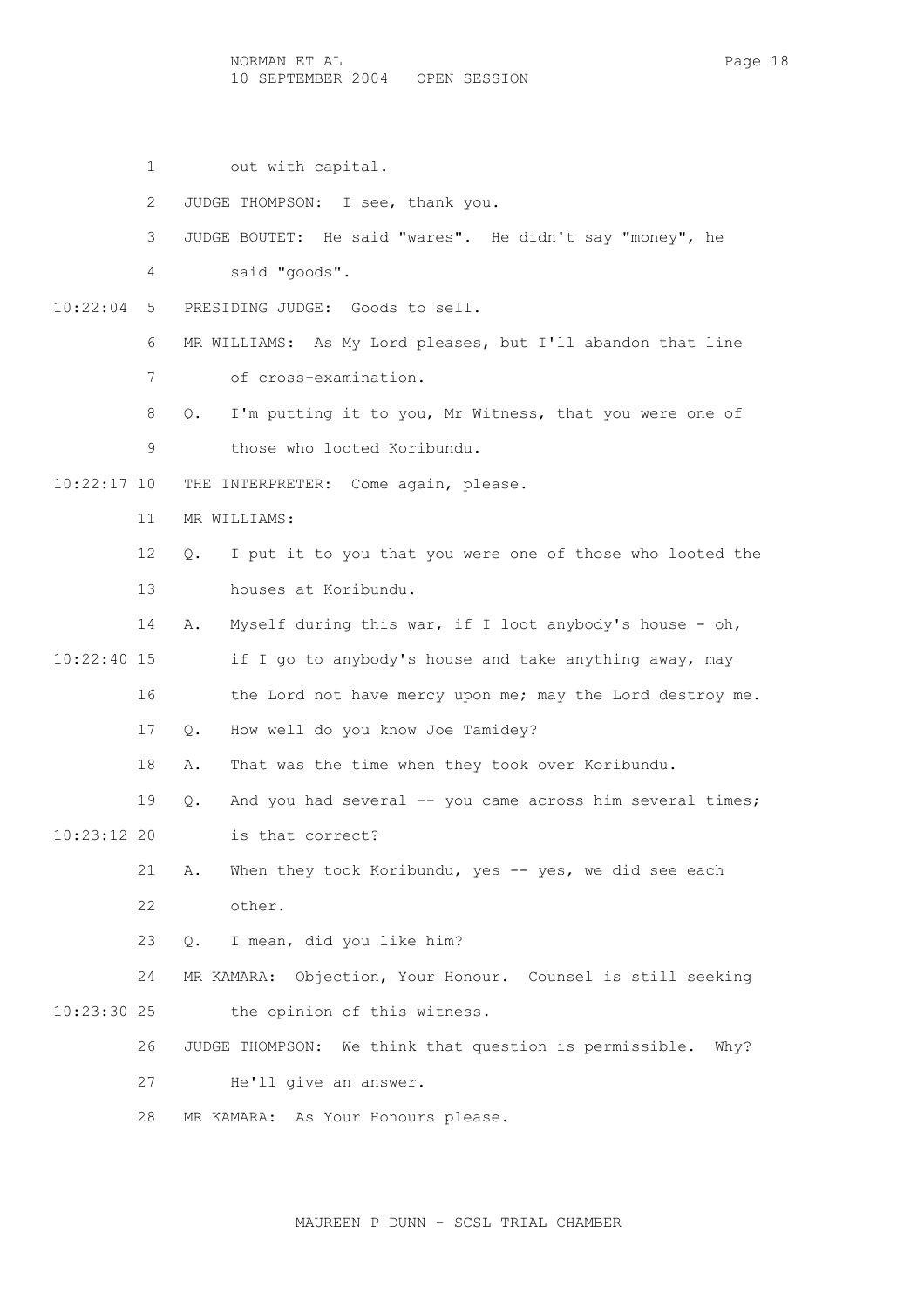- 1 MR WILLIAMS: If My Lord pleases.
- 2 Q. I mean, did you like Joe Tamidey?
- 3 A. I didn't like him, but, because he's an authority, yes,
- 4 I was supposed to like him.
- 10:24:03 5 Q. And he was the battalion commander for Koribundu; 6 correct?
	- 7 A. Yes.
	- 8 PRESIDING JUDGE: Please stop asking questions for which we've 9 had answers and save our time, please.
- 10:24:26 10 MR WILLIAMS: This witness has not answered that question
	- 11 before.

 12 PRESIDING JUDGE: He did. He said he knew Joe Tamidey. If 13 you look at what we have heard here as pieces of 14 evidence, he said that he knew Joe Tamidey to be the 10:24:39 15 battalion commander of the Kamajors. It is clearly on 16 the records here.

- 17 MR WILLIAMS: I do not have that on my records, My Lord, I'm 18 sorry.
- 19 JUDGE BOUTET: These were not answers to your questions, but 10:24:51 20 they were answers given to other counsels' questions many 21 times.
	- 22 MR WILLIAMS: Yes, My Lord.

23  $Q.$  And was he  $-$ - I mean, do you know whether reports of  $-$ - 24 I mean, these bad things that you said that went on at 10:25:12 25 Koribundu, do you know whether they were reported to him? 26 A. Yes, but also we used to make complaints to him. Yes, we 27 did; we did make reports to him. That is why in fact 28 they stopped burning the town.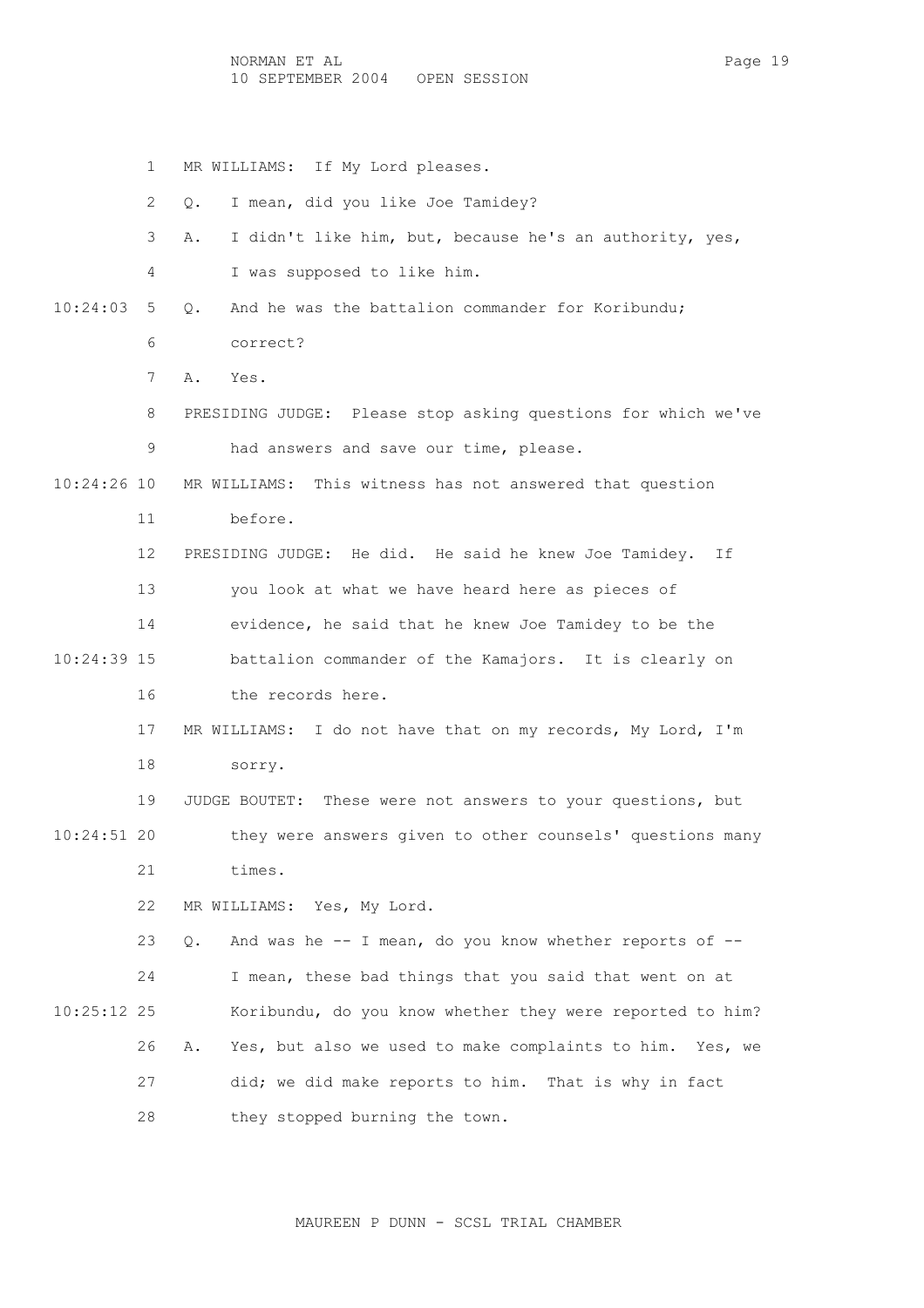NORMAN ET AL Page 20 10 SEPTEMBER 2004 OPEN SESSION

 1 Q. Did you say -- I mean, I didn't get the last answer 2 correctly -- I mean properly. Did you say that it was 3 Joe Tamidey who stopped the burning down of houses at 4 Koribundu? 10:26:17 5 JUDGE THOMPSON: No, the answer is that the bad things that he 6 allegedly spoke about that happened in Koribundu were in 7 fact reported to Joe Tamidey, and that was why they 8 stopped burning the town. 9 MR WILLIAMS: 10:26:51 10 Q. Did you -- I want to refer to your evidence -- I mean 11 your version of what happened at Koribundu on the Monday 12 after the Kamajors came. You said eight people were 13 killed; is that correct? You saw eight people - I mean 14 you saw eight people being killed? 10:27:20 15 PRESIDING JUDGE: Mr Williams, you just have five minutes to 16 wrap up with your cross-examination, please. 17 THE INTERPRETER: Can you repeat the question again? 18 MR WILLIAMS: Yes, go on. 19 THE INTERPRETER: Repeat the question again, please. 10:27:33 20 MR WILLIAMS: 21 Q. Did you say that eight people were killed by the Kamajors 22 on the Monday after the Kamajors entered Koribundu? 23 A. Kamajors entered on Friday and they killed those people 24 on Monday. 10:27:57 25 Q. And did you say that your father helped in burying those 26 corpses the following day? 27 A. Put that question for me to understand. 28 Q. Did you say that your father and brothers helped -- did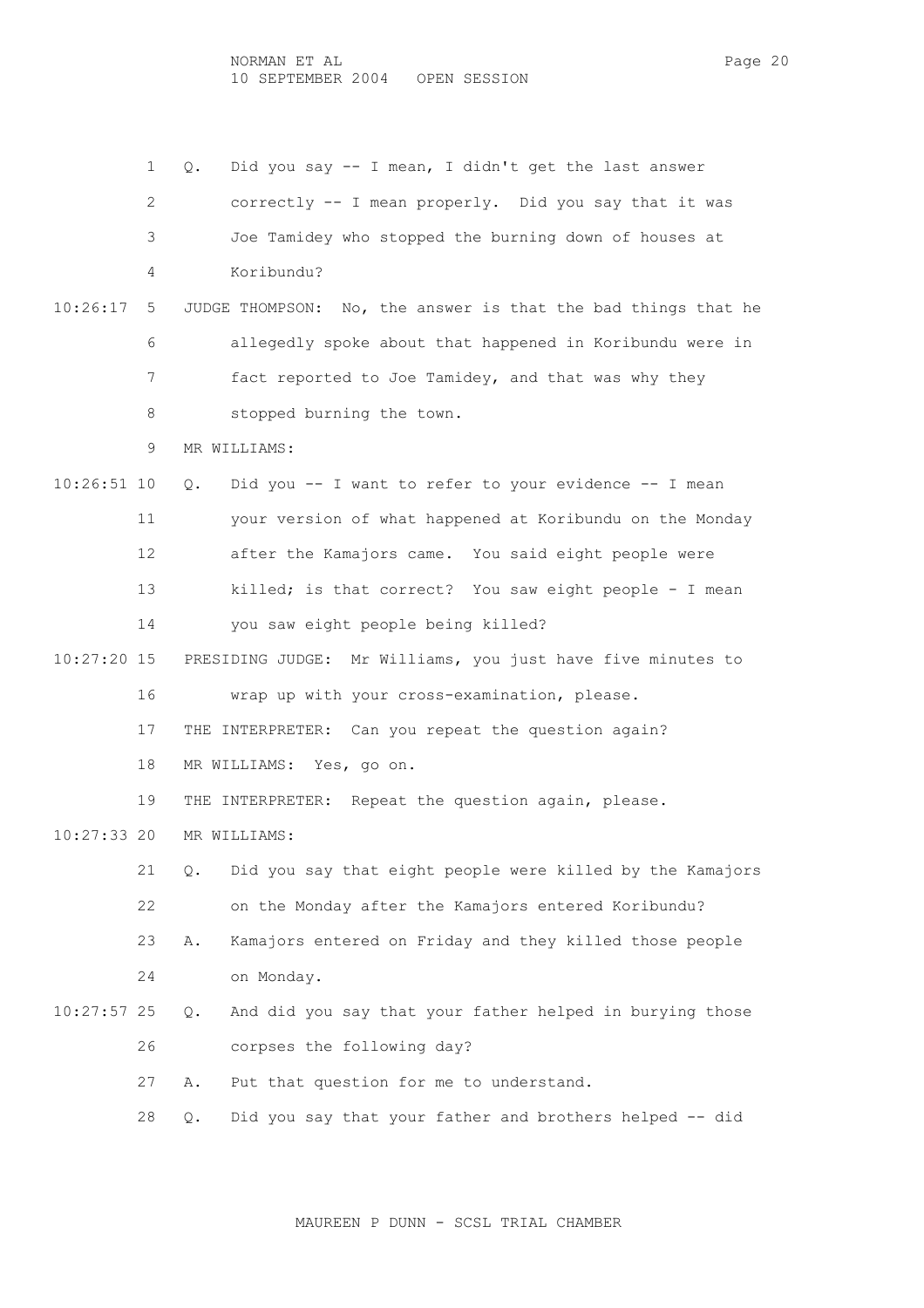1 you tell the investigators that your father and brothers 2 helped in burying those people the following day? 3 A. It was not my father; it was myself and my brothers who 4 buried those corpses. 10:28:54 5 Q. That was on Tuesday? 6 A. Monday, the same day when they killed them. 7 Q. Okay. Did you not, a short while ago, say -- sorry, did 8 you not say that, when your father and brothers left for 9 the farm on Saturday -- on Friday, they did not return 10:29:15 10 until Thursday; did you say that? 11 A. I didn't say that when we left Friday that they didn't 12 come until Thursday. I said that to you? 13 Q. Yes, you said that a short while ago, that when your 14 father and brothers left Koribundu for the farm on 10:29:45 15 Friday, they did not return until Thursday. 16 A. What I said I wouldn't deny today. If you put it any 17 way, there's no way I can forget it. If didn't say it, 18 I'll say I didn't say it. 19 PRESIDING JUDGE: Mr Witness, you said that when they went to 10:30:19 20 that oil palm farm on the Friday, they remained there. 21 You were going to town and coming back and that they only 22 came back to town - that's your father and brothers - on 23 Thursday. 24 A. Yes, that's what I said. 10:30:43 25 MR WILLIAMS: 26 Q. Having left with those brothers, who were present on the 27 Tuesday to help you bury -- they were at the farm, but 28 they could help you to bury the corpses on the Tuesday?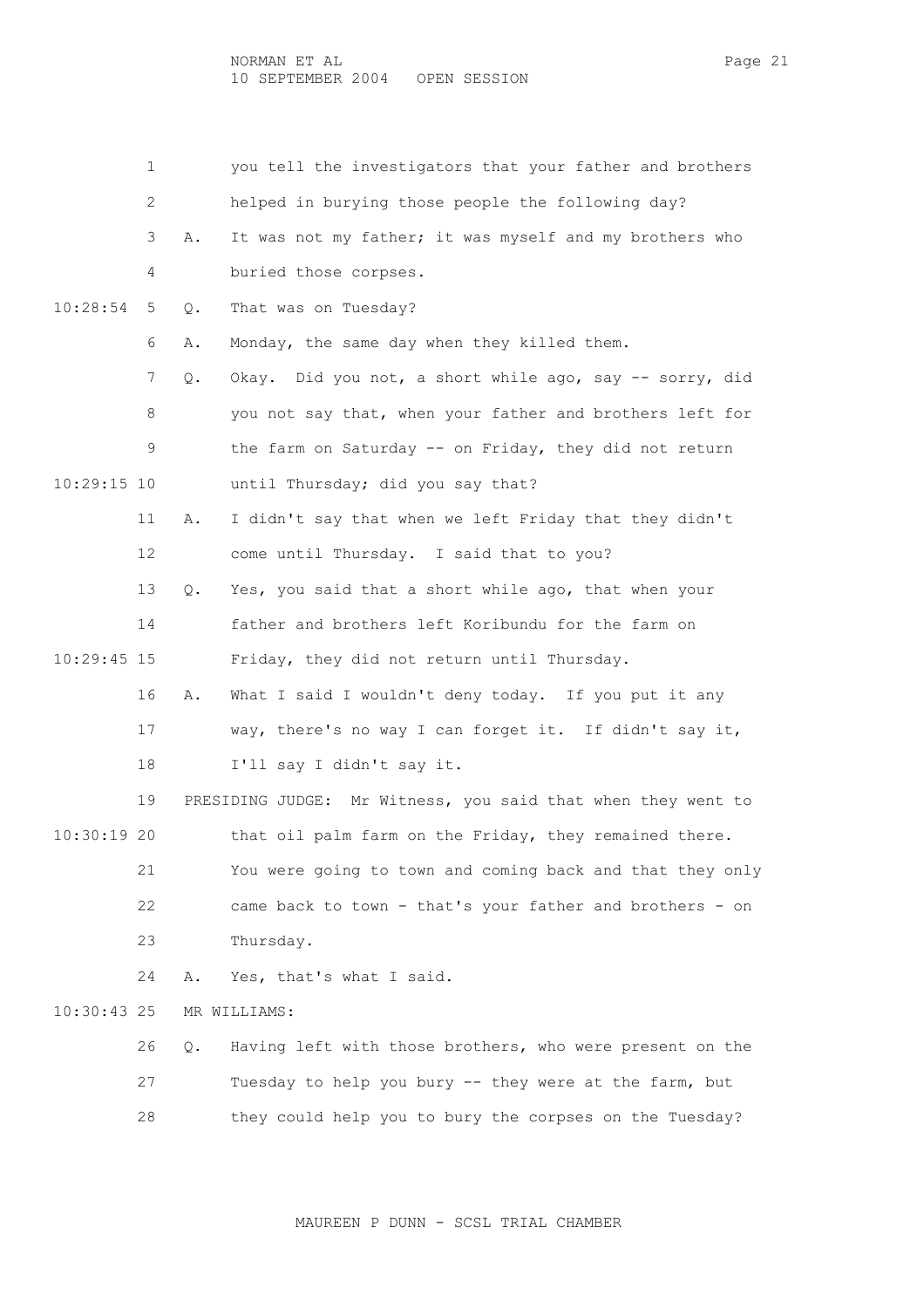1 A. We didn't bury them on Tuesday; I said Monday. 2 MR WILLIAMS: No further questions for this witness. 3 JUDGE BOUTET: Mr Williams, do you wish -- because you were 4 alluding to some portion of that statement or that 10:31:35 5 document that you did put to the witness as such -- 6 MR WILLIAMS: Yes, My Lord. 7 JUDGE BOUTET: I took it that, because you underlined 8 paragraph 2 of page 2 -- do I take it from that you want 9 that to be part of the exhibit? 10:31:54 10 MR WILLIAMS: Yes, part of the records, My Lord. Then, My 11 Lord, another piece is in paragraph -- the first line -- 12 the first paragraph of page 2. He said his father and 13 his two brothers helped him bury the bodies. They were 14 also present when the killings occurred. So I want that 10:32:19 15 to also to form part of the records. 16 JUDGE BOUTET: Also on page 2. 17 MR WILLIAMS: That's also on page 2. His father and his two 18 brothers helped him bury the bodies. They were also 19 present when the killings occurred. 10:32:31 20 JUDGE BOUTET: Thank you. 21 PRESIDING JUDGE: Thank you, Mr Williams. 22 JUDGE THOMPSON: Any re-examination? 23 MR KAMARA: Yes, Your Honour, just a few questions. 24 RE-EXAMINED BY MR KAMARA: 10:33:11 25 MR KAMARA: 26 Q. You were asked so many times by counsel on the other side 27 how many times you spoke to the Prosecution team. 28 I would like to draw your attention to 31 May 2004. Do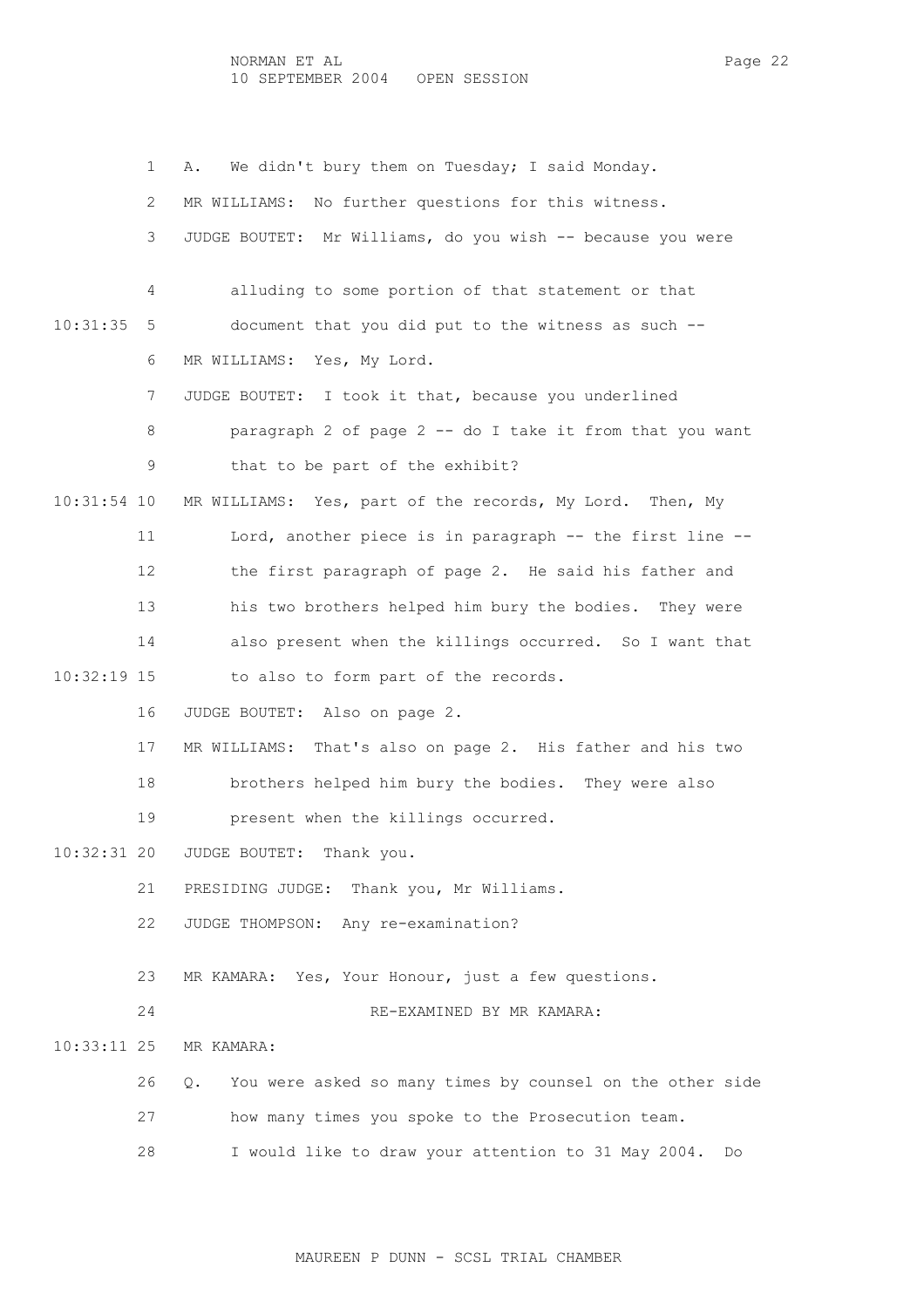NORMAN ET AL Page 23 10 SEPTEMBER 2004 OPEN SESSION

 1 you recall speaking to the Prosecution? 2 A. No, I can't remember that date as it is. 3 Q. Do you remember, at the end of May 2004, where were you, 4 Mr Witness? 10:34:12 5 A. I was in Freetown -- I was in Freetown here. 6 Q. Did you speak to any member of the team of the 7 Prosecution while you were in Freetown? 8 A. Yes. 9 Q. Did you make any changes to your statement that you have 10:34:34 10 already been referred to -- 11 JUDGE THOMPSON: Did he make any statement? Not changes -- 12 did he make any statement? 13 MR KAMARA: Yes, My Lord. 14 Q. Did you make a statement to the person that you spoke to? 10:34:54 15 A. Yes. 16 Q. And in that statement do you recall making changes to 17 your previous statement? 18 MR MARGAI: I'm sorry, My Lord, I don't know what your 19 disposition is, but I would have thought that it was 10:35:19 20 duty-bound of counsel in his examination-in-chief to have 21 brought all of this out, because they obtained the 22 statements, they knew how many statements they obtained, 23 they knew the purposes of the various statements. He 24 should have highlighted all of these to assist the Court, 10:35:39 25 to lay the foundation. 26 PRESIDING JUDGE: But it arose during cross-examination. 27 JUDGE THOMPSON: Quite right. The only thing we can do here 28 is to make sure that the scope of the examination is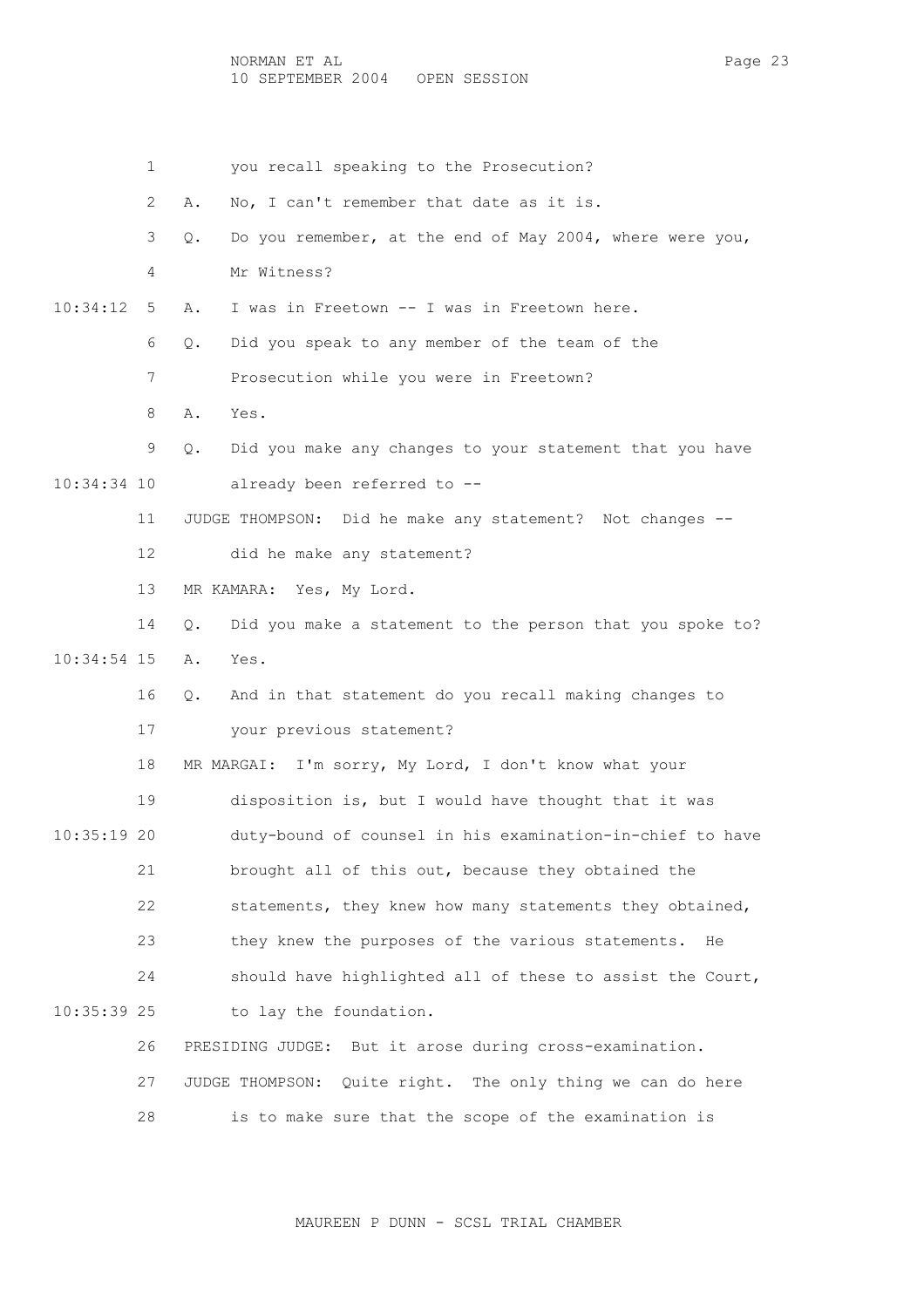1 confined to elimination of ambiguities, inconsistencies, 2 or response to new issues that may have arisen out of 3 cross-examination. 4 MR MARGAI: Perhaps, My Lords, for the tidiness of the record, 10:36:05 5 in future we adopt a more tidy procedure. As My Lords 6 please. 7 JUDGE THOMPSON: Clearly, I thought it was premature, because 8 I don't know yet where it's going, but these matters, 9 which he has been adverting to, they did arise out of 10:36:24 10 cross-examination. 11 MR MARGAI: Yes, they did, My Lord. 12 JUDGE THOMPSON: And, therefore, he is entitled to clarify 13 ambiguities, inconsistencies, and to respond to new 14 matters in rebuttal, but I haven't seen him go outside -- 10:36:38 15 MR MARGAI: As My Lords please. 16 JUDGE BOUTET: I would also add that I have some problem with 17 your proposal. Why would the Prosecution try to 18 introduce evidence about statements when they are not 19 using statements themselves? Obviously, it is of 10:36:56 20 assistance to the Defence, but the Prosecution, to my 21 knowledge, up till now have not used any of these 22 statements. 23 MR MARGAI: My Lords, I'm sure quite a number of us here have 24 been prosecutors before we came here. In the '70s I was 10:37:05 25 a prosecutor with one of you, and we had our own 26 procedure, which is quite different now. You are in 27 control of your case. You know the statement that has 28 been obtained. You know how much of the statement you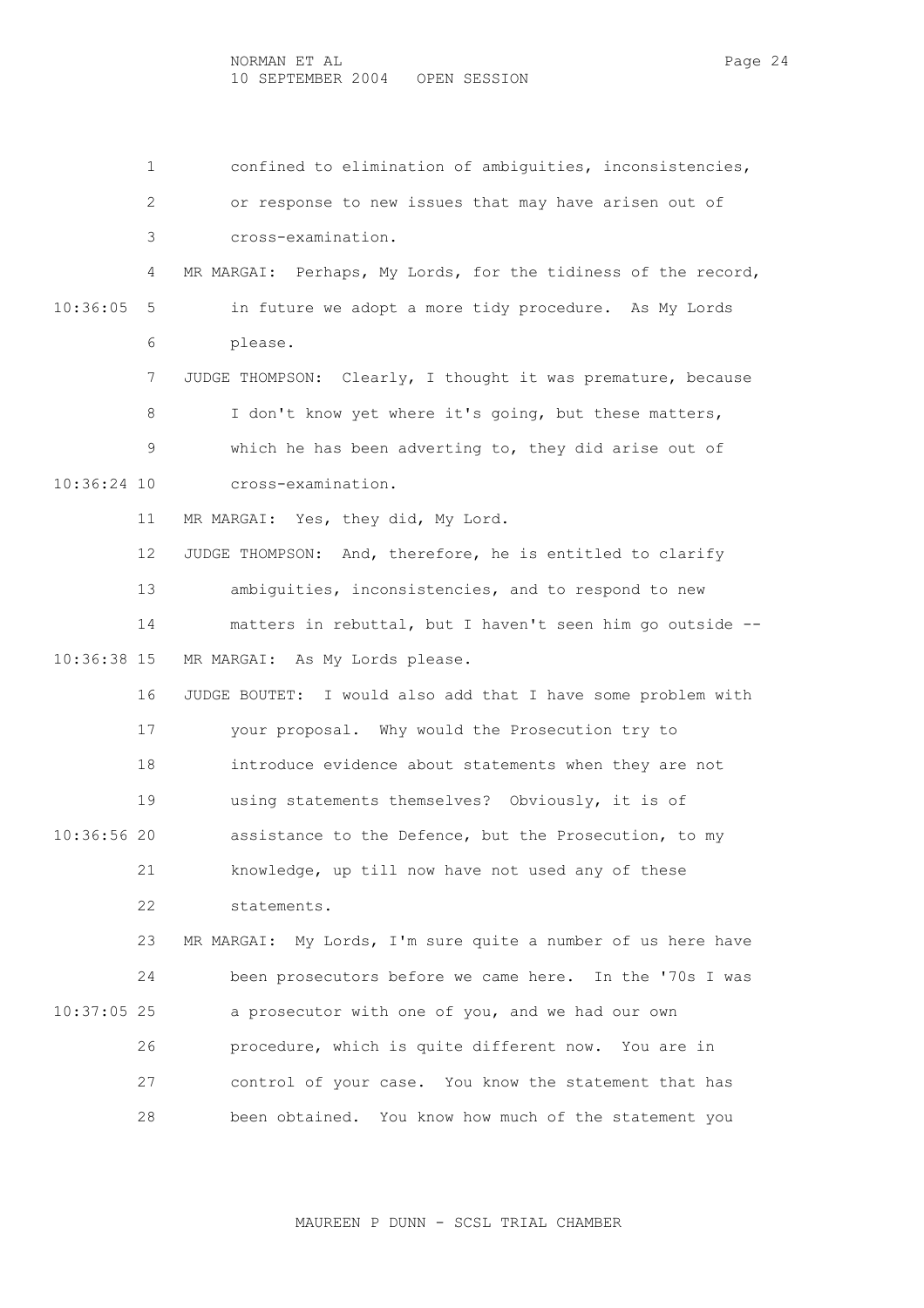1 are going to make use of in Court, and therefore you are 2 duty-bound to assist the Court that statements you have 3 made - not necessarily to mention them, but then to lead 4 evidence; call for statements that have been made 10:37:31 5 previously; once they have been made, subsequently to 6 correct whatever wrongs or ills might have appeared in 7 the previous statements.

 8 JUDGE THOMPSON: Learned counsel, even if there was merit in 9 what you say, which I'm not prepared to debate, but 10:37:47 10 prosecutorial methodologies differ. I don't think at 11 this stage one can complain that counsel's approach yet 12 borders on the impermissible.

 13 MR MARGAI: The law is based on consistency and uniformity. 14 PRESIDING JUDGE: I agree, it's based on consistency and 10:38:06 15 uniformity. If the issues of the new statements were not 16 brought up during cross-examination, maybe you would have 17 stood on firmer ground to say that he has no basis to 18 cross-examine on this. But since his question -- his 19 re-examination is based on what was raised -- 10:38:27 20 MR MARGAI: I take the cue from the Bench. He's within the 21 ambit for now, and let's hope he charts his way forward 22 more safely. 23 JUDGE THOMPSON: We won't allow him to have a second bite at 24 the cherry. 10:38:40 25 PRESIDING JUDGE: We are vigilant, but I am sure even more 26 vigilant in the interests of your client to make sure

27 that he does not step beyond bounds.

28 MR MARGAI: As My Lords please.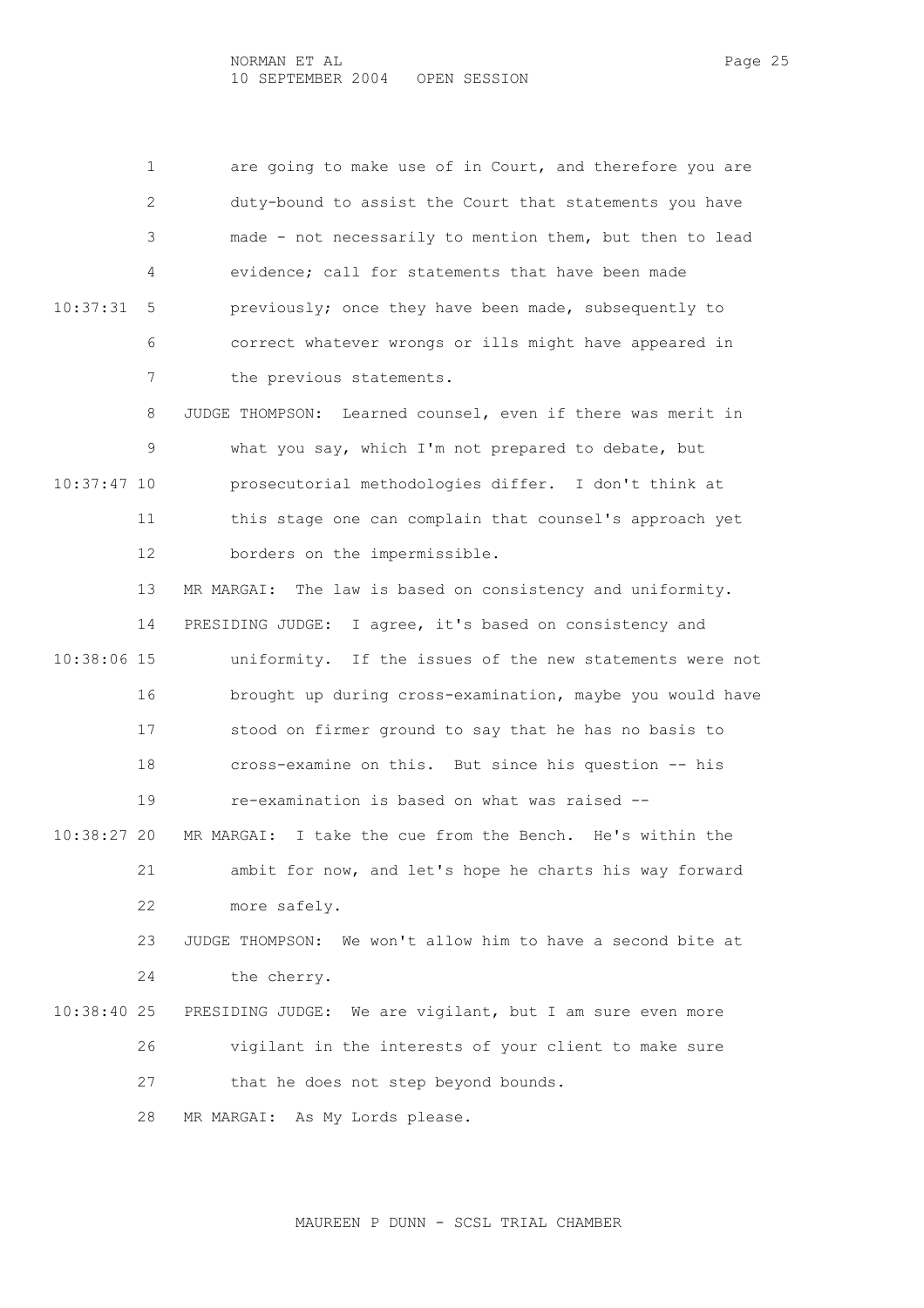1 MR KAMARA: Thank you, Your Honours.

|               | 2  | Mr Witness, you said you spoke to the Prosecutor and then<br>Q. |
|---------------|----|-----------------------------------------------------------------|
|               | 3  | you made changes to your previous statement. Mr Witness,        |
|               | 4  | do you recall that you informed this person that you            |
| 10:39:05      | 5  | spoke to that the killing of the five elderly men by            |
|               | 6  | Kamajors took place on Sunday, the second day of the            |
|               | 7  | attack on Koribundu, and not Saturday?                          |
|               | 8  | Yes, they killed them on Sunday and the Kamajors entered<br>Α.  |
|               | 9  | Koribundu on Saturday around 9.00. They killed them on          |
| 10:39:58 10   |    | Sunday in the morning.                                          |
|               | 11 | Yes, on Sunday; that is what you said to the person that<br>Q.  |
|               | 12 | you spoke to. And counsel on the other side drew your           |
|               | 13 | attention to your statement of 3 December on page 2, your       |
|               | 14 | Lordships, wherein it's referred to that on Tuesday             |
| $10:40:17$ 15 |    | Kamajors arrested three elderly people. Do you recall,          |
|               | 16 | Mr Witness, that the person you spoke to informed him --        |
|               | 17 | THE INTERPRETER: The statement is too long, My Lord. Can the    |
|               | 18 | speaker please make it short, or take it step-by-step?          |
|               | 19 | PRESIDING JUDGE: Go slowly, please.                             |
| 10:40:38 20   |    | Thank you, Your Honour.<br>MR KAMARA:                           |
|               | 21 | In your statement tendered in evidence -- I think it's<br>Q.    |
|               | 22 | Exhibit 7 now are we on?                                        |
|               | 23 | PRESIDING JUDGE: Exhibit 7.                                     |
|               | 24 | MR KAMARA:                                                      |
| $10:40:47$ 25 |    | Exhibit 7 on page 2, the second paragraph, it stated that<br>0. |
|               | 26 | on Tuesday Kamajors --                                          |
|               |    |                                                                 |
|               | 27 | PRESIDING JUDGE: Slowly, please.                                |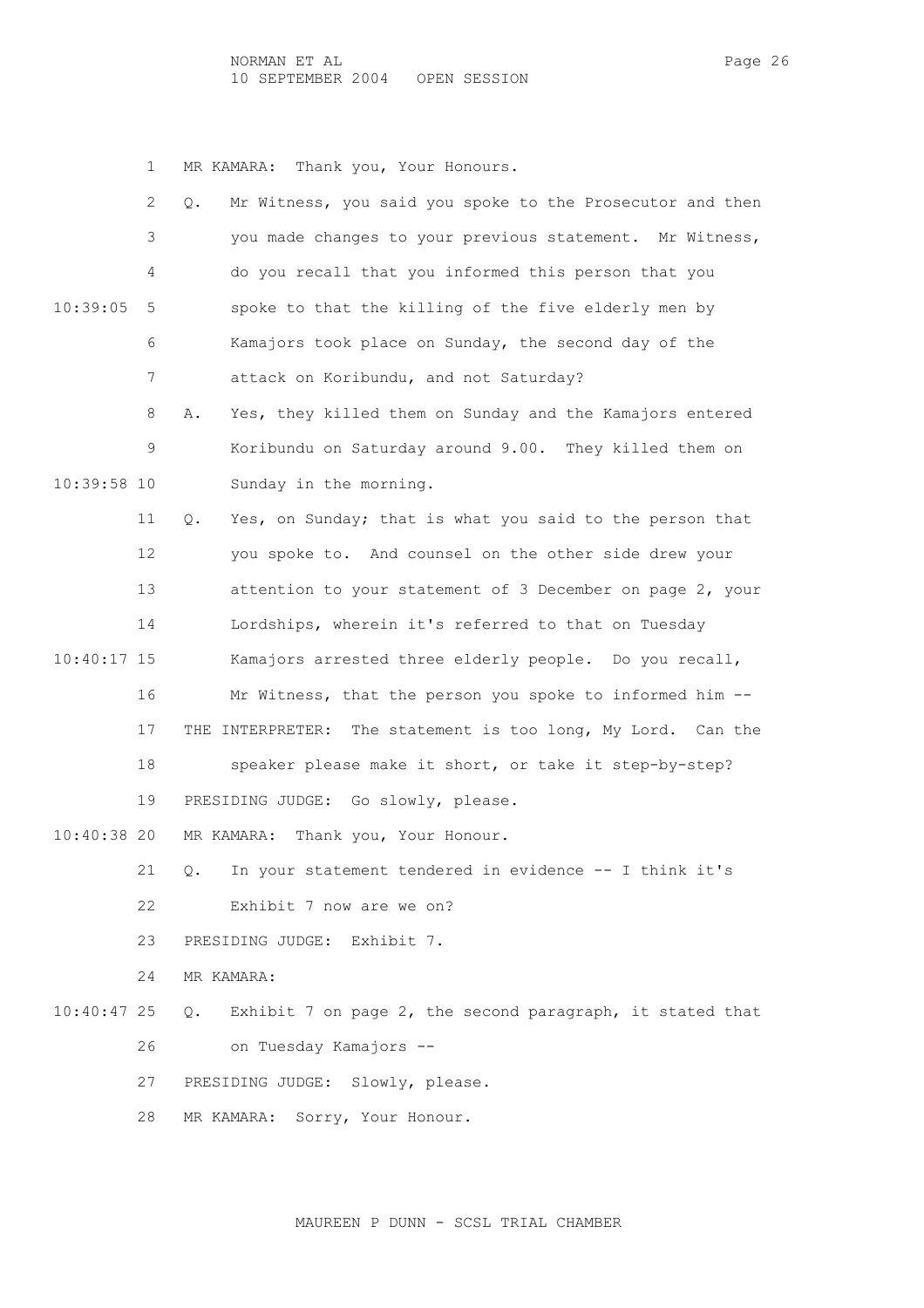|               | 1  | In that statement, Exhibit 7, the second page, the second<br>Q. |
|---------------|----|-----------------------------------------------------------------|
|               | 2  | paragraph shows that Tuesday was the day that your              |
|               | 3  | grandparents were killed, or you discovered them dead?          |
|               | 4  | When they asked me, I said I didn't go anywhere on<br>Α.        |
| 10:41:28      | 5  | Tuesday. I told them I didn't go anywhere on Tuesday and        |
|               | 6  | I can't answer now that I went somewhere on Tuesday.            |
|               | 7  | I said I came on Monday. When they killed those people,         |
|               | 8  | I was scared and I didn't come on Tuesday.                      |
|               | 9  | JUDGE THOMPSON: [Microphone not activated]                      |
| $10:41:46$ 10 |    | MR KAMARA: The incident alleged in the second paragraph did     |
|               | 11 | not happen on Tuesday.                                          |
|               | 12 | JUDGE THOMPSON: [Microphone not activated]                      |
|               | 13 | MR KAMARA: Yes.                                                 |
|               | 14 | Also in that statement that you made to the person you<br>Q.    |
| $10:41:58$ 15 |    | spoke to, you informed that person that the third               |
|               | 16 | accused --                                                      |
|               | 17 | I take an objection to this line of<br>MR WILLIAMS:             |
|               | 18 | re-examination for several reasons, My Lord. One, My            |
|               | 19 | Lord, that my learned friend is putting words into the          |
| 10:42:09 20   |    | mouth of the witness. He is quoting from a document             |
|               | 21 | which is not in evidence. Even in re-examination,               |
|               | 22 | leading questions are not allowed, and my learned friends       |
|               | 23 | are spelling out what they want the witness to say.             |
|               | 24 | JUDGE THOMPSON: Did I hear you say that he was reading from a   |
| $10:42:37$ 25 |    | statement not in evidence?                                      |
|               | 26 | MR WILLIAMS: Yes, My Lord. My learned friend has referred to    |
|               | 27 | a statement made --                                             |
|               | 28 | JUDGE THOMPSON: I thought I heard him say Exhibit 7.            |
|               |    |                                                                 |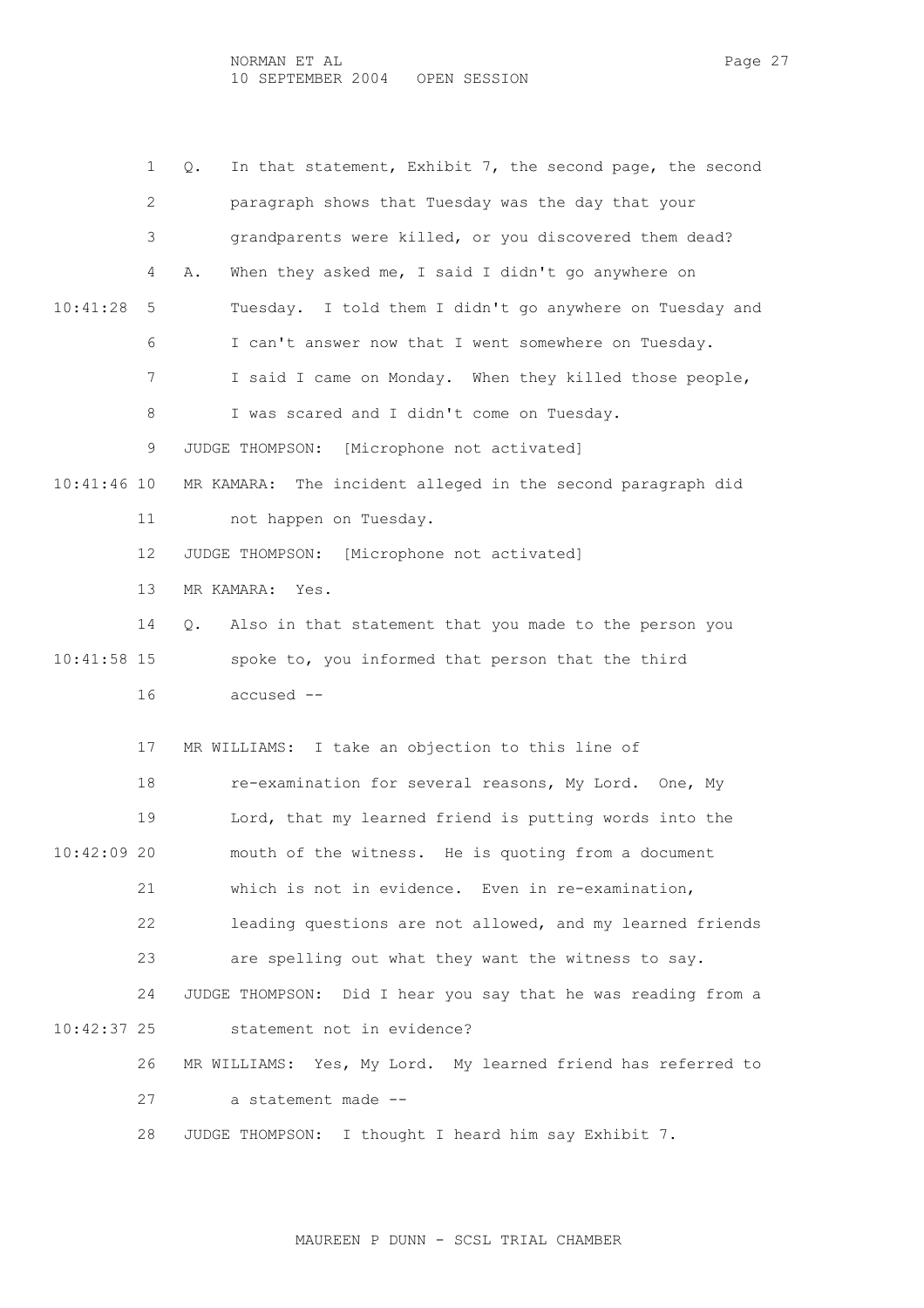1 MR WILLIAMS: No, My Lord. He was reading from an additional 2 statement which is not before the Court. We don't have 3 any other objection to him tendering it, but let a proper 4 thing be done. 10:43:02 5 JUDGE THOMPSON: Learned counsel? 6 MR KAMARA: Your Honours, I am merely laying the foundation 7 for tendering the document and this witness -- and 8 counsel on the other side has referred to several 9 portions of the initial statement, which is Exhibit 7, 10:43:15 10 and I read from Exhibit 7 directly, which is already 11 tendered in evidence. 12 JUDGE THOMPSON: [Microphone not activated] 13 MR KAMARA: Yes. I was also referring to portions of the 14 other statement which has been served on the Defence and 10:43:27 15 which has been filed in the Court. 16 JUDGE THOMPSON: And did they refer to that statement in their 17 cross-examination? 18 MR KAMARA: They did refer to that statement. 19 JUDGE THOMPSON: I'm satisfied that you definitely are 10:43:37 20 proceeding according to the rules. 21 MR KAMARA: Thank you, Your Honour. At this point, Your 22 Honours, I'd like to tender the statement of 31 May 2004 23 to clarify the issues that have already been raised by 24 counsel on the other side as regards to the date of 10:43:58 25 the -- the date of the Tuesday and, also, with regards to 26 the issue of the Sunday when the elderly men were killed. 27 And I think, in fairness, and in the interests of 28 justice, if the first statement is only tendered in as an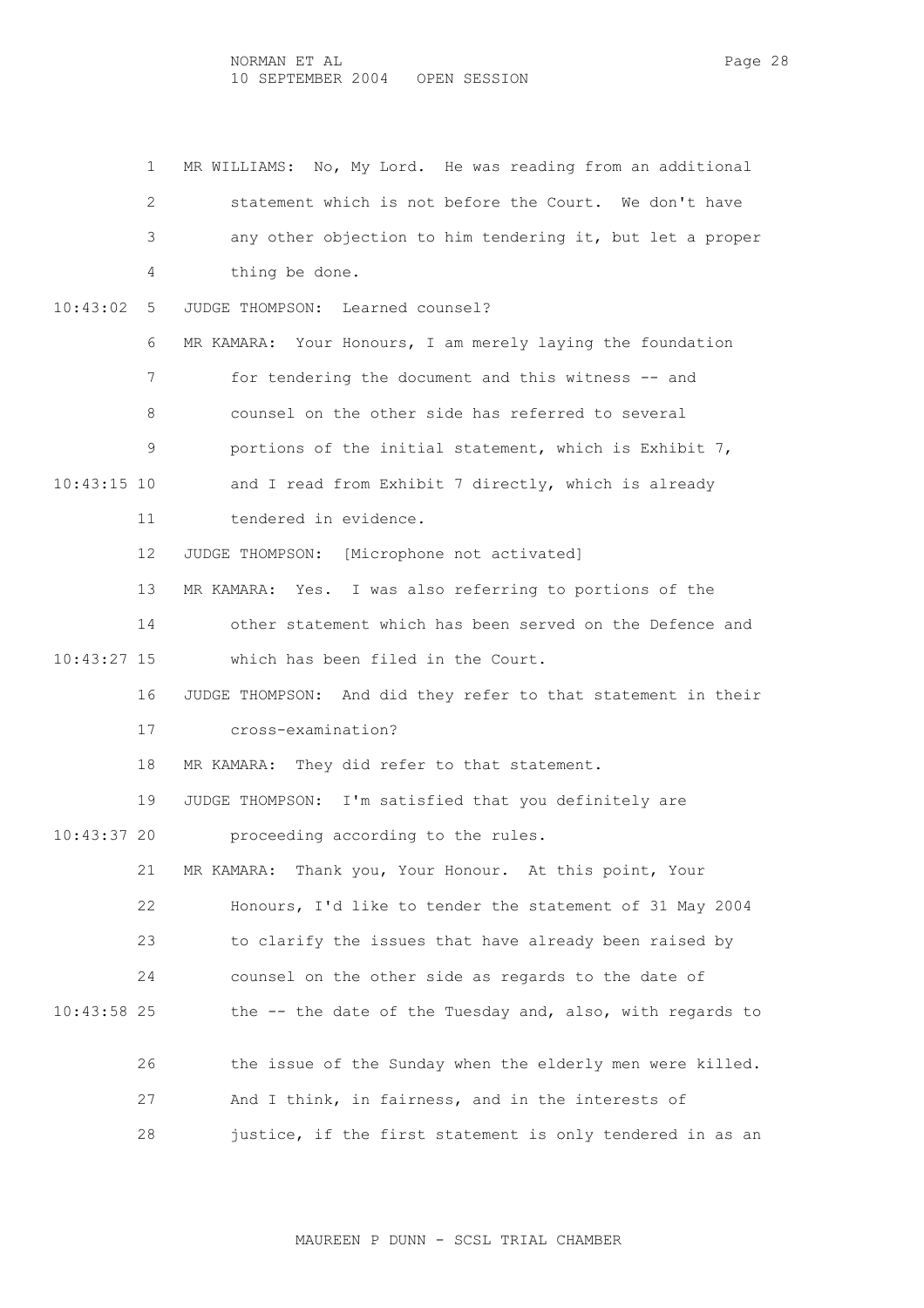1 exhibit, we have to see the whole statement from this 2 witness and it is in light of that, for clarity purposes. 3 JUDGE THOMPSON: Can you show the statement to the -- 4 MR MARGAI: My Lords, we have copies of that statement, but 10:44:29 5 then I would want to know under what procedure my learned 6 friend is endeavouring to tender this document, since 7 this Court is bound by Rules of Procedure and Evidence. 8 We tendered Exhibit 7, because we were saying that there 9 was inconsistency in the evidence of the witness 10:44:49 10 vis-a-vis his statement. 11 PRESIDING JUDGE: He says he's tendering it because it arose 12 during cross-examination, but it is to clarify -- 13 MR MARGAI: Let him refer us and the Court to the procedure as 14 is stated in black and white that he can so - because we 10:45:04 15 are bound by your ruling of 16 July, or certain 16 paragraphs. 17 JUDGE THOMPSON: Paragraph 21, page 8; that deals with 18 cross-examination, not re-examination. 19 MR MARGAI: My Lord, I'm saying that we tendered pursuant to 10:45:29 20 the rules as laid down in that ruling. 21 PRESIDING JUDGE: Is counsel suggesting that he's not 22 tendering in accordance with the rules of re-examination? 23 MR MARGAI: For my own edification, and I am sure for the 24 guidance of the Bench, I'm asking my colleague on the 10:45:46 25 other side to tell us under what rule of procedure he's 26 attempting to tender this document. 27 JUDGE THOMPSON: I want to ask you now whether what we decided 28 on 16 July and what you've cited in respect of your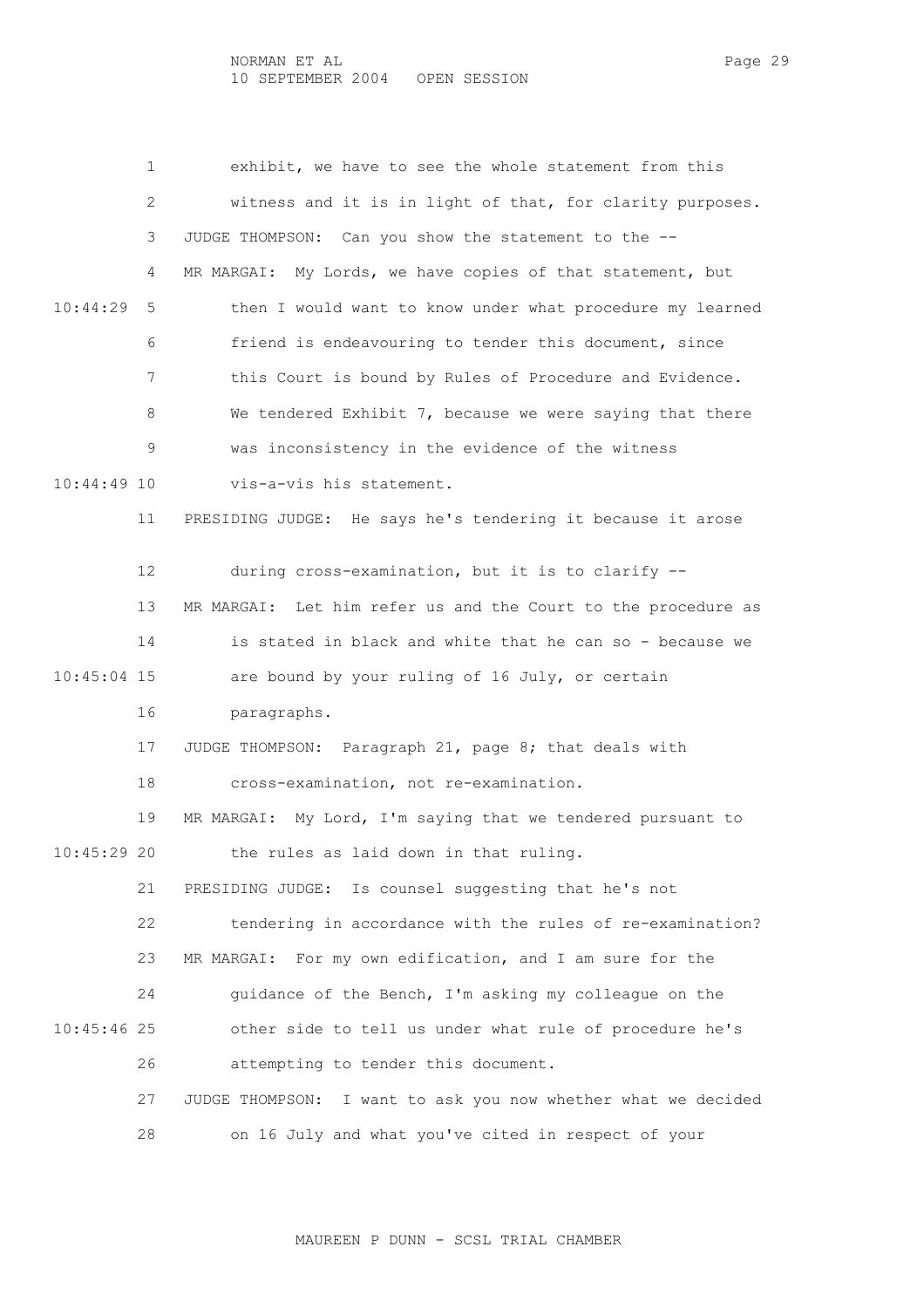1 submission, paragraph 21, why should that procedure apply

2 to the tendering of statements for the purposes of

3 rebutting issues that may have arisen under

- 4 cross-examination?
- 10:46:27 5 MR MARGAI: My Lord, I was not trying to draw an analogy, and
	- 6 I was not inferentially or expressly saying that that
	- 7 ruling applied to the instant attempt.
	- 8 JUDGE THOMPSON: Thank you, counsel.
	- 9 MR MARGAI: Thank you, My Lord.
- 10:46:43 10 JUDGE THOMPSON: We are at one.
	- 11 MR MARGAI: Thank you.
	- 12 JUDGE THOMPSON: so Proceed --
	- 13 PRESIDING JUDGE: At a certain stage you want to --
- 14 MR MARGAI: I was merely saying that we followed a procedure 10:46:51 15 and the reason why we asked for that document to be 16 tendered, because we were saying that -- we were trying 17 to impeach the witness, as it were, because of 18 inconsistency. Now, he is not coming under 19 inconsistency. I don't know what he's coming under. 10:47:09 20 JUDGE THOMPSON: Let me tell you what I think. He's
- 21 exercising a right of rebuttal -- a right of rebuttal. 22 Certain matters had been raised during cross-examination 23 which have created ambiguities -- alleged ambiguities and 24 inconsistencies. Probably he might argue that some of 10:47:31 25 them are new. Of course, I don't take the view. So the 26 matters that have arisen are in categories 1 and (b) - 27 ambiguities and inconsistencies. The law allows him to 28 exercise a right in rebuttal.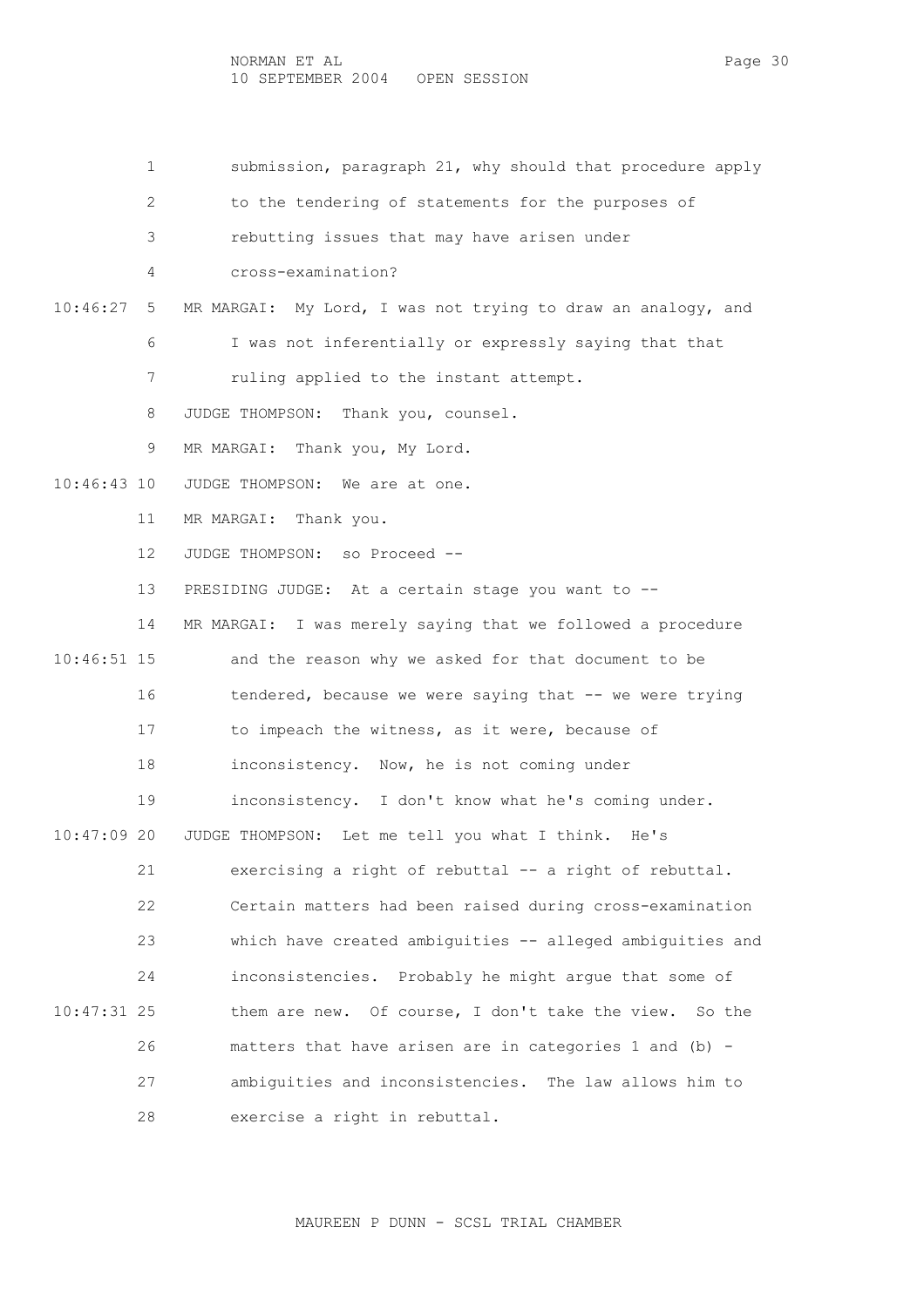1 MR MARGAI: I'm in total agreement with his right of rebuttal. 2 I would not even attempt to question that, but my concern 3 here is that, My Lord, this is a Tribunal which is not 4 only dealing with this matter, but whatever rulings are 10:48:01 5 given by this Tribunal will be guidelines for future 6 Tribunals and, therefore, we should be very, very careful 7 as to the Rules of Procedure. 8 JUDGE THOMPSON: As we develop our jurisprudence. 9 MR MARGAI: Indeed, My Lord, we want to positively develop the 10:48:19 10 jurisprudence, not from a negative point of view. 11 PRESIDING JUDGE: Precisely. That is why we -- 12 JUDGE BOUTET: Mr Margai, I should mention to you that in your 13 cross-examination -- not yourself but your colleague as 14 such -- there was reference on more than one occasion 10:48:38 15 that there was more than one statement. There was that 16 statement that you have tendered as an exhibit,  $17$  Exhibit  $7 -$  18 MR MARGAI: Conceded. 19 JUDGE BOUTET: -- and that there were two other statements. 10:48:48 20 MR MARGAI: Conceded. 21 JUDGE BOUTET: You deemed it appropriate not to introduce 22 those statements. 23 MR MARGAI: Conceded. 24 JUDGE BOUTET: But you've also stated yourself - you or 10:48:57 25 Mr Williams - that these statements were clarifications 26 of the statement you've tendered in evidence. 27 MR MARGAI: Conceded.

28 JUDGE BOUTET: So you've already led that kind of evidence, so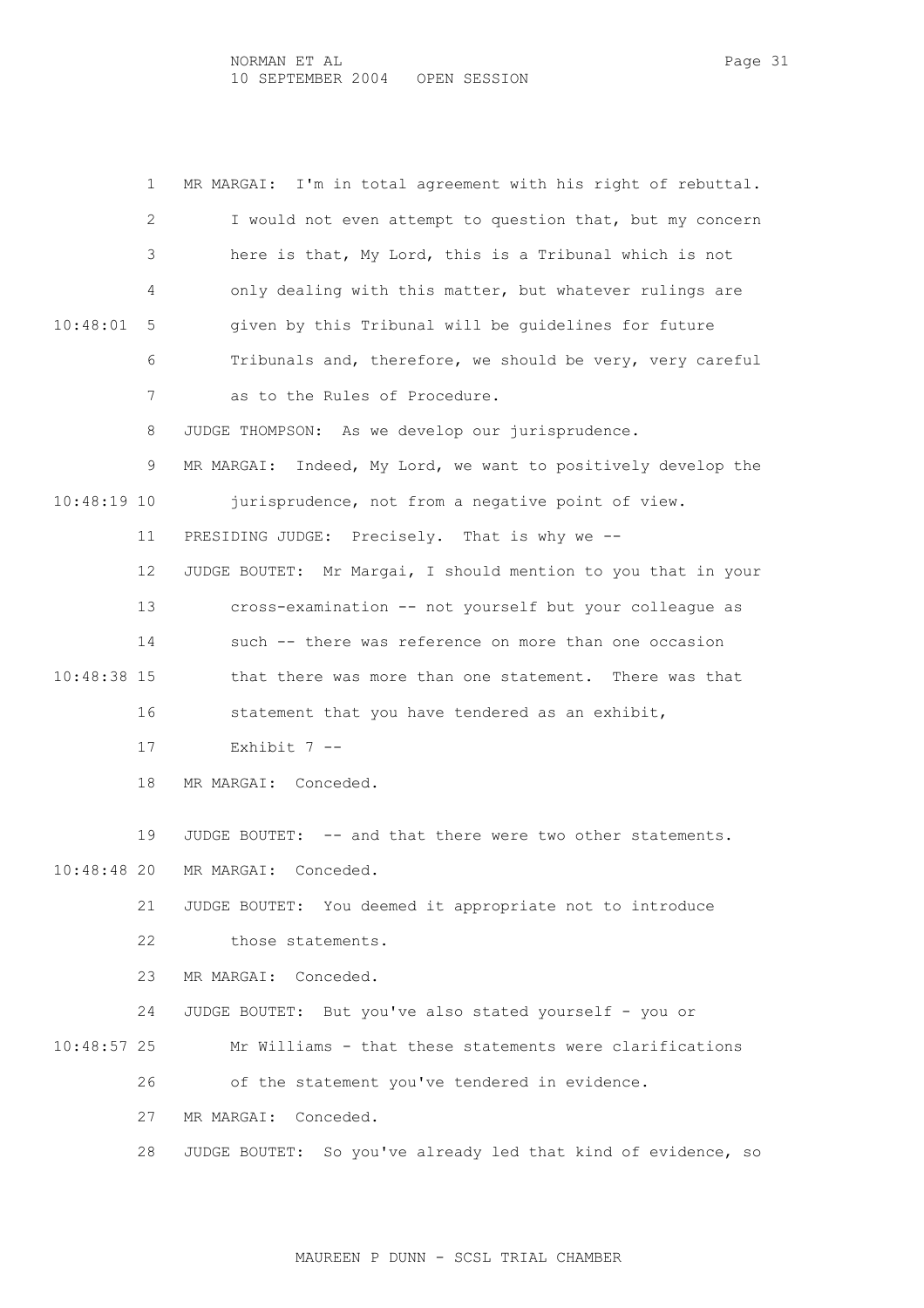1 this is not something new that the Prosecution is 2 springing on the Court. They are only trying to clarify 3 these matters. 4 MR MARGAI: I'm in total agreement with him clarifying the 10:49:16 5 matter. What I am not comfortable with is his attempt to 6 tender that particular document. 7 JUDGE THOMPSON: In other words, your problem really, as I 8 understand it, is under what statutory authority he now 9 seeks to proceed. 10:49:33 10 MR MARGAI: Precisely, My Lord. 11 JUDGE THOMPSON: Suppose I answer and say it would seem as if 12 the step that he's about to take, or is inviting the 13 Court to endorse, falls within the ambit of Rule 89(C) of 14 our Rules of Procedure. 10:49:51 15 MR KAMARA: Thank you, Your Honour, I was going to deal with 16 that. 17 MR MARGAI: You were going to? I'm sure it never crossed your 18 mind. 19 PRESIDING JUDGE: Mr Margai, you cannot say it never crossed 10:50:03 20 his mind. 21 MR MARGAI: My Lord, knowing my learned friend as I do, he 22 would have said. 23 PRESIDING JUDGE: Let's not underestimate -- 24 MR MARGAI: No. I have the greatest respect for his ability 10:50:14 25 as a lawyer. 89 -- 26 JUDGE THOMPSON: We just took it as a lawyer's joke. 27 MR KAMARA: "General provisions" is 89(C), "A Chamber may 28 admit any relevant evidence," and do we have a ruling on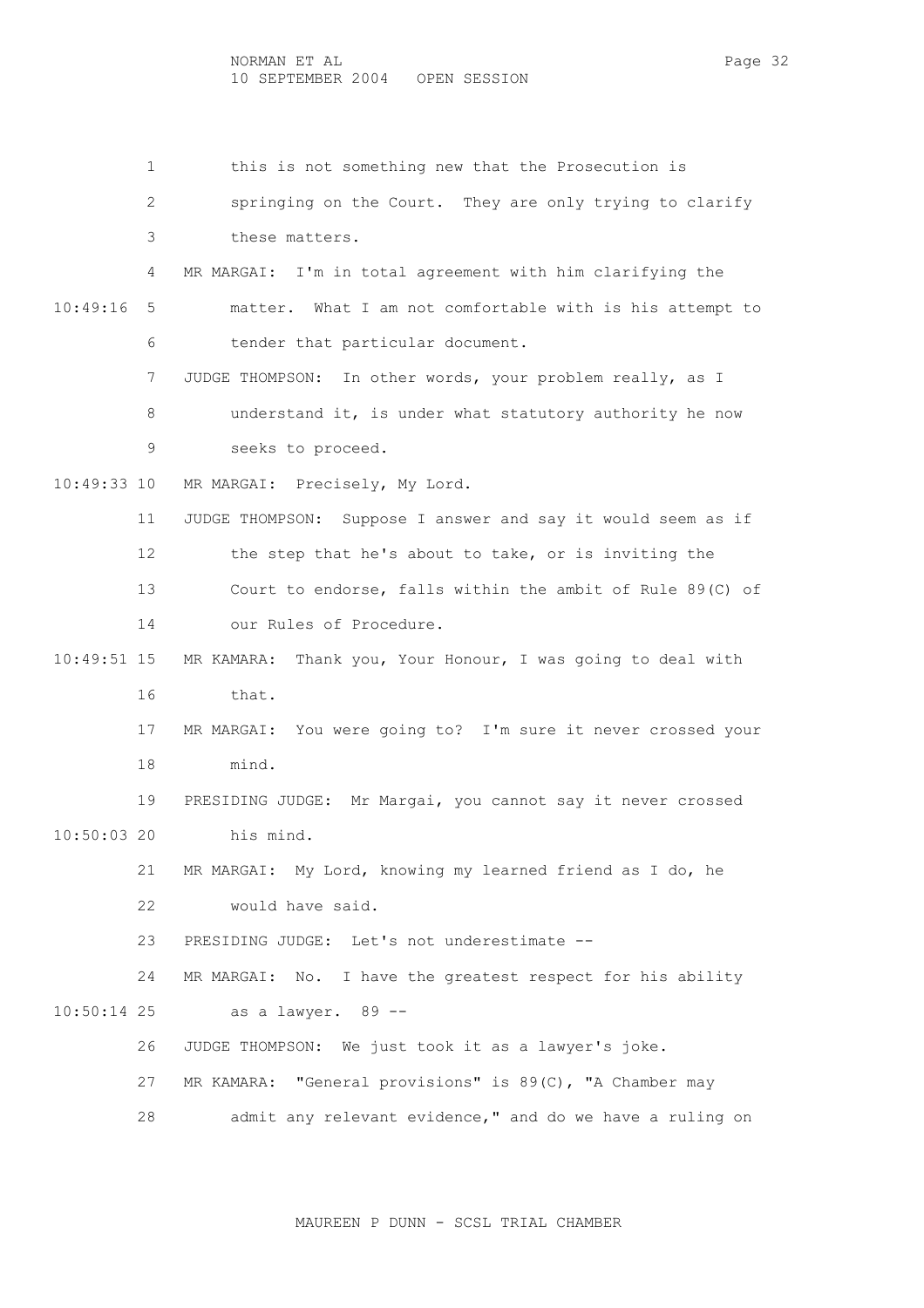NORMAN ET AL Page 33 10 September 2004 OPEN SESSION

 1 the objection of Mr Margai? 2 JUDGE THOMPSON: Have you had that, one having been made? 3 MR KAMARA: Not as yet. 4 MR MARGAI: My Lords, I will rest on that, because I'm sure it 10:51:00 5 will be reciprocal. 6 JUDGE THOMPSON: Equality of arms. 7 MR MARGAI: Indeed, My Lords, and farewell. 8 PRESIDING JUDGE: We've listened to the arguments of both 9 sides and learned counsel Mr Margai's objection is 10:51:16 10 overruled, and counsel may continue. 11 [10.50 a.m. HN100904B] 12 MR KAMARA: Your Lordships, it's the Prosecution's wish to 13 tender this document as an exhibit before this Court and 14 marked Exhibit 8. 15 PRESIDING JUDGE: You are not the one to mark the exhibits. 16 MR KAMARA: I'm sorry, My Lord. 17 PRESIDING JUDGE: It is not counsel who mark exhibits. Tender 18 it. 19 MR KAMARA: Tender it. 20 PRESIDING JUDGE: Can you show it to the Prosecution, 21 please -- to the Defence. Show that document to the 22 Defence. 23 JUDGE THOMPSON: For consistency, may we highlight the 24 portions, too, that are relevant? 25 MR KAMARA: The entire document, My Lord. 26 JUDGE THOMPSON: Fine, okay, then highlight the entire 27 document. 28 MR KAMARA: The entire document.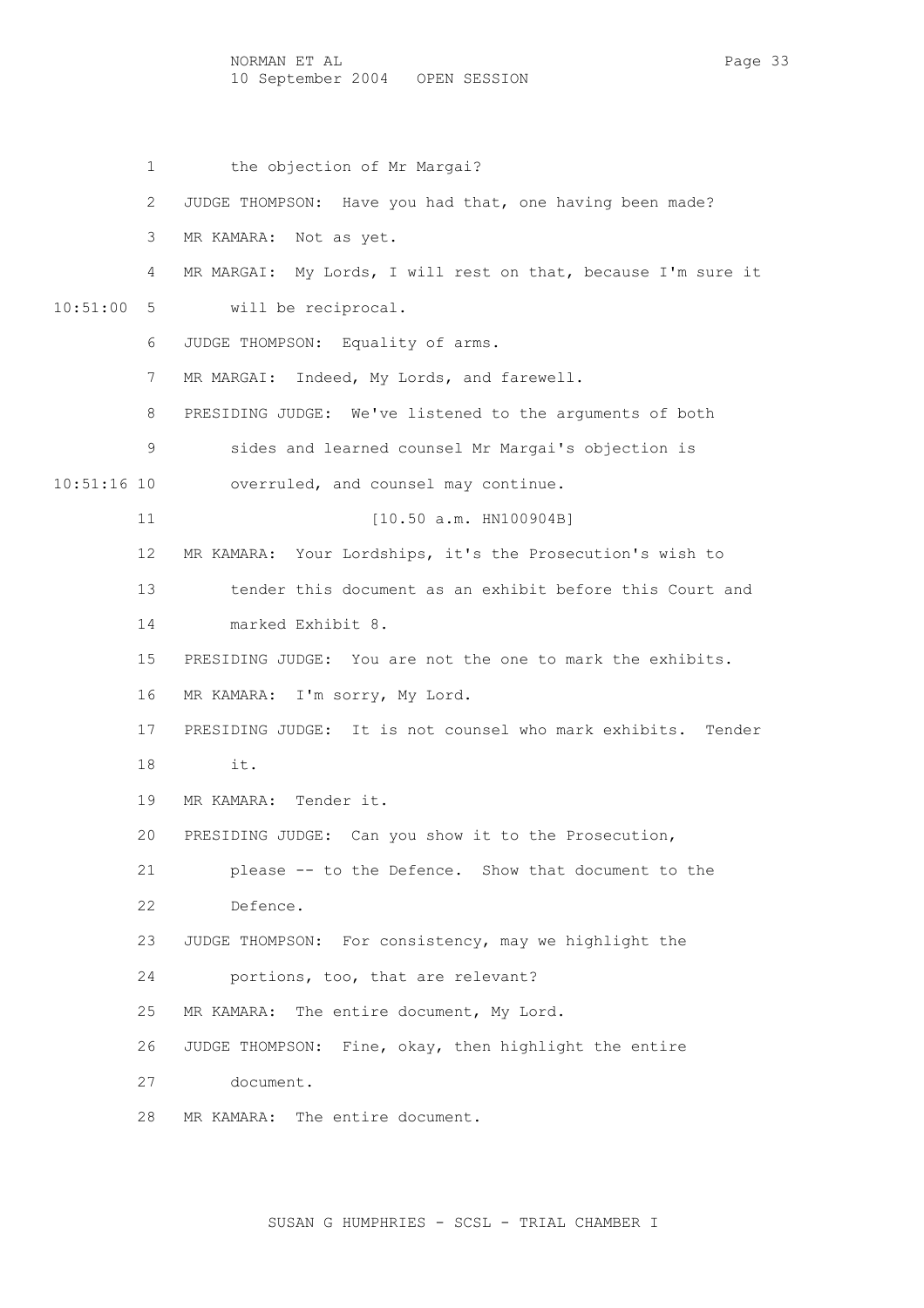1 PRESIDING JUDGE: Well, following our ruling this document is 2 submitted in evidence and marked as Exhibit 8. 3 [Exhibit No. 8 was admitted] 4 MR KAMARA: Thank you, Your Honour. 5 Q. Mr Witness, do you recall also talking to the Office of 6 the Prosecutor as recently as the 6th September 2004? 7 A. Yes. 8 Q. Did you make a statement to the Prosecution? 9 PRESIDING JUDGE: On what date, what date is that? 10 MR KAMARA: 6th. 11 THE INTERPRETER: 6th September. 12 THE WITNESS: Apart from what I told them. 13 MR KAMARA: 14 Q. The question, Mr Witness, is: did you make a statement 15 to the Prosecution on that day of the 6th September 2004? 16 A. Yes, it was on paper with them. 17 Q. Mr Witness, you recall that on cross-examination -- 18 PRESIDING JUDGE: That is not a direct answer. Did he make a 19 statement to the Prosecutor. Please, let him -- 20 Q. Did you make a statement on 6th September? 21 JUDGE THOMPSON: Yes or no? 22 PRESIDING JUDGE: 6tH September, did you make a statement? 23 MR KAMARA: 24 Q. His Lordship would like to have a yes or no answer on 25 that, Mr Witness. 26 A. Yes, I made a statement. 27 Q. Thank you. And on cross-examination by counsel on the 28 other side, you were referred to your statement of 3rd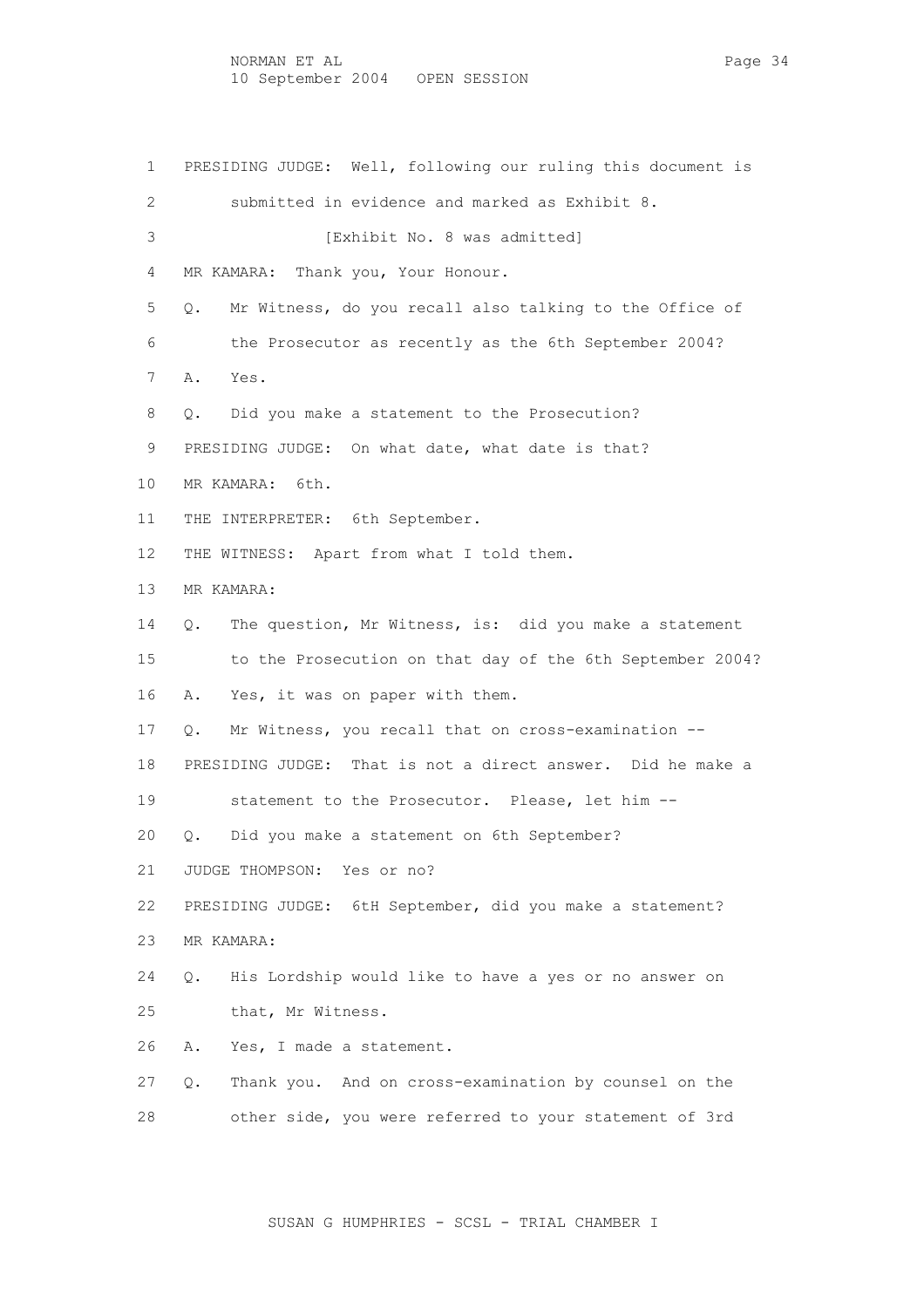1 December 2003 many, many times. And on paragraph 3 at 2 page 1, the last -- 3 PRESIDING JUDGE: I hope that the interpreters are getting the 4 speed at which you are going. It is your case. 5 MR KAMARA: Yes, Your Honour. 6 Q. You were referred to Exhibit 7, which is your statement 7 of the 3rd December 2003. On paragraph 3 of that 8 statement, the last line of the third paragraph, it is 9 stated that, "Witness saw Kamajors burn ten houses on 10 Blama Road." And issues were raised, because in your 11 evidence you said that you counted 25 houses that were 12 burnt along Blama Road. Mr Witness, do you recall 13 modifying that statement to the person you spoke to on 14 the 6th September 2004? 15 JUDGE THOMPSON: What is modify for him? Can't we be a little 16 clear, otherwise we invite a kind of argumentative 17 response? 18 MR KAMARA: As Your Honour pleases. 19 JUDGE THOMPSON: And would you want to re-phrase that a bit, 20 recall modifying? 21 MR KAMARA: I will. 22 Q. Did you indicate to the person you spoke to on the 6th 23 September that the number of houses burnt was not ten, 24 but 25? 25 JUDGE THOMPSON: More specific, yes. 26 THE WITNESS: Yes. Yes, from Blama Road up to the junction 27 towards the Lebanese, it was 25. That it was not ten 28 houses, but 25, and that's what I told him.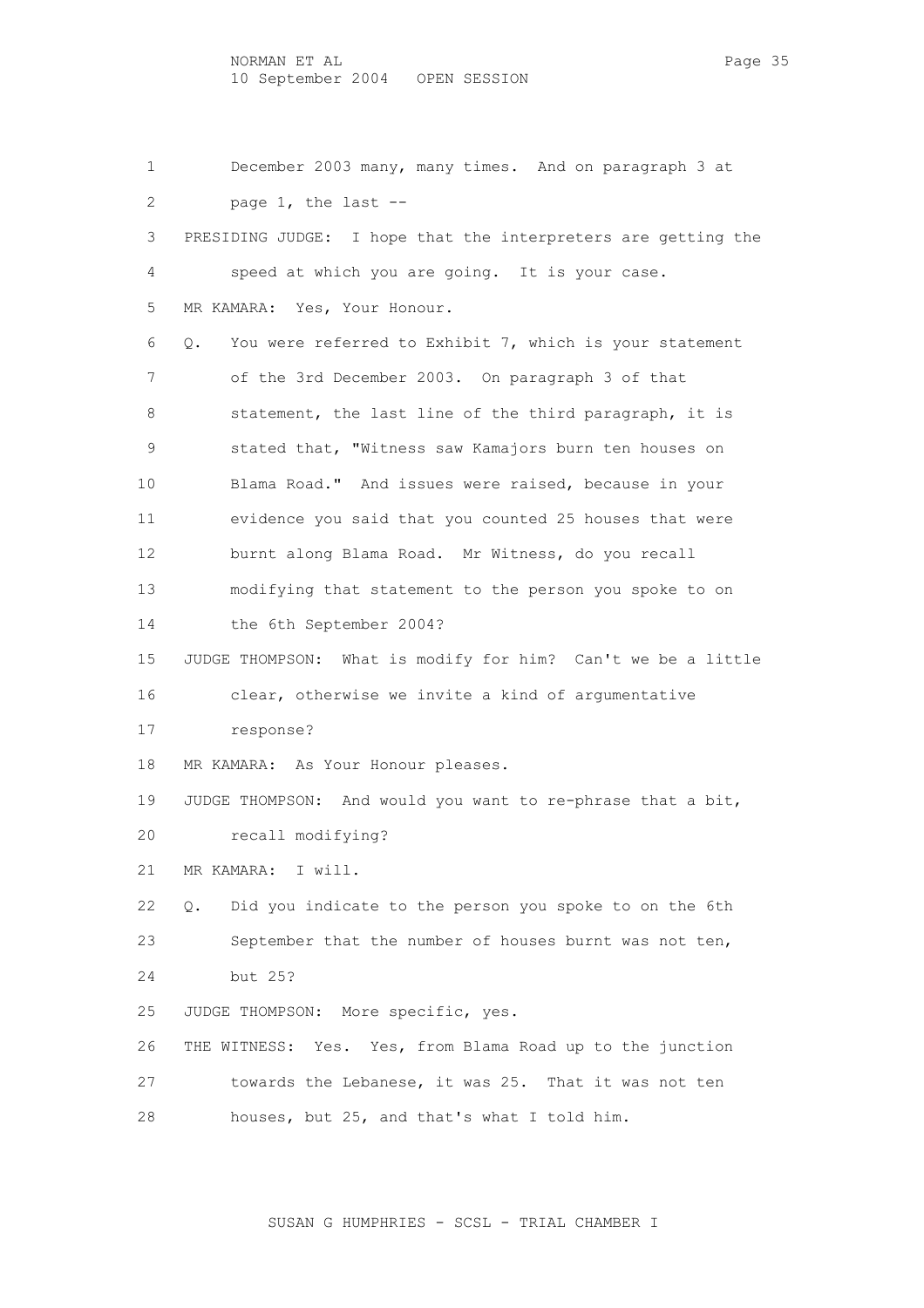1 MR KAMARA: Thank you, Mr Witness.

| 2               | And also in your statement of the 3rd December, which is<br>Q. |
|-----------------|----------------------------------------------------------------|
| 3               | Exhibit 7 in paragraph $-$ on page $-$ right at page 2, the    |
| 4               | sub-heading, "second meeting" - I believe it is the            |
| 5               | seventh paragraph, Your Honours - the last bullet point        |
| 6               | on that paragraph which is titled "second meeting",            |
| 7               | "witness stated that third accused, Allieu Kondewa, was        |
| 8               | present at that second meeting, but Moinina Fofana wasn't      |
| 9               | there."                                                        |
| 10              | Α.<br>Yes.                                                     |
| 11              | JUDGE THOMPSON: [Inaudible]                                    |
| 12 <sup>°</sup> | MR KAMARA:                                                     |
| 13              | Mr Witness, do you recall that on the 6th September you<br>Q.  |
| 14              | did indicate to the person you spoke to that --                |
| 15              | PRESIDING JUDGE: You made a statement on this to the person    |
| 16              | you spoke to?                                                  |
| 17              | MR KAMARA:<br>Yes.                                             |
| 18              | PRESIDING JUDGE: Don't tell him what he indicated.             |
| 19              | MR KAMARA: Yes.                                                |
| 20              | Did you make a statement to the person you spoke to that<br>Q. |
| 21              | Allieu Kondewa was not present --                              |
| 22              | PRESIDING JUDGE: First of all, a statement.                    |
| 23              | JUDGE THOMPSON:<br>[Inaudible]                                 |
| 24              | PRESIDING JUDGE: Did he make a statement.                      |
| 25              | I thought I asked that, sorry, Your Honours.<br>MR KAMARA:     |
| 26              | JUDGE THOMPSON: Well, let's have the answer again.             |
| 27              | MR KAMARA:                                                     |
| 28              | Did you make a statement to the person you spoke to on<br>Q.   |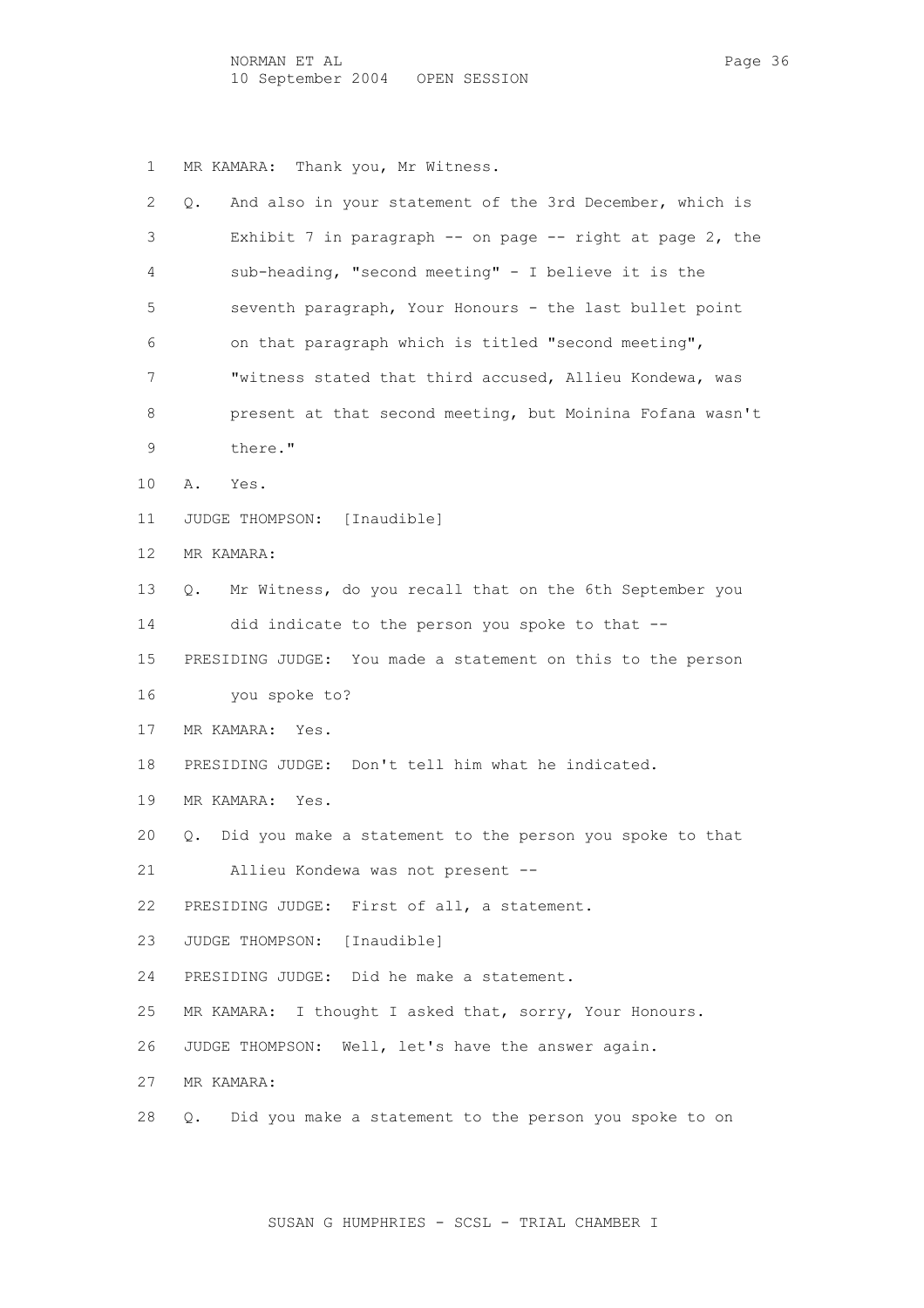NORMAN ET AL Page 37 10 September 2004 OPEN SESSION

- 1 the 6th September 2004?
- 2 JUDGE BOUTET: About this matter.
- 3 PRESIDING JUDGE: About this matter.
- 4 JUDGE THOMPSON: About this matter, quite, yes.
- 5 MR KAMARA:
- 6 Q. Did you make a statement to the person you spoke to on 7 September 6th, 2004 that Allieu Kondewa was not
- 8 present --
- 9 JUDGE THOMPSON: Impermissibility, again, we remind you that
- 10 re-examination also does not allow leading questions.
- 11 So, let him tell us whether he made a statement and, if 12 he did, what did he say on the issue before. I am sure
- 13 that was the approach of the cross-examiners.
- 14 MR KAMARA: Yes, I will take --
- 15 JUDGE THOMPSON: And I think you need to proceed along similar 16 lines.
- 17 MR KAMARA: I will take the cue, Your Honours.
- 18 Q. Mr Witness, did you make a statement that -- you made a 19 statement to the person you spoke to in the Prosecutor's 20 office that --
- 21 JUDGE THOMPSON: On the same subject.
- 22 MR KAMARA:
- 23 Q. On the same subject as I have spoken to you from your
- 24 statement of the 3rd December?
- 25 A. I can't remember that December at all.
- 26 Q. Your statement of December 3rd is Exhibit 7 which counsel
- 27 on the other side referred you to.
- 28 JUDGE THOMPSON: What was the answer to that?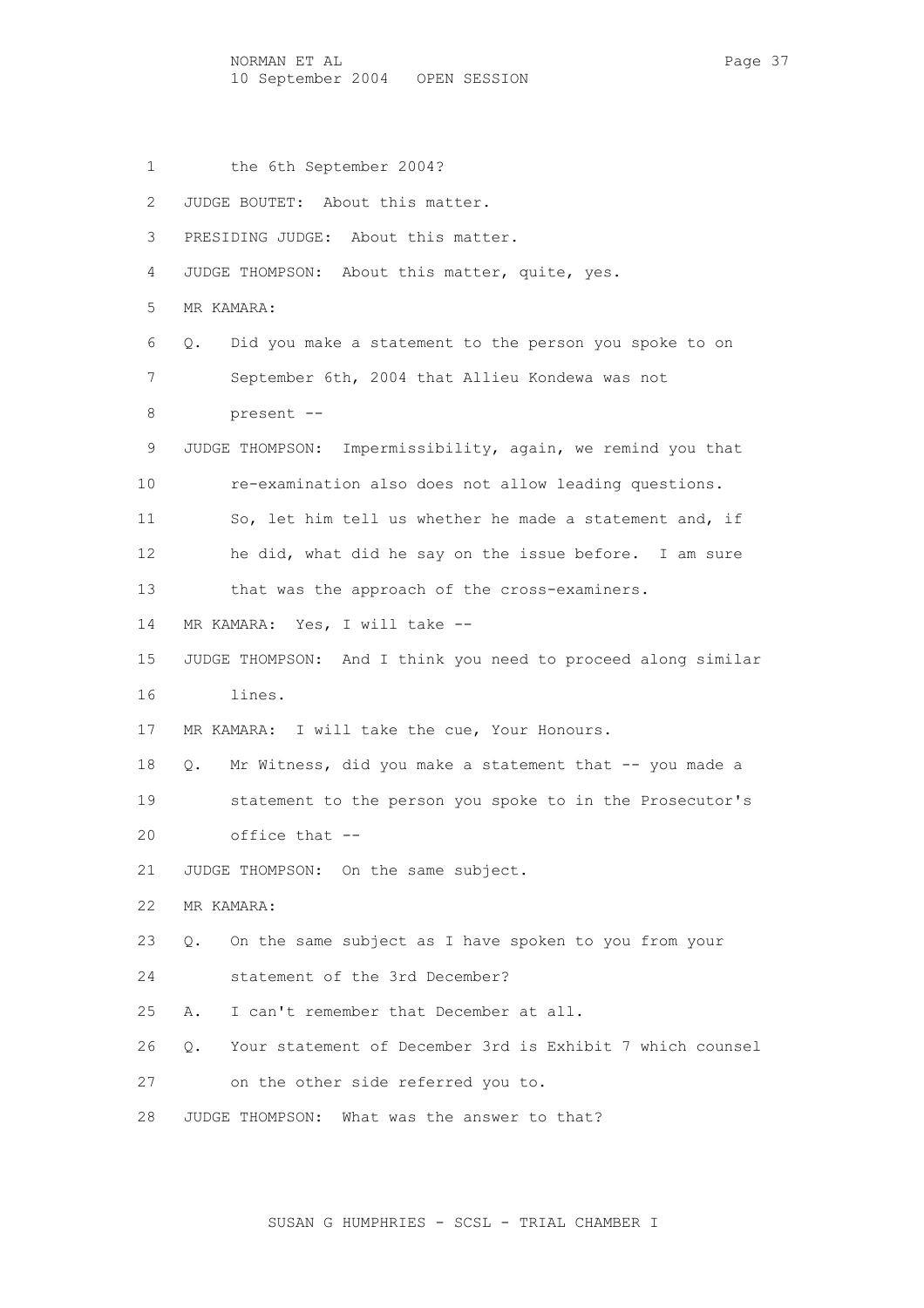NORMAN ET AL PAGE 28 Page 38 10 September 2004 OPEN SESSION

1 MR KAMARA: He denies --

| 2        | JUDGE THOMPSON: Was he making an enquiry?                                     |
|----------|-------------------------------------------------------------------------------|
| 3        | No, Your Honour, he wasn't making an enquiry.<br>MR KAMARA:                   |
| 4        | JUDGE THOMPSON: Probably you should advise your witness that                  |
| 5        | the sort of responses we are having may well persuade an                      |
| 6        | imaginary judge from space, perhaps, to think that he is                      |
| 7        | trying to hide something.                                                     |
| 8        | I get you, Your Honour. I will still -- I will<br>MR KAMARA:                  |
| 9        | leave that ambit [inaudible].                                                 |
| 10       | As I asked you earlier on, Mr Witness, and you confirmed<br>Q.                |
| 11       | to the Court, that you made a statement to the                                |
| 12       | Prosecution on the 6th September 2004; was that statement                     |
| 13       | made in writing?                                                              |
| 14       | Α.<br>No.                                                                     |
| 15       | Did you see the person you spoke to take down notes?<br>Q.                    |
| 16       | Yes, I did see him writing, but that statement I<br>Α.                        |
| 17       | $didn't$ --                                                                   |
| 18       | Can we have that again, please?<br>Q.                                         |
| 19       | THE INTERPRETER: Can we have that again, the answer.                          |
| 20       |                                                                               |
|          | THE WITNESS: Yes, I saw him with the paper in front of him.                   |
| 21<br>22 | MR KAMARA:<br>Mr Witness, did you see the person you spoke to take down<br>О. |
| 23       | notes?                                                                        |
| 24       | I didn't see him writing any notes.<br>Α.                                     |
| 25       | Now, Mr Witness, you spoke to this person of the                              |
| 26       | Q.                                                                            |
|          | Prosecution's office; what is it that you said to him                         |
| 27       | with reference to the fact that 25 houses were burnt                          |
| 28       | along Blama Road?                                                             |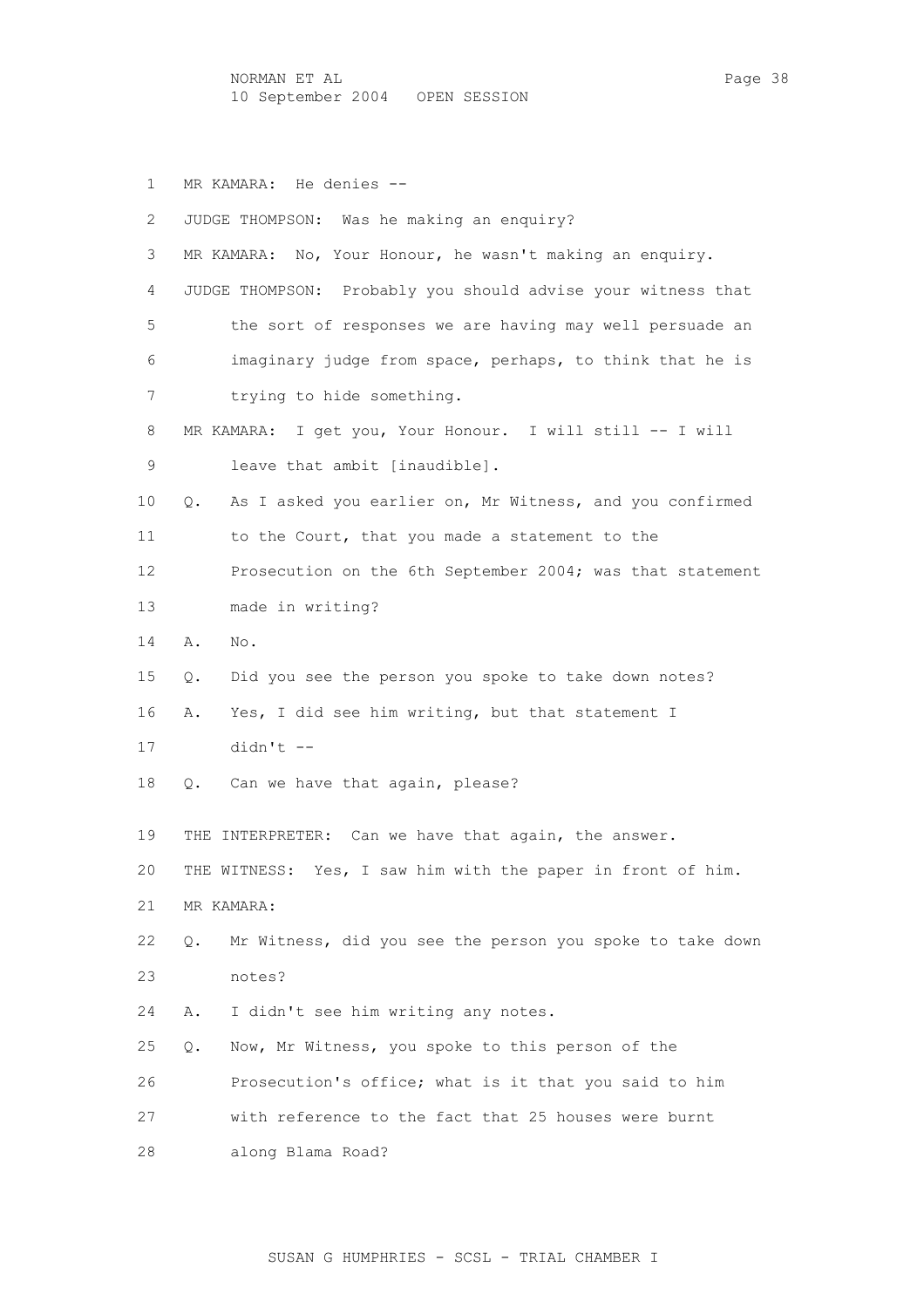- 1 PRESIDING JUDGE: But he has replied to that question; hasn't
- 2 he?
- 3 MR KAMARA: He did.
- 4 PRESIDING JUDGE: Yes, cover this ground.
- 5 MR KAMARA: Well, then in the light of that, your Honours, 6 pursuant to the Rules of Procedure of this Court, Rule 7 89(C), I seek to tender this document of the 6th 8 September 2004 to clarify the issues of inconsistencies, 9 as raised by my counsel -- by counsel on the other side 10 and, if tendered, Exhibit 7. And to aid the Court to 11 understand the details of the inconsistencies, if at all.
- 12 PRESIDING JUDGE: But there are two issues.
- 13 MR KAMARA: Yes, Your Honour.
- 14 PRESIDING JUDGE: The burning --
- 15 MR KAMARA: Yes.
- 16 PRESIDING JUDGE: -- and the issues related to the second and 17 the third accused.
- 18 MR KAMARA: Yes, Your Honour.
- 19 PRESIDING JUDGE: Are they in that statement?

 20 MR KAMARA: The one of the -- the third accused is in the 21 statement, because in Exhibit 7 they were compounded 22 together, the second and third, but in his corrigendum, 23 more or less, he specifically only referred to the third 24 accused.

 25 PRESIDING JUDGE: Has he confirmed that there was a statement, 26 you know, recorded because he says -- I got him here to 27 say that he did not -- that the police did not record a 28 statement, you know, from him. In relation to what, you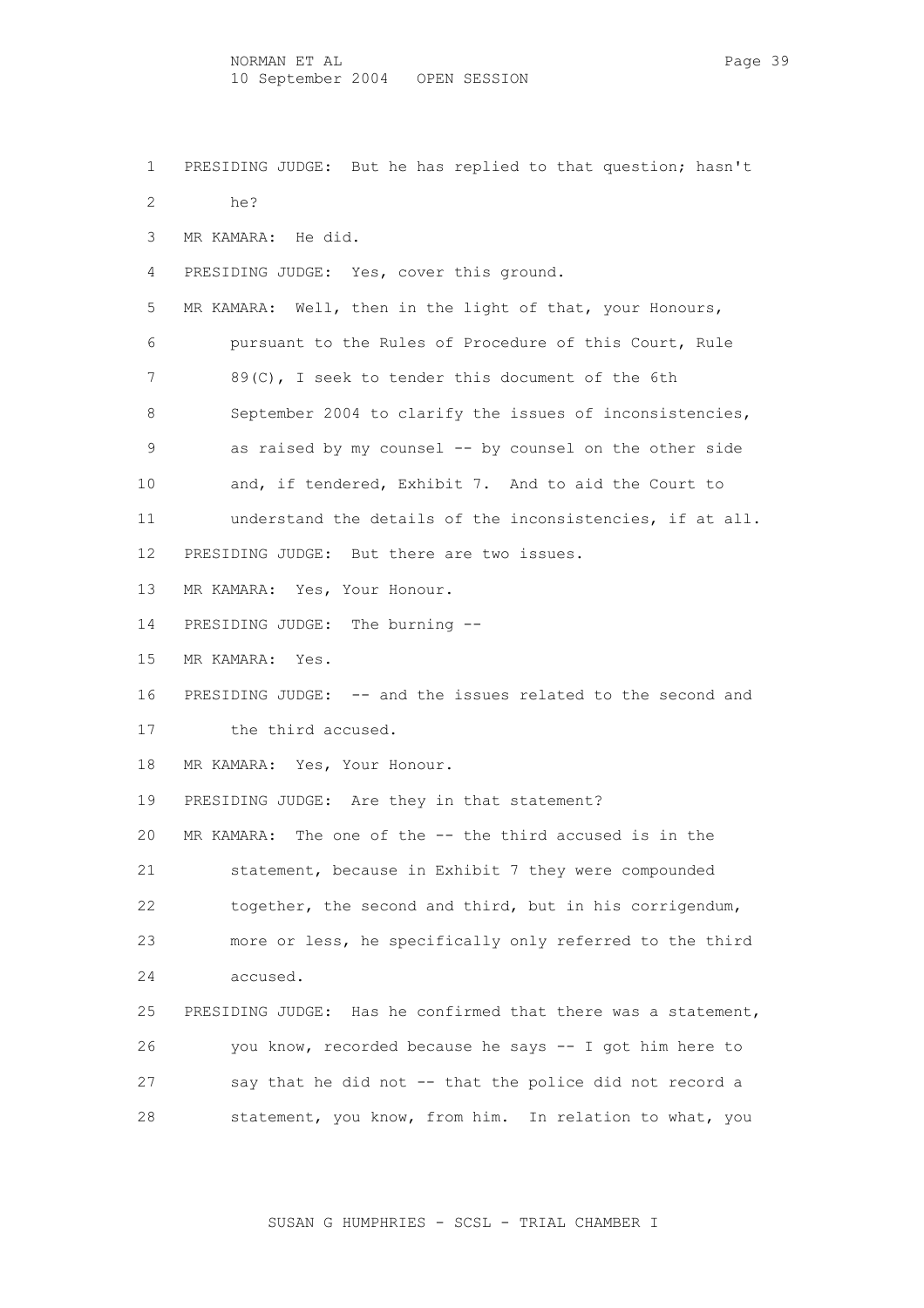1 know, because you questioned him on the first arm of your 2 questions? 3 MR KAMARA: Yes. 4 PRESIDING JUDGE: He said, "Yes, I originally said there were 5 ten houses that were burnt along Blama Road." 6 Subsequently, in his corrigendum, he did say that he 7 changed that statement and said, "25 houses were burnt 8 along Blama Road." 9 MR KAMARA: Yes, your Honour. 10 PRESIDING JUDGE: But there is still a question mark as to 11 what he said, you know, about the second accused or the 12 third accused, because that is not yet established, you 13 know, from his own testimony as having been affected by a 14 subsequent corrigendum in the statement which he made to 15 the police. 16 JUDGE THOMPSON: Yes, of course, following my learned 17 brother's analysis there, the alleged inconsistency or 18 perceived inconsistency that you seem to be seeking to 19 clarify is in relation to the burning of houses. In 20 other words, a number change, so to speak. Do we 21 understand that? 22 MR KAMARA: That is the first ambit. 23 JUDGE THOMPSON: The first arm? 24 MR KAMARA: Yes. The second arm is about the day which is -- 25 JUDGE THOMPSON: Present at the meeting. 26 MR KAMARA: Not the day for the meeting. 27 JUDGE THOMPSON: What is that? 28 MR KAMARA: The day he discovered his grandparents were dead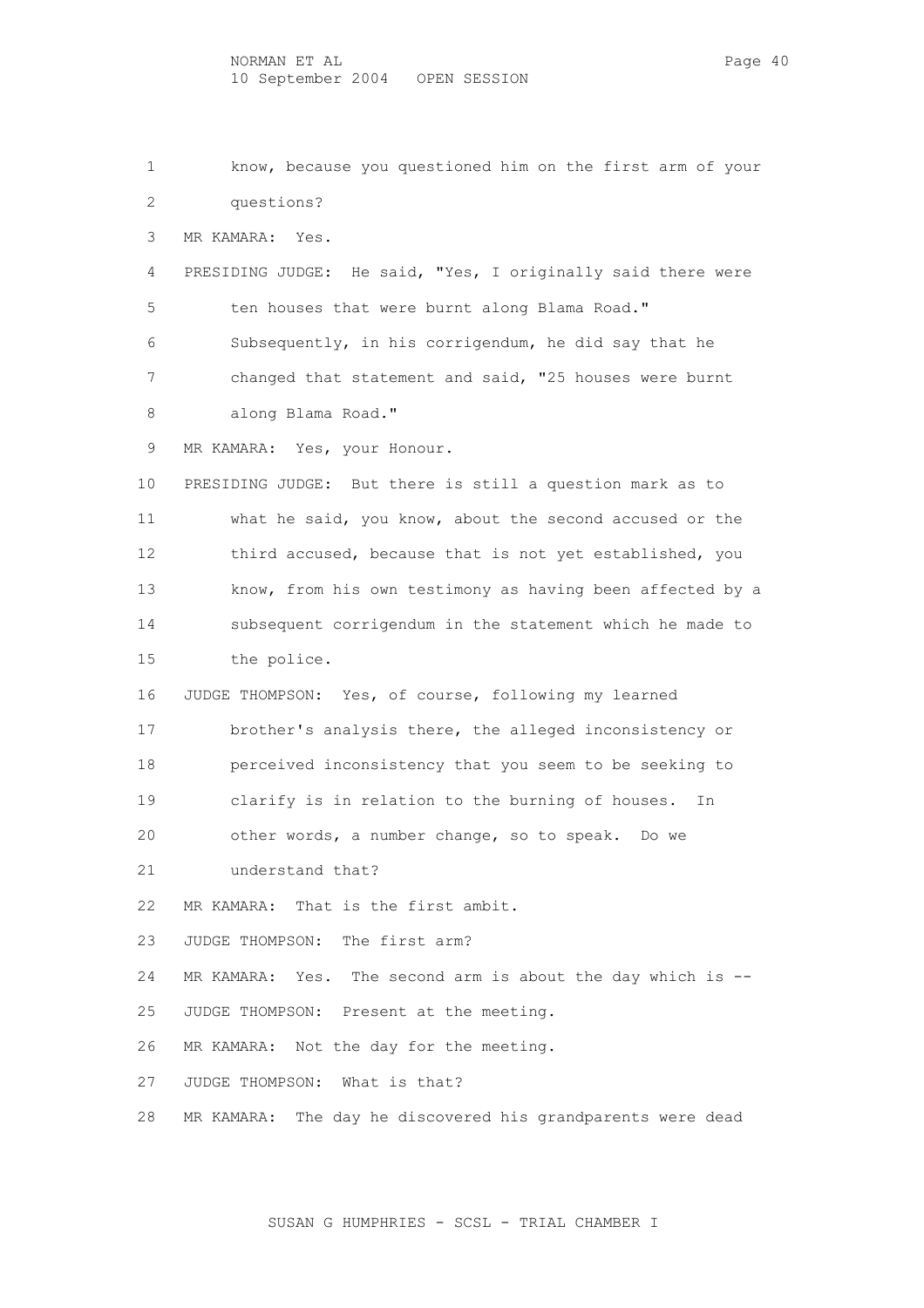1 was on a Wednesday and not on Tuesday. 2 JUDGE THOMPSON: All right. But is there not a third issue 3 relating to the presence of the third accused -- 4 MR KAMARA: Yes. 5 JUDGE THOMPSON: -- at some meeting. 6 MR KAMARA: Exactly so. That is the one I was seeking to get 7 the witness to confirm. That is the third issue. 8 JUDGE THOMPSON: Have you laid the foundation for that one? 9 MR KAMARA: That is what I am going to do now, Your Honour, 10 thank you very much. 11 PRESIDING JUDGE: That was my worry. 12 MR KAMARA: Thank you, Your Honour. 13 Q. Mr Witness, at the second meeting, which you said in your 14 testimony and in cross-examination, you mentioned the 15 persons that were present in that meeting. Was the third 16 accused present in that meeting? 17 PRESIDING JUDGE: No, that's a leading question. That is a 18 leading question. Which people did you say were present, 19 don't ask him that question, we don't -- we overrule that 20 question. 21 MR KAMARA: As Your Lord pleases, as your Lord pleases. 22 Q. Mr Witness, I will take your mind back to the second 23 meeting at Koribundu. Do you recall the persons present 24 in that meeting that you know? 25 A. Yes. 26 Q. Can you tell this Court? 27 A. Yes. 28 JUDGE THOMPSON: I am not quite clear how we are proceeding.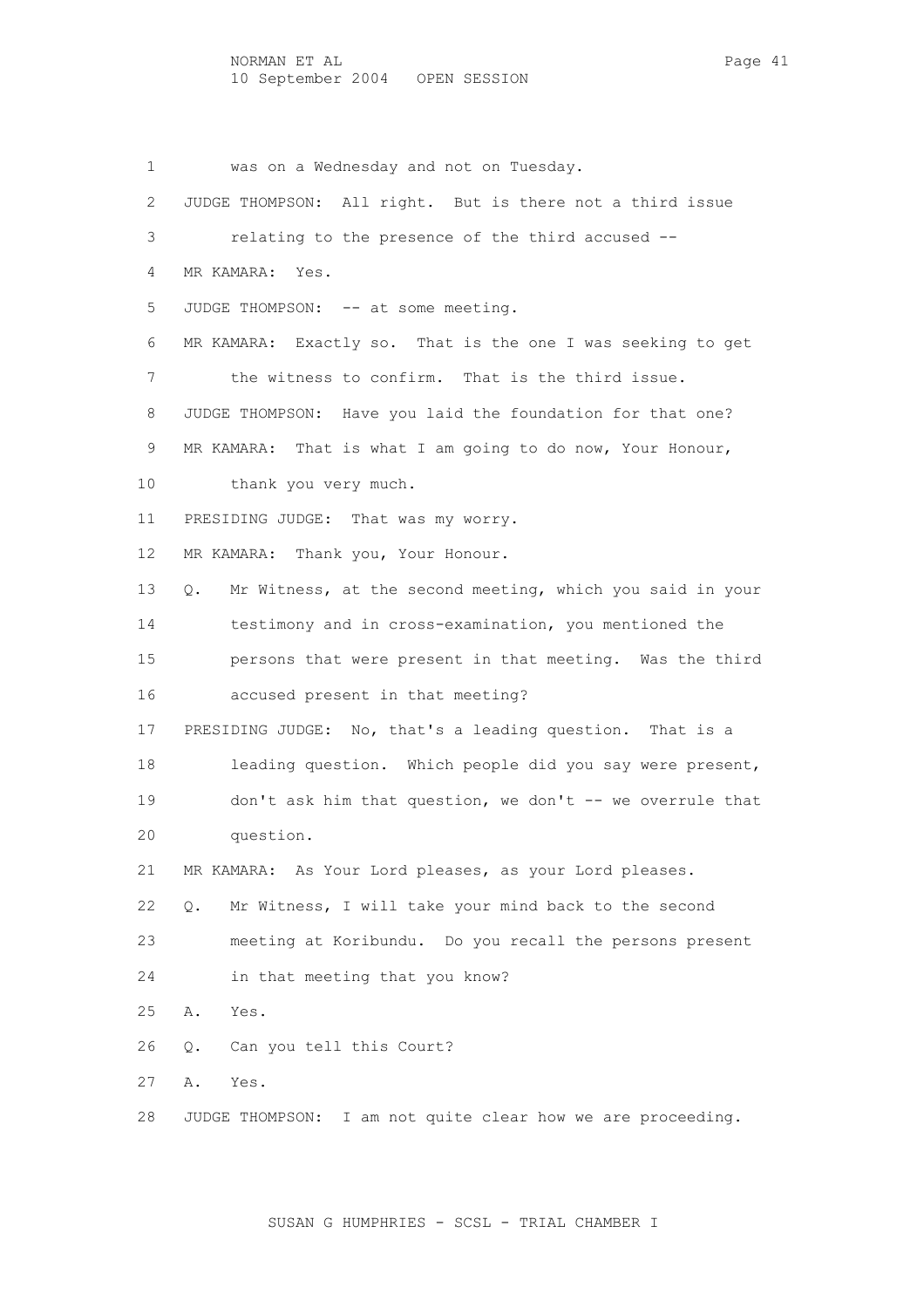1 What, if anything, did he say about that under 2 cross-examination which you now seek to clarify? 3 MR KAMARA: On the cross-examination, Your Honours, it was 4 brought out as an inconsistency. 5 JUDGE THOMPSON: No, no, no, no, no, I am not -- I am not, in 6 fact, concerned about the -- how it was raised, but what 7 exactly did he say? In other words, what testimony was 8 challenged as being inconsistent on that particular 9 issue? 10 MR KAMARA: The fact that in the statement he mentioned that 11 the third accused was present and also in his 12 testimony -- 13 JUDGE THOMPSON: Testimony, the oral testimony here, what did 14 he say? 15 MR KAMARA: He said he wasn't. 16 JUDGE THOMPSON: Good. So -- 17 MR KAMARA: And he made a corrigendum to that before 18 testifying -- 19 JUDGE THOMPSON: Well, that's why I want the premise laid, 20 that here under cross-examination he said so and so. As 21 learned counsel Margai was saying, it is a matter of 22 logical and procedural tidiness. 23 MR KAMARA: Okay. 24 Q. Mr Witness, under cross-examination - and thus before 25 this Court - our attention was drawn to that paragraph 26 wherein your statement you mentioned that a third accused 27 was present. And in your evidence before this Court, you 28 stated that in that second meeting he was not present.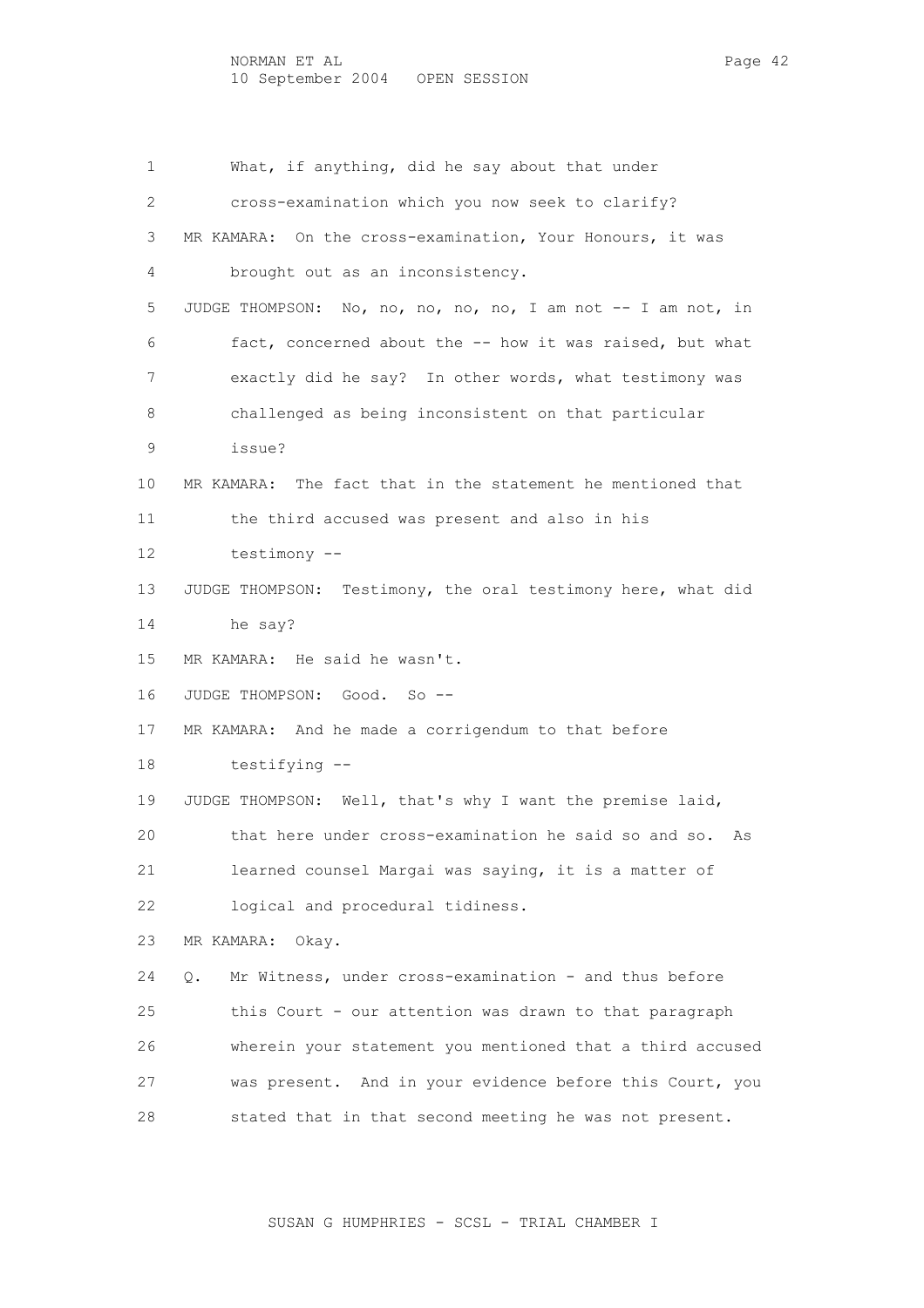2 the same time. 3 MR KAMARA: Yes, Your Honour. 4 Q. So, Mr Witness, do you recall that second meeting; was 5 that accused person present in that second meeting? 6 PRESIDING JUDGE: I say no to that question. I said no to 7 that question. 8 MR KAMARA: Agreed.

1 JUDGE THOMPSON: So, in other words, both cannot be true at

9 Q. Upon cross-examination, Mr Witness --

10 PRESIDING JUDGE: You can re-frame it and have whatever

11 results, you know, you want, but it still has --

12 MR KAMARA: The leading --

13 PRESIDING JUDGE: -- the effigy of a leading question. 14 MR KAMARA:

 15 Q. I am going over this with you on the issue of the 16 presence of the third accused. And in the 17 cross-examination you were cross-examined on that issue

 19 why I asked you the question: who were present in that 20 second meeting?

18 about his presence in that second meeting. And that is

 21 MR MARGAI: My Lord, I am sure that this question does not 22 arise, because if we are talking about the second meeting 23 and Exhibit 8, which has been tendered by my learned 24 friend, that clearly answers the question because Exhibit 25 8 -- sorry, paragraph 4, it is stated, "Allieu Kondewa 26 was not present at the second meeting addressed by Hinga 27 Norman in Koribundu." That is Exhibit 8 tendered a few 28 minutes ago by my learned friend.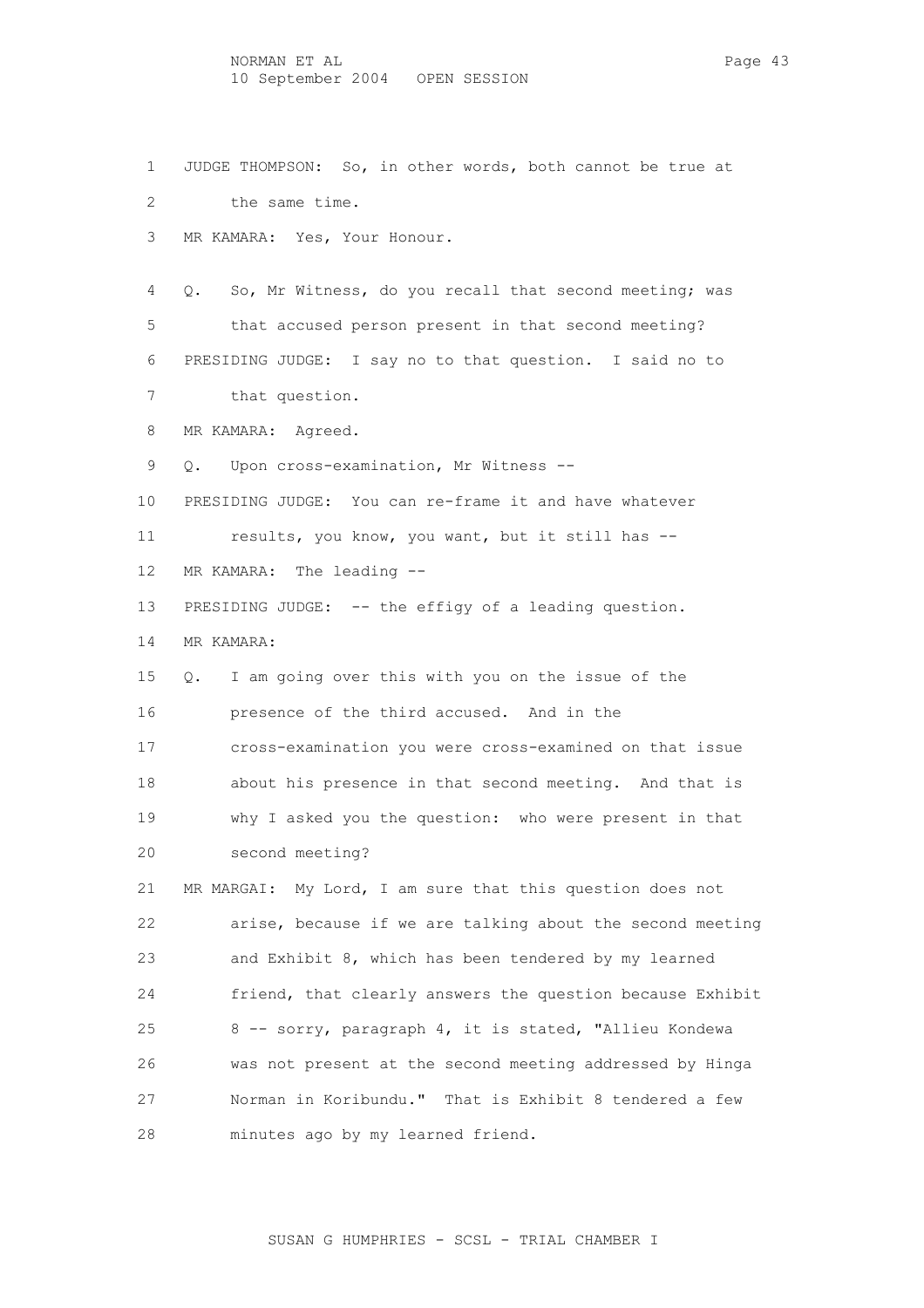1 JUDGE BOUTET: Yes, but the problem there - I don't disagree 2 with what you are saying - the problem is counsel for the 3 Prosecution has been told that he has not led any 4 evidence about that particular issue, even though that 5 statement has been led, we have said the first part of 6 that statement is acceptable, the second part -- or the 7 third part, the one that you are just talking about, is 8 not admitted.

9 MR MARGAI: My Lord, if my memory serves me correctly - and I 10 am sure I am not suffering from lapse of memory or -- I 11 believe when learned counsel was leading the witness in 12 chief, that question was addressed. It was addressed and 13 the witness clearly stated what is contained in Exhibit 14 8. I stand corrected by the notes.

 15 JUDGE BOUTET: I was not alluding to the evidence-in-chief, I 16 was just alluding to the evidence in re-examination and 17 the comments by the Prosecutor in re-examination. 18 MR MARGAI: Well, what I am saying now is that if what I am 19 saying is, in fact, the case then, of course, the 20 re-examination relating to what he said about the third 21 accused at the second meeting does not arise. 22 JUDGE THOMPSON: In other words, you are saying it is 23 superfluous. Is that what you are saying; it is 24 unnecessary? 25 MR MARGAI: It is unnecessary, superfluous indeed. 26 JUDGE THOMPSON: And my difficulty here is -- what is the 27 perceived inconsistency here again between the oral

28 testimony and the statement and the corrigendum in the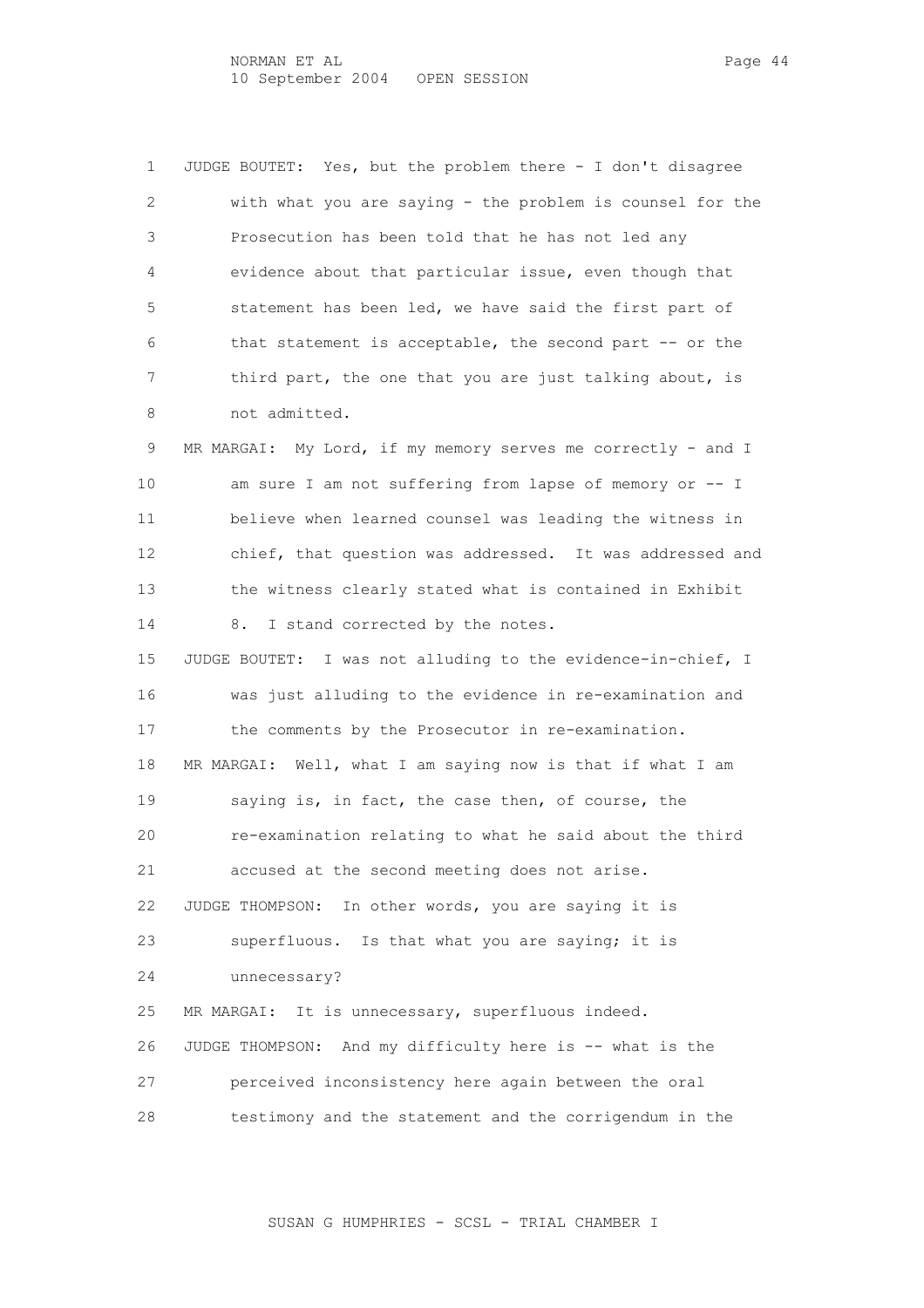1 context of what was the issue emanating from 2 cross-examination? And, Mr Margai, do sit down, let him 3 enlighten me a bit. What is your difficulty here? 4 MR KAMARA: The difficulty that I have here is that a lot of 5 hullaballoo was made about inconsistency. 6 JUDGE THOMPSON: I do not like that word. It is not forensic; 7 it is not consistent with the traditions here. 8 MR KAMARA: A lot of issues were raised with regards -- 9 JUDGE THOMPSON: Yes. 10 MR KAMARA: -- with regards to the statement of the 3rd 11 December, amongst which the fact of a Tuesday -- and not 12 Tuesday, but Wednesday, the fact of the burning of the 13 houses, ten to 25. 14 JUDGE THOMPSON: Yes. 15 MR KAMARA: And also the presence of the third accused in that 16 meeting. 17 JUDGE THOMPSON: Legitimate issues raised from their 18 perspective. 19 MR KAMARA: These were raised by the cross-examiners. 20 JUDGE THOMPSON: Yes. 21 MR KAMARA: Yes, your Honours. And thereafter, a statement 22 was tendered, the statement of the 3rd was tendered as 23 Exhibit 7. 24 JUDGE THOMPSON: Yes. 25 MR KAMARA: And, Your Honours, no other statement has been 26 brought before this Court, except the one I tendered, 27 which is Exhibit 8. 28 JUDGE THOMPSON: Okay.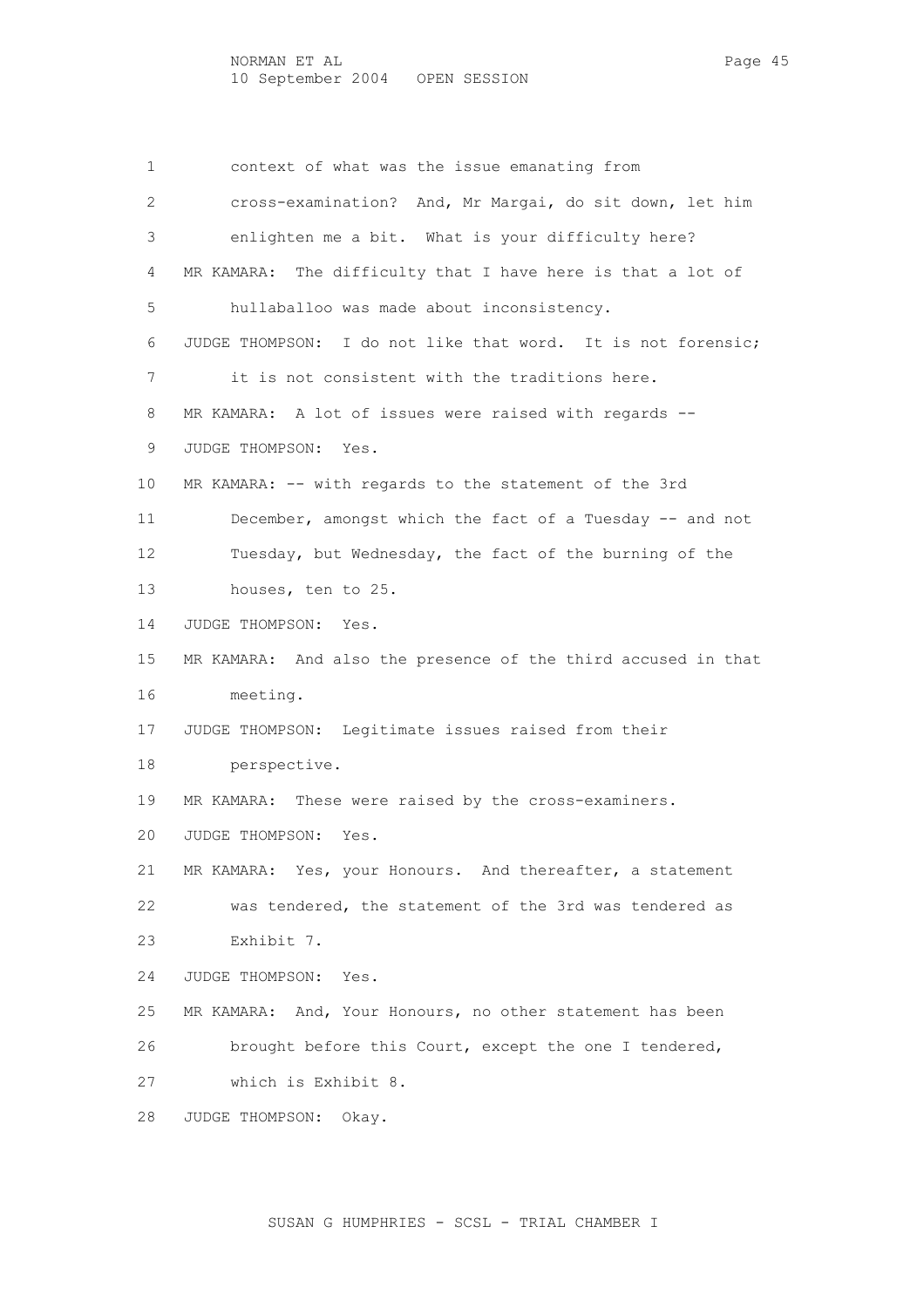- 1 MR KAMARA: To kind of --
- 2 JUDGE THOMPSON: Complete the picture, give us a global
- 3 perspective.
- 4 MR KAMARA: As Your Honour has best put it.
- 5 JUDGE THOMPSON: Yes.
- 6 MR KAMARA: And in forbearance to that, this second -- this 7 third statement throws more light with regards to the 8 last issue. I have already laid the foundation for the 9 one, the 25 burnt houses --
- 10 JUDGE THOMPSON: Yes.
- 11 MR KAMARA: -- and the fact of not Tuesday but Wednesday, and 12 I was doing -- intend to lay the foundation for the third 13 ambit, which the President of the Court clearly told me 14 that I need to further lay the foundation before 15 permitting that question, which I asked that was meant to 16 be leading.
- 17 JUDGE THOMPSON: In other words, you intend also to tender 18 another statement --
- 19 MR KAMARA: Yes, your Honours.
- 20 JUDGE THOMPSON: -- to clarify issue number three?
- 21 MR KAMARA: Issue number -- to clarify the issue 25 and then 22 the Wednesday, which were not in that first -- in
- 23 statement number 2.
- 24 JUDGE THOMPSON: I see.
- 25 MR KAMARA: But for speed and other issues and as Mr Margai 26 has mentioned - if at all, that issue has already been 27 resolved, and it is of no harm to the Prosecution, I can 28 tender this document and highlight the first two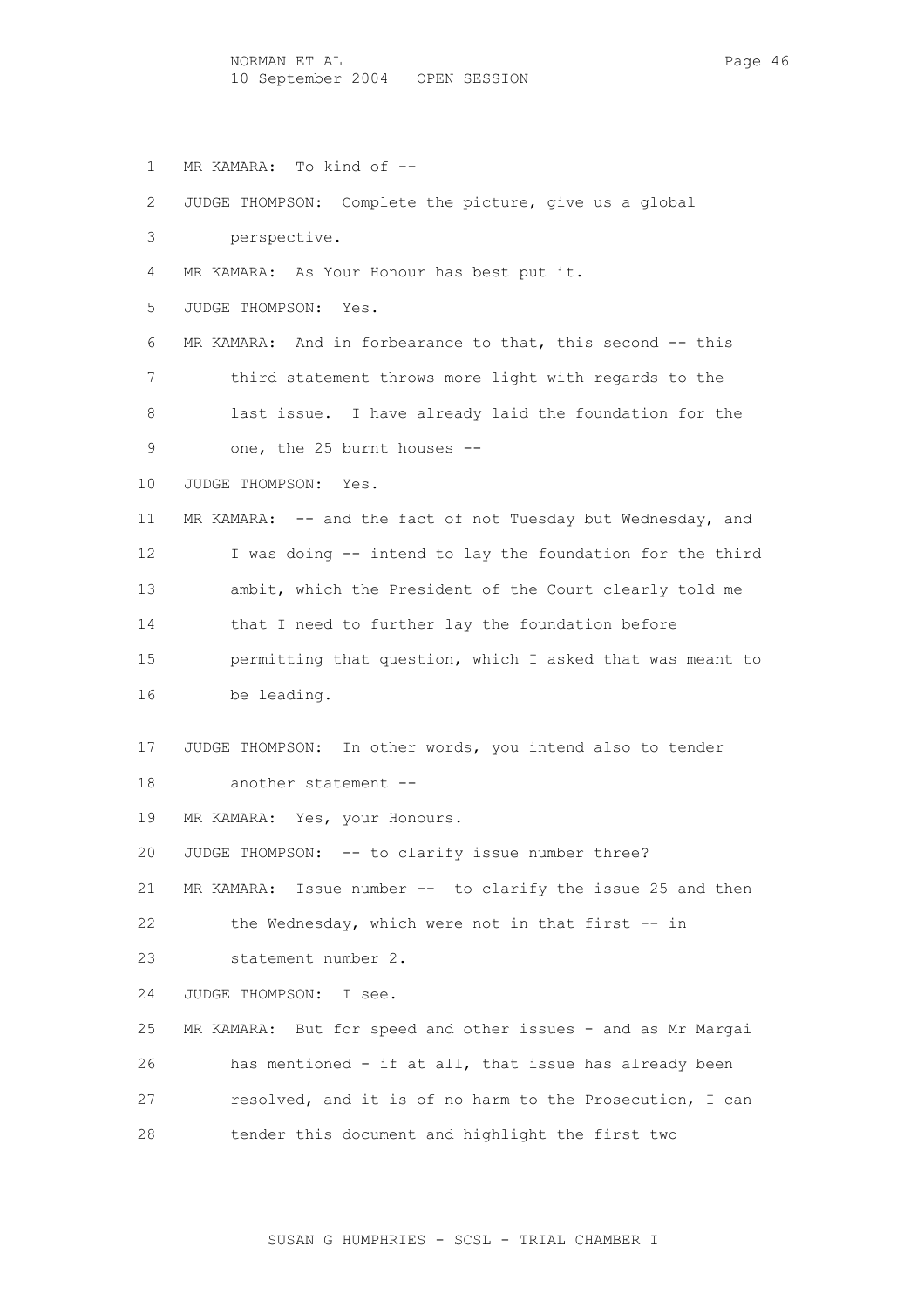1 paragraphs which deals with 25 burnt houses and 2 Wednesday, but not Tuesday. 3 JUDGE BOUTET: I should mention as well, that along with 4 Mr Margai, that in the Exhibit 8 that you have tendered, 5 paragraph 4 is exactly with that issue. 6 MR KAMARA: Yes. 7 JUDGE BOUTET: So, I don't know why we are getting into this 8 repetitive nature of things. 9 MR MARGAI: My Lords, may I be guided before my learned friend 10 proceeds? Is it the case that my learned friend is 11 attempting to clarify inconsistencies between two 12 statements? 13 JUDGE THOMPSON: Well, that would be clearly impermissible. 14 MR MARGAI: Because this is what he seems to be -- 15 JUDGE THOMPSON: I am sure that what he is trying to do, or I 16 am assuming that what he is trying to do is to exercise 17 his right under re-examination of eliminating 18 inconsistencies, possible inconsistencies, or ambiguities 19 arising from cross-examination. 20 MR MARGAI: I would presume here that the inconsistencies 21 should relate to the oral testimonies -- 22 JUDGE THOMPSON: Precisely. 23 MR MARGAI: -- and statements. But it seems to me that his 24 track is rectifying inconsistencies between Exhibit 7 and 25 Exhibit 8. 26 JUDGE THOMPSON: Well, if that's what he's trying to do -- 27 MR MARGAI: Maybe he might enlighten us, because we want to be 28 on equal --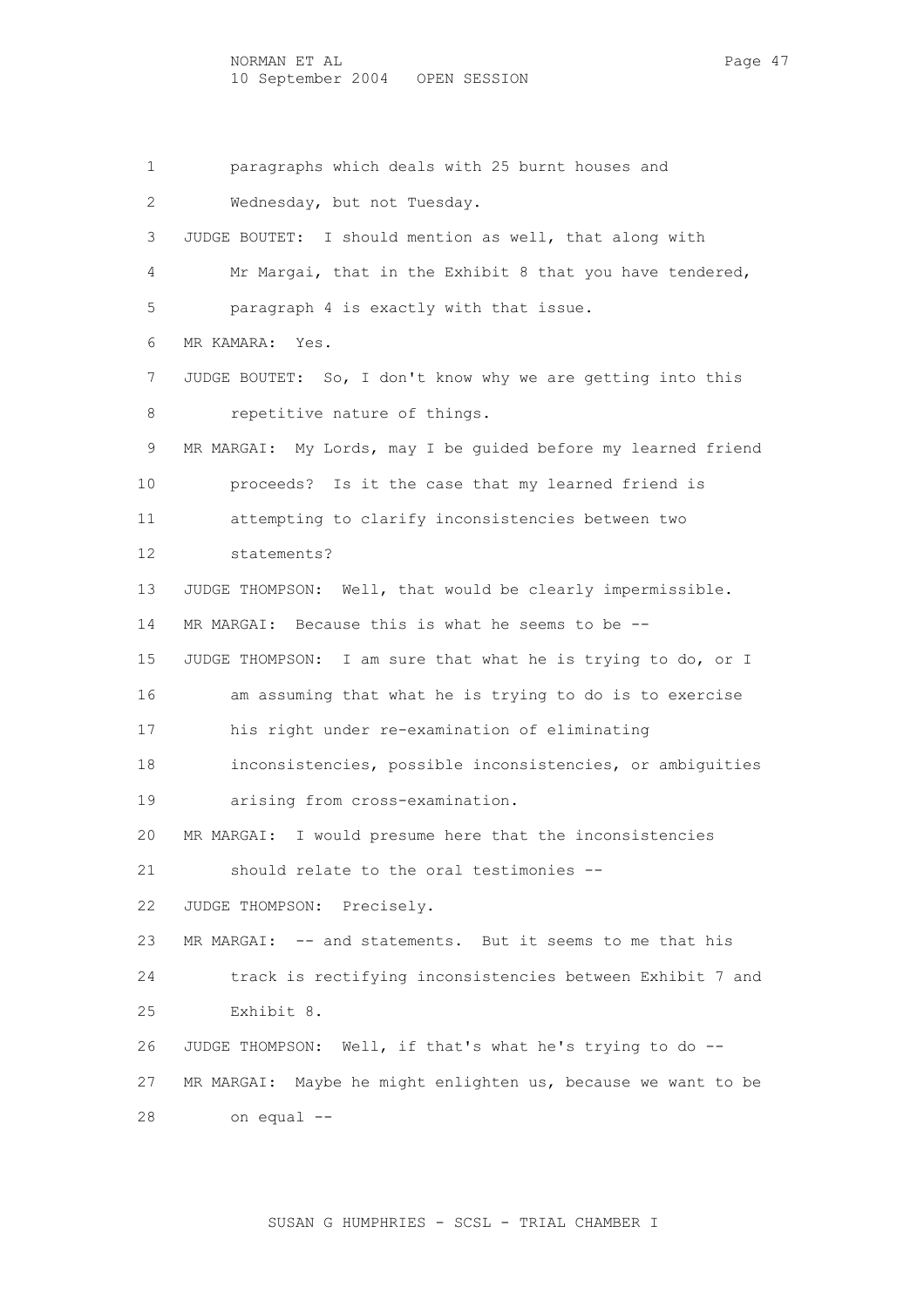1 JUDGE THOMPSON: Footing here. 2 MR MARGAI: -- footing, you know, so that we will make 3 progress. 4 JUDGE THOMPSON: Well, I hope that is not what I understand 5 him to be doing, but quite right -- 6 MR MARGAI: Well, he alone can tell us, but that seems to be 7 my reading of the issue. 8 MR KAMARA: Your Honours, the --9 THE ACCUSED NORMAN: My Lord -- 10 THE INTERPRETER: His mike is not on, My Lord, his microphone 11 is not on. 12 THE ACCUSED NORMAN: Sorry, I have been the [inaudible] has 13 sat over cases. 14 In Exhibit 8, My Lord, number -- item number 5, it 15 is stated there that there were only two meetings held in 16 Koribundu addressed by Hinga Norman, not three. Now, 17 when you come to Exhibit 7, of the three meetings which 18 is -- the Prosecution really produced them before you 19 that Hinga Norman may have addressed, because they were 20 all containing some very important statements that were 21 made by Hinga Norman. 22 JUDGE THOMPSON: Well, perhaps the Prosecution should 23 enlighten us a little more, because the scope of -- I say 24 the scope of re-examination is equally narrow. It is 25 narrower than the other two processes and if the purpose 26 of your re-examination is to clarify alleged 27 inconsistencies between two documents, then it would seem 28 to me that the process is becoming very convoluted. I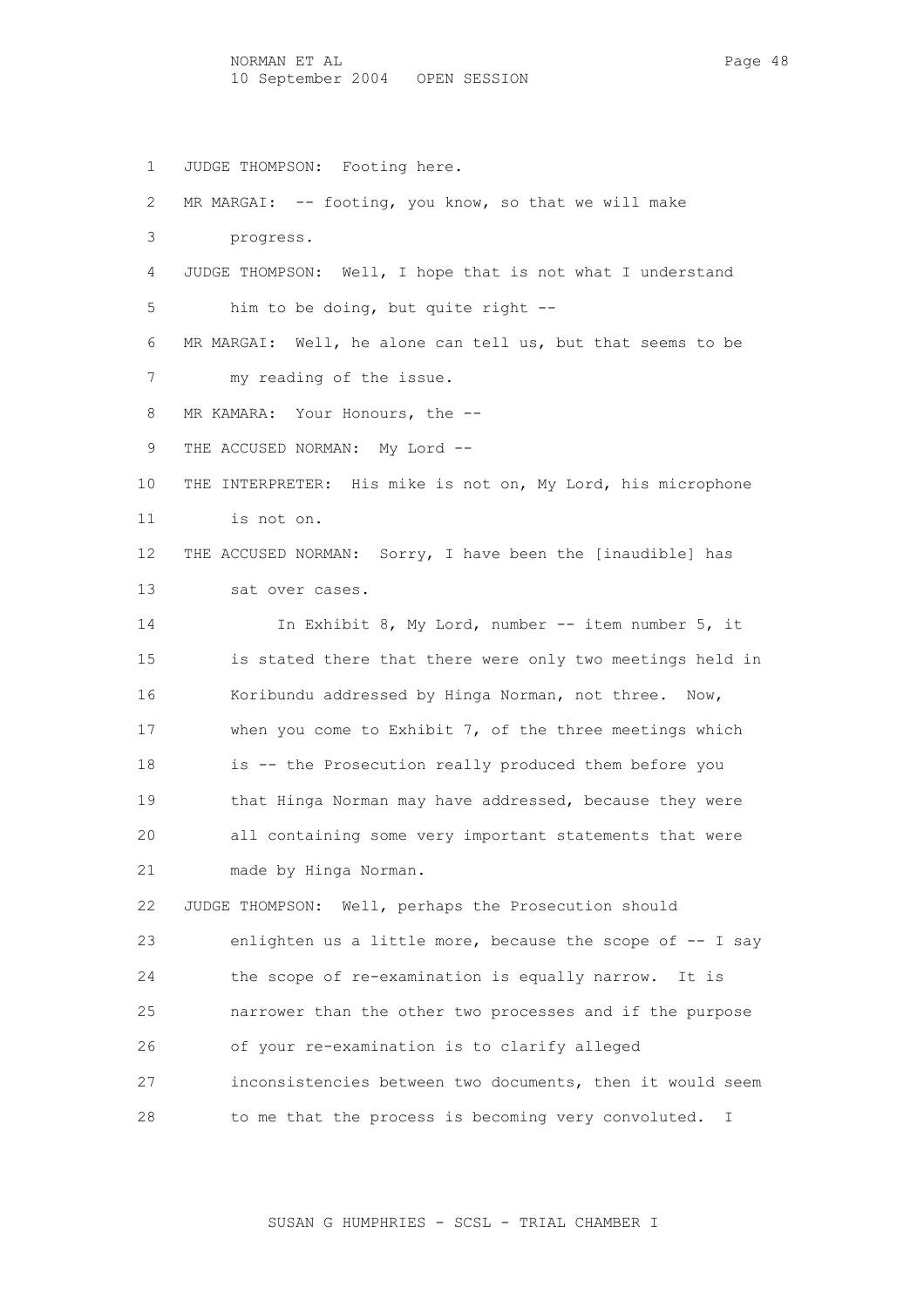1 expect that the scope of re-examination limits you to 2 clarifying inconsistencies between evidence that has 3 arisen out of cross-examination and the oral testimony of 4 this witness. Are we on the same wavelength? 5 MR KAMARA: Yes, Your Honours, we are on the same wavelength. 6 What the Prosecution seeks to do here is, Exhibit 7 has 7 been tendered, which is the first statement of the 8 witness, and the second and third statement, which we 9 believe in all fairness and the interests of justice, 10 should be made available before this Court and that is 11 what the Prosecution is seeking to tender. 12 JUDGE THOMPSON: But to assist us in reconciling any possible 13 or alleged inconsistencies between the oral testimony and 14 what arose out of cross-examination, that is our boundary 15 line. 16 MR KAMARA: That is what I have been doing in laying the 17 foundation and highlighting the portions of the first 18 statement which the cross-examiners on the other side 19 have reiterated as inconsistent. And in the second 20 statement I am putting it before the Court so that the 21 Court can could take a look at those documents in its 22 entirety and see the complete picture. 23 JUDGE THOMPSON: How do you respond to my learned brother, 24 Judge Boutet, who has seen it this way that already we 25 have covered that ground? So why are we being invited to 26 go through this process? 27 MR KAMARA: The third ground on the statement that I seek to 28 tender has already been covered, I agree with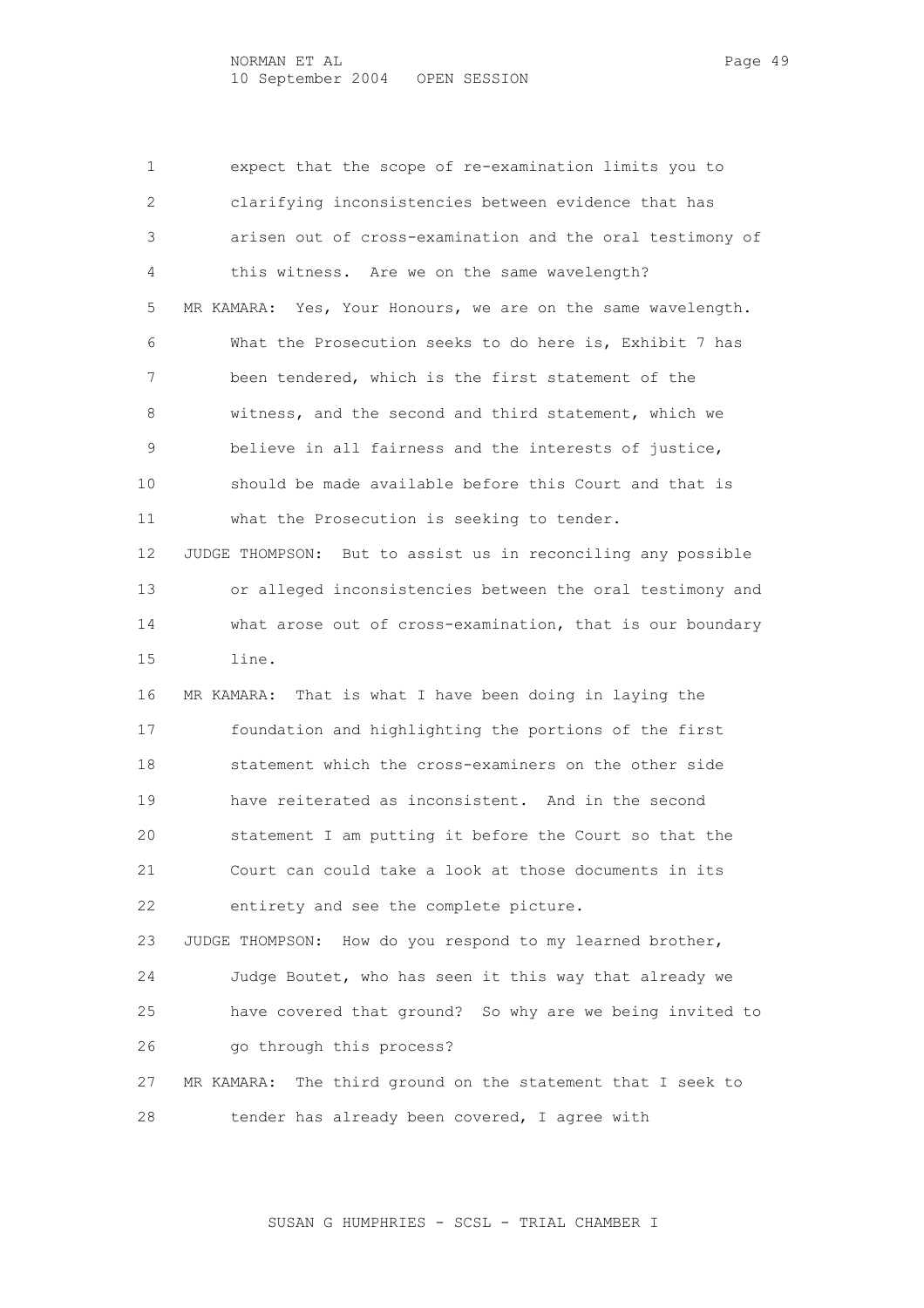1 Judge Boutet on that, and that is why I have kind of 2 abandoned it, and I am trying to seek to tender this 3 document and highlight the first two paragraphs which 4 were not covered by Exhibit 8. Thank you, Your Honours. 5 The Prosecution seek to tender this document, the 6 statement of the 6th September 2004 as an exhibit for 7 this Court. 8 PRESIDING JUDGE: Well, this statement dated -- whose 9 interview took place on the 6th of September 2004 is 10 admitted in evidence and marked as Exhibit 9. 11 [Exhibit No. 9 was admitted] 12 MR KAMARA: Thank you, Your Honour. 13 PRESIDING JUDGE: Yes. 14 MR KAMARA: That is all for this witness. 15 JUDGE BOUTET: Just for some clarity - you can sit down - I 16 just want to make sure that for the record, that these 17 exhibits that are part of public record should not 18 include the identification of the witness as these 19 documents refer to the witness by name and by pseudonym. 20 So, whatever identification is contained in these 21 documents -- and that applies as well to exhibits 22 tendered by Defence counsel. I have not seen it now, but 23 I presume reference to the name of the witness is 24 probably contained in Exhibit 6. So, if it is, that 25 portion of that statement should not be publicly 26 disclosed, will form part of the record, but is not to be 27 publicly disclosed. Thank you. 28 PRESIDING JUDGE: Yes, I think this is all about this witness.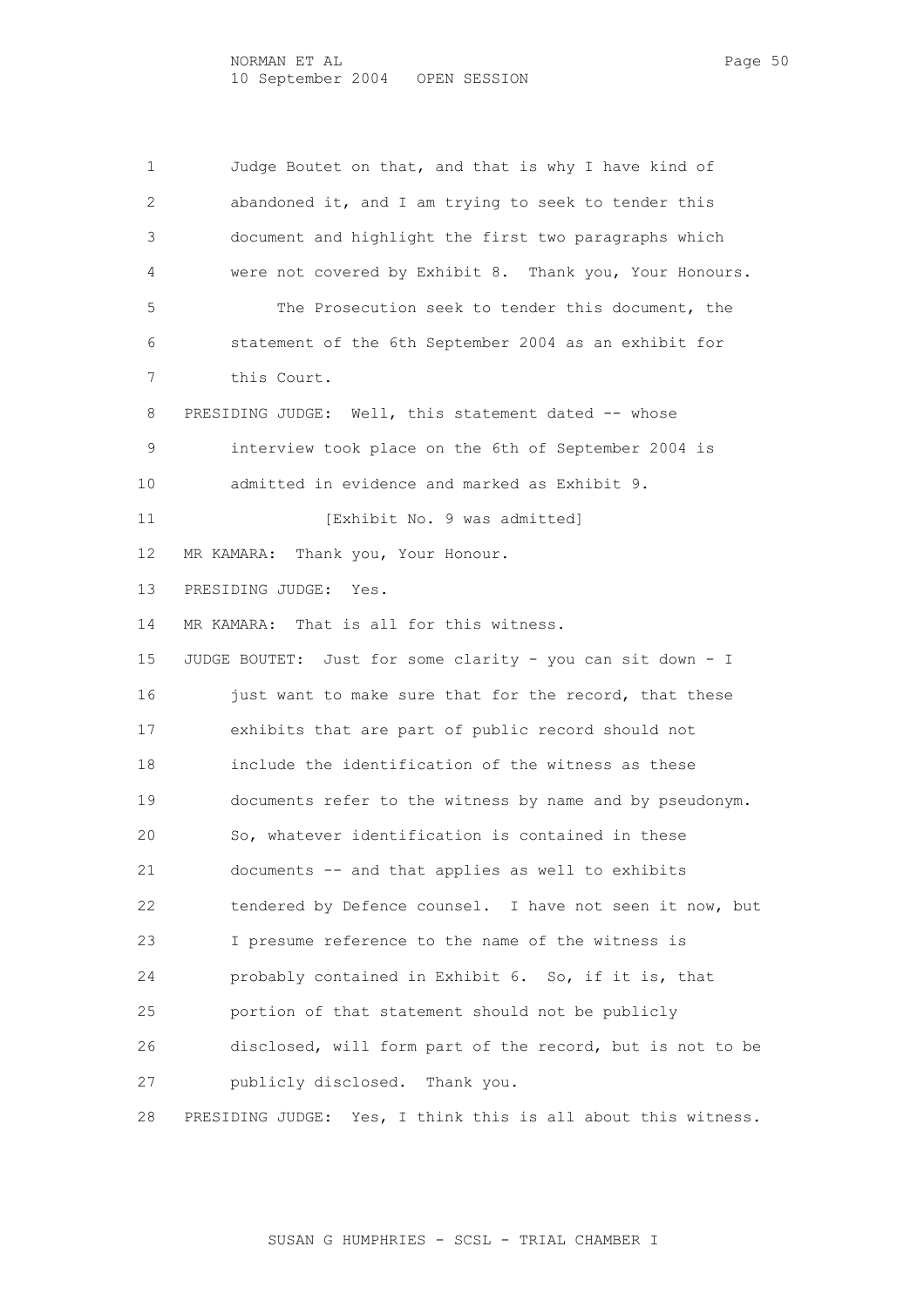1 Mr Witness, thank you.

 2 MR PESTMAN: Your Honour, there is one pending issue. 3 PRESIDING JUDGE: Yes. 4 MR PESTMAN: I am not sure what the status is of the three 5 lines, sentences, I marked in Exhibit 7. Maybe you can 6 clarify it because I am not sure. 7 JUDGE BOUTET: I think it was Exhibit 6, but -- 8 MR PESTMAN: It's the first. 9 JUDGE BOUTET: First statement, yes. 10 MR PESTMAN: It's 7, I was told it was 7. 11 JUDGE BOUTET: Seven. Yes, it is 7. When we left off 12 yesterday, there was a bit of confusion on that issue and 13 the confusion had to do with whether or not yourself had 14 established that. Indeed, what you are trying to mark as 15 part of that exhibit -- 16 PRESIDING JUDGE: Yes. 17 JUDGE BOUTET: -- was any connection to the other exhibit. So, 18 what was missing is some linkage between that document 19 that you were trying to introduce, and the one that has 20 been marked out now as Exhibit 7 and this witness. So, 21 that is what we were asking for yesterday in the 22 confusion. So if you could just establish that whatever 23 it is -- 24 PRESIDING JUDGE: Establish that very briefly and then we will 25 revisit the issue from where we left it yesterday. 26 MR PESTMAN: Well, it is the same document. 27 JUDGE BOUTET: Well, try to do that. You have Exhibit 7? 28 MR PESTMAN: I am not sure I understand the question because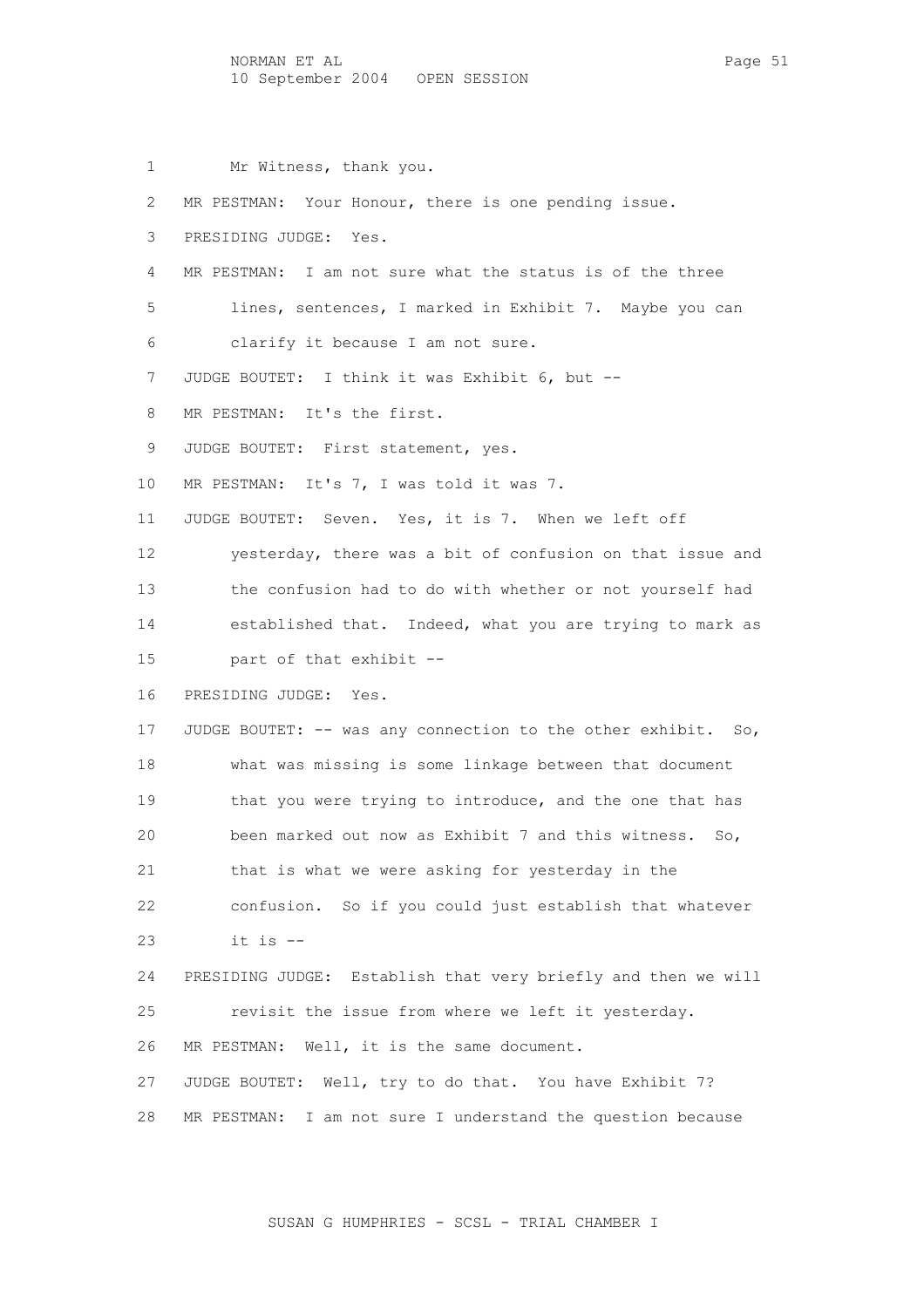1  $I -$ 

| 2  | It's a question of clarifying the issue for the<br>JUDGE BOUTET: |
|----|------------------------------------------------------------------|
| 3  | records. So you are saying it is the same document that          |
| 4  | may be $--$                                                      |
| 5  | MR PESTMAN: You would like me to confirm whether it is the       |
| 6  | same document? Can I have a look at the exhibit?                 |
| 7  | PRESIDING JUDGE: If I may remind you, you did make an            |
| 8  | application yesterday to tender this document earlier on         |
| 9  | in the day. The Chamber considered that you had not laid         |
| 10 | sufficient grounds for the document to be admitted in            |
| 11 | evidence. Later on your colleague, for his own purposes          |
| 12 | and for his own Defence team, laid the foundation and            |
| 13 | tendered portions of that document, of that statement,           |
| 14 | which related to his case. Those portions -- that                |
| 15 | document was admitted and those portions were                    |
| 16 | highlighted. As soon as the document was admitted for            |
| 17 | purposes of highlighting the issues that were referred to        |
| 18 | by the Defence team of the third accused, you came here          |
| 19 | and you said well you, too, want portions marked.<br>The         |
| 20 | Chamber said, "No, you have to lay a foundation in order         |
| 21 | to have - for your own purposes, you know - those                |
| 22 | portions that you want to rely on to be marked." That is         |
| 23 | where we parted yesterday and that is where we, the              |
| 24 | Chamber, is inviting you to lay the foundation for               |
| 25 | purposes of that so that we can wrap up the issue and            |
| 26 | continue from there.                                             |
| 27 | JUDGE THOMPSON: If I can contribute shortly to this, the way     |
| 28 | I see it is that -- another way I see it is that -- and I        |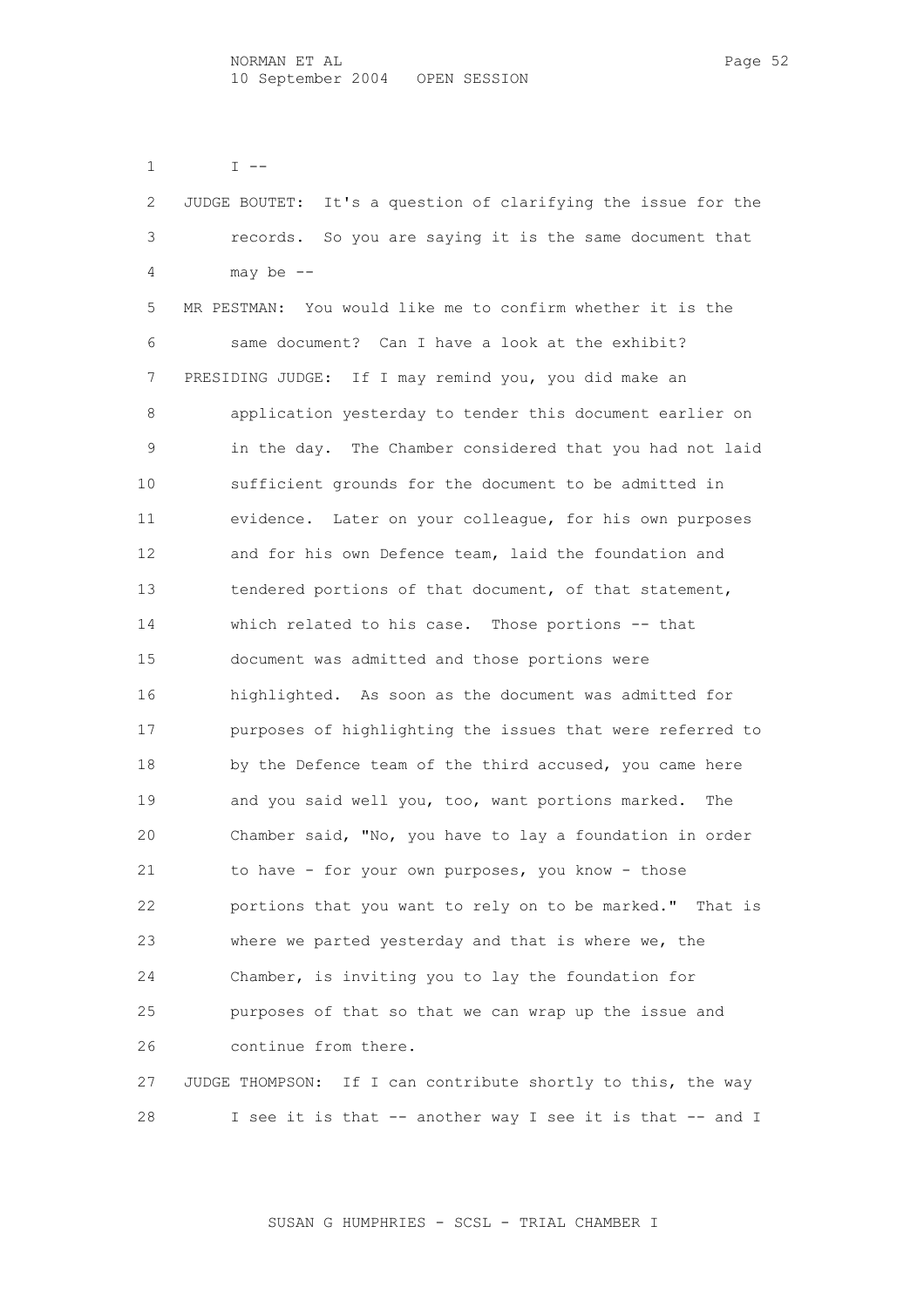1 need to be -- I need to be corrected if I am seeing it 2 differently from how you see it - is that you -- the 3 document is now in evidence, is it, and you now become a 4 beneficiary of the foundation laid by another colleague? 5 If the document is in evidence, then it seems as if you 6 have got to do something for your purposes to adopt the 7 document. In other words, to guide the Court in respect 8 of your own line of cross-examination, because what it 9 means is that your request has now been overtaken by 10 events, in that the document which you sought to have 11 admitted in evidence has already been admitted in 12 evidence for another purpose. And so, if there is some 13 affinity between the purpose for which the document has 14 been admitted and the purpose for which you intended it 15 to be admitted, then perhaps you should adopt and become 16 beneficiary of it. I don't know how you intend to do it, 17 but I am just trying to be creative in my own way, but I 18 stand to benefit from your own creativity. I have always 19 asked you to do that.

 20 MR PESTMAN: Well, yesterday I tried to point out 21 inconsistencies between the statement made by this 22 witness, given by this witness in court, and part of the 23 statement he gave to the Prosecutor or to the Prosecutors 24 or investigators on the 3rd December 2003. And I 25 highlighted in this particular document the three 26 sentences showing that these inconsistencies exist and I 27 cross-examined these particular witnesses on these 28 particular lines and after that I tried to submit this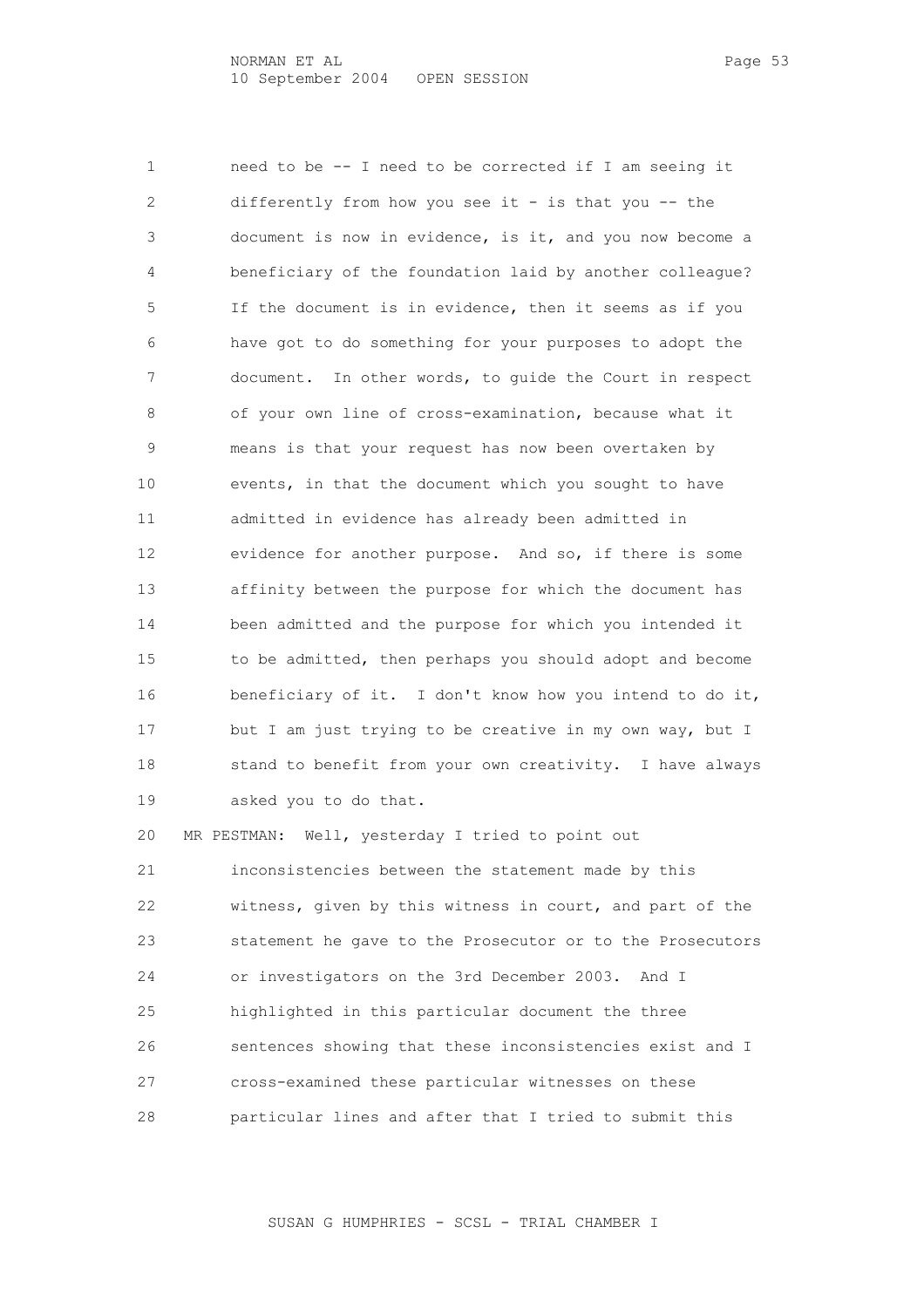1 document.

| 2               | JUDGE BOUTET: What other are the lines?                        |
|-----------------|----------------------------------------------------------------|
| 3               | MR PESTMAN: The first three lines of the last paragraph of     |
| 4               | Exhibit 7, which I read out to the witness yesterday in        |
| 5               | court.                                                         |
| 6               | PRESIDING JUDGE: Can you read them out again?                  |
| 7               | JUDGE BOUTET: And that's on page 1?                            |
| 8               | MR PESTMAN: Page 1 of the statement, yes. I am happy to read   |
| 9               | them again. "On Monday morning he was threatened by            |
| 10              | Kamajors and he went to hide in the bush." He being the        |
| 11              | witness. "He returned on Monday night. He witnessed            |
| 12 <sup>°</sup> | Kamajors kill five people: Mohammed; Sofiana; Aminata,         |
| 13              | woman; Jainaba, woman; Esther, woman. They cut their           |
| 14              | throats." And I pointed out yesterday that there were          |
| 15              | inconsistencies between these lines and the statement          |
| 16              | given by this witness in court. And in order to support        |
| 17              | that I would like to highlight these.                          |
| 18              | JUDGE BOUTET: Was it the only paragraph you were intending     |
| 19              | $to$ $--$                                                      |
| 20              | MR PESTMAN: Yes.                                               |
| 21              | JUDGE BOUTET: Okay. That's fine by me.                         |
| 22              | MR PESTMAN: Does it get a new number?                          |
| 23              | That's -- no, no, no, it's the same. We don't<br>JUDGE BOUTET: |
| 24              | want any more confusion on this. This remains Exhibit 7        |
| 25              | and for your purposes --                                       |
| 26              | PRESIDING JUDGE: With the new highlighting for purposes of     |
| 27              | the Defence of the second accused.                             |
| 28              | JUDGE BOUTET:<br>Yes.                                          |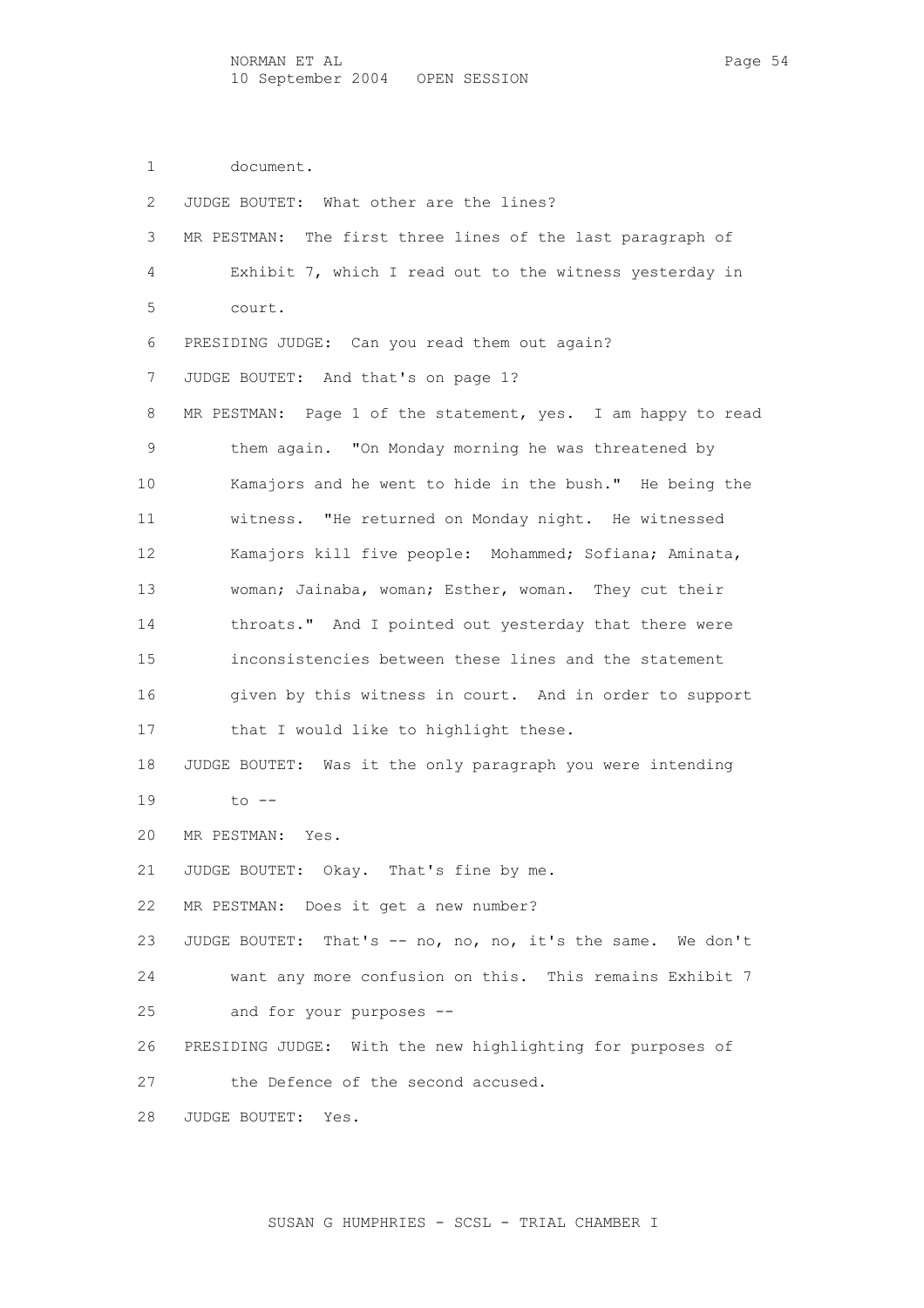1 PRESIDING JUDGE: Mr Witness, thank you for coming. We hope 2 you will remain the brave man you say you are all the 3 time. But always be brave in the fear of the Lord. 4 Thank you, you can go. If and when -- if we ever need 5 you back to this courtroom, you will be duly informed. 6 Thank you. 7 THE WITNESS: Okay. 8 PRESIDING JUDGE: The Court will rise for 15 minutes. 9 Mr Bockarie, did you -- I thought you wanted to pre-empt 10 the Court from rising. All right. I thought it was a 11 hostage taking by Mr Bockarie. The Court will rise for 12 15 minutes and if there are any motions, we will take 13 them, you know, when we do resume in the next 15 minutes. 14 The Court will rise, please. 15 [Recess taken at 11.32 a.m.] 16 [On resuming at 11.58 a.m.] 17 PRESIDING JUDGE: Court session resumes. As we did indicate 18 in our calendar of shadows, we consecrated the day of 19 Friday to the hearing of motions inter alia. We would 20 like to entertain any motion or motions, and very 21 briefly, that counsel may want to -- for any oral 22 applications where they don't -- we would entertain them, 23 provided that they are not very complicated to require 24 some time for the learned colleagues on the other side to 25 be able to put up with, you know, in the course of the 26 session. So, the Chamber is open to take on any motions 27 which may be available. Yes. Yes, Ms Whitaker. 28 MS WHITAKER: Your Honour, I am grateful. I think on behalf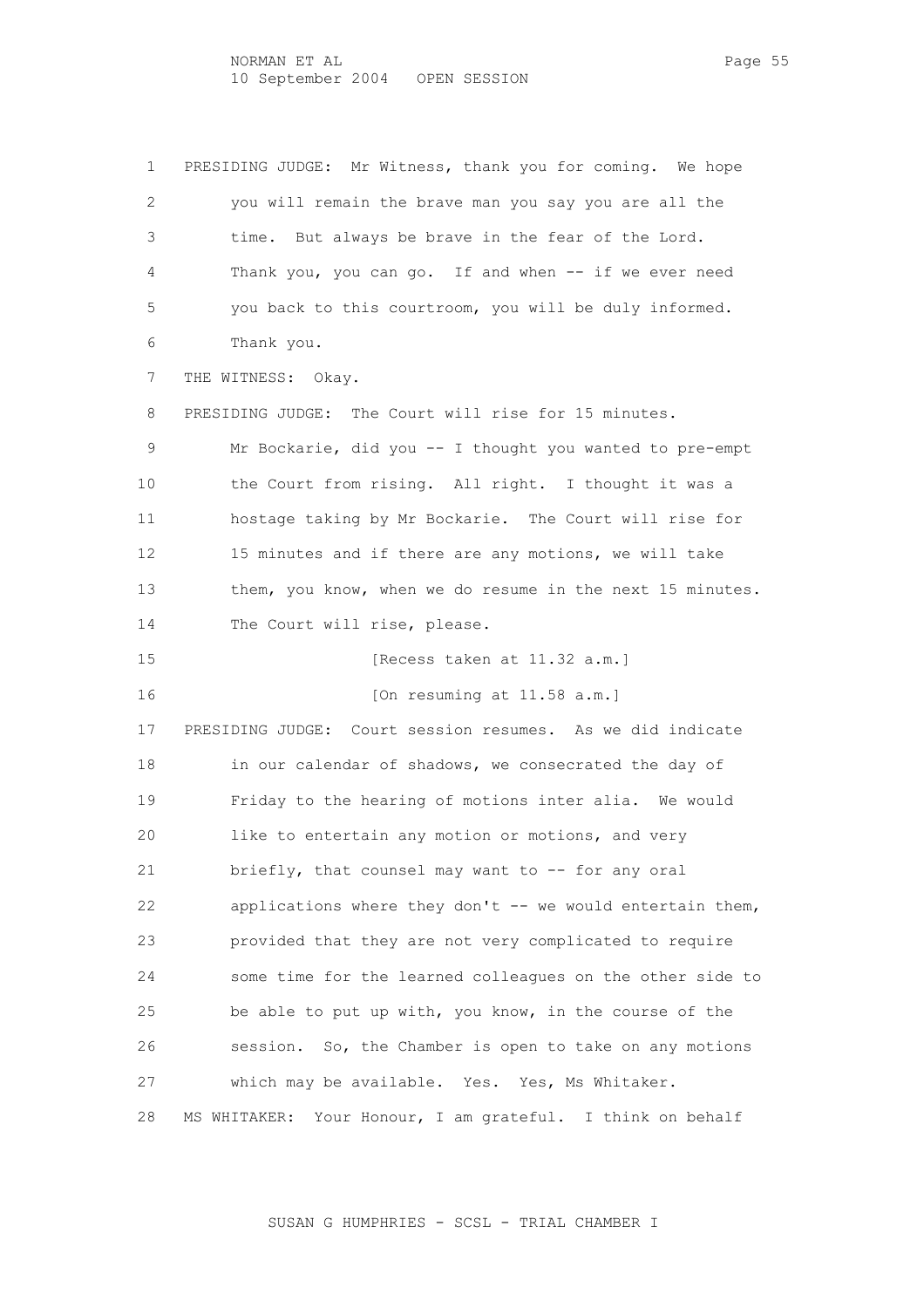1 of Chief Hinga Norman, there are three issues that we'd 2 invite you -- 3 PRESIDING JUDGE: When I say Miss, I mean M-S. I don't intend 4 to be pejorative. 5 MS WHITAKER: Not at all, Your Honour. Certainly. 6 PRESIDING JUDGE: I mean M-S. 7 MS WHITAKER: It certainly wasn't taken that way. 8 On behalf of Chief Norman I think there are three 9 issues which we would invite the Chamber to consider this 10 morning. One, which I believe the Chief will deal with 11 himself, concerns a letter that he trusts you have 12 received concerning the indictment which he will 13 principally deal with. Then arising from the matter 14 raised at the status conference, we believe there is the 15 issue of whether a closed session is appropriate or not 16 for a particular witness. 17 JUDGE BOUTET: Will that be raised -- argued by Mr Norman or 18 you? 19 MS WHITAKER: No. Well, I am certainly happy to argue that on 20 his behalf, unless he would rather I didn't. 21 JUDGE BOUTET: I am just asking. I am not suggesting. 22 PRESIDING JUDGE: These are matters which arose from the 23 status conference. 24 MS WHITAKER: This is -- I believe there was -- there's an 25 application pending from the Prosecution for a particular 26 witness to be held in closed session. 27 PRESIDING JUDGE: I see. 28 MS WHITAKER: And it was determined that that could be dealt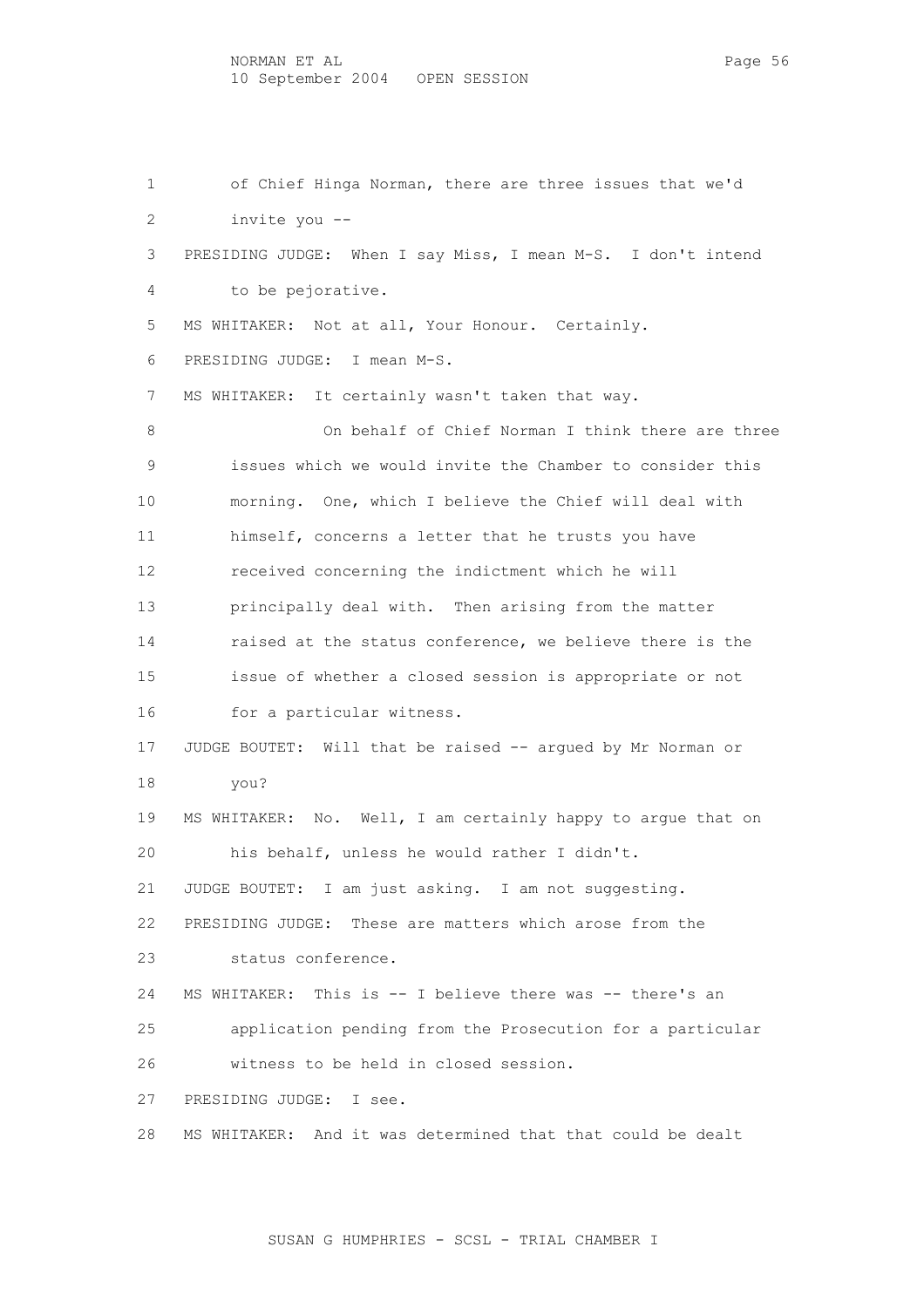1 with orally rather than in writing in order to expedite 2 matters. 3 JUDGE BOUTET: And I had said yes to that at the status 4 conference. 5 MS WHITAKER: Indeed, His Honour Judge Boutet kindly agreed to 6 that application, oral application. And thirdly, there 7 is an issue we would like to raise regarding disclosure 8 of interview notes that have not been disclosed, such as 9 may or may not exist. 10 PRESIDING JUDGE: [Inaudible] interview notes, in what form 11 Ms Whitaker? 12 MS WHITAKER: Your Honour, it appears this witness and the 13 witness, the preceding witness, both testified that their 14 interviews were taken down in longhand, handwritten form. 15 With both those witnesses we have only been provided with 16 computer-generated statements and we submit if these -- 17 JUDGE THOMPSON: You mean handwritten interview notes? 18 MS WHITAKER: That was the evidence of the witnesses. 19 JUDGE THOMPSON: I see, yes. 20 MS WHITAKER: And if the witnesses are correct in their 21 testimony, then we submit in the light of Your Honour's 22 ruling regarding what -- 23 JUDGE THOMPSON: What constitutes a statement. 24 MS WHITAKER: Indeed. 25 JUDGE THOMPSON: In other words, we expanded the categories. 26 MS WHITAKER: Indeed. And I rely on Your Honour's 27 jurisprudence in relation to that issue. 28 JUDGE THOMPSON: Yes, okay, right.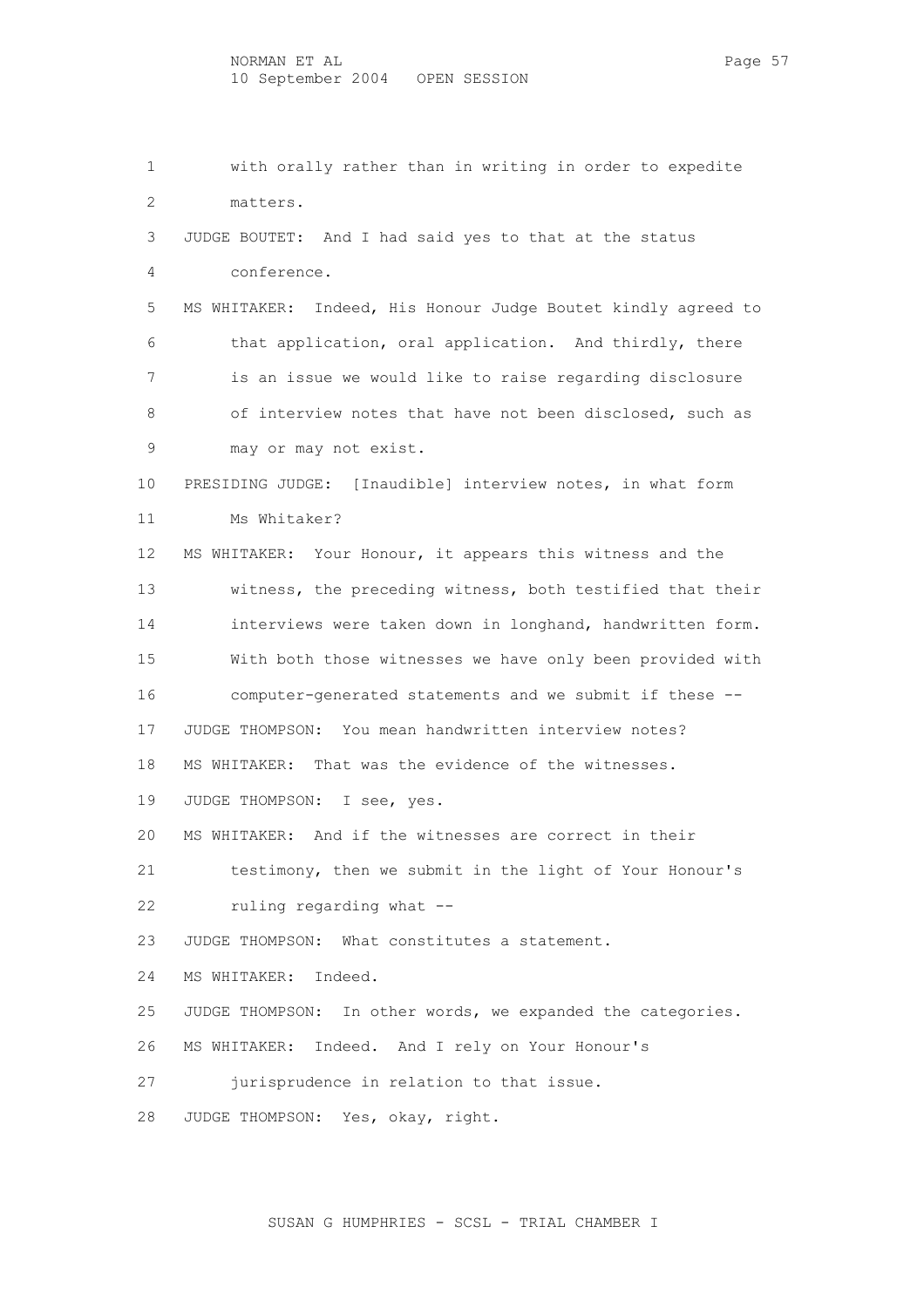1 MS WHITAKER: We have written to the Prosecution requesting 2 these notes and been informed that we are not entitled to 3 them. They do not consider that we are entitled to them 4 in any event, and we would ask for the Chamber to rule on 5 that issue to assist us. 6 PRESIDING JUDGE: Is there a fourth issue? Is there a fourth 7 issue; you have raised three issues? 8 MS WHITAKER: Those are the matters we would seek your 9 guidance on. But I don't know about my colleagues. 10 PRESIDING JUDGE: Yes, we acknowledge the presence -- the 11 Chamber acknowledges the presence of the Principal 12 Defender. You are very welcome. It is a pleasure having 13 you in our midst; it is very re-assuring always. We feel 14 more covered, and I am sure the Defence feels very well 15 protected, that is -- that is very well body-guarded, you 16 know, from behind by the Principal Defender. I see she 17 is on her feet. Yes, Madam Principal Defender. 18 MS MONASEBIAN: Thank you, Your Honours, and good morning. 19 Just one small matter of common interest that is somewhat 20 administrative as well and would be, if I could have the 21 opportunity to briefly address the learned Trial Chamber 22 about the Defence response to the 9 September 2004 letter 23 of Mr Johnson in regard to his potential expert witness 24 on the use of child soldiers. This was also addressed 25 during Tuesday's status conference, and it is an issue 26 that will affect the RUF trial and the AFRC, as well as 27 any other trials. And so as a matter of common interest, 28 I think it is important to briefly address it today, if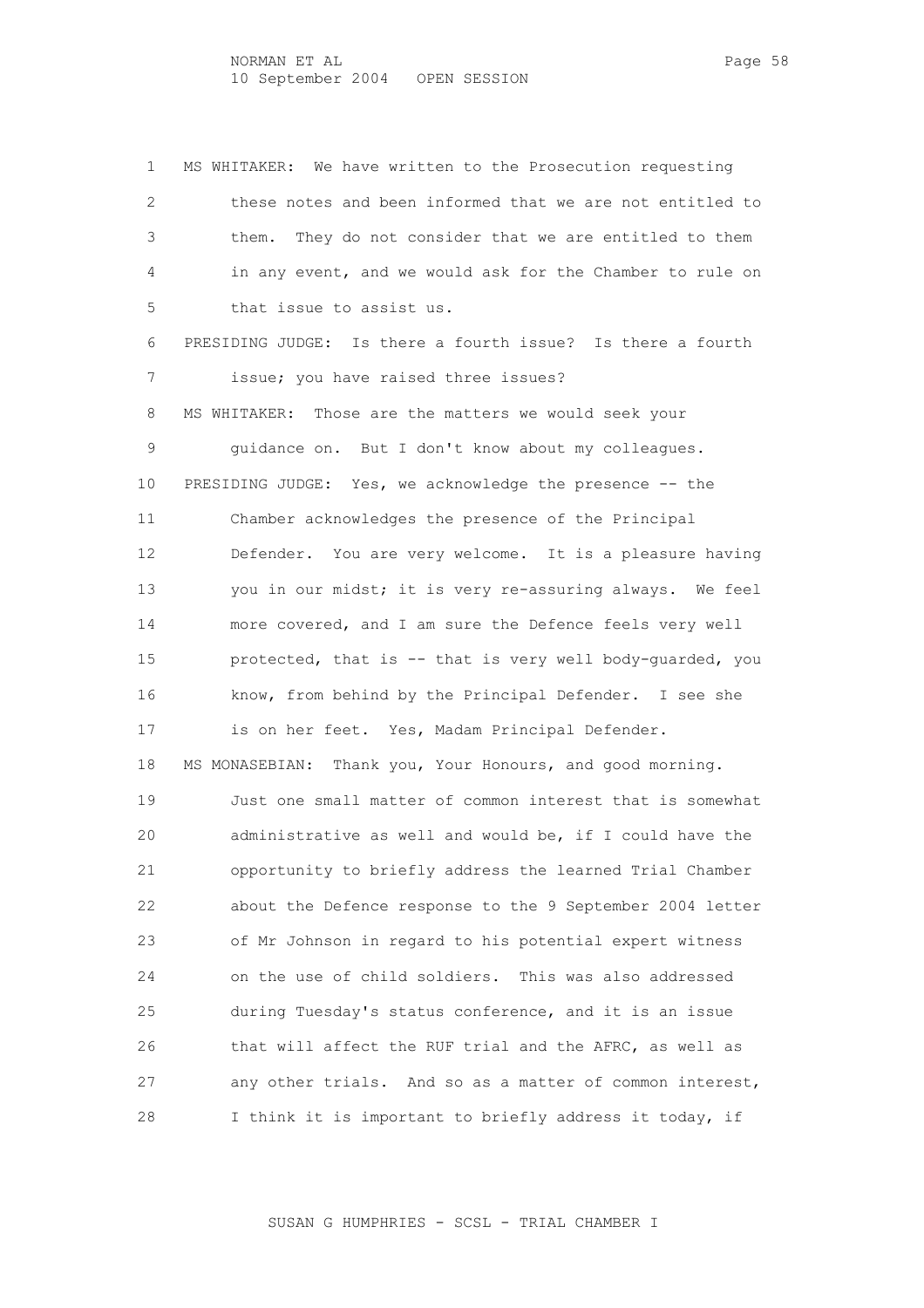1 Your Honour so allows. 2 PRESIDING JUDGE: Do we have you on record to say it affects 3 the RUF and AFRC? 4 MS MONASEBIAN: Yes, I believe it does. But it's a matter -- 5 PRESIDING JUDGE: But not the CDF? 6 MS MONASEBIAN: No, it emanates from a letter strictly in 7 relation to the CDF trial. I am sorry I did not make 8 that clear. I gave the date of the letter, but not the 9 indication that was it in relation to the CDF trial. But 10 I also note for Your Honours that whatever ruling is made 11 in regard to this is something that does affect the RUF 12 and the AFRC trials in that the counsel in those cases 13 are very insistent that one ruling is given in this 14 matter that will not adversely affect them, as are the 15 counsel in this case, I am sure, who need the same 16 disclosure. 17 PRESIDING JUDGE: You said the letter was from Mr Johnson; not 18 so? 19 MS MONASEBIAN: Yes, it is dated 9 September 2004 and it is 20 titled, "OTP efforts to secure potential expert witness 21 on the use of child soldiers - fulfillment of undertaking 22 during the status conference held 7 September 2004." And 23 I would respectfully say, Your Honour, that it is not a 24 fulfillment of that undertaking and that's the problem 25 that I have. 26 PRESIDING JUDGE: Well, thank you, we would address that 27 later. 28 Mr Pestman, do you have any?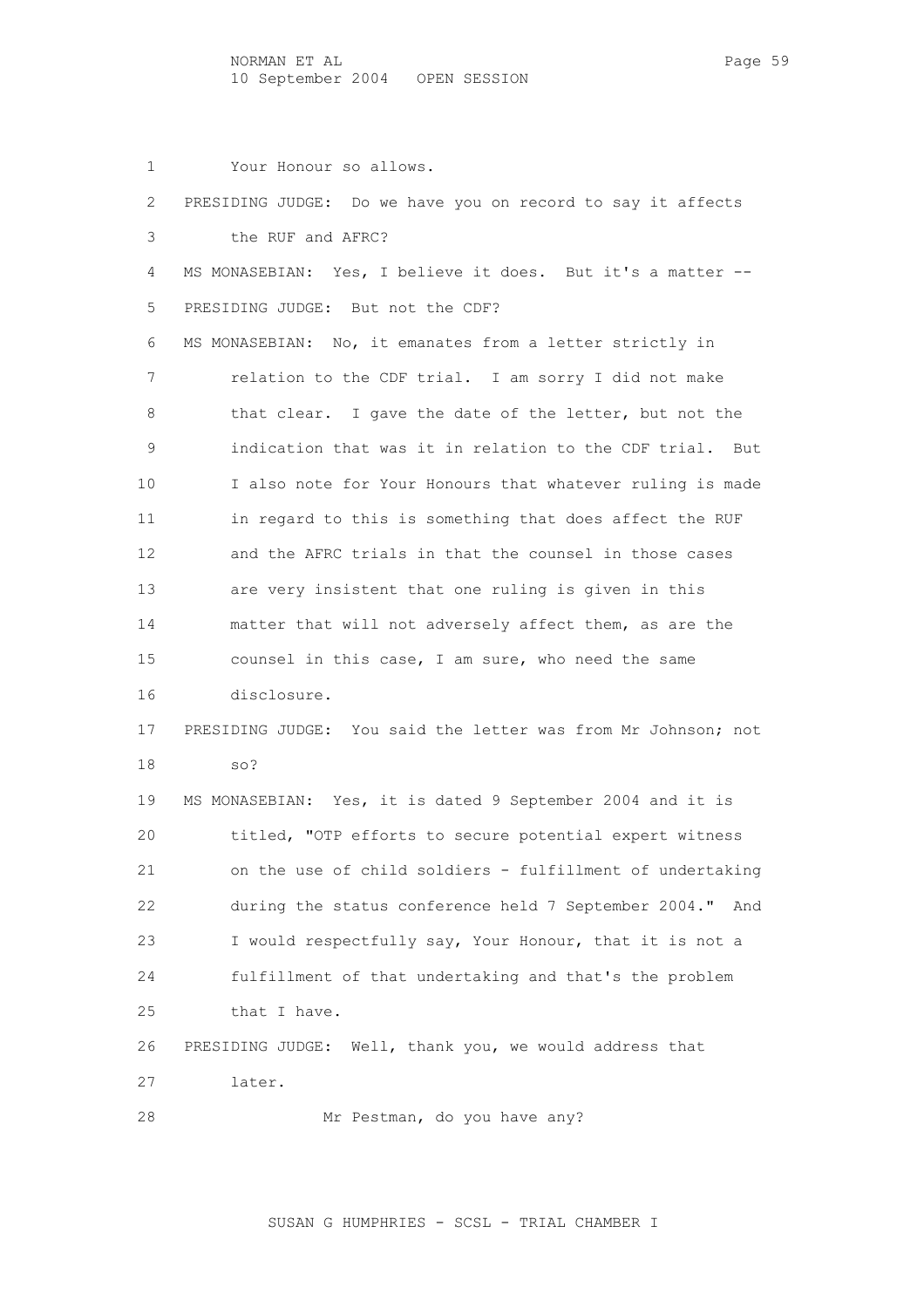1 MR PESTMAN: Yes. We are supporting the motion already 2 mentioned by my colleague, Ms Whitaker. Not the first 3 one, but the third one. 4 PRESIDING JUDGE: The third. 5 MR PESTMAN: On the disclosure of witness statements, and I 6 would just like to ask whether Your Honours are in the 7 possession of a letter we wrote to the Prosecution, to 8 Mr Johnson, with regard to this matter on the 8th 9 September 2004, in which we asked Mr Johnson to comply -- 10 fully comply with his disclosure obligations. I 11 understand the answer is yes. 12 JUDGE BOUTET: The letter that has been handed to us is not 13 that one, it is the one of 9 September. 14 MR PESTMAN: Well, I have not got that letter either, 15 actually. I don't know whether it would be possible, but 16 I would be grateful if we were provided with a copy of 17 that particular letter. 18 PRESIDING JUDGE: What has been Mr Johnson's -- this is -- 19 your own letter is dated the 8th of September. 20 MR PESTMAN: Yes. 21 PRESIDING JUDGE: What -- has there been any reaction from 22 Mr Johnson on this? 23 MR PESTMAN: I just spoke to him -- 24 PRESIDING JUDGE: Just, when you say "just", just -- 25 MR PESTMAN: In the short break we had 20 minutes ago. But 26 maybe he can explain his position. I haven't received a 27 written answer. 28 PRESIDING JUDGE: He is in court now.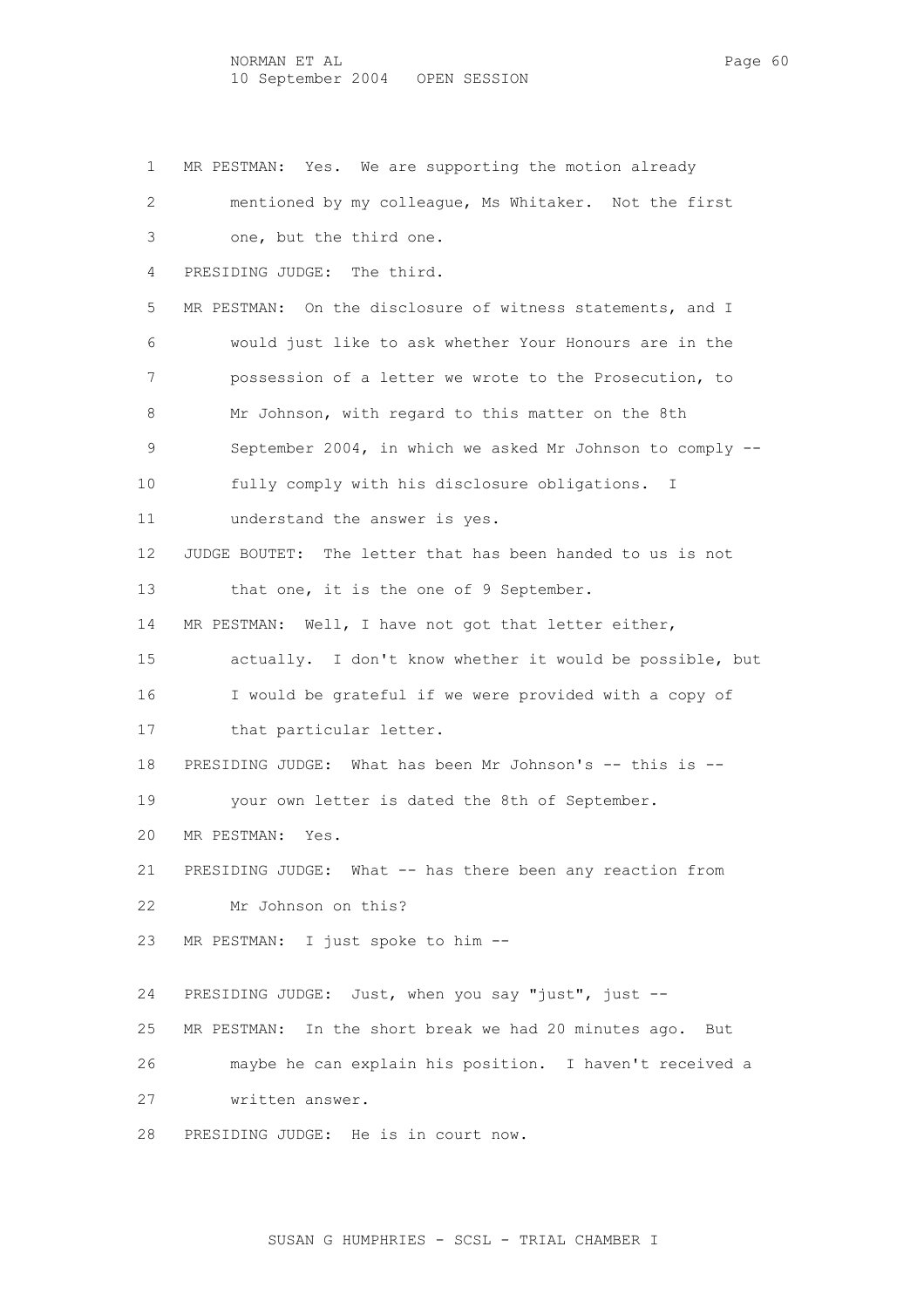1 MR PESTMAN: Yes, he has been hiding from the Defence for the 2 last couple of days. 3 PRESIDING JUDGE: He is taking good cover behind there. 4 MR PESTMAN: And I have a point of order -- 5 PRESIDING JUDGE: Because he didn't want your bullets to hunt 6 him. 7 MR PESTMAN: At a point of order, I don't know whether the 8 Prosecution is going to address the issue of the closed 9 session, but if it is, that matter should be dealt with 10 in a closed session as well. In an in camera hearing as 11 determined or as ruled -- stated in Rule 75(B), so that 12 means we have to close the doors of this -- 13 JUDGE BOUTET: I am not sure -- you mean, if we hear that 14 application? 15 MR PESTMAN: Yes. 16 JUDGE BOUTET: The application itself will be in closed 17 session? 18 MR PESTMAN: Yes, in camera, according Rule 75(B). 19 JUDGE BOUTET: Yes, thank you. 20 MR PESTMAN: So that means something has to happen because 21 there is public -- 22 JUDGE BOUTET: That's fine, yes. But we will wait until we 23 get there, if we get there today. 24 PRESIDING JUDGE: Mr Bockarie, nothing to add? Mr Margai? 25 MR MARGAI: Yes, My Lord. My Lord, referring to the letter of 26 the 8th, I want to believe that our exclusion was an 27 oversight, and having now had the opportunity of reading 28 the document, we are in full support of it and we ask to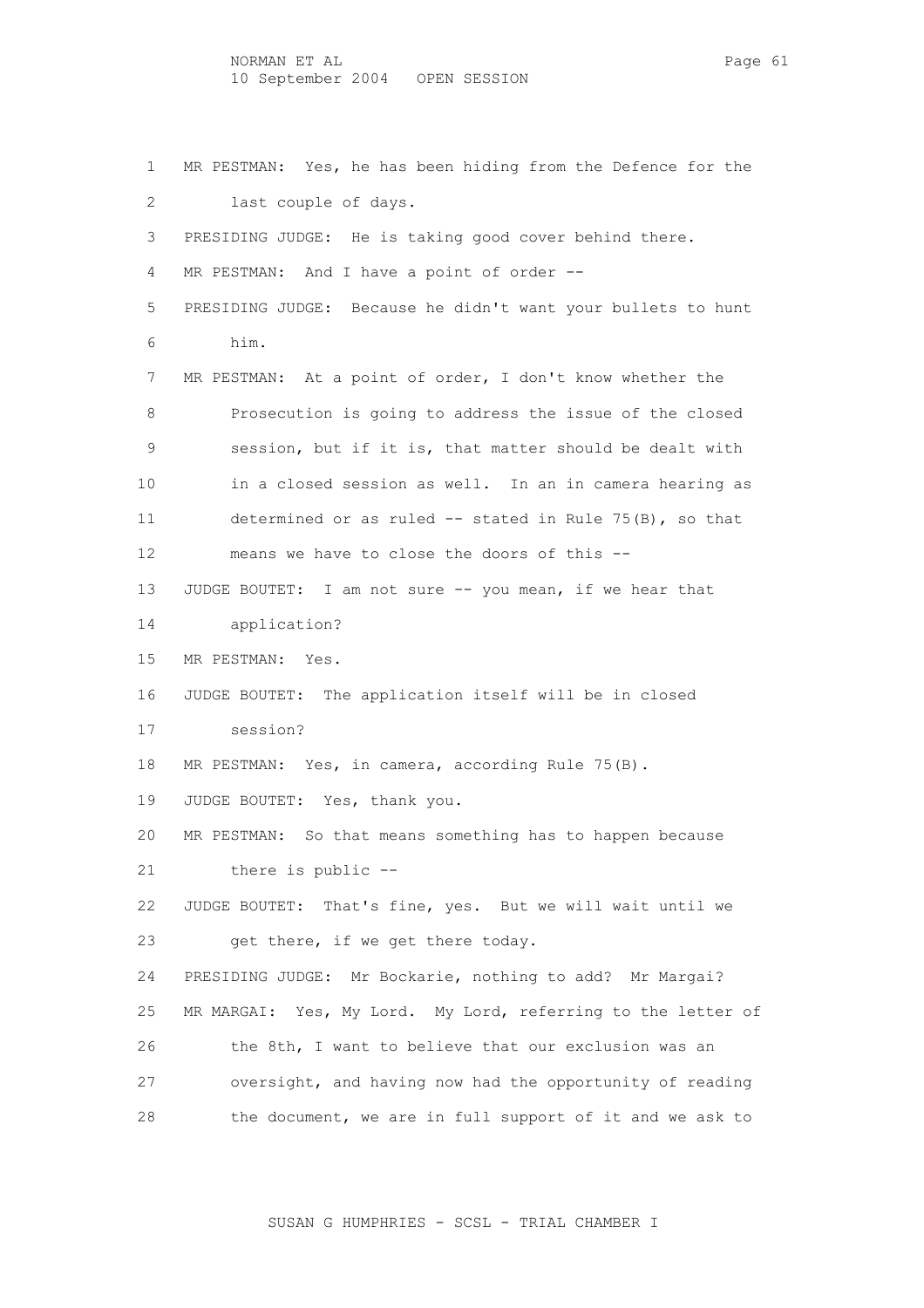1 be associated with it. Thank you.

| 2  | PRESIDING JUDGE: Yes, I'm sorry, we were deliberating on     |
|----|--------------------------------------------------------------|
| 3  | certain issues. Ms Whitaker has raised a number of           |
| 4  | issues, I think three. The first being the letter            |
| 5  | written by the first accused and raising a number of         |
| 6  | This letter is dated the 7th of September and it<br>issues.  |
| 7  | is addressed to the stand-by counsel, is it is addressed     |
| 8  | to the judges -- to the judges and copied to the stand-by    |
| 9  | counsel, the Registrar, the Principal Defender, the          |
| 10 | Prosecutor and the Hinga Norman Defence teams at home and    |
| 11 | abroad. And then, of course, you know, to the family         |
| 12 | file and to the press.                                       |
| 13 | The Chamber has taken -- has noted the contents of           |
| 14 | this letter and is of the opinion -- Mr Norman, please,      |
| 15 | can you stand up?                                            |
|    |                                                              |
| 16 | THE ACCUSED NORMAN: Yes, My Lord.                            |
| 17 | PRESIDING JUDGE: Yes, we have taken cognisance of the letter |
| 18 | which you have addressed to us. We can see that the          |
| 19 | letter raises certain -- a good number of legal issues       |
| 20 | and, since your correspondence is rather administrative      |
| 21 | in nature, what we say is that we have taken cognisance      |
| 22 | of it, but that if you think you want to pursue this         |
|    |                                                              |

 23 matter further, you should come to the Court in the 24 proper manner. I suppose that you do understand so that, 25 you know, we are seized of the matter the proper way for 26 us to be able to examine it after hearing both sides. So 27 this is our position on your letter and we hope that -- 28 and we do say that if you want to pursue the matter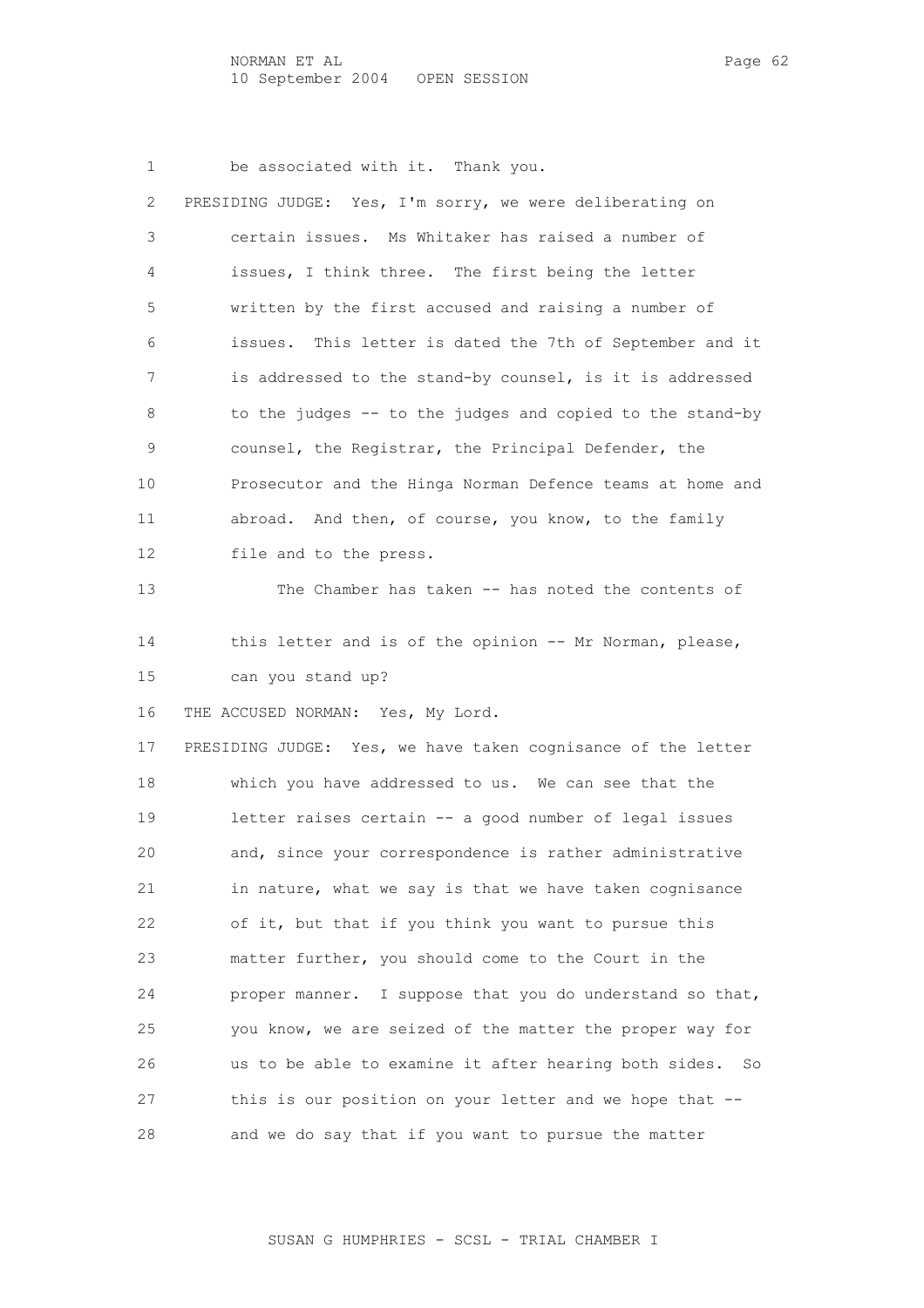1 further, then you should come to us, you know, the proper 2 way. 3 THE ACCUSED NORMAN: Thank you, My Lord. 4 MR MARGAI: My Lords, before we leave that issue, I believe 5 that this being a joint trial, whatever issues are being 6 raised by one party to this trial necessitates apprising 7 the other members of the trial team, at least, for us to 8 know what is happening. We may not react, but I think 9 that should be the best approach. 10 PRESIDING JUDGE: We agree with you, Mr Margai. 11 MR MARGAI: In the circumstances, may we then ask that we be 12 served with a copy of that document? 13 PRESIDING JUDGE: That should be done and any subsequent 14 documents which will be filed should be served on the 15 Defence teams. 16 MR MARGAI: Appreciated, thank you. 17 PRESIDING JUDGE: Right. 18 THE ACCUSED NORMAN: Thank you, my Lord. 19 PRESIDING JUDGE: The other issue relates to matters that were 20 raised during the status conference and I think it is the 21 Prosecution which wanted a certain witness or certain 22 witnesses to be heard in closed sessions of this Chamber. 23 I hope that we are right in our presumption that the 24 Defence is prepared to take on that motion if it is 25 raised now by the Prosecution. Let us find out what the 26 position of the Prosecution is in making this 27 application. 28 MR JOHNSON: Thank you, Your Honour. Yes, of course, as we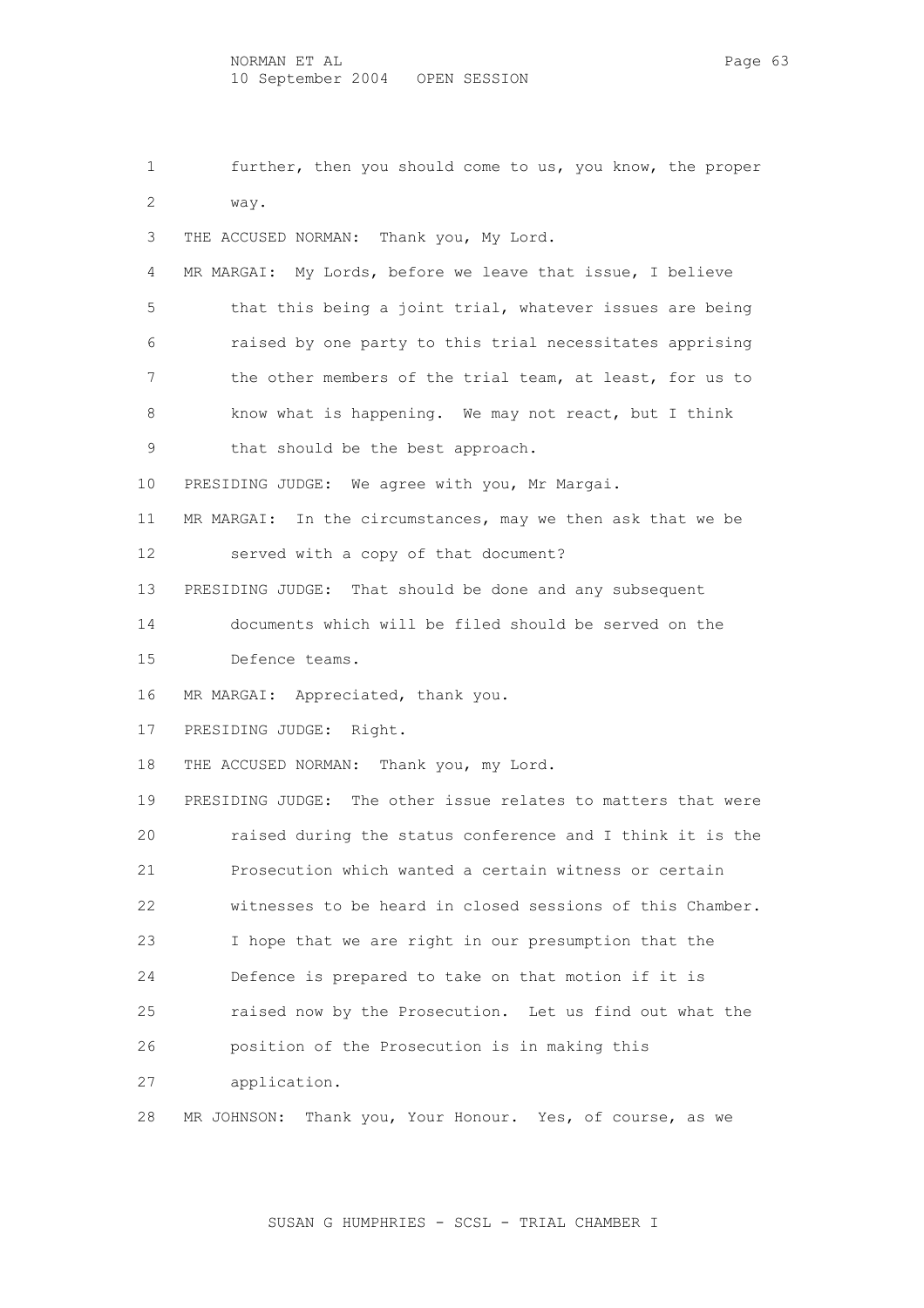1 mentioned in the status conference, specifically we were 2 looking at -- for the testimony of witness number 5 in 3 this session to be held in closed session. I can deal 4 with this initially in a very generic sense and I will 5 endeavour to do so. However, as counsel for the second 6 accused has pointed out, that if indeed it would be 7 required to go into the specific factual basis for a 8 motion, then we would need to go into closed session 9 because that again is exactly why we want to go to closed 10 session for when the witness testifies. 11 PRESIDING JUDGE: What. 12 MR JOHNSON: Yes, sir. 13 PRESIDING JUDGE: What I am asking is, are you prepared, if we 14 went into closed session - because we agree with 15 Mr Pestman when he says that the application should also 16 be taken at a closed session. Will you be -- are you 17 prepared to make the application at a closed session if 18 it became necessary now? 19 MR JOHNSON: Yes, Your Honour, we are. 20 PRESIDING JUDGE: Is the Defence prepared to take it on, you 21 know, in that manner? 22 MS WHITAKER: Yes, Your Honour. 23 PRESIDING JUDGE: Right, okay. 24 Well, on this second issue, we will proceed orally, 25 but the matter will not be taken on -- it will be taken 26 on after this when the Court will give an indication for 27 the dispositions for a closed session to be put in place. 28 The other issue is the disclosure of interview notes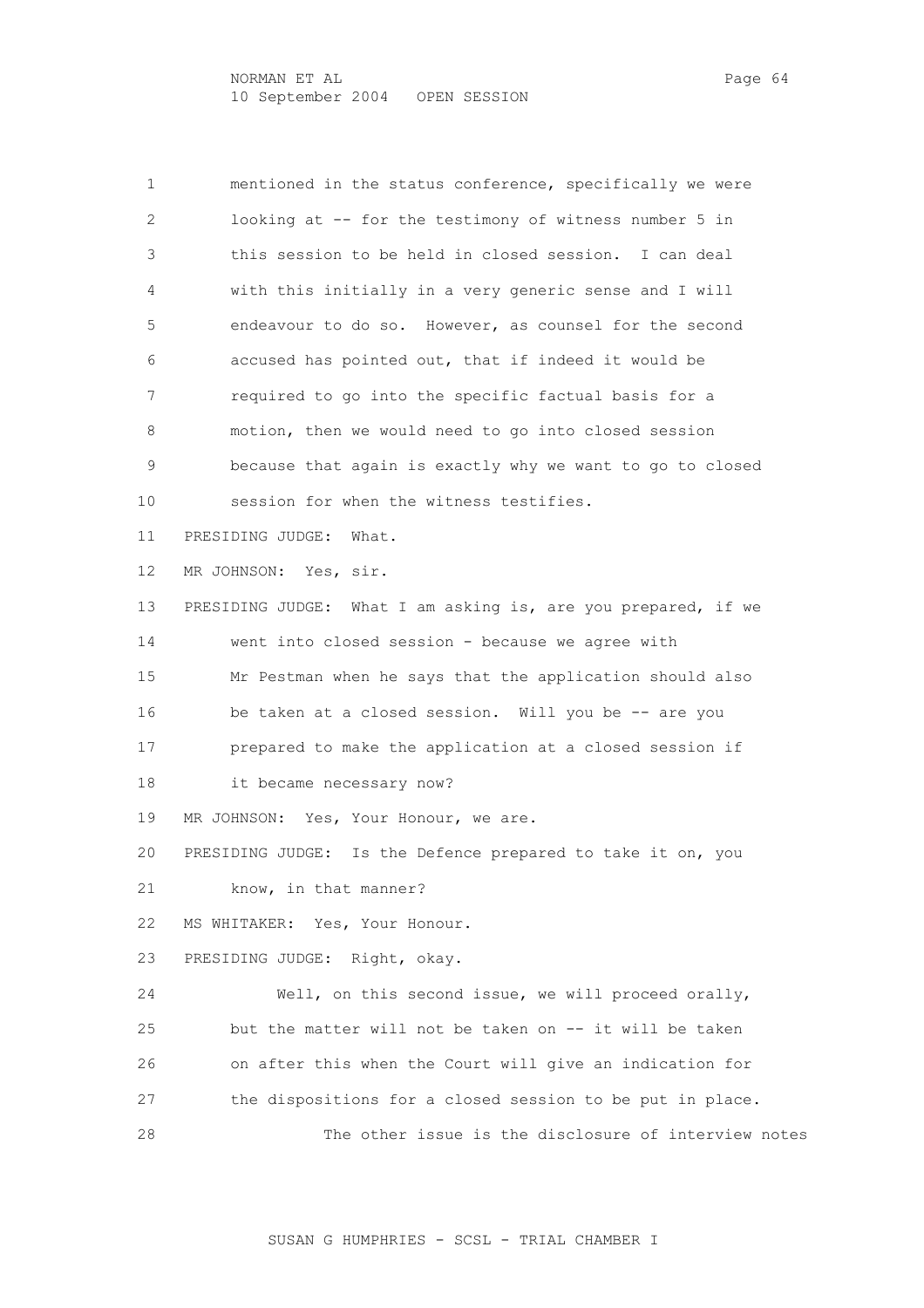NORMAN ET AL PAGE 65 10 September 2004 OPEN SESSION

 1 which, again, was raised by Ms Whitaker. I think what 2 was said on them were notes passed through the computer 3 and, they want to have access to the originals of what 4 was recorded by the investigators or by the Prosecution, 5 as the case may be. So what is the position of the 6 Prosecution in respect to these particular applications 7 by the Defence? 8 [12.25 p.m. HN100904C] 9 MR JOHNSON: Thank you, Your Honour. First, I would just like 12:26:44 10 to state that contrary to Mr Pestman's assertion, not 11 being in the courtroom the last few days, I didn't 12 necessarily consider I was hiding from the Court, but 13 just the same I apologise, I guess if I need to. Thank 14 you. 12:27:03 15 And, secondly, I would like to point out that what 16 was asked of us to please explain why the OTP has failed 17 to fully comply with our disclosure obligations, I would 18 submit that the determination as to whether or not we 19 have failed to comply is yours and not the Defence. 12:27:20 20 The Defence has pointed to -- yes, I too agree that 21 what they're asking for are any handwritten notes that 22 may have been associated with -- 23 PRESIDING JUDGE: I don't want to cut you short, Mr Johnson. 24 I want to run down -- run through this list. Are you

 12:27:38 25 prepared to take on this matter if it had to go on today? 26 MR JOHNSON: Yes, Your Honour.

27 PRESIDING JUDGE: Right, okay. Mr Pestman?

28 MR PESTMAN: Yes.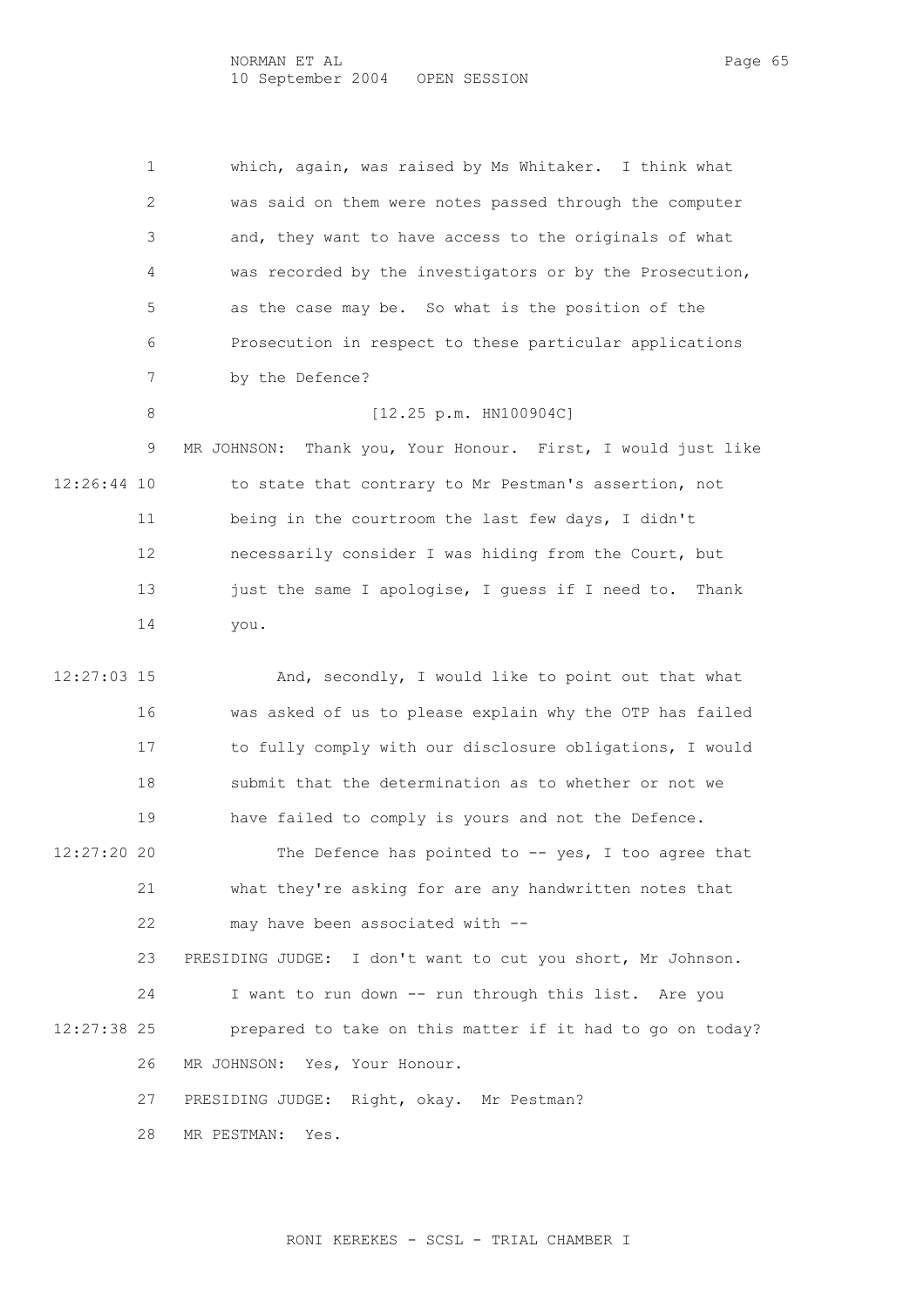NORMAN ET AL PAGE 66 10 September 2004 OPEN SESSION

1 PRESIDING JUDGE: Yes. Okay, that's all right. We'll

 2 re-visit it later. 3 Well, there is also the application, you know, by 4 the Principal Defender, which is related to Mr Johnson's 12:28:11 5 letter dated the 9th of September 2004 on child soldiers. 6 She has succinctly mentioned it. Mr Johnson, can you 7 please indicate to us, you know, what the position is? 8 MR JOHNSON: Well, Your Honour, I'm not exactly sure on what 9 the Principal Defender's position is at this time. If I 12:28:38 10 could hear hers first, then I could answer that. 11 PRESIDING JUDGE: Will you be prepared to go on if we're so 12 minded? 13 MR JOHNSON: Again, Your Honour, I can't answer that until I'm 14 sure of the specifications of her application or the 12:29:00 15 point she is going to make. 16 PRESIDING JUDGE: Do you have a copy of -- this is a copy of 17 your own letter. It is a copy of your own letter. What 18 you're saying is that you have nothing on record about 19 the contentions of the Principal Defender on this issue. 12:29:21 20 MR JOHNSON: Yes, Your Honour, that's correct. I didn't bring 21 a copy of my letter, but I'm certainly familiar with the 22 contents of my letter. But I'm not yet familiar with the 23 Principal Defender's complaints or concerns. 24 JUDGE THOMPSON: Well, will you be interested in a debate on 12:29:38 25 that at some point? 26 MR JOHNSON: Certainly, Your Honour. 27 MS MONASEBIAN: If I could just briefly note that it is the 28 same concern I brought up at the status conference, so I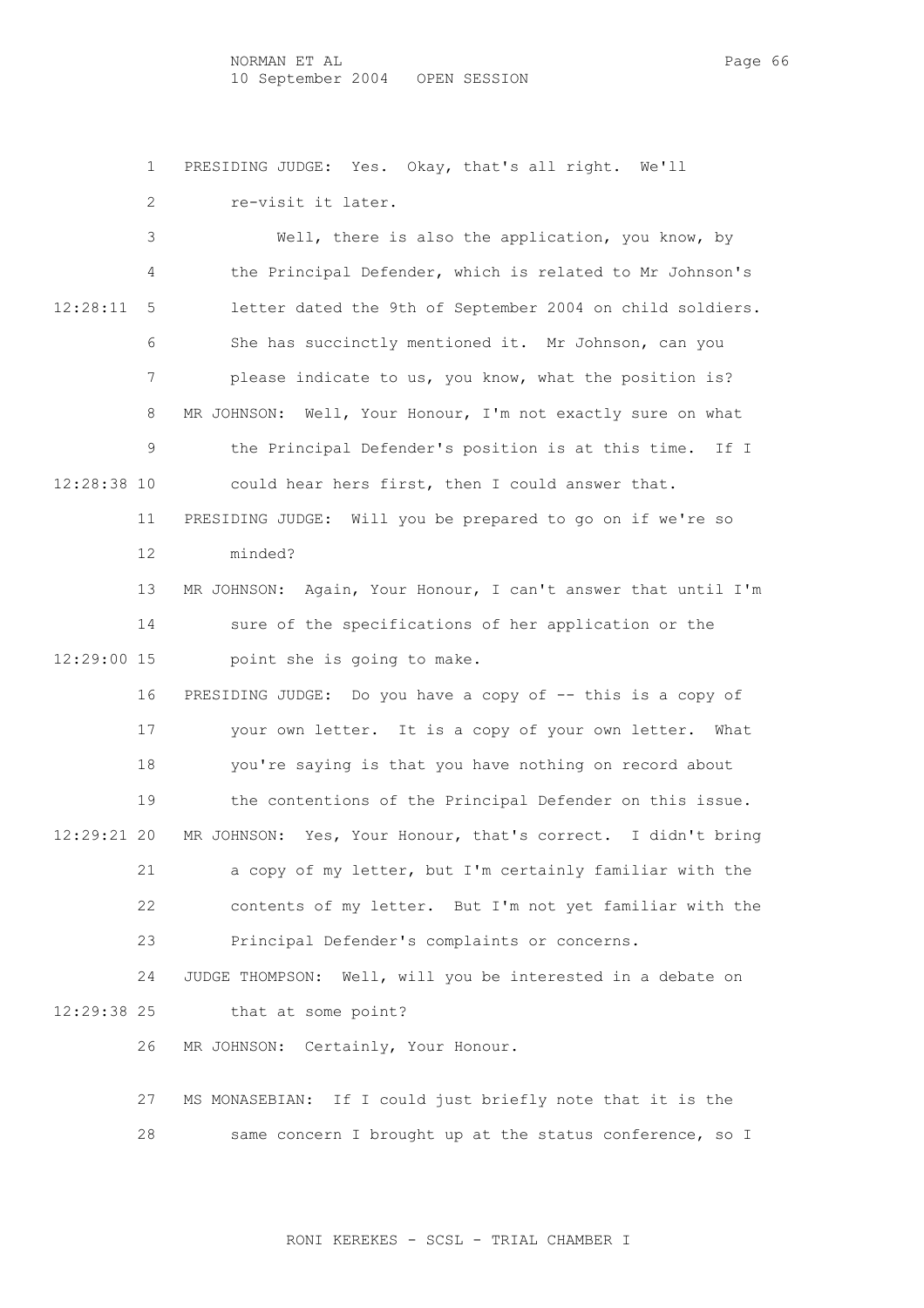1 would not take the Prosecution by surprise. 2 JUDGE THOMPSON: You're prepared to address any kind of 3 concerns? I mean, we're not suggesting comprehensively, 4 but just to hear it and then -- 12:30:02 5 PRESIDING JUDGE: Well, the point is, since the issue of child 6 soldiers is a very sensitive issue before this Court, 7 maybe the Principal Defender could furnish, you know, 8 further and better particulars to the Prosecution so that 9 we create an agenda for us to be able to visit this 12:30:25 10 issue, not necessarily today -- not necessarily today, 11 maybe sometime next week or so. 12 MS MONASEBIAN: I'm happy to take Your Honour's instruction. 13 I would just like to clarify that this is nothing new. 14 This is the same concern I brought up on Tuesday that 12:30:43 15 they've now addressed today and I would like to respond 16 to. Were -- were it new, of course, I would put it in 17 writing or ask for it to be put on an agenda. And if 18 Mr Johnson requires a copy of his letter, I have an extra 19 copy for him. It is just a response to this letter and 12:31:01 20 what I said on Tuesday. I'll be very brief. 21 PRESIDING JUDGE: Yes, Mr Johnson. 22 MR JOHNSON: Your Honour, I would have to check, if I could. 23 I'm not sure that I could be fully prepared to bring 24 forward to you the details of the efforts that we have 12:31:19 25 taken -- that the Prosecution has taken to secure the 26 services of an expert. I need to check back with the

28 afternoon -- I'm not sure if I could, if you wanted to go

27 office to see if I could have that ready for you this

RONI KEREKES - SCSL - TRIAL CHAMBER I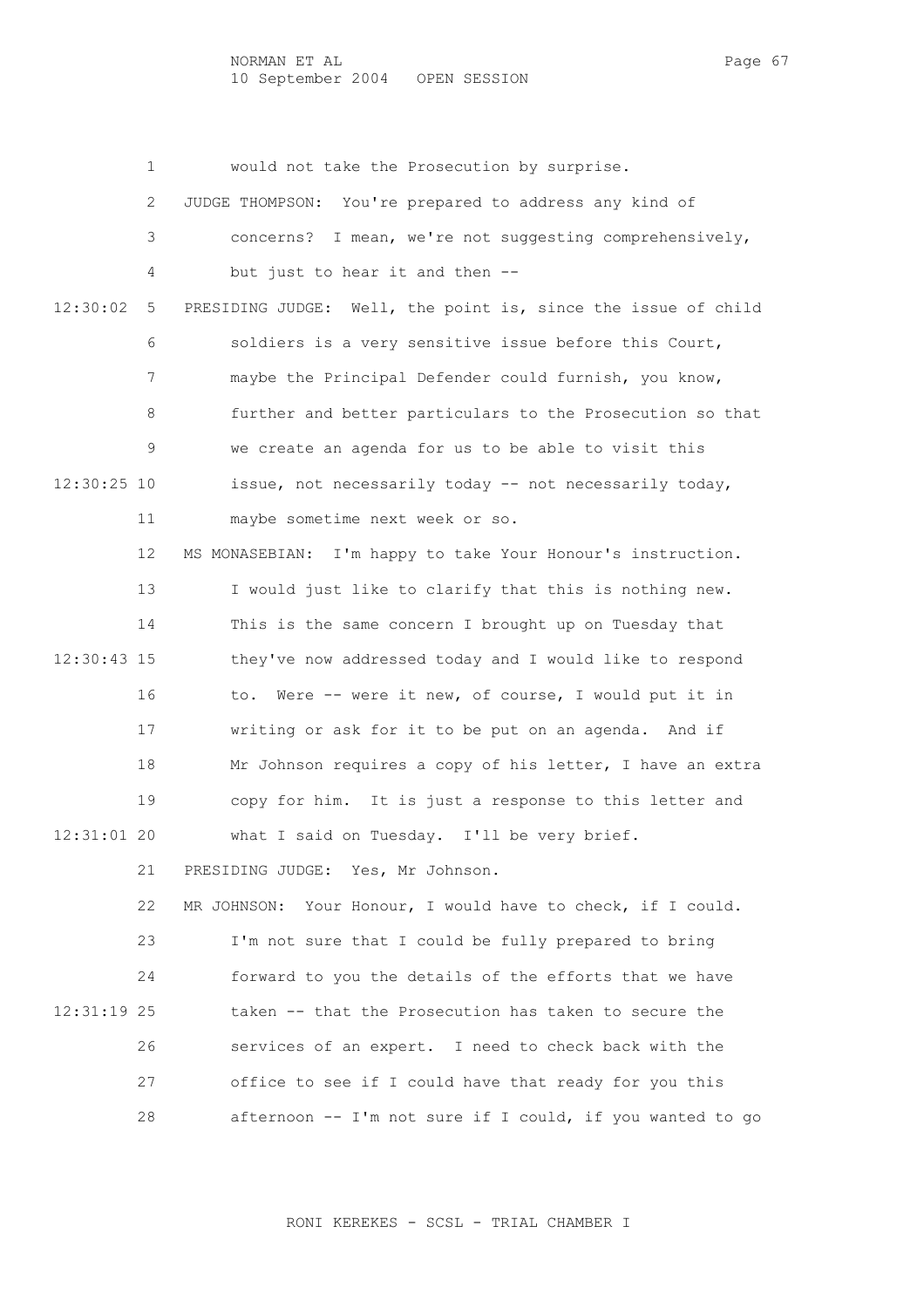1 into the factual details of the efforts that we have 2 taken. Of course, going into those factual details, a 3 portion of that, as I indicate in a letter, would need to 4 be down either in a closed session or by confidential 12:31:50 5 correspondence.

 6 PRESIDING JUDGE: I think -- there doesn't appear to be -- you 7 don't appear to be ad idem, you know, in your approaches, 8 that's true. So whether we should take it immediately or 9 not -- and I think we would like to give both Prosecution 12:32:01 10 and the Principal Defender enough time to expand on their 11 positions so that the Court has adequate elements and 12 information to be able to rule on the issue that is being 13 raised by the Principal Defender. In this regard we, the 14 Chamber, are of the opinion, and so direct that, you 12:32:27 15 know, this matter will be taken on Friday, next week -- 16 Friday next week. I don't have the date. So, Court 17 Management, the matter will come up on Friday next week 18 and I hope that the parties will be fully prepared to 19 confront the issues at stake. Right.

 12:33:09 20 Mr Pestman supports the third proposal by 21 Ms Whitaker on interview notes, and also submits a letter 22 which he had written to Mr Johnson for a full disclosure 23 and, of course, he added that on the application for a 24 closed session -- for a witness to be taken on closed 12:33:43 25 session, such an application should also be heard in 26 closed session. That, we agree. We shall move into 27 closed session, very shortly.

28 MR PESTMAN: Sorry, Your Honour, to interrupt, but I don't

RONI KEREKES - SCSL - TRIAL CHAMBER I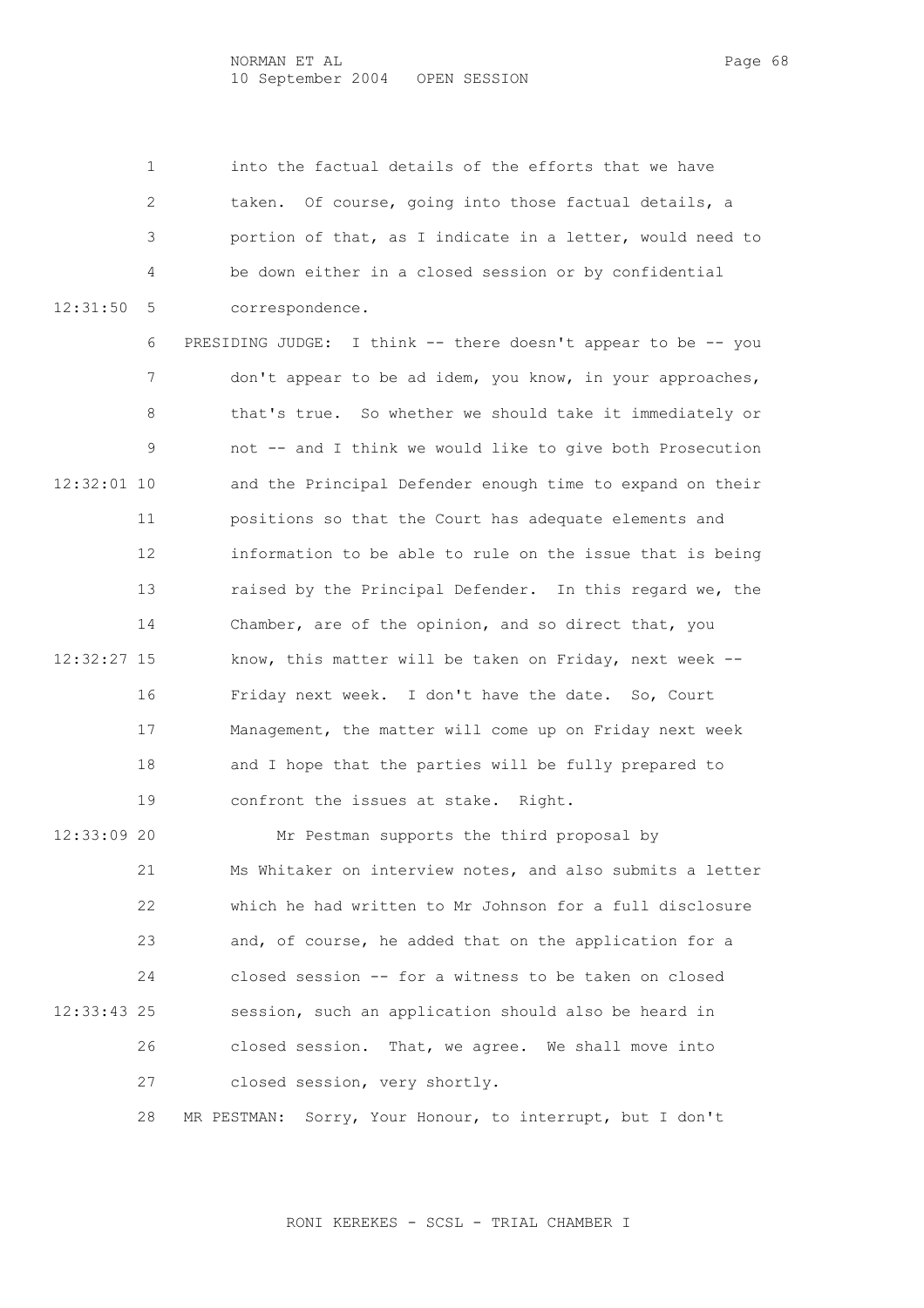- 1 think the third motion should be dealt with in closed
- 2 session.
- 3 PRESIDING JUDGE: No, I know.
- 4 MR PESTMAN: Oh, I misunderstood. Sorry.
- 12:34:12 5 PRESIDING JUDGE: I know. So there is a letter which you said 6 you wrote to Mr Johnson on full disclosure. Can you give 7 us -- is it the same --
	- 8 MS WHITAKER: I believe it has just been handed up to Your
	- 9 Honours.
- 12:34:32 10 PRESIDING JUDGE: Pardon me? It is a letter of the 8th of
	- 11 September?
	- 12 MS WHITAKER: Yes.
	- 13 PRESIDING JUDGE: Yes. Mr Johnson, have you -- there is this
	- 14 letter, the 8th of September; have you received it? Did
- 12:34:53 15 you receive it?
	- 16 MR JOHNSON: Yes, Your Honour, I have it.
	- 17 PRESIDING JUDGE: When did you receive it?
	- 18 MR JOHNSON: I received it early yesterday morning.
	- 19 PRESIDING JUDGE: Are you prepared to go on this?
- 12:35:05 20 MR JOHNSON: Yes, Your Honour.
	- 21 PRESIDING JUDGE: Right, okay. I think this letter of the 8th 22 of September also concerns the Defence team, as indicated 23 by Mr Margai of the third accused. I think it is the 24 same letter, the letter of the 8th.
	-
- 12:35:33 25 MR MARGAI: Yes, that we have associated with, yes.
	- 26 PRESIDING JUDGE: Yes, that's right. Okay.
	- 27 JUDGE BOUTET: We'll proceed with the interview notes as the
	- 28 first issue as this is a public hearing, and we'll hear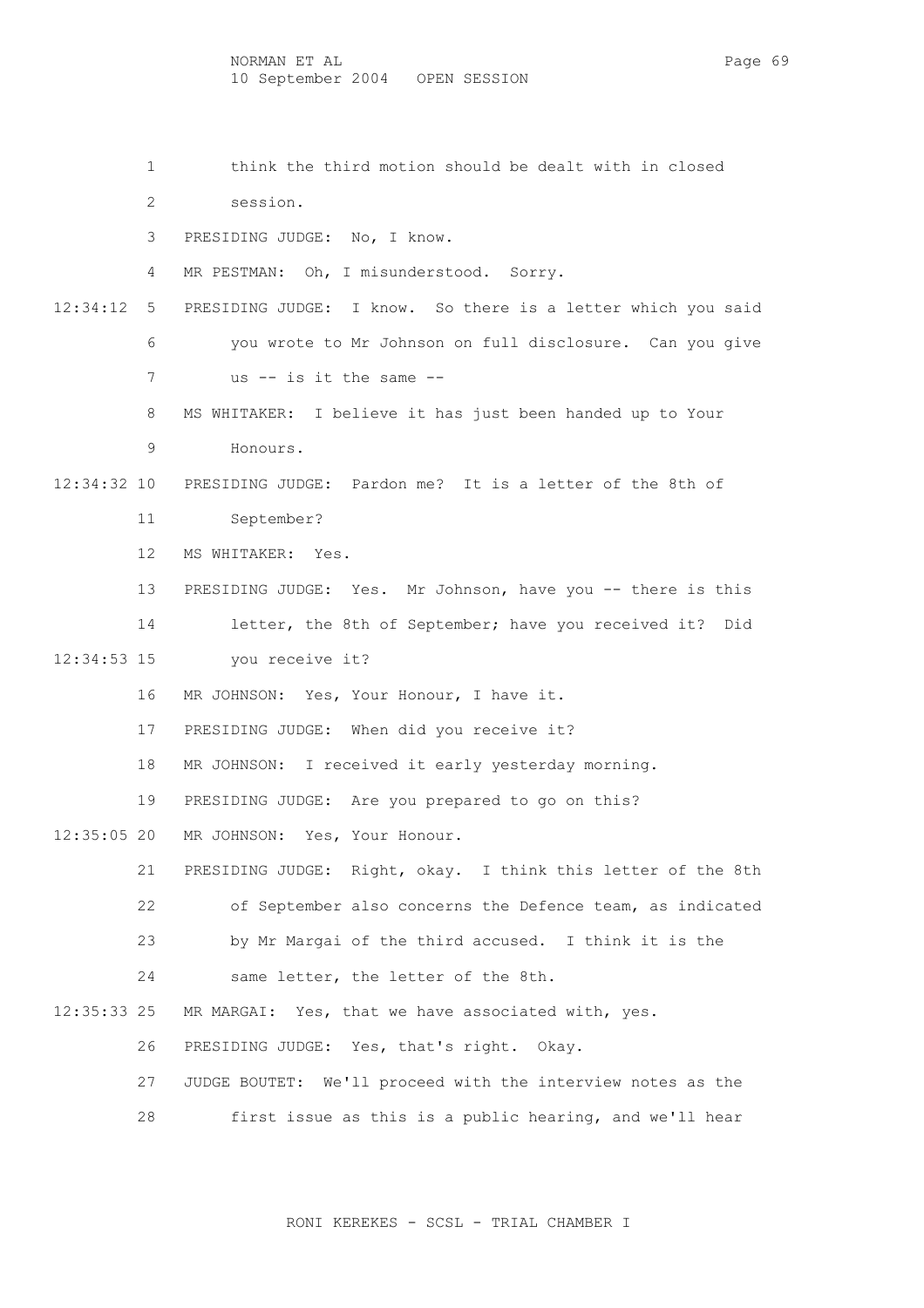1 that, and then we'll -- sometime today we're going to the 2 last -- the closed session issue on the insider witness. 3 So are you prepared? Ms Whitaker, you want to address 4 that first? 12:36:22 5 MS WHITAKER: As Your Honours please, yes. 6 Your Honour, the position is -- 7 PRESIDING JUDGE: We would like counsel to be as brief as 8 possible to the core issues so that we move quite fast. 9 I'm not saying that Ms Whitaker -- 12:36:44 10 MR MARGAI: May I just say something before my learned friend 11 proceeds on this matter, because I think there is -- I do 12 share a relationship between the Bench and the Bar. When 13 this matter was brought up to my attention this morning, 14 I took the liberty to discuss it with my learned friend 12:36:58 15 Kamara, and he assured me that he would discuss it with 16 Mr Johnson and would get back to us, and I think I 17 apprised my learned friends on the other side, because 18 his own situation was that he was not in a position to 19 ascertain whether all these handwritten statements were 12:37:23 20 available, and because of that he needed time to go and 21 consult. I stand to be corrected. That is the position, 22 and I believe you ought to be apprised of that before my 23 learned friend proceeds, because I am of the view that 24 matters such as these ought to be discussed amongst us as 12:37:35 25 colleagues and, failing an agreement, then we come to the 26 Bench. 27 PRESIDING JUDGE: Thank you, very much. Thank you for the

28 cooperation that -- and the initiative that you took to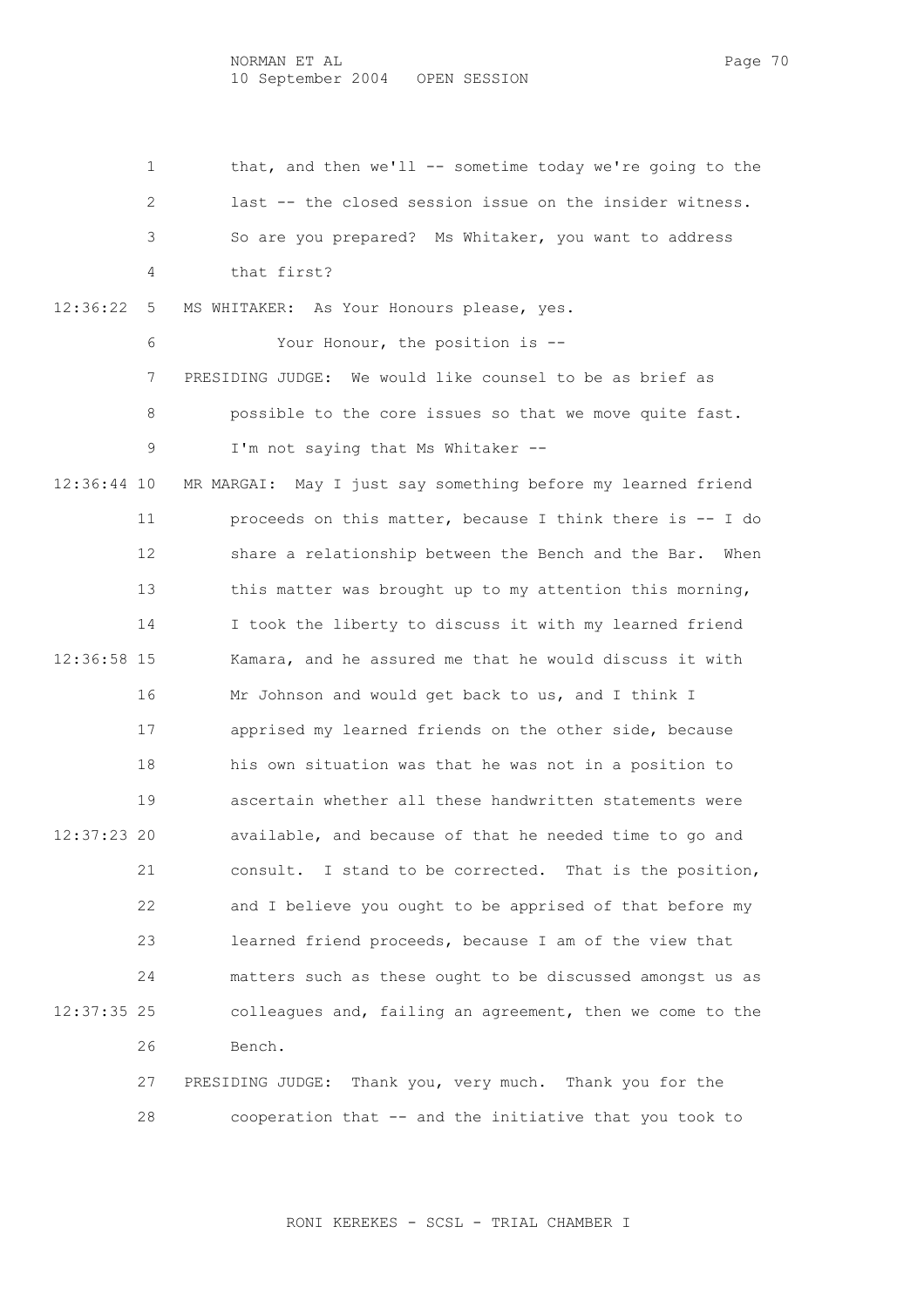NORMAN ET AL PAGE 71 10 September 2004 OPEN SESSION

 1 discuss it with the Prosecution even before we came to -- 2 MS WHITAKER: I'm grateful.

 3 PRESIDING JUDGE: Yes, I was saying that I didn't mean to 4 suggest that Ms Whitaker was going to take a very long 12:38:05 5 time in pre-empting by saying that counsel should be 6 brief. This said, Ms Whitaker, you can go, please. 7 MS WHITAKER: Indeed, one would have hoped we could have 8 resolved these matters amicably. Sadly, I've been 9 informed by Mr Johnson, unequivocally, that he takes the 12:38:18 10 view we are not entitled to this material. In those 11 circumstances, with all due respect to my learned 12 colleague, I feel I must seek the Trial Chamber's 13 guidance at this juncture. We consider these are 14 necessary matters in order for us to effectively 12:38:33 15 cross-examine the witnesses, and thus, I must raise them 16 prior to the next witness being called.

 17 Your Honours, it is clear from the last two 18 witnesses that have testified - number 162 and 159 - both 19 gave evidence on oath that handwritten notes were taken 12:38:59 20 by the investigator while were being interviewed. And my 21 recollection, Your Honour, is that the witnesses in the 22 prior session also gave similar evidence. It may be that 23 the Prosecution are now asserting that those witnesses 24 are not to be believed in this respect and such notes 12:40:00 25 weren't taken, in which case that is clearly a matter 26 relevant to their credibility, the witnesses, not the 27 Prosecution.

28 However, on the assumption that the Prosecution take

RONI KEREKES - SCSL - TRIAL CHAMBER I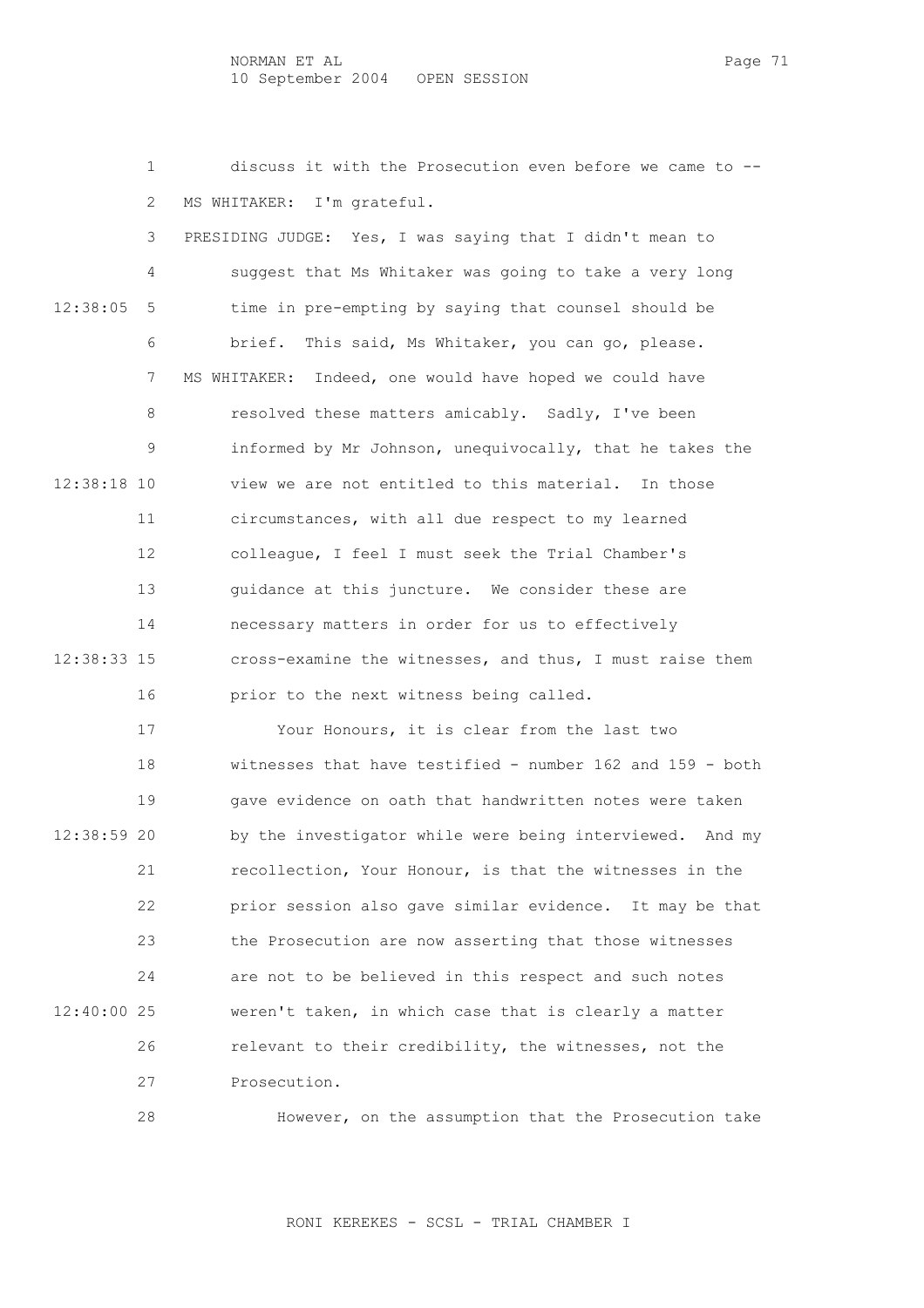|             | 1   | the view that they have adduced witnesses of truth, we      |
|-------------|-----|-------------------------------------------------------------|
|             | 2   | submit we are clearly entitled to those notes, following    |
|             | 3   | Your Honours' detailed and considered ruling in the         |
|             | 4   | decision on disclosure of witness statements and            |
| 12:40:36    | 5   | cross-examination, dated the 16th of July. Our primary      |
|             | 6   | submission then is, pursuant to Rule $66(A)(i)$ or (ii) we  |
|             | 7   | are entitled to these notes as a matter of disclosure.      |
|             | 8   | If I could perhaps briefly refer Your Honours to            |
|             | 9   | Your Honours' ruling, which we rely, in its entirety, on    |
| 12:41:18 10 |     | the meaning of witness statement, I don't know if Your      |
|             | 11  | Honours are assisted by having a copy of Your Honours'      |
|             | 12  | decision.                                                   |
|             | 13  | JUDGE THOMPSON: We do -- we do have a copy.                 |
|             | 14  | PRESIDING JUDGE: You can go ahead; we know what it is.      |
| 12:41:31 15 |     | MS WHITAKER: I'm sure Your Honours do. Yours Honours then   |
|             | 16  | will recollect at paragraph 8 that there was a -- one of    |
|             | 17  | the central issues which this ruling concerned was the      |
|             | 18  | contention as to whether or not interview notes amounted    |
|             | 19  | to witness statements within Rule 66.                       |
| 12:41:54    | -20 | Your Honours noted in your ruling at paragraph 9            |
|             | 21  | that the dictionary definition in Black's Law Dictionary    |
|             | 22  | describes evidence as including an account taken by the     |
|             | 23  | police pursuant to the investigation of the offence.<br>And |
|             | 24  | Your Honours further noted at paragraph 10 that other       |
| 12:42:23 25 |     | international tribunals have considered that, amongst       |
|             | 26  | other things, records of questions put to witnesses and     |
|             | 27  | answers given constitute witness statements.                |
|             | 28  | Your Honours then considered the relevant                   |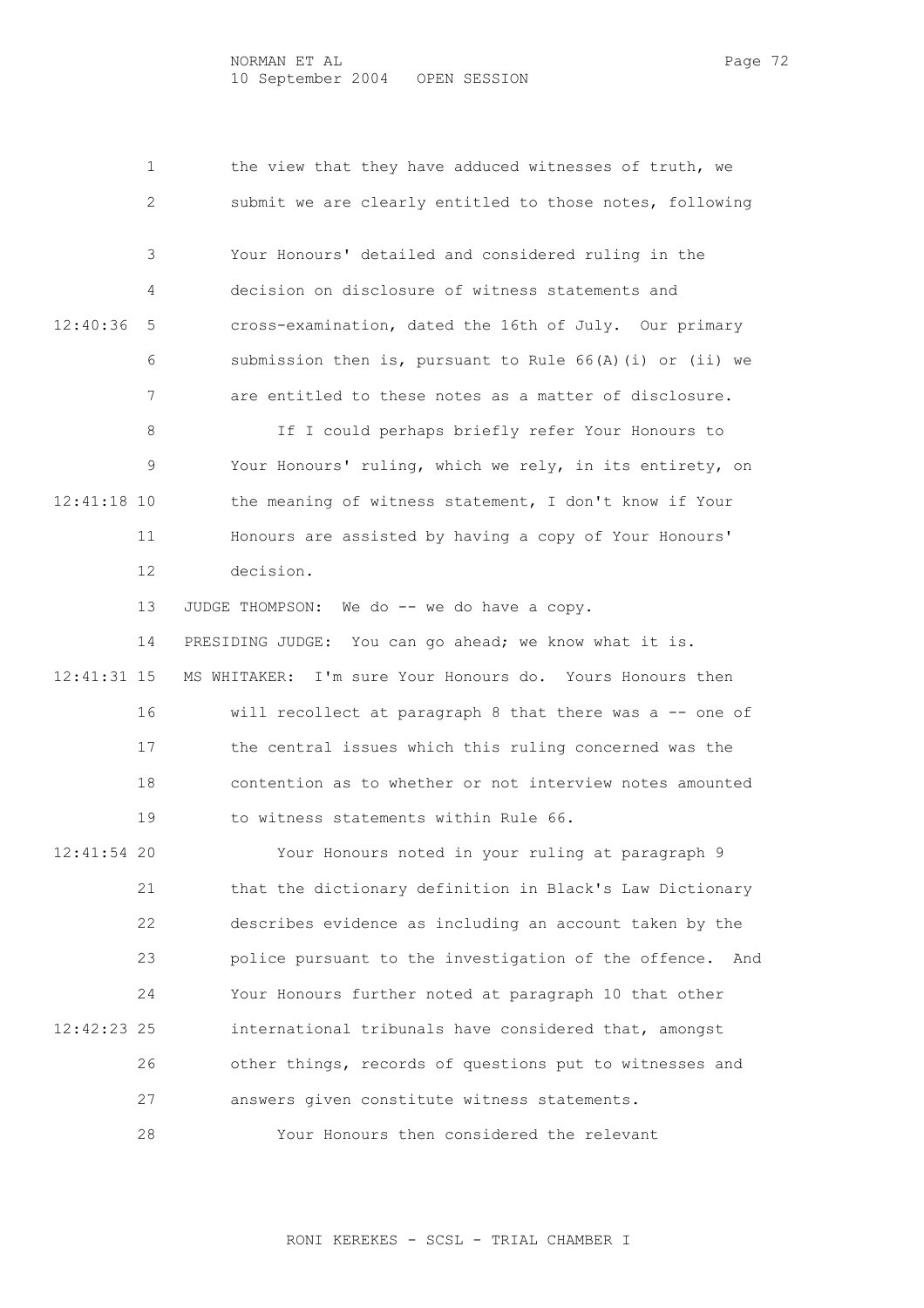1 jurisprudence, which we rely again in its entirety, the 2 case of Blaskic, at paragraph 11, which, if Your Honours 3 will remember, the Trial Chamber held that all documents 4 in the Prosecution file should be disclosed in response 12:42:55 5 to a Defence application for disclosure.

 6 Similarly, at paragraph 13 Your Honours consider the 7 case of Kordic where the tribunal at Yugoslavia held that 8 the Prosecution is required to make available to the 9 Defence the witness statement in the form in which it has 12:43:29 10 been recorded.

 11 And further noting at paragraph 14 of your judgment 12 that the mere fact that the particular witness statement 13 does not correspond to the standard does not relieve a 14 party from its obligation to disclose it, pursuant to 12:43:49 15 Rule 66 of the Yugoslavian Rules and, indeed, our Rules, 16 too.

 17 Your Honours, I skip over the part of your judgment 18 dealing with cross-examination and turning to the portion 19 under disclosure of witness statements, paragraph 22, 12:44:04 20 Your Honours found that, in the light of the foregoing 21 analysis, that there was no merit in the Defence 22 contention that the Prosecution's interview notes 23 prepared from oral statements of witnesses, do not, in 24 law, constitute witness statements. And, further, at 12:44:20 25 paragraph 23, that you were of the opinion that any 26 statement or declaration made by a witness in relation to 27 an event he witnessed and recorded, in any form - my 28 emphasis - by an official in the course of an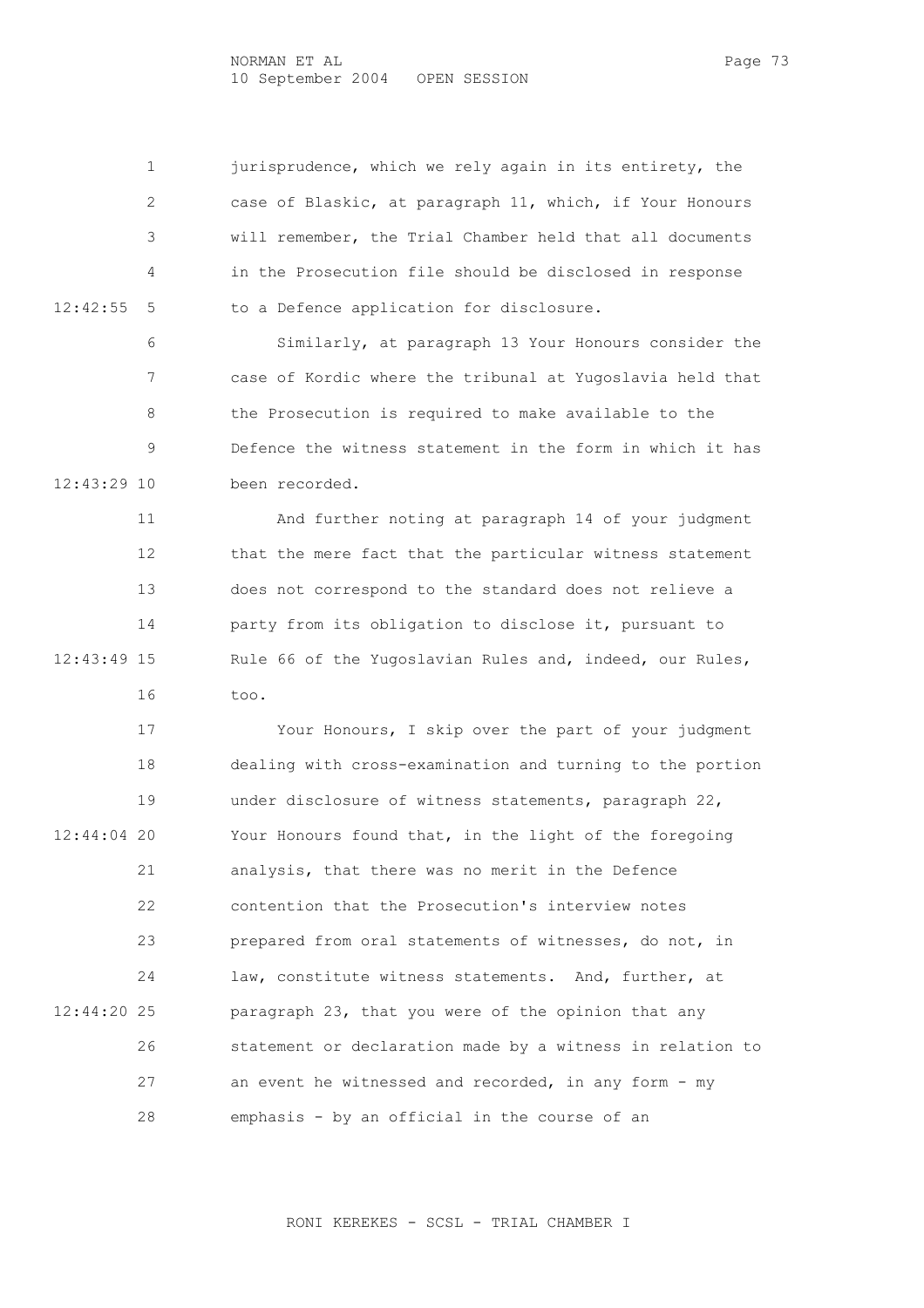NORMAN ET AL PAGE 74 10 September 2004 OPEN SESSION

 1 investigation falls within the meaning of a witness 2 statement.

 3 Your Honour, in our submission, with that expansive 4 definition of a witness statement of the notes taken by 12:44:45 5 the investigator must clearly come under the rubric of a 6 witness statement and, as such, we're entitled to it 7 under the Rules on disclosure.

 8 Alternatively, if Your Honours are not with us on 9 the contention that these amount to witness statements, 12:45:10 10 we would submit disclosure is clearly required under 11 either Rule 66(iii), which stipulates that at the request 12 of the Defence the Prosecution are required to make 13 available for inspection any documents that may be 14 material to the preparation of the Defence. Clearly, 12:45:32 15 interview notes that either confirm or are inconsistent 16 with a witness statement are relevant to the Defence in 17 terms of preparing the cross-examination of that witness 18 and ascertaining the veracity of his testimony - or her.

 19 Alternatively, the matter must be -- disclosure must 12:45:57 20 be required as exculpatory evidence, if the notes reveal 21 significant inconsistencies with the statement that is 22 submitted to us.

 23 Clearly, there are -- there is every legitimate 24 reason for the Defence to be entitled this material, and 12:46:20 25 one can see no good reason there could be for 26 non-disclosure by the Prosecution of such material, 27 unless, for instance, in some way it reflects on the 28 credibility of the witness or other matter, which again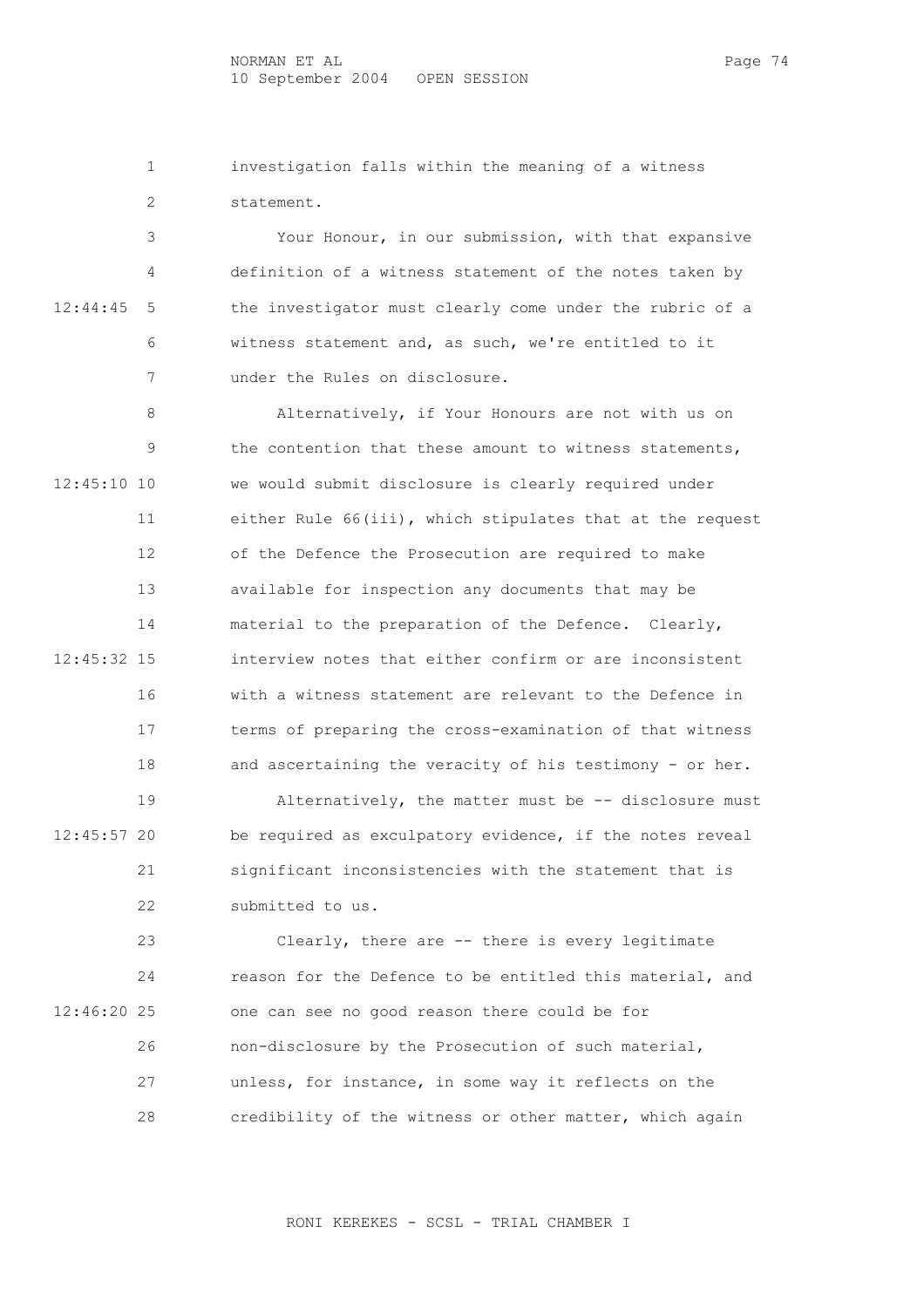1 is a matter appropriate for the Trial Chamber to be aware 2 of.

 3 Your Honours, if it is the case - and it may be, I 4 know not - that the Prosection is saying such notes no 12:46:54 5 longer exist, then we would ask that a statement be 6 provided by the Prosecution to that effect with no 7 suggestion on the -- no slur intended on the bone fides 8 of the Prosecution, but those of us who practice are 9 aware that the Prosecution is often a multi-headed beast, 12:47:17 10 and what one aspect of the Prosecution they consider they 11 don't have in their possession, in fact, another part of 12 it find they do have in their possession, and we would 13 welcome that that matter was thoroughly considered. And 14 if it is the case that those notes have been destroyed, 12:47:28 15 we would require information as to how that occurred, in 16 the chain of custody of the notes, from the handwritten 17 notes that the witnesses have testified to the 18 computer-generated statement.

 19 It has appeared to those of us on this side of the 12:47:50 20 Bench that the Prosecution appear to be aware of 21 information beyond that in the statement to which the 22 witness testifies. It appears to not take them by 23 surprise in quite the way it does the rather more 24 expansive nature some of the evidence has been given to 12:48:07 25 that which the -- to the restricted statements that we've 26 been supplied with. If this additional information has 27 come from interview notes that we're not in possession 28 of, then clearly, that is an appropriate matter for us to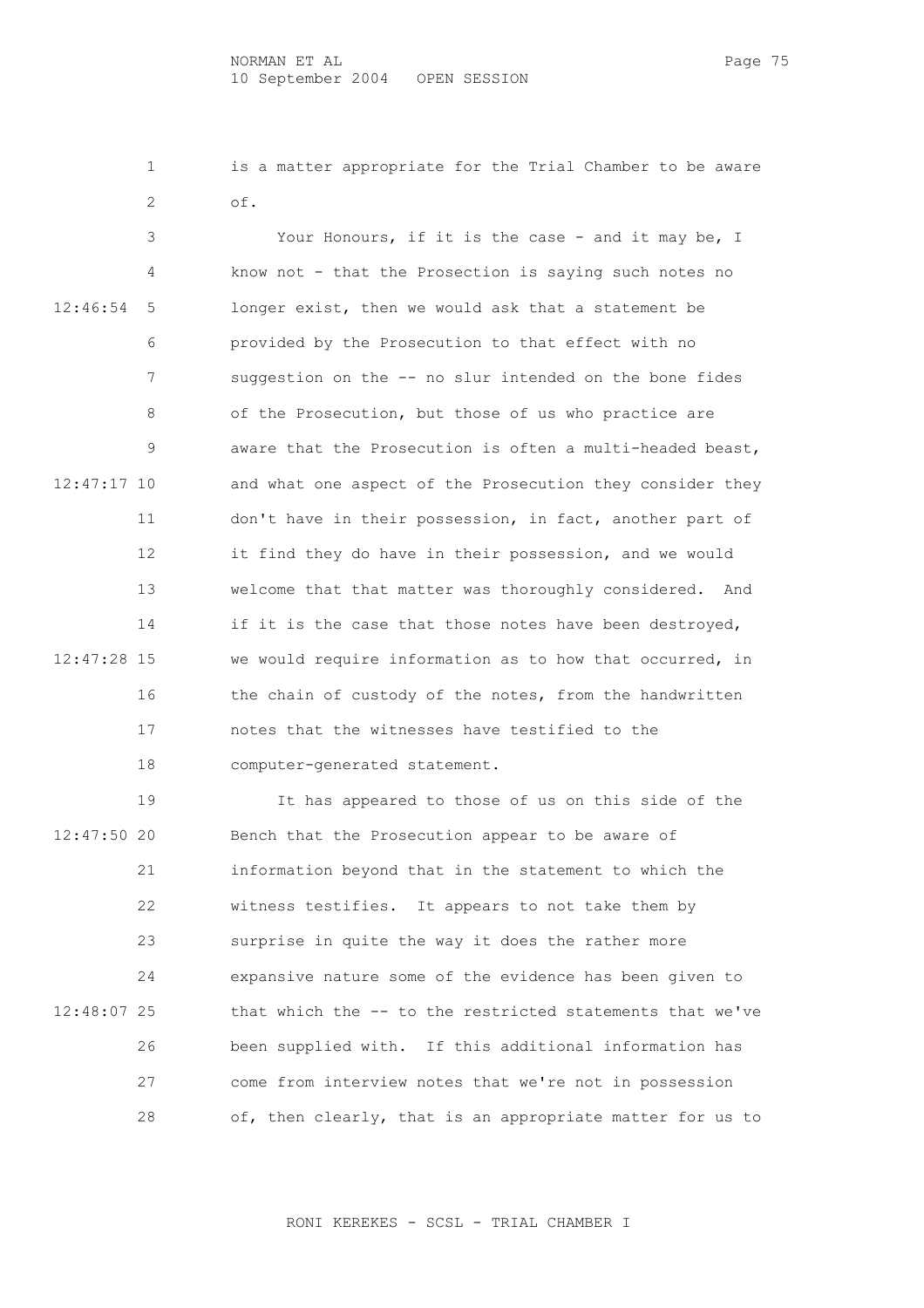1 have knowledge of in order to be able to fairly deal with

 2 at the time. 3 In keeping with Your Honour's suggestion that I 4 should be brief, unless there is any matter which I can 12:48:34 5 specifically assist you further, those are my submissions 6 on this issue. 7 JUDGE BOUTET: Just one question on your second alternative 8 under 66(iii) for inspection. 9 MS WHITAKER: Yes. 12:49:06 10 JUDGE BOUTET: This one is slightly different. What you're 11 suggesting is, if it is not disclosed, that at least the 12 Defence be allowed to inspect and look at these 13 documents. 14 MS WHITAKER: Indeed. If Your Honours are against me on my 12:49:19 15 primary contention that this comes within the very 16 expansive definition of a witness statement -- 17 JUDGE BOUTET: I'm just inquiring of your second option. I'm 18 not disposing of the first one. 19 MS WHITAKER: No. Simply, there can be no good reason for not 12:49:33 20 disclosing it and that's where it is clearly relevant to 21 the preparation of the Defence. 22 JUDGE BOUTET: Don't read anything into my comments. I'm just 23 asking for clarification. 24 MS WHITAKER: I certainly won't, Your Honour, read anything 12:49:45 25 into it. 26 JUDGE THOMPSON: A question I might ask then: There are two 27 options that you have to the main -- you have two options 28 to your main submission.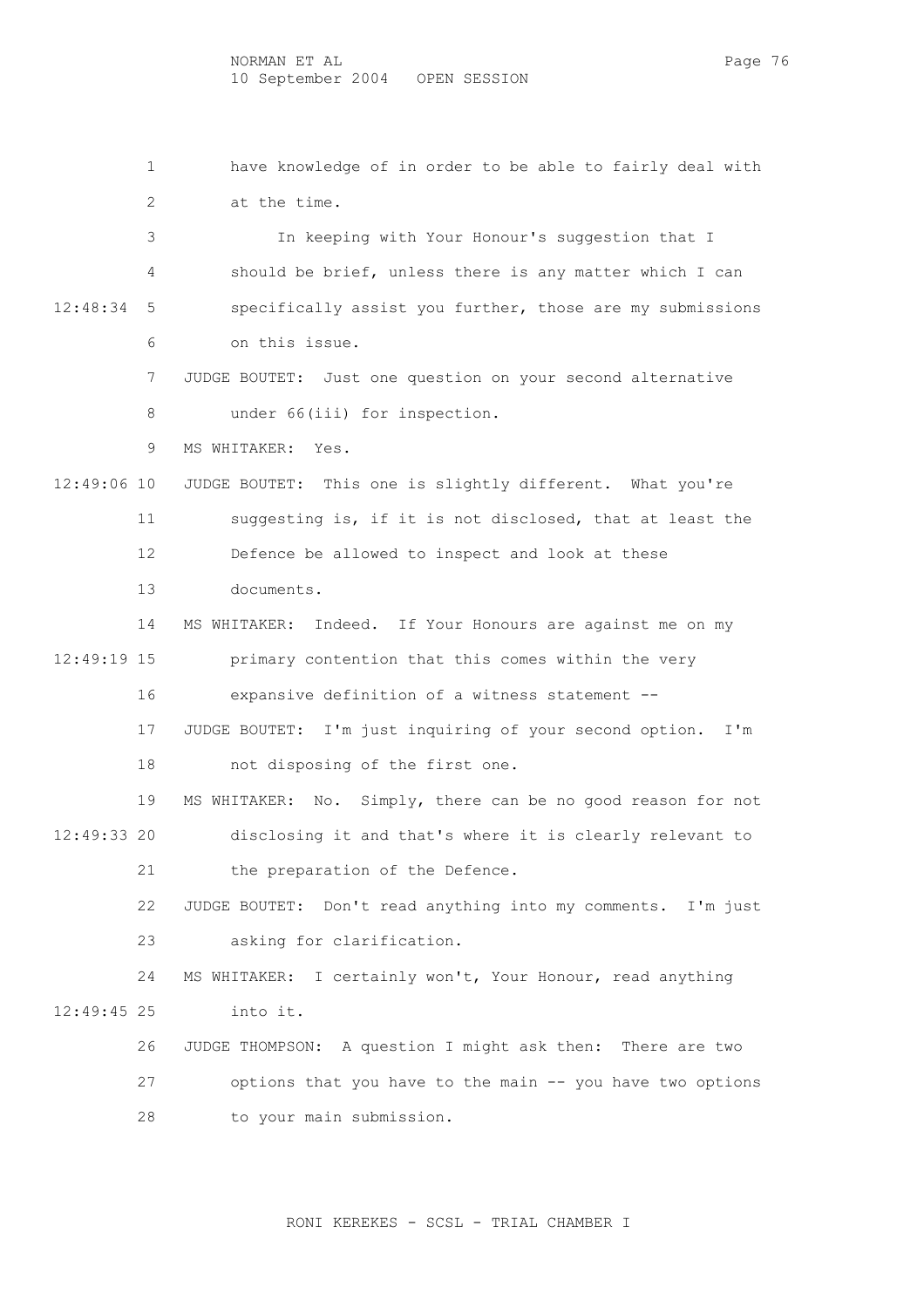1 MS WHITAKER: Yes.

 2 JUDGE THOMPSON: In other words, if we do not agree with you 3 on the first option, then we consider option 2. 4 MS WHITAKER: Indeed. 12:50:05 5 JUDGE THOMPSON: Is option 3 conjunctive with option 2, 6 because there is also option 3. I think you talked about 7 exculpatory. 8 MS WHITAKER: Yes. 9 JUDGE THOMPSON: Is that a third option, or is it conjunctive 12:50:23 10 with option 2? 11 MS WHITAKER: It is a separate obligation, in my submission, 12 the obligation to disclose exculpatory material which 13 arises irrespective of a Defence request. 14 JUDGE THOMPSON: Yes. 12:50:32 15 MS WHITAKER: But as it happens in this case, we have made a 16 request, and so it may be that there is no difference in 17 practice between the requirement of the Prosecution to 18 disclose this material. 19 JUDGE THOMPSON: Yes. 12:50:45 20 MS WHITAKER: But as I understand the Rules, the obligation to 21 disclose exculpatory material arises whether we request 22 it or not. 23 JUDGE THOMPSON: Or not, yes. 24 MS WHITAKER: And clearly inconsistent interview notes with 12:50:57 25 that of a statement, in my submission, is potentially 26 exculpatory. 27 JUDGE THOMPSON: May well, yes. Okay, thanks. 28 MS WHITAKER: Your Honours.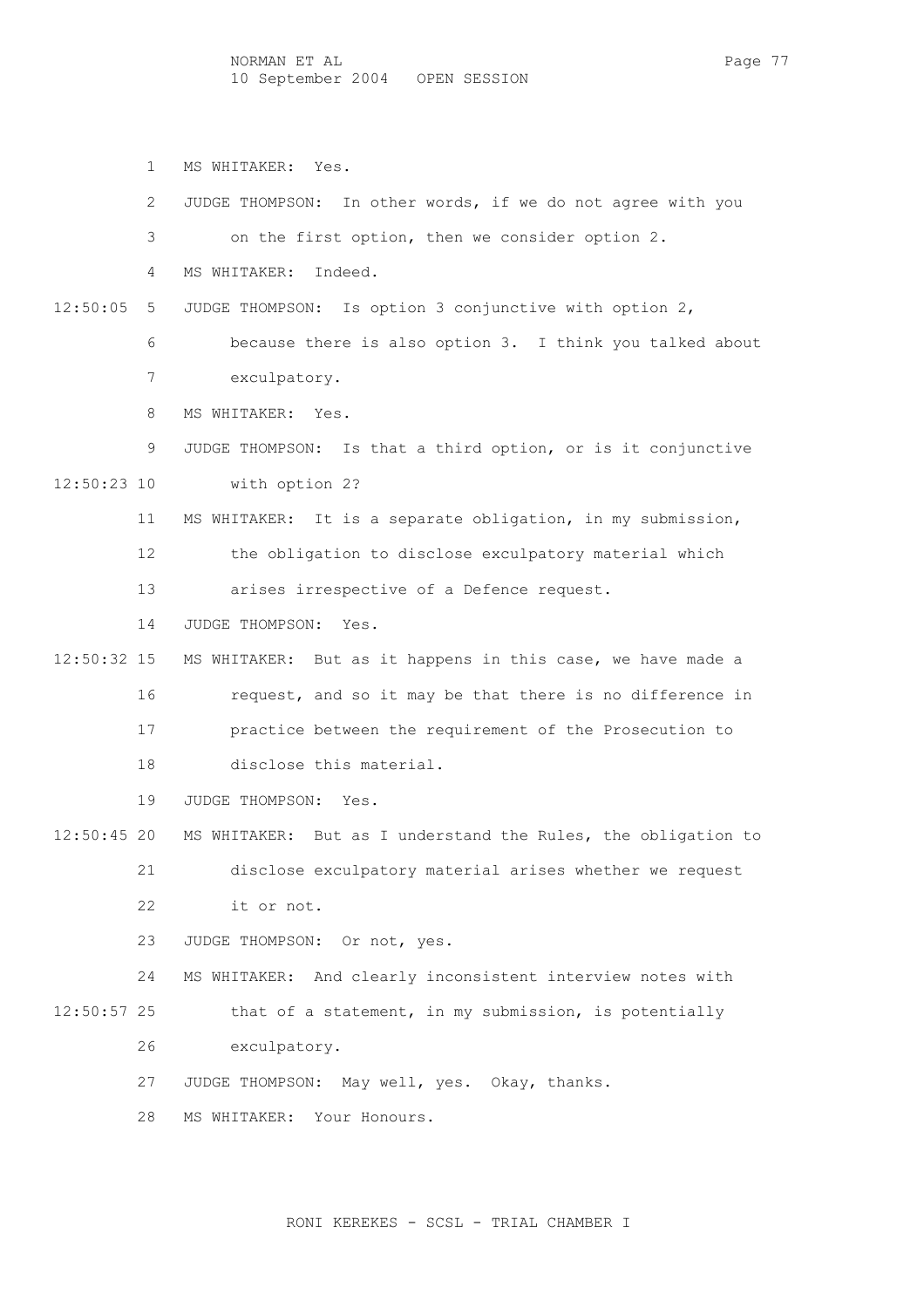NORMAN ET AL PAGE 78 10 September 2004 OPEN SESSION

1 JUDGE BOUTET: Mr Pestman, do you wish to add anything? And I

2 invite you, not necessarily to comment.

3 MR PESTMAN: No, I have nothing to add. Thank you.

4 JUDGE BOUTET: Okay, thank you. Mr Margai, on this issue?

12:51:23 5 MR MARGAI: Nothing to add, My Lords.

6 JUDGE BOUTET: Thank you. Mr Johnson?

7 MR JOHNSON: Thank you, Your Honour.

8 PRESIDING JUDGE: Before you proceed, we have it on record

9 from Ms Whitaker that you said that they are not entitled

12:51:39 10 to this material they're asking for.

11 MR JOHNSON: For the handwritten investigator notes, yes, Your

12 Honour. That is our position.

13 PRESIDING JUDGE: Go ahead.

14 MR JOHNSON: Okay, thank you, Your Honour.

 12:51:49 15 First, let me address the issues with regards to 16 witnesses and statements by the witnesses and witnesses 17 saying that handwritten notes were being taken at the 18 time they were being interviewed, and I certainly will 19 not contest that. I'm absolutely sure that has happened 12:52:08 20 in many or most instances that witnesses have been 21 approached and have been interviewed, and I would only 22 like to point out first, that, as I believe, came through 23 one witness. Many, many different people from several 24 sections have, of course, interviewed these witnesses and 12:52:27 25 all taken notes, and in all instances, I would submit to 26 you, that if you look to your -- to your definition of a 27 statement in paragraph 23 of your opinion of 16 July, 28 where you state: "...that any statement or declaration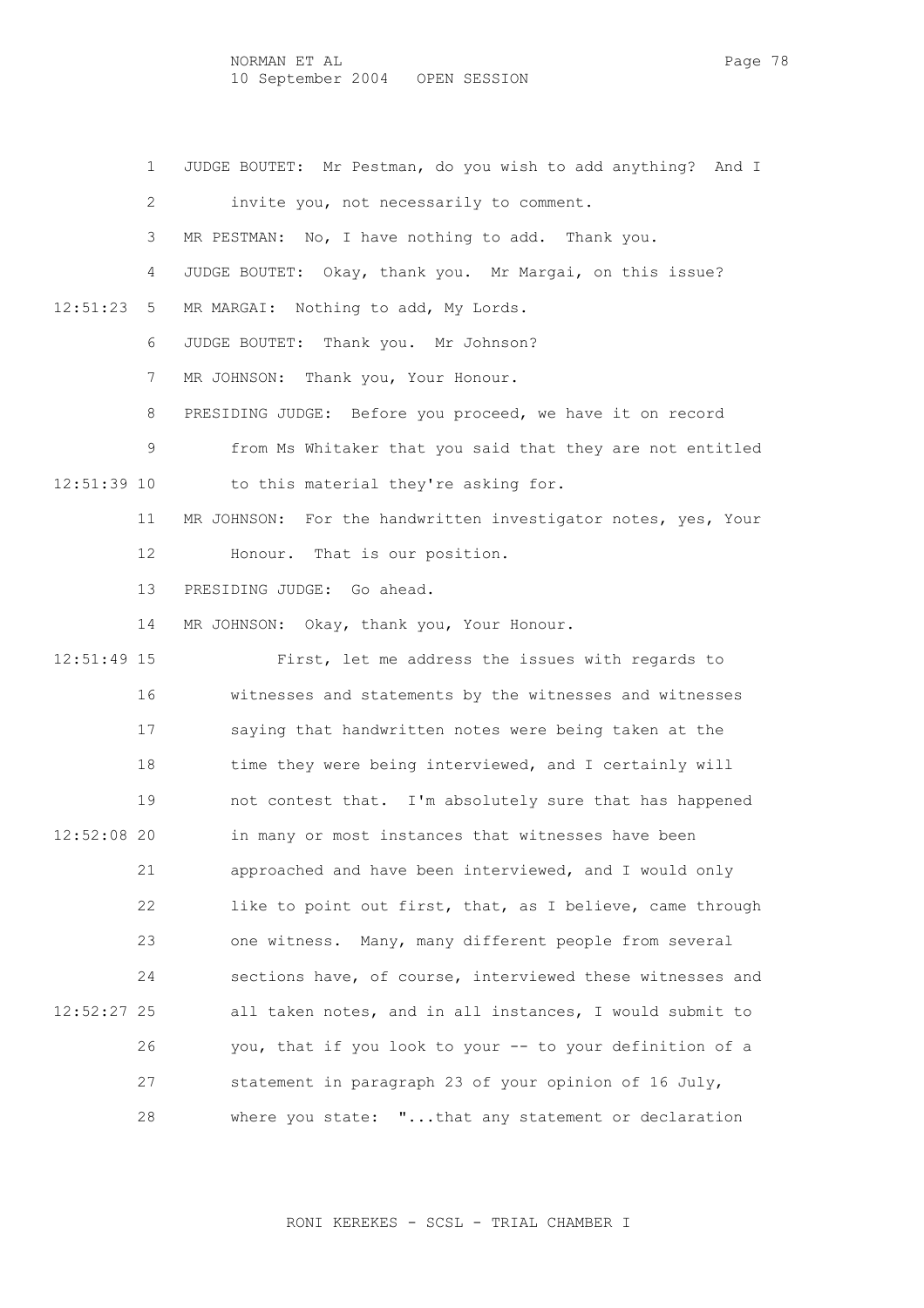1 by a witness in relation to an event he witnessed...", in 2 that possibly many instances that these witnesses have 3 been referring to have been visited by the OTP Witness 4 Management Section where they have merely been checking 12:53:00 5 up on the witness, or getting particulars from the 6 witness, or even visits from the Registry Victim and 7 Witnesses Section, so again, to check on the witness or 8 to get personal information or other types of information 9 from the witness. And I'm not sure that the witness in 12:53:20 10 every case is distinguishing those kinds of visits and 11 those kinds of notes being taken from visits or 12 interviews concerning the events that they have 13 witnessed.

 14 So all I'm merely suggesting in this case is that 12:53:35 15 the witnesses are visited numerous times by numerous 16 people from different places, and that doesn't 17 necessarily mean that every time they're there to take 18 witness statements or to take evidence from that witness.

 19 Next, I would like to distinguish a little bit, if I 12:53:53 20 could, in your reference -- and again also to your 21 opinion on 16 July, and to possibly discuss the interview 22 notes that were being discussed in that opinion, and 23 where you clearly say -- of course, ironically at that 24 time the Defence was making the application that the 12:54:15 25 interview notes were not statements from the witness, but 26 just the same, you clearly state you, "...find no merit 27 in the Defence contention that the Prosecution interview 28 notes, prepared from oral statements of witnesses, do not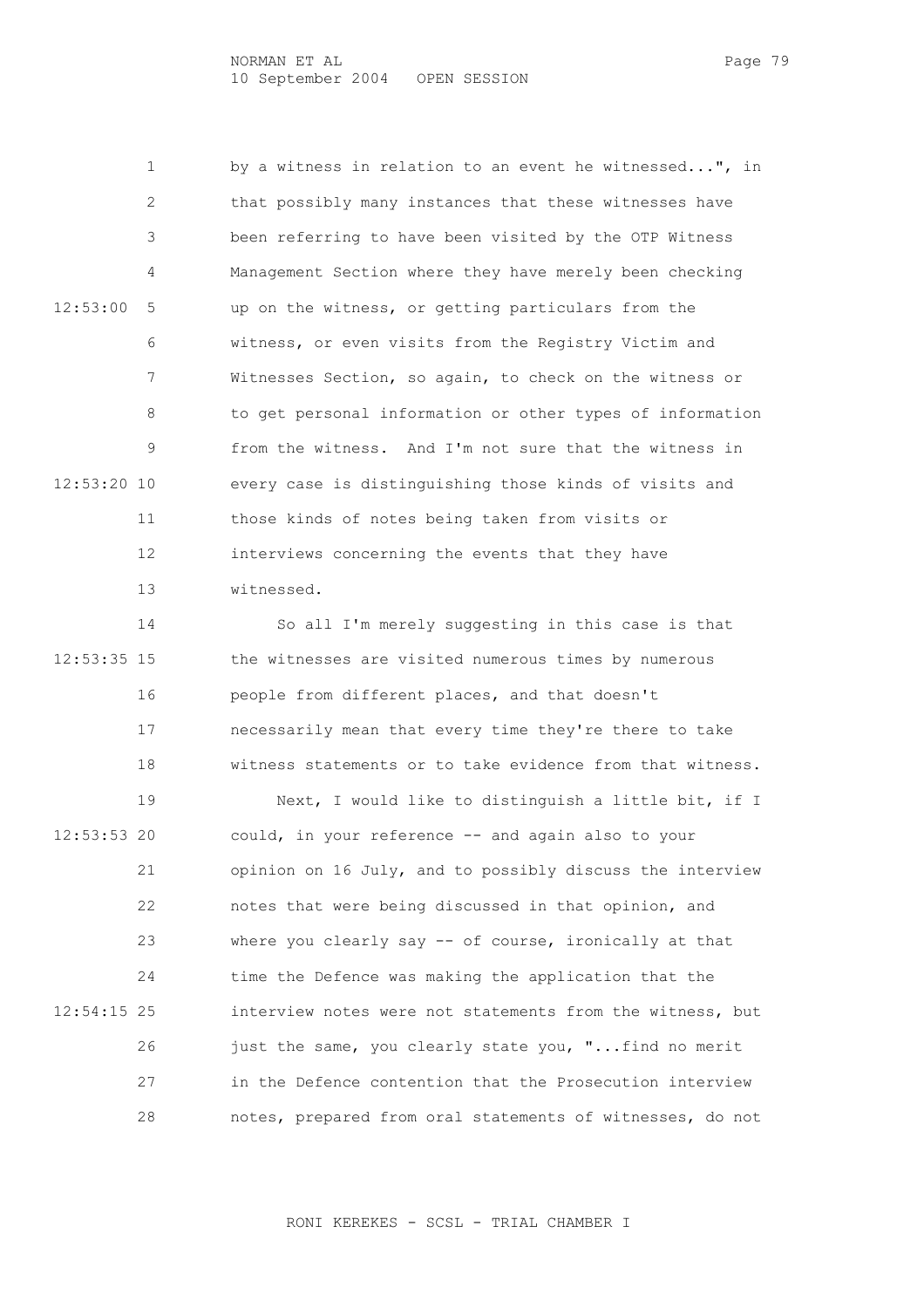1 in law constitute witness statements." And we agree with 2 that; that was indeed our argument. And the interview 3 notes that were being discussed, in relationship to those 4 opinions, were the computer-generated interview notes 12:54:42 5 that were ultimately to disclose to Defence.

 6 I submit to you, that at the time this opinion was 7 drafted, the handwritten investigator notes that were 8 used to possibly prepare those interview notes was not 9 what was being contemplated by you in that opinion. And 12:55:01 10 so, of course, we too do agree with the things that you 11 have -- with the characterisation of statements and 12 interview notes that you have in your opinion. But as 13 far as the point at hand regarding the handwritten 14 interview notes that we're referring to -- that the 12:55:24 15 Defence is seeking to obtain in this case, I would -- it 16 is our position that these interview notes are covered 17 under Rule 70(A) of the Rules which provides: 18 "Notwithstanding the provisions of Rule 66 and 67, 19 reports, memoranda, or other internal documents prepared 12:55:44 20 by a party, its assistants or representatives in 21 connection with the investigation or preparation of the 22 case, are not subject to disclosure or notification under 23 the aforementioned provisions."

 24 I also draw your attention to the cite that you have 12:56:02 25 in paragraph 13, and I'll read a little bit more from it, 26 because I believe that learned counsel for the Defence 27 also referred to the paragraph 13. In the quote that you 28 take out of the Kordic case, it states: "Any undisclosed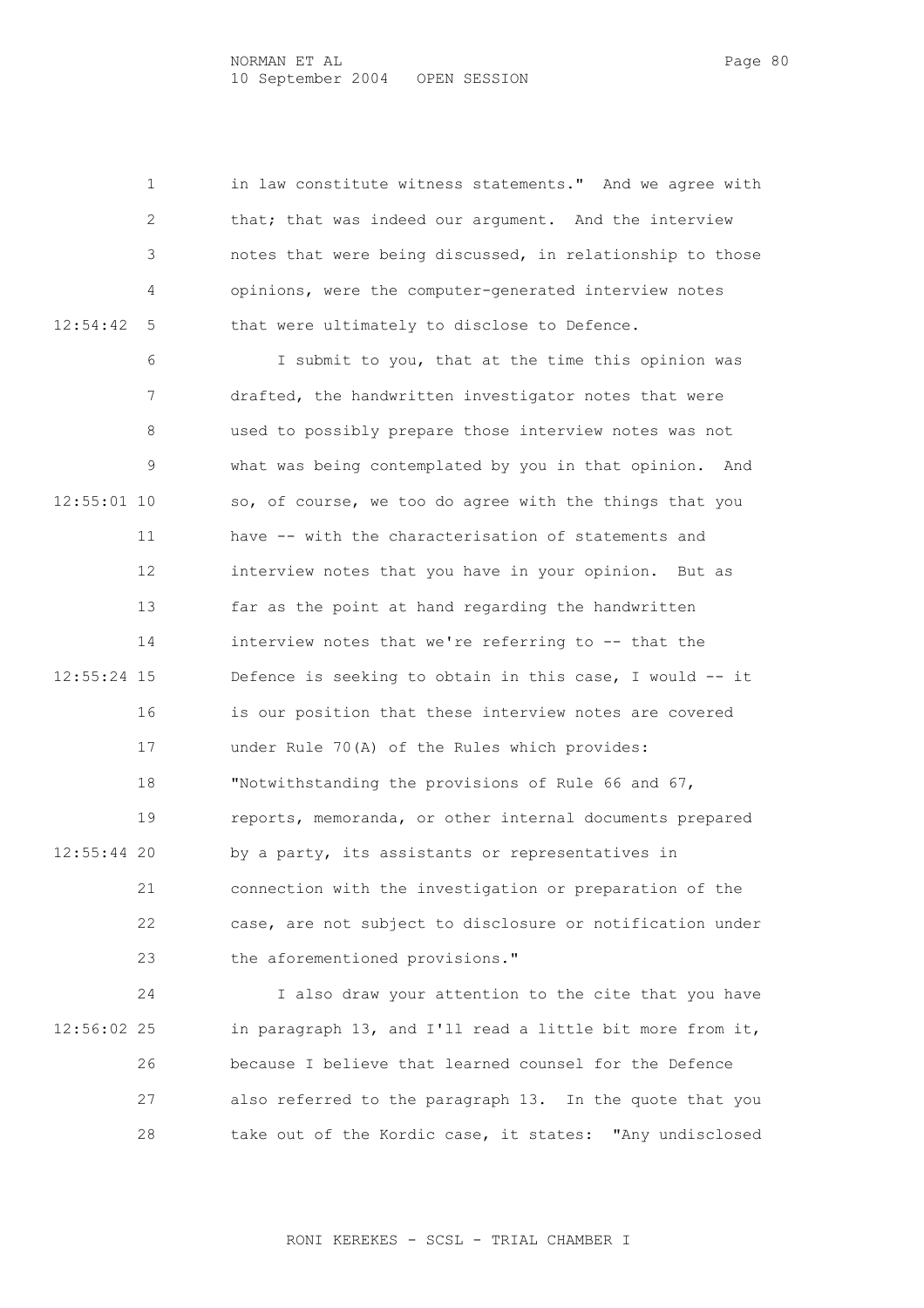NORMAN ET AL PAGE 81 10 September 2004 OPEN SESSION

 1 prior statements of the accused in possession of the 2 Prosecution made in any type of judicial proceedings, and 3 whether collected by the Prosecution or originating from 4 any other source, save for any material covered by Rule 12:56:31 5 70(A) of the Rules which have not be disclosed." 6 You, too, have -- in your opinion, you have referred 7 to the Blaskic case. I would like to draw your 8 attention -- I'm sorry, I don't enough copies for 9 everybody. I have a few copies here. If we can at least

 12:56:59 10 give one to the Bench and one or two over to Defence. 11 This is out of the Blaskic case, the decision on the 12 production of discovery materials dated 27 January 1997 13 which finds at paragraph 40: "It therefore finds that 14 the notes of the investigations, as well as the internal 12:57:22 15 reports at the Office of the Prosecution for any expert 16 witness must fall within the scope of 70(A) and not the 17 subject of any disclosure or exchange."

 18 I submit to you that these handwritten notes from 19 which, in many cases, the computer-generated -- not in 12:57:44 20 every case, but in many cases there were handwritten 21 notes that would have led to the computer-generated 22 statements being prepared that were ultimately disclosed, 23 are not subject to disclosure, and they are indeed 24 covered under Rule 70(A) of the Rules of Procedure and 12:58:05 25 Evidence. It is not the policy of the Prosecution to 26 keep these handwritten notes after interviews have been 27 taken and after they have been ultimately transcribed 28 into a statement, whether it is under the title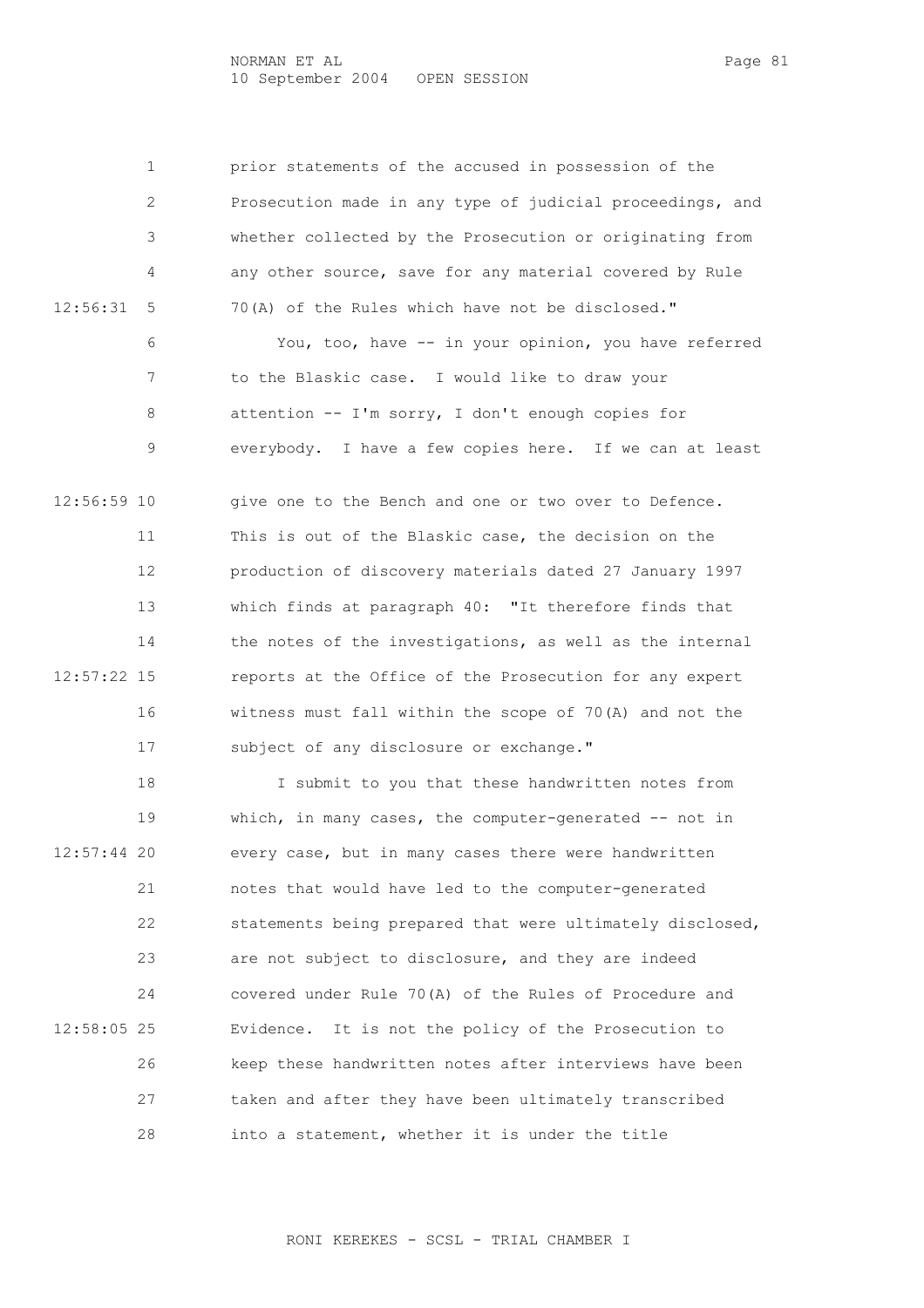1 "interview notes", "interview reports" or "witness 2 statements", which I believe -- as well as "confirmation 3 reports". I believe we have made disclosures of witness 4 statements and, again, we do take a very broad definition 12:58:35 5 of witness statements. I believe that we have made 6 disclosure of witness statements to the Defence under all 7 of those different names and, therefore, to my knowledge, 8 in most or all instances these interview notes, once 9 their function no longer exists, have been destroyed. 12:58:57 10 Now, the Defence pointed to exculpatory material. 11 PRESIDING JUDGE: I want to get you right, you know, on that. 12 Are you saying that those notes, which are being 13 solicited by the Defence, have been destroyed? 14 MR JOHNSON: I'm saying, Your Honour -- 12:59:19 15 PRESIDING JUDGE: I want to get that right on the record, 16 because you remember Ms Whitaker raised the question; she 17 didn't raise the possibility of that. If they have been 18 destroyed, then she would like a cause to be shown as to 19 why they were destroyed. This is a very crucial issue, 12:59:43 20 Mr Johnson. Yes, you can go on. 21 MR JOHNSON: I understand. These notes -- if these notes -- 22 as I said, it is not the policy of the Prosecution or the 23 investigations within the Prosecution to maintain these 24 notes and, typically, as I understand it, when their 12:59:59 25 function for these notes is no longer -- ceases because 26 they have been transcribed into a statement that I 27 believe, yes, these notes are destroyed, and these notes 28 are destroyed on the basis of the position of the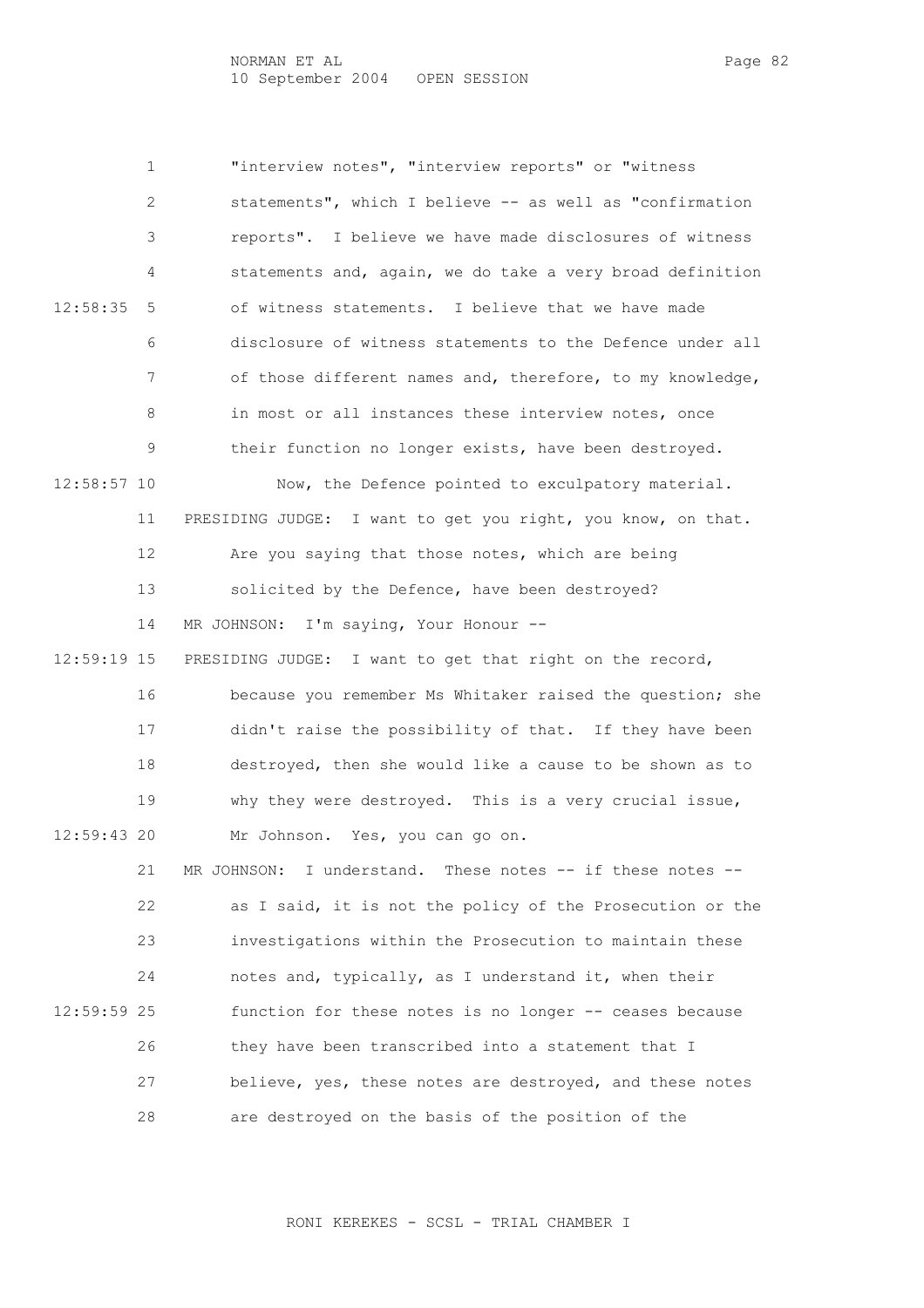1 Prosecution, and the position of the Prosecution for a 2 long time, that these notes were not disclosable under -- 3 as stated under Rule 70(A) of the Rules, and that is a 4 practice -- to my knowledge, it is not the practice 13:00:33 5 within the other tribunals to -- particularly the ICTY, 6 to disclose these interview -- handwritten notes. Now, 7 whether or not there were -- I can state to you that 8 handwritten notes do not exist in the witnesses that have 9 been referred to. There are no handwritten notes in 13:00:54 10 those cases in existence. If there were handwritten 11 notes at one time, I don't know, but I can state that 12 we've looked specifically for any such notes regarding 13 these witnesses and no such notes exist. 14 PRESIDING JUDGE: That is, the notes they are asking for you 13:01:15 15 say no longer exist? 16 MR JOHNSON: I don't know if they did exist with regard to 17 these witnesses. I don't specifically know if 18 handwritten notes were taking in regard to these 19 witnesses. I can tell you that in regard to the two 13:01:33 20 specific witnesses that the Defence is referring to in 21 this case, that no notes exist at this time. 22 JUDGE THOMPSON: Learned counsel, my experience with you is 23 that you have a reputation for precision. Do those 24 notes, in respect of which learned counsel for the 13:01:57 25 Defence are making this request, do you know whether they 26 existed or did not exist? 27 MR JOHNSON: I do not know that for these two -- 28 JUDGE THOMPSON: Not that they do not exist at this time or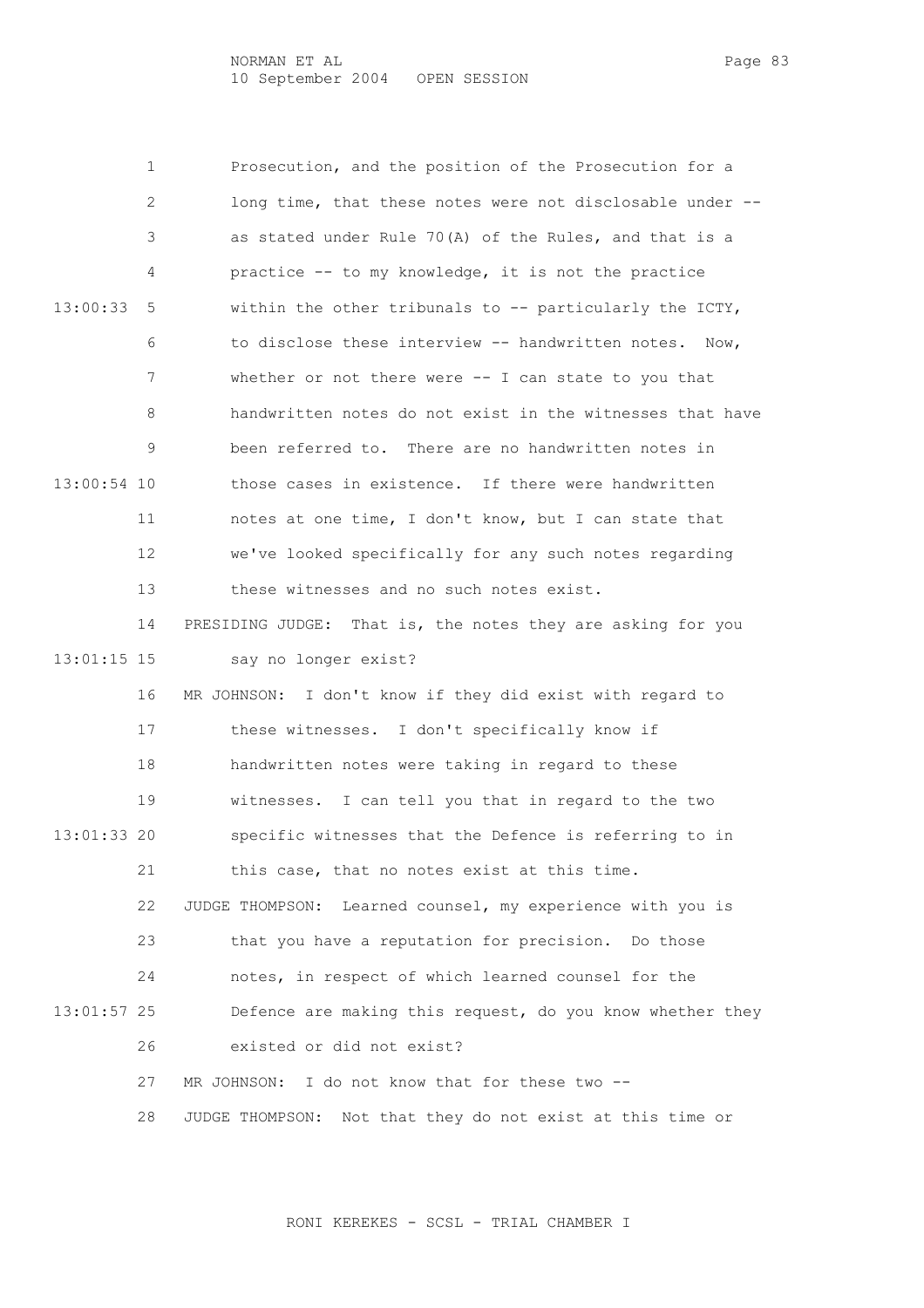1 did not exist at some point in time? 2 MR JOHNSON: I know they do not exist at this time. Whether 3 handwritten notes were used in the preparation of the 4 witness statements for these two witnesses, I do not -- 13:02:27 5 if they ever existed, I do not know. 6 JUDGE THOMPSON: You cannot assist the Court on this. I 7 thought there was confusion on whether they existed or 8 did not exist. 9 MR JOHNSON: If handwritten notes existed for the two 13:02:45 10 witnesses that have been referred to in this case -- 11 JUDGE THOMPSON: You do not know. 12 MR JOHNSON: -- I do not know. 13 JUDGE THOMPSON: And you're not prepared to say that they did 14 not exist. 13:02:57 15 MR JOHNSON: I am not prepared to say that they did not exist 16 because I have checked and I know that they do not exist. 17 I have not gone to the particular people that would have 18 interviewed these witnesses and asked them specifically: 19 "Did you take handwritten notes and, from those 13:03:10 20 handwritten notes, did you ultimately prepare the 21 computer-generated statement?" 22 JUDGE THOMPSON: But do you agree as Prosecutor you must have 23 some peculiar knowledge in this area? I mean, I'm just 24 now -- do you agree that it is fair to conclude, or for 13:03:28 25 me to conclude that as a Prosecutor you would have 26 peculiar knowledge as to existence or non-existence, or 27 whether they did exist or did not exist? 28 MR JOHNSON: I can --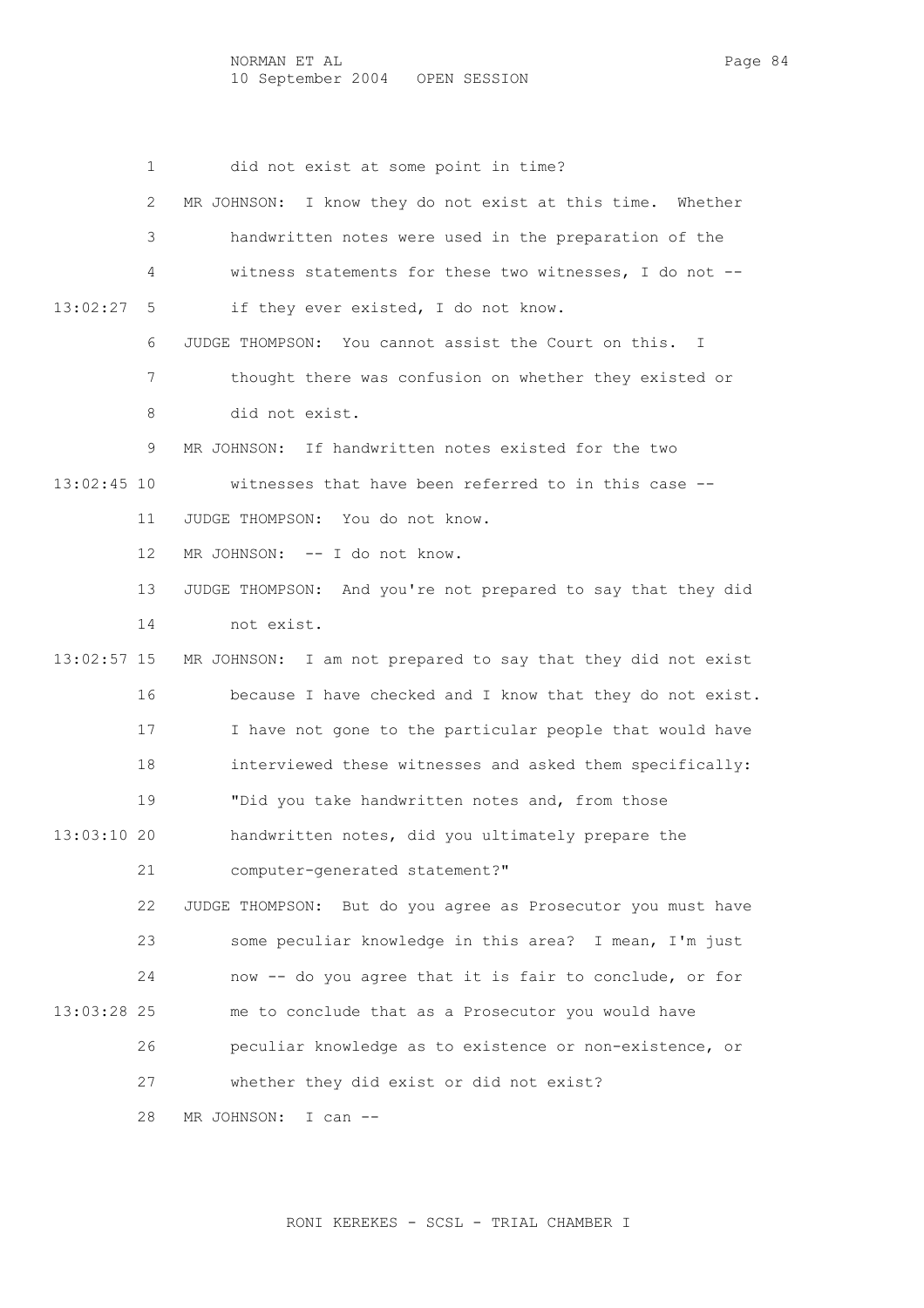1 JUDGE THOMPSON: Would that be a fair assumption that -- in 2 other words, as Prosecutor, rather than as distinct from, 3 say, an ordinary staff member working within the Office 4 of the Prosecutor, would it be fair to say that you would 13:03:58 5 have peculiar knowledge on these matters? 6 MR JOHNSON: Yes, Your Honour. 7 JUDGE THOMPSON: Would it be fair or not fair? 8 MR JOHNSON: If I understand your question, I think that would 9 be fair, yes, Your Honour. 13:04:11 10 JUDGE THOMPSON: To say that you should have peculiar 11 knowledge of these matters, because you must assist the 12 Court and treat the Court with candour, because I'm 13 prepared to accept your word as Prosecutor, who has been 14 involved in this case, that what you say here we should 13:04:27 15 accept in good faith. So I'm struggling -- 16 MR JOHNSON: Yes, Your Honour. Yes, Your Honour. 17 JUDGE THOMPSON: -- to understand the train of your thought. 18 I'll say no more on that point and let you continue. 19 PRESIDING JUDGE: Yes, can you be wrapping up, please. 13:04:50 20 MR JOHNSON: Oh, yes, Your Honour, yes. 21 With respect to the Defence concerns about 22 exculpatory material, as I've stated I believe many times 23 in the past, we fully understand and are aware of our 24 obligation to disclose exculpatory material, and 13:05:14 25 certainly it is our policy to -- when things are 26 transcribed and statements are put together and 27 computer-generated statements are put together, that any 28 exculpatory material that may have been provided to us by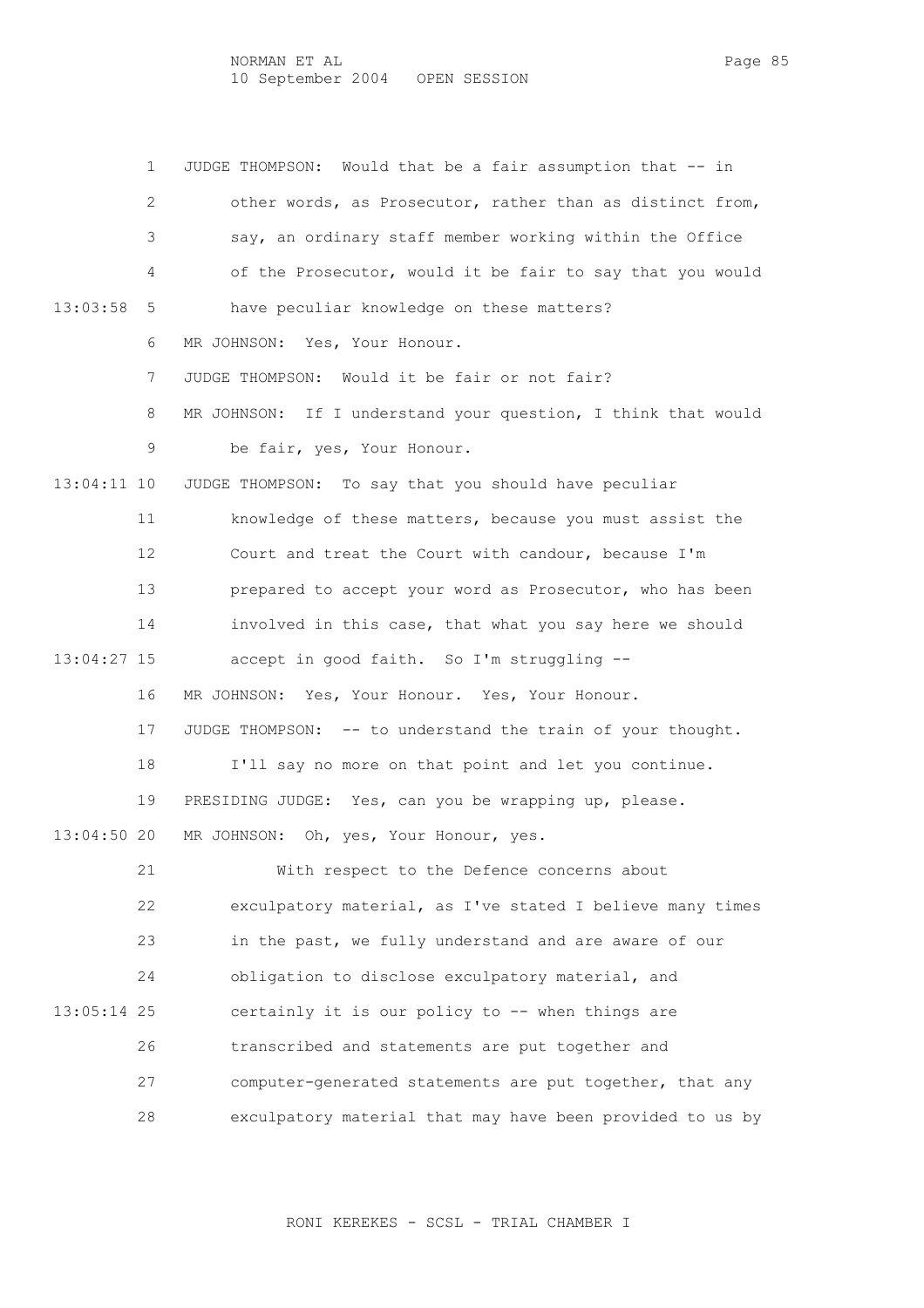1 the witness are certainly included in those statements, 2 by whatever name those statements have been provided, 3 whether it is under the name of an interview note, an 4 interview report or witness statement.

 13:05:43 5 I have not contemplated the Defence request under 6 66(iii) and, therefore, I can only say to the extent that 7 I really don't think that this was the kind of thing that 8 was contemplated by Rule 66(iii).

 9 The Defence briefly addressed the issue again 13:06:16 10 concerning the full content of witness statements and 11 that there are times when witnesses testify beyond what 12 was in the witness statement, and I just submit to you 13 that that has been dealt with thoroughly by opinions in 14 both this case and the RUF case.

 13:06:36 15 Finally, I believe I could follow up with -- no, I 16 can't -- okay, that's what I have, Your Honour. Our 17 position quite simply is that this is accepted in 18 international practice that these notes are covered under 19 Rule 70(A).

 13:06:56 20 JUDGE BOUTET: I do have a few questions, if I may. I heard 21 you to say that to disclose these kinds of notes, 22 interview notes, it is not a practice at ICTY. What is 23 the practice, if you know it, at ICTR?

 24 MR JOHNSON: I couldn't get in touch with them. I only spoke 13:07:12 25 with the Prosecution at ICTY, Your Honour.

26 JUDGE BOUTET: And can you tell me why this is the policy at

27 your office to destroy these notes?

28 MR JOHNSON: These are covered under Rule -- that these are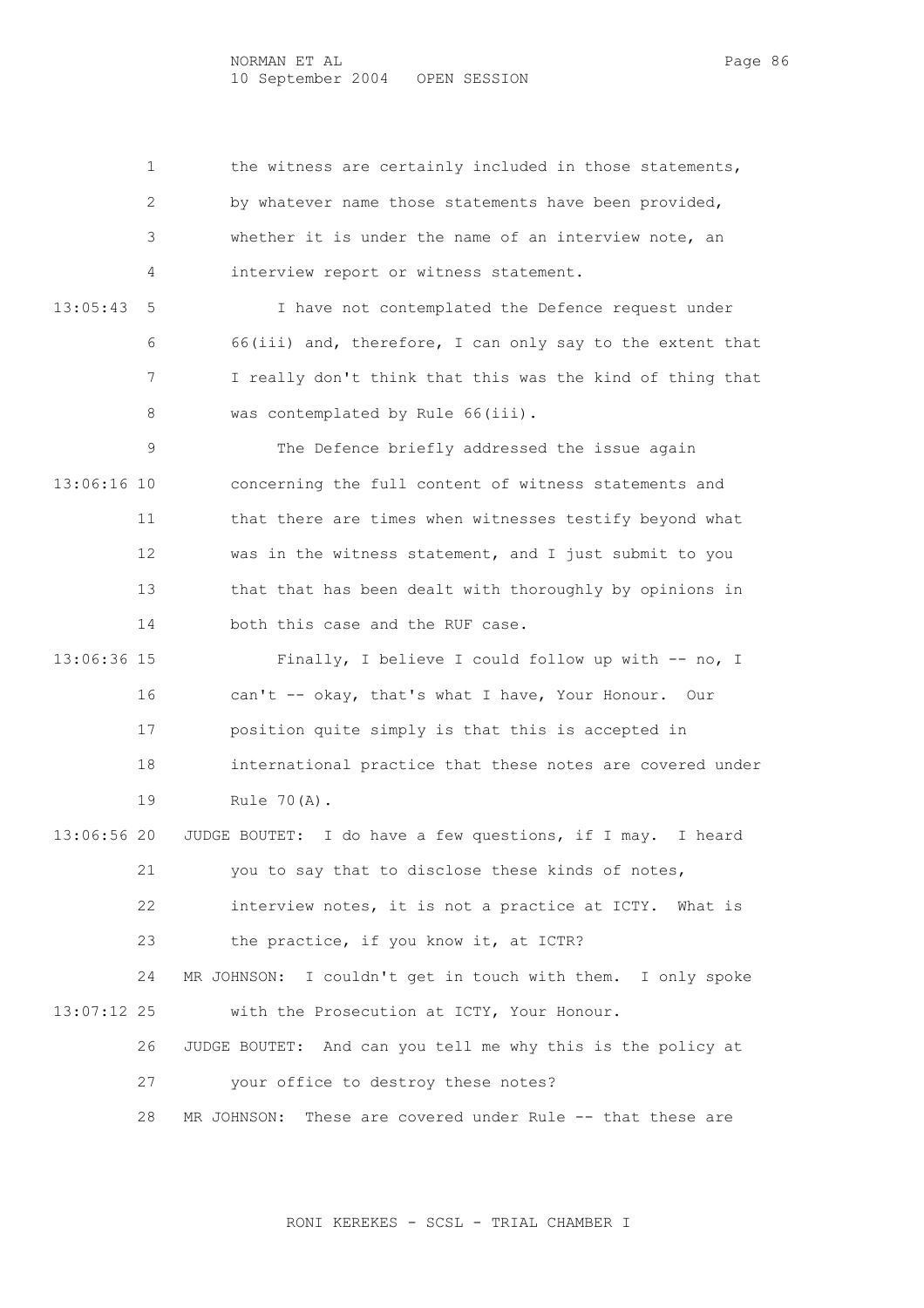NORMAN ET AL Page 87 10 September 2004 OPEN SESSION

 1 covered under Rule 70(A), Your Honour. 2 JUDGE BOUTET: To destroy them? 3 MR JOHNSON: Oh, no, no. But we see no obligation to -- no 4 requirement to disclose these, and so we have no 13:07:42 5 obligation to keep them. Certainly, if we felt we had an 6 obligation to keep these, we would never destroy them. 7 JUDGE BOUTET: But what if there are fundamental discrepancies 8 in what you have as the computer printout now and the 9 notes that were taken at the time? 13:08:00 10 MR JOHNSON: I would submit -- 11 JUDGE BOUTET: If there were major discrepancies that would 12 reveal a problem between the notes taken and what you 13 have now as a computer-generated statement -- 14 MR JOHNSON: I'm not aware -- 13:08:18 15 JUDGE BOUTET: -- how is the Defence to know about it? If a 16 witness, for example, at the time of the interview has 17 given certain information, as such, and that information, 18 for whatever reason, does not appear in your final 19 statement? 13:08:35 20 MR JOHNSON: Well, Your Honour, other than the professionalism 21 and due diligence of the investigator or -- 22 JUDGE BOUTET: But mistakes do happen. 23 MR JOHNSON: I acknowledge that they could, but we try very 24 hard to ensure that they don't. 13:08:52 25 JUDGE BOUTET: Okay, thank you. 26 JUDGE THOMPSON: I have just one brief question of law and I 27 hope you follow me carefully. What aspects of the

28 reasoning, crystallising in our ruling on the meaning of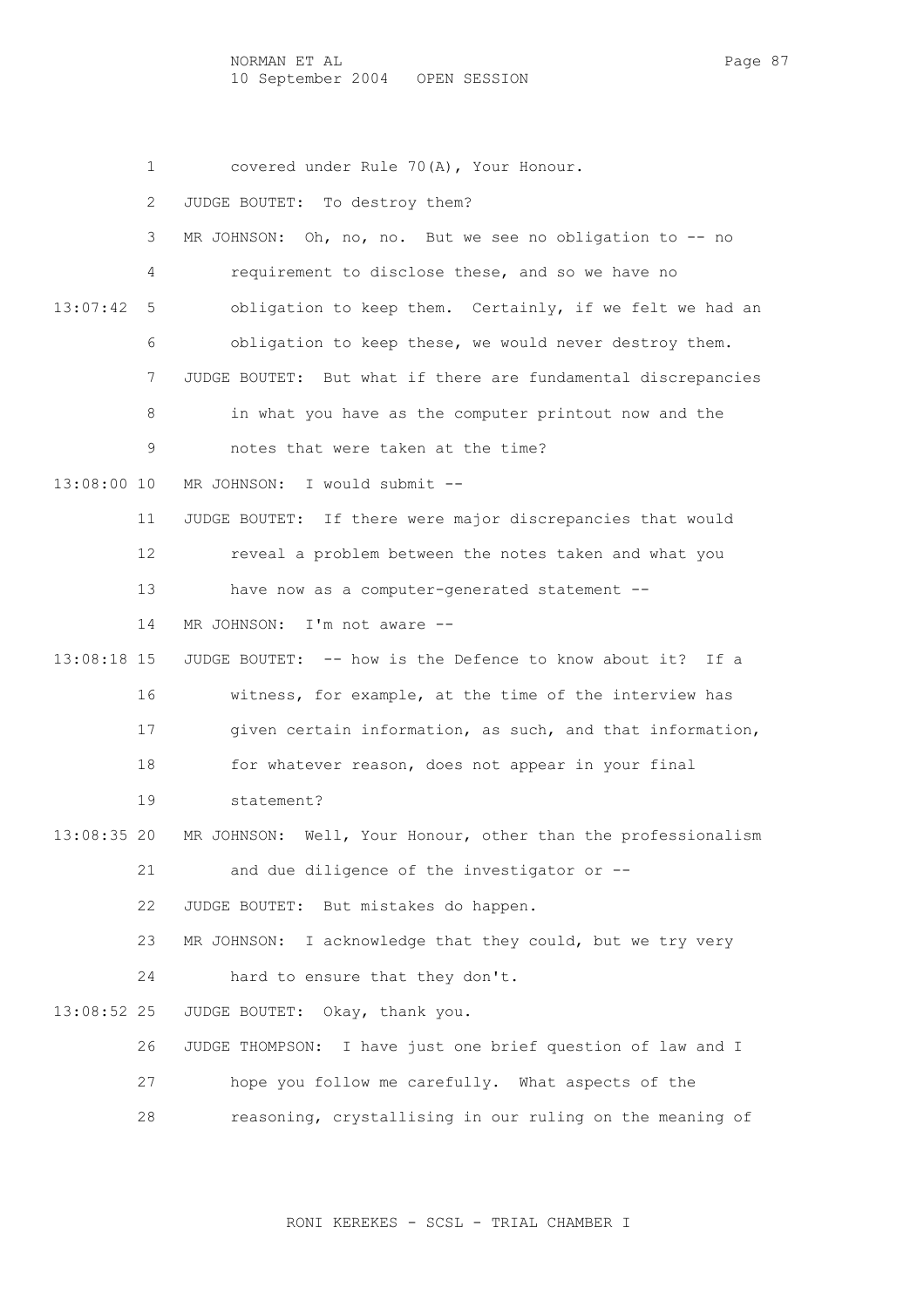1 witness statements, compel you to come to the conclusion 2 that our meaning limits or our ruling limits or restricts 3 the meaning of witness statements to include only 4 interviews that are computer-generated or interview notes 13:09:32 5 that are computer-generated and not interview notes that 6 are in handwritten form? In other words, where did we 7 say in that ruling that the meaning of witness 8 statements, in respect of interview notes, only applies 9 to those -- or only applies to those that are 13:09:57 10 computer-generated and not the ones that are handwritten? 11 I mean, what is your authority for that? Why do you say 12 that, when we made the decision, we only contemplated 13 interview notes that are computer-generated and not 14 interview notes that are in handwritten form? What is 13:10:20 15 your authority for that? 16 MR JOHNSON: If I follow your question, Your Honour -- 17 JUDGE THOMPSON: Yes, go ahead.

 18 MR JOHNSON: If interview notes were not subsequently 19 transcribed in a computer-generated form, as such, then 13:10:38 20 the handwritten interview notes would be what we would 21 have and what we would use and what we would disclose. I 22 can't think of an example of that. Certainly, we have 23 disclosed handwritten statements to the Defence. In most 24 instances these statements are statements that have been 13:10:59 25 signed by the particular witness. 26 JUDGE THOMPSON: But clearly -- what I'm concerned about is

> 27 not so much the disclosure aspect. When we're defining a 28 witness statement, we defined a witness statement to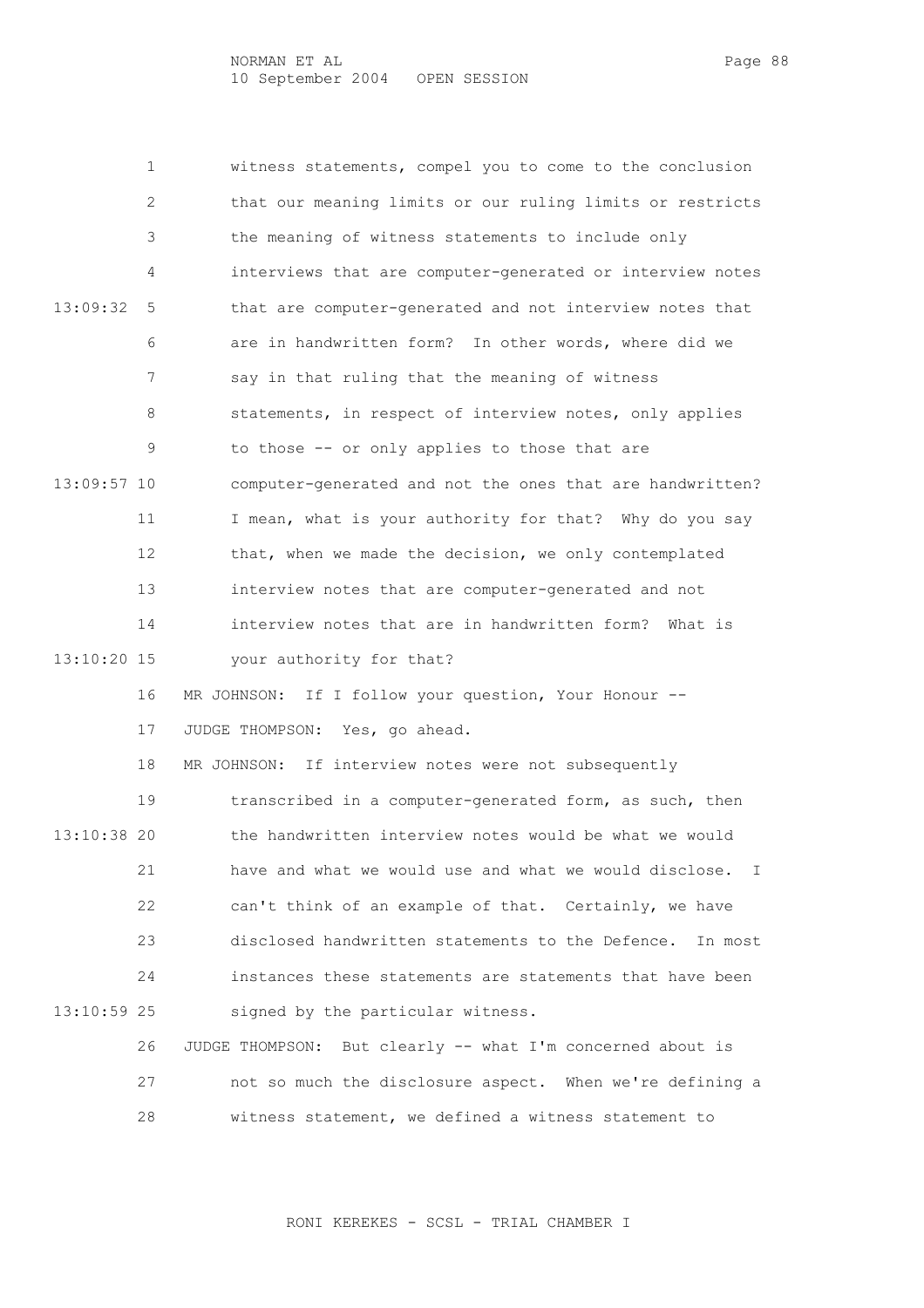NORMAN ET AL Page 89 10 September 2004 OPEN SESSION

1 include interview notes.

2 MR JOHNSON: Um-hum.

|              |   | JUDGE THOMPSON: But you're saying that our definition of |
|--------------|---|----------------------------------------------------------|
|              | 4 | interview notes there only relates to interview notes    |
| $13:11:26$ 5 |   | that are computer-generated. My question is: Where in    |
|              | 6 | this reasoning or ruling did we so limit or restrict     |
|              |   | ourselves?                                               |
|              |   |                                                          |

8 MR JOHNSON: No, it's -- no, I believe I understand your 9 question, and in nowhere in that light in what you're 13:11:46 10 saying, and if we did not transcribe the handwritten 11 notes into a typewritten form, which is really all we're 12 saying when we say "computer-generated," if the 13 handwritten notes had not been transcribed into a 14 type-written form, then it would be those handwritten 13:12:13 15 notes that would be covered by your opinion as interview 16 notes.

 17 JUDGE THOMPSON: Yes. I find no authority limiting us to 18 that. In fact, we're embarking upon an all-encompassing 19 definition present to our minds. We're not limiting 13:12:17 20 factors --

21 MR JOHNSON: I understand --

 22 JUDGE THOMPSON: -- because if you are right - of course 23 you've considered that you are not - then it would mean 24 that you are saying, using the language of corporate law, 13:12:38 25 we can not pierce the veil of computer-generated form. 26 MR JOHNSON: Absolutely not, Your Honour. What I was simply 27 trying to say is that, in this opinion, of course, was 28 written, of course, concerning interview notes that we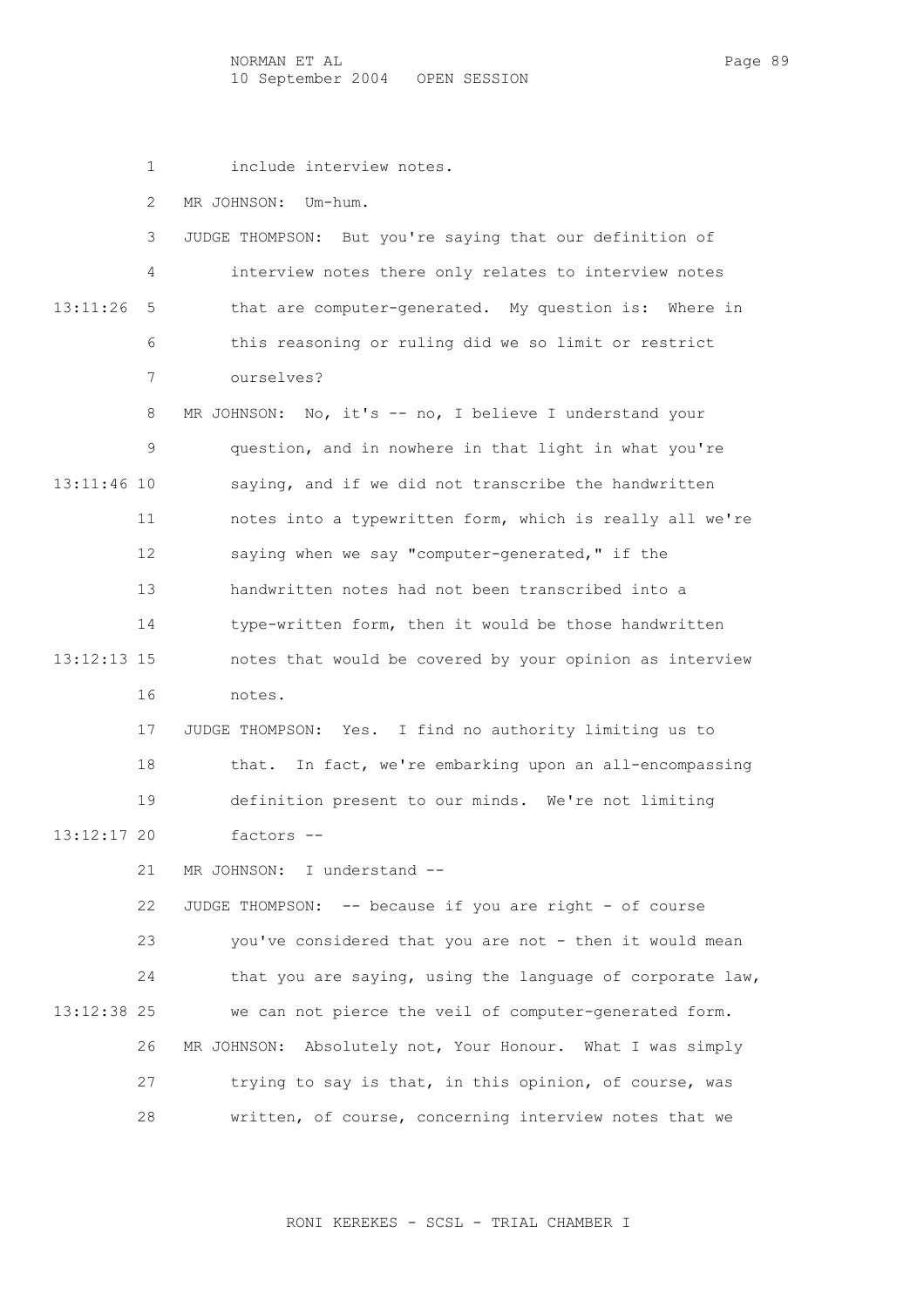1 had passed along, and in each case those interview notes, 2 if they were taken in a handwritten form in the first 3 place, and I could not answer that question, because 4 there certainly have been times where the investigator or 13:13:08 5 the attorney, in some cases, who have taken a statement, 6 have actually taken that statement directly on to a 7 computer; in other words, there were no handwritten 8 notes.

 9 JUDGE THOMPSON: Yes. Remember, we were confronted with a 13:13:24 10 very novel proposition by the Defence that only 11 statements in the first person can be regarded as 12 statements within the meaning of the ruling. And we 13 said, "No, we don't agree." But when we were trying to 14 embrace interview notes, we didn't intend to restrict 13:13:44 15 ourselves to only those that were computer-generated. 16 MR JOHNSON: Absolutely, Your Honour, and I certainly did not 17 intend to imply that.

18 JUDGE THOMPSON: Thank you.

 19 MR MARGAI: My Lords, I'm sorry. I don't know whether we 13:13:59 20 would be asking too much if we're to suggest, in the 21 interest of progress, for the Prosecutor's Office to 22 disclose to this Chamber, if need be on oath, without 23 casting any aspersions on the integrity of the office, 24 all handwritten notes relating to witnesses who have 13:14:23 25 testified and those to testify within their possession. 26 You see, because we anticipate a situation arising 27 whereby we might receive information relating to

28 exculpatory evidence which was -- which featured when the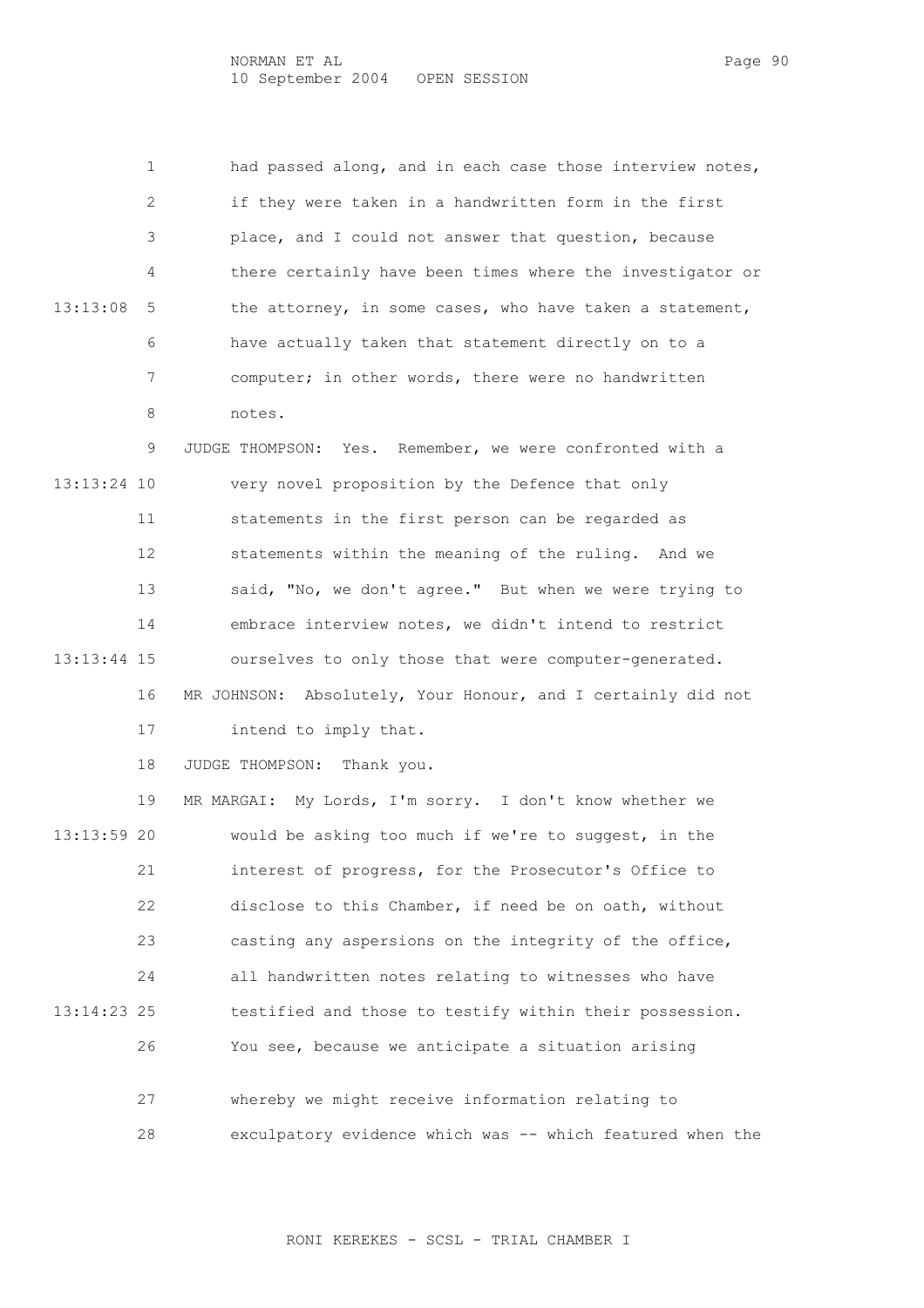1 interview was conducted, and if that were to be brought 2 before this Court, we would find ourselves, and also our 3 colleagues on the other side, in a very invidious 4 position as to how the scenario should be addressed. 13:15:03 5 These are possibilities, though remote. 6 MS WHITAKER: Could I reply very briefly to the Prosecution

7 submissions?

8 JUDGE BOUTET: Yes.

 9 MS WHITAKER: I'm sure my learned friend has no intention of 13:15:17 10 misleading the Court, but with the greatest of respect to 11 him, I would submit that I fail -- it is very difficult 12 to see how he can assert that these don't exist if he's 13 never found out whether they did exist in the first 14 place. You could only assert to the Court "they no 13:15:32 15 longer exist" if you had spoken to the investigator who 16 took the notes who says, "I've destroyed them," because 17 although my learned friend may not be able to locate them 18 at the moment, there is nothing to indicate that the 19 investigator doesn't have them in a locked cupboard in 13:15:45 20 his room, for instance. I make that point and I submit 21 that would be absolutely required as a bare minimum if 22 the Prosecution are to expect us to accept that these 23 notes no longer exist.

 24 The obvious issue that arises between the notes and 13:16:01 25 the statement is that unhelpful material to the 26 Prosecution may not find its way from the notes into the 27 computer-generated statement, or there may be basic 28 transcription errors between the notes and the computer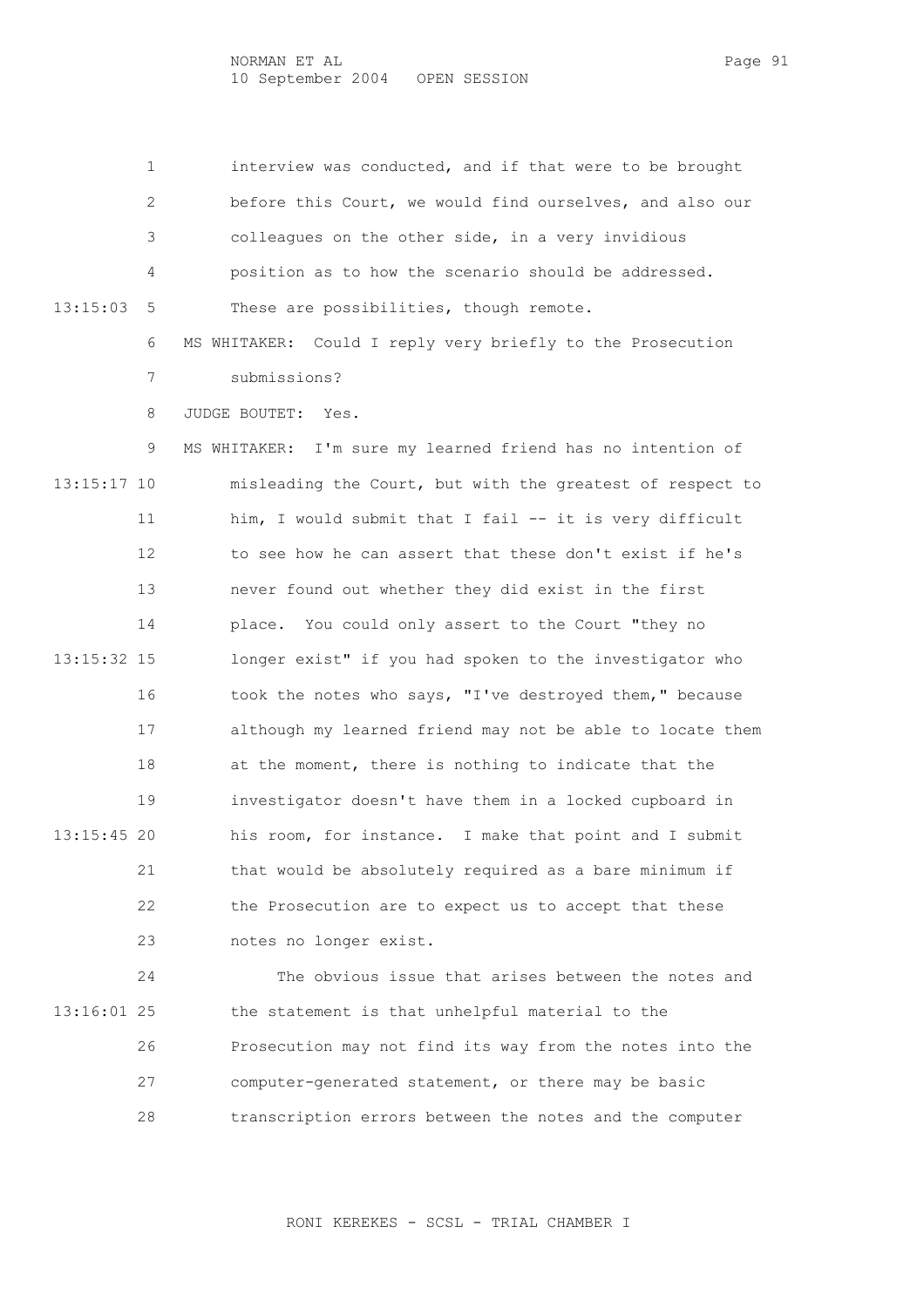1 statement - and mistakes are clearly occurring somewhere 2 down the line, hence the numerous correction statements 3 that we're getting, and indeed, the evidence of this 4 witness, the last witness, that he didn't say various 13:16:27 5 things that were put in his statement.

 6 My Lord -- Your Honours, on the issue of Rule 70(A), 7 not requiring disclosure, in my submission, that is 8 clearly referring to privileged material, reports, 9 memorandums, internal documents of which are -- under no 13:16:49 10 definition did notes of an interview amount to privileged 11 material. And I'm grateful to Your Honour.

 12 The case of Blaskic that my learned friend refers 13 to, the notes of investigations which are withheld, in my 14 submission, are clearly notes about following leads, 13:17:02 15 about how to progress the investigations which are, under 16 my understanding of the common law, privileged material 17 which, indeed, are protected from disclosure -- clearly, 18 not what is under discussion at the moment.

 19 By way of information, Your Honour, I'm informed 13:17:18 20 that the practice at the ICTR was that investigators -- 21 where there were discrepancies, the investigators were 22 brought before the Court and cross-examined, under 23 penalty of perjury, thoroughly about any discrepancies. 24 Now, that is an alternative, for my learned friend to 13:17:33 25 produce the investigators and then to be cross-examined 26 at great length, but within the interests of expedition, 27 he may prefer to take the disclosure route. 28 JUDGE THOMPSON: Not to present the Court with a fait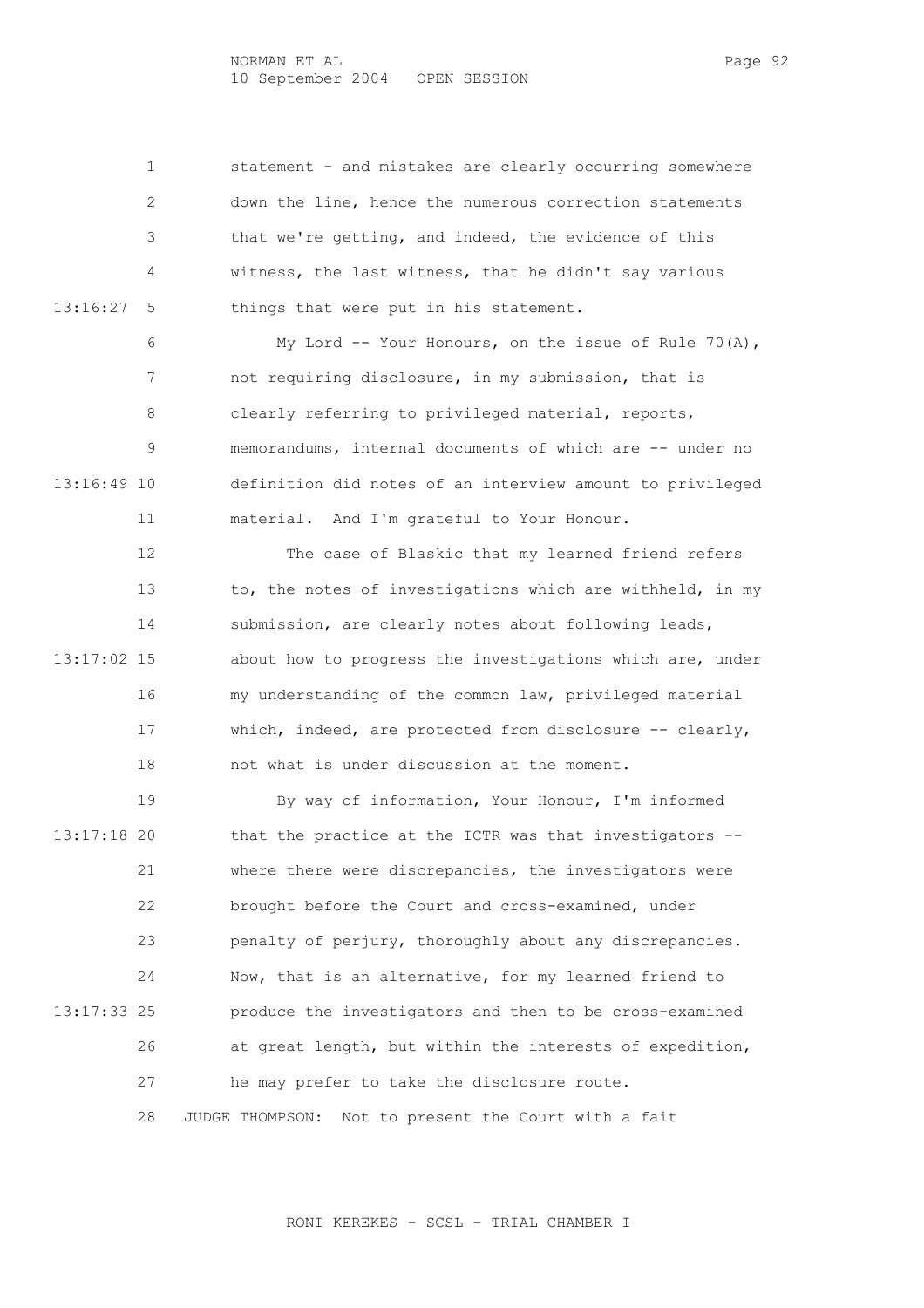1 accompli.

| 2             | Indeed, absolutely, Your Honour.<br>MS WHITAKER:              |
|---------------|---------------------------------------------------------------|
| 3             | PRESIDING JUDGE: The Chamber has listened to the parties and  |
| 4             | we're putting this matter on advisement and we'll             |
| 13:19:26<br>5 | consider the arguments raised and we will deliver our         |
| 6             | ruling on a date that will be announced in due course in      |
| 7             | the very near future, certainly, of course, within the        |
| 8             | session in order to allow the proceedings, you know, to       |
| 9             | move along without any interruptions. So we'll fix the        |
| 13:19:54 10   | date when we shall deliver our ruling on this matter.         |
| 11            | Thank you very much. It is 1.15, getting to 1.20. We          |
| 12            | would rise and continue with the other issues on the          |
|               |                                                               |
| 13            | agenda at 3.00.                                               |
| 14            | MR JOHNSON: Excuse me, Your Honour.                           |
| 13:20:20 15   | PRESIDING JUDGE: Yes, Mr Johnson.                             |
| 16            | MR JOHNSON: I apologise. I'm not sure if it was your          |
| 17            | intention to pick up with a witness again today. I was        |
| 18            | only going to suggest that, if it is not, I don't know        |
| 19            | that we couldn't resolve the issue of the closed session      |
| 13:20:35 20   | for the witness in a very short period of time and            |
| 21            | perhaps get everything done before lunch.                     |
| 22            | [Trial chamber confers]                                       |
| 23            | Yes, Mr Johnson, we've taken note of your<br>PRESIDING JUDGE: |
| 24            | suggestion and the Chamber prefers to take this issue         |
| 13:21:24 25   | sometime in the afternoon. So the Court would raise this      |
| 26            | and other issues -- we'll take this and other issues that     |
| 27            | were raised by learned counsel for the Defence to be          |
| 28            | addressed by this Court in the afternoon, but we can say      |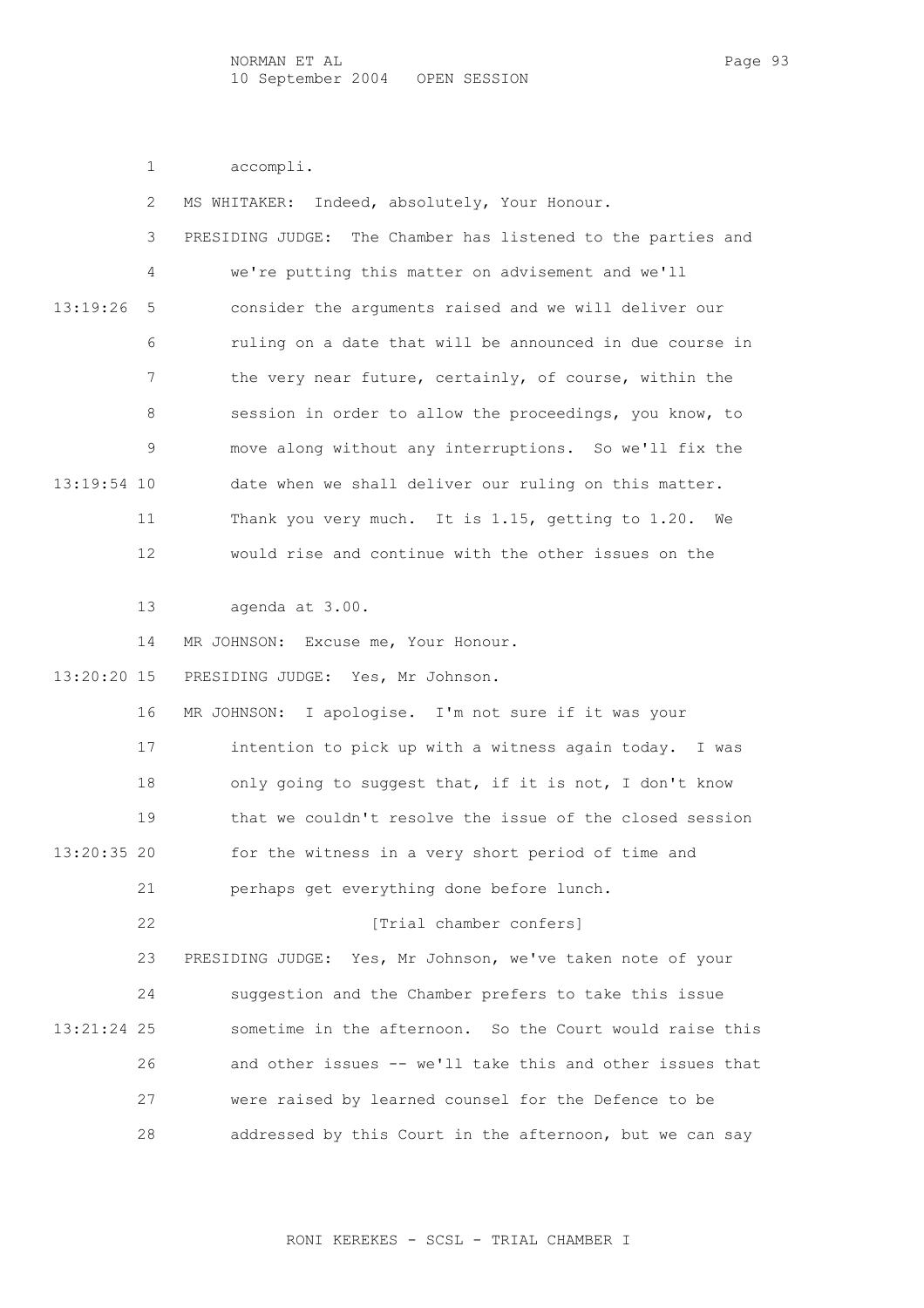1 here now, you know, following the train of argument that 2 we might not be able -- we would not be able to take on 3 any witness this afternoon. So the issue of witnesses 4 would be resumed on Monday. 13:22:04 5 MR JOHNSON: Thank you, Your Honour. We have a witness 6 standing by and we'll let that witness go. 7 PRESIDING JUDGE: You can dispose of him and prepare him for 8 Monday. 9 MR MARGAI: My Lords, since I will not be affected by the 13:22:20 10 issues to be deliberated upon at 3.00, may I respectfully 11 ask for your permission for me to take my exit so that I 12 could avail of the -- - 13 PRESIDING JUDGE: We always like to have a full court. 14 MR MARGAI: I know that, My Lord. 13:22:36 15 PRESIDING JUDGE: Although the indictments are -- 16 MR MARGAI: My Lord, I'm craving your indulgence. I mean, 17 quite frankly, as I said to the -- 18 PRESIDING JUDGE: That's all right. That's okay, Mr Margai. 19 MR MARGAI: Thank you. 13:22:42 20 PRESIDING JUDGE: That's all right, yes. Mr Margai, you 21 can -- I know weekend obligations are -- 22 JUDGE THOMPSON: And pressing legislative duties. 23 MR MARGAI: [Microphone not activated] -- very taxing because 24 by the time we leave here at 5.00, 6.00 one is just fit 13:23:05 25 for a shower and the bath. 26 PRESIDING JUDGE: I will quote a friend: "You know you are 27 preaching to the choir." Right. The Court will rise. 28 Please.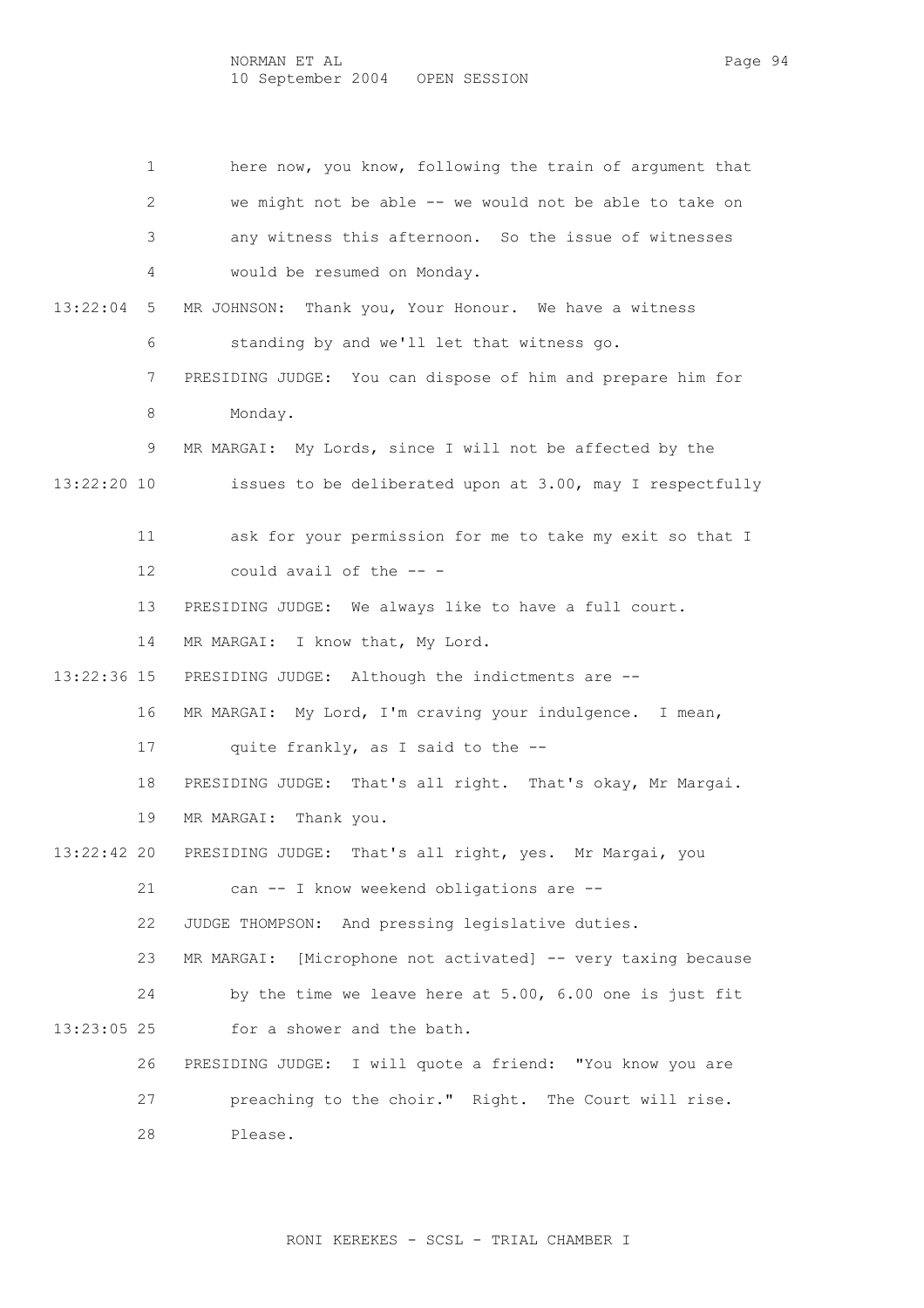NORMAN ET AL PAGE 1958 EN 2009 ISLAM PAGE 95 10 September 2004 Open Session

1 [Luncheon recess taken at 1.20 p.m.] 2 [On resuming at 3.15 p.m.] 3 [HN100904D] 4 PRESIDING JUDGE: The session is resumed and -- are there any 15:13:32 5 other issues? Incidentally the accused bench is doubly 6 amputated; not triply amputated, I said doubly amputated. 7 Thanks to goodness, Mr Hinga Norman is there. May we 8 have an explanation for that, please? 9 MR PESTMAN: Yes. My client had some family visits again from 15:14:02 10 outside of Freetown, so he asked to be excused to attend 11 this meeting. He is seeing his family now at the moment. 12 PRESIDING JUDGE: Not he has to be excused. Is he praying the 13 Court to excuse his absence or? 14 JUDGE THOMPSON: Did I hear you say "asked" to be excused? 15:14:34 15 PRESIDING JUDGE: "Has," you said "has." 16 MR PESTMAN: Asked. 17 PRESIDING JUDGE: Oh, I heard him saying "has." 18 JUDGE THOMPSON: No, I heard "asked." 19 PRESIDING JUDGE: Well, okay. 15:14:40 20 JUDGE THOMPSON: He praised the Court to be excused. This 21 should be the common law tradition, the civil would be 22 different. I`m sure the same result anyway -- 23 PRESIDING JUDGE: Even the civil, which I am very familiar 24 with, you know, has those very nice expressions. In my 15:14:48 25 country we have two systems: The civil and the common, 26 and we swim between the two. At times we get lost but we 27 find our way somehow. So is it the same with the third 28 because counsel for the third -- there is no counsel

MOMODOU JALLOW - SCSL - TRIAL CHAMBER I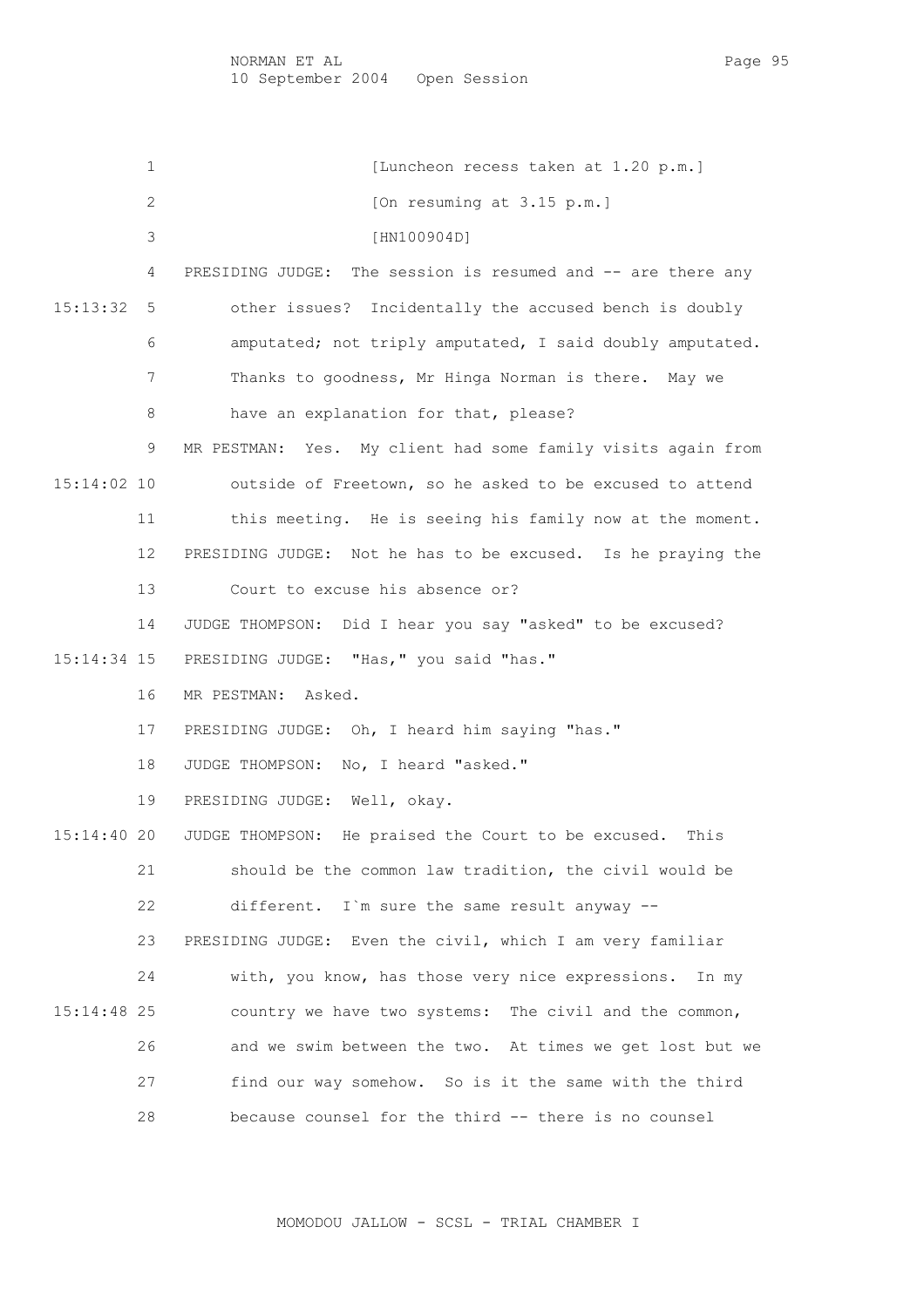1 representing the third accused? Can the Principle

2 Defender enlighten us on this?

 3 MS MONASEBIAN: My understanding, Your Honours was that only 4 counsel asked to be excused, but maybe that was an 15:15:18 5 omission and he may have meant for his client as well. 6 We are happy to appear for him. As he's his client, I 7 cannot give you a definitive answer.

 8 JUDGE BOUTET: Although my understand of the request was made 9 by Mr Margai, and about Mr Margai. I did not understand 15:15:46 10 his request for the absence of the total team this 11 afternoon, and certainly not for his client or their 12 client, but I take it anyhow, there must have been some 13 misunderstanding somewhere.

 14 PRESIDING JUDGE: Is there any other issue that we have left 15:16:16 15 unattended to during the open session, I mean, the issues 16 which we -- which are raised by counsel for the defence; 17 is there any other? We know that there is an issue that 18 was raised for the closed session. Is there any one that 19 concerns the open session that we have not attended to? 15:16:44 20 MR JOHNSON: Not to my knowledge, Your Honour.

21 PRESIDING JUDGE: Not to Your Knowledge.

22 MR JOHNSON: Not to my knowledge, Your Honour.

 23 PRESIDING JUDGE: Right. At this stage, we would like -- we 24 do grant the application of the -- we uphold the 15:17:02 25 submission by Mr Pestman that since the application 26 before us is to hear a witness in closed session, that 27 that application should be heard in closed session as 28 well. We do uphold that submission, and this said, we

MOMODOU JALLOW - SCSL - TRIAL CHAMBER I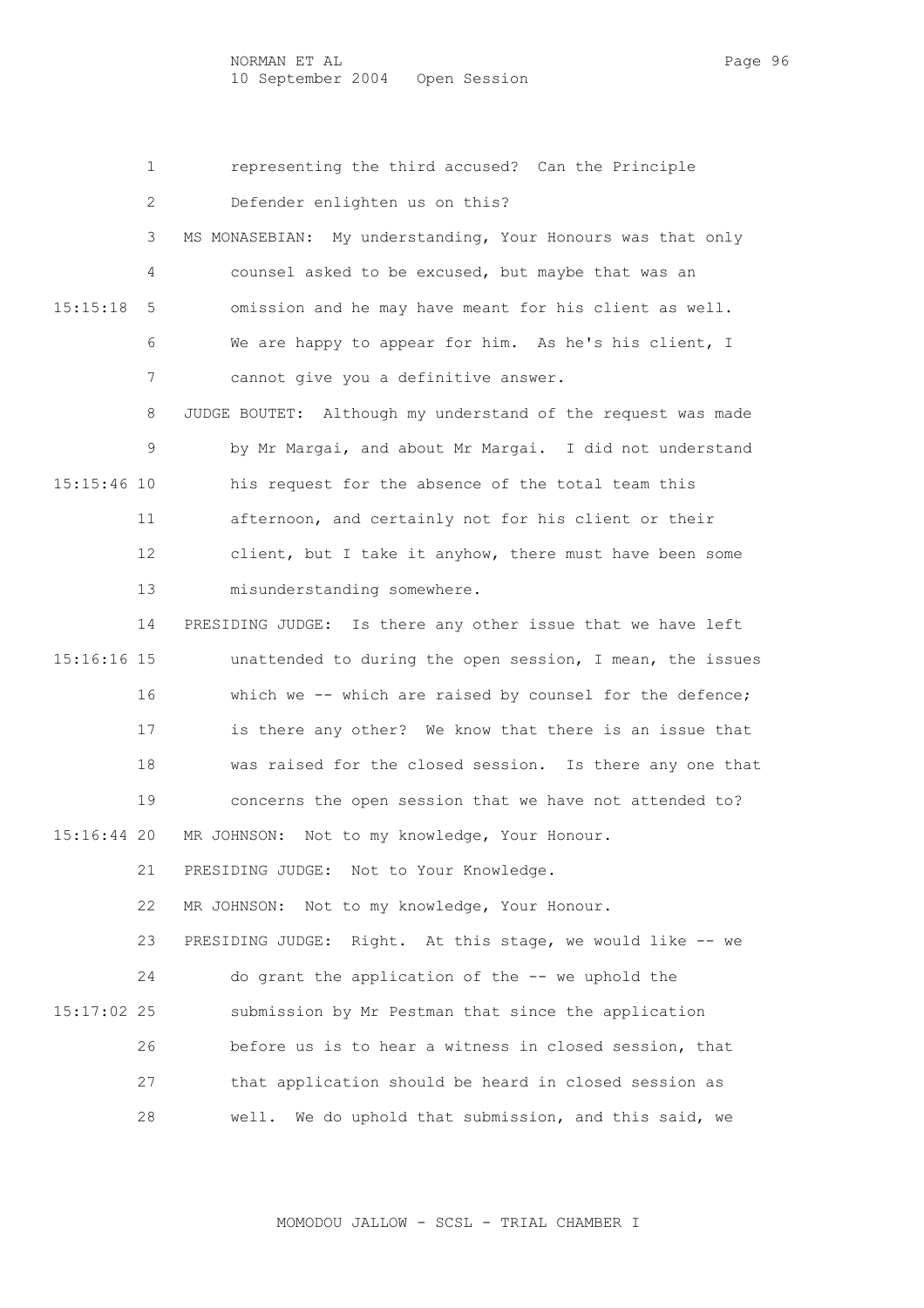1 would be moving into the closed session. We would like 2 the disposition to be put in place for the closed session 3 to take place. 4 JUDGE BOUTET: Although we are going to be moving into a 15:17:38 5 closed session, is it the intent of either party to call 6 witnesses in this closed session or simply arguments? Mr 7 Pestman. 8 MR PESTMAN: No. I have no intention to hear witnesses at 9 all. 15:17:58 10 JUDGE BOUTET: Because we can just close the speakers on the 11 public gallery, but still leave the -- open the curtains 12 depending as to what it is you intend to do. That is why 13 I am asking the question. 14 MR PESTMAN: No, I am not intending to hear any witness. I 15:18:06 15 think if it is technically possible to close all -- to 16 turn off the mics -- 17 JUDGE BOUTET: Oh yes, we can closed the mics on the public 18 gallery. 19 PRESIDING JUDGE: Well, I think all the public gallery needs 15:18:14 20 to know is that we are moving into a closed session which 21 is not a public session, and that if they so desire, they 22 might stay. If -- 23 JUDGE BOUTET: There would be no voice. 24 PRESIDING JUDGE: Yes, there would be no voice; you would not 15:18:30 25 hear anything, but if you just want to see us talking 26 like dummies, well you can just sit there and be watching 27 us talking like dummies and amusing yourselves. But -- 28 it is always a pleasure having the gallery with us. We

MOMODOU JALLOW - SCSL - TRIAL CHAMBER I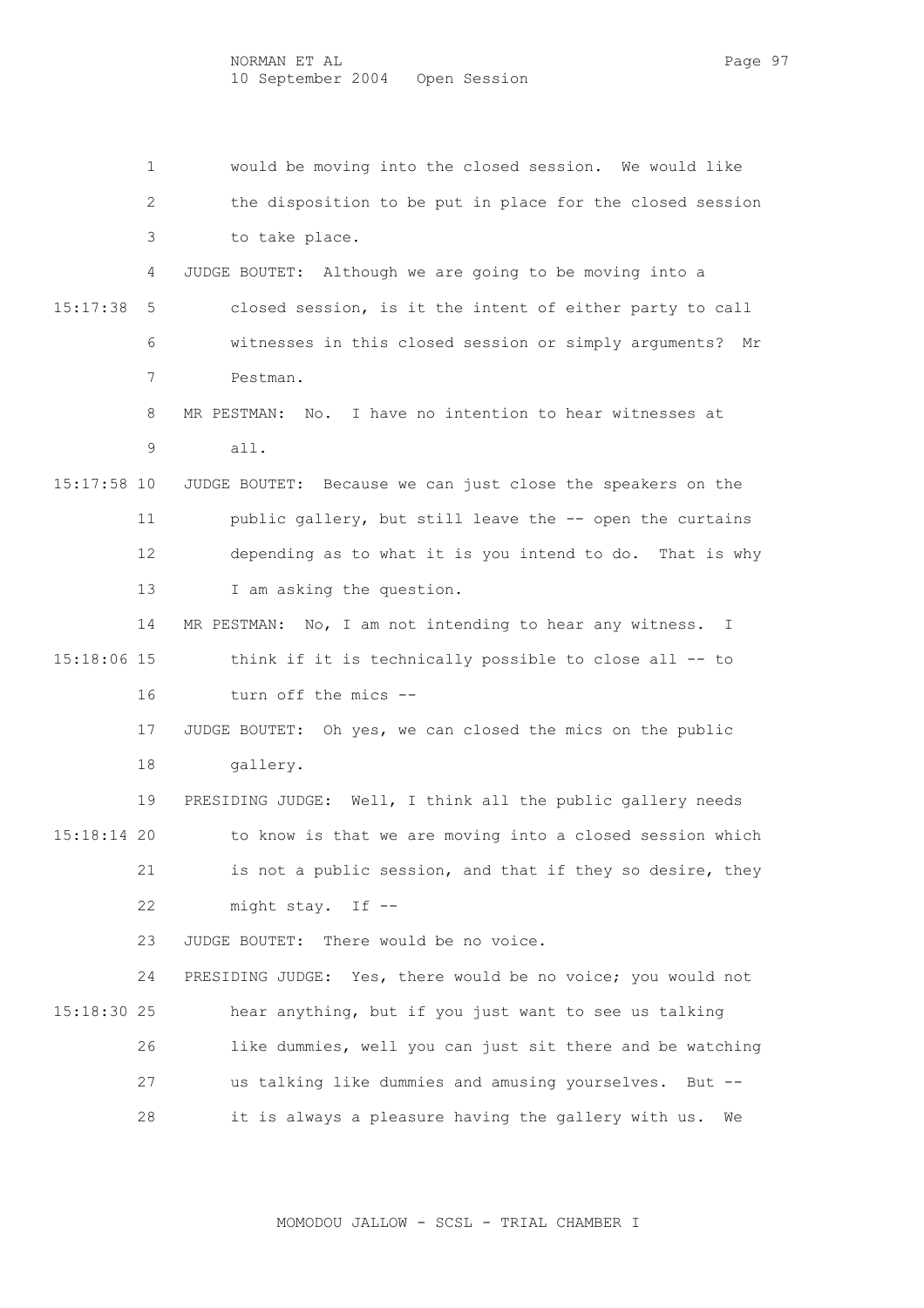NORMAN ET AL Page 98 10 September 2004 Open Session

 1 will miss you very much, but we will continue without you 2 for legal reasons which we hope you understand. Thank 3 you. Can the technicians please put in place the -- 4 JUDGE BOUTET: Can the security tell us if the sound is off? 15:19:30 5 No, it is still on. Thank you. Is it off now? You 6 still hear me; it`s off? I would imagine that it means 7 it is off. 8 [At this point in the proceedings, a portion of the 9 transcript, pages 99 to 117, was extracted and sealed 15:19:54 10 under separate cover, as the session was heard in camera] 11 12 13 14 15 16 17 18 19 20 21 22 23 24 25 26 27 28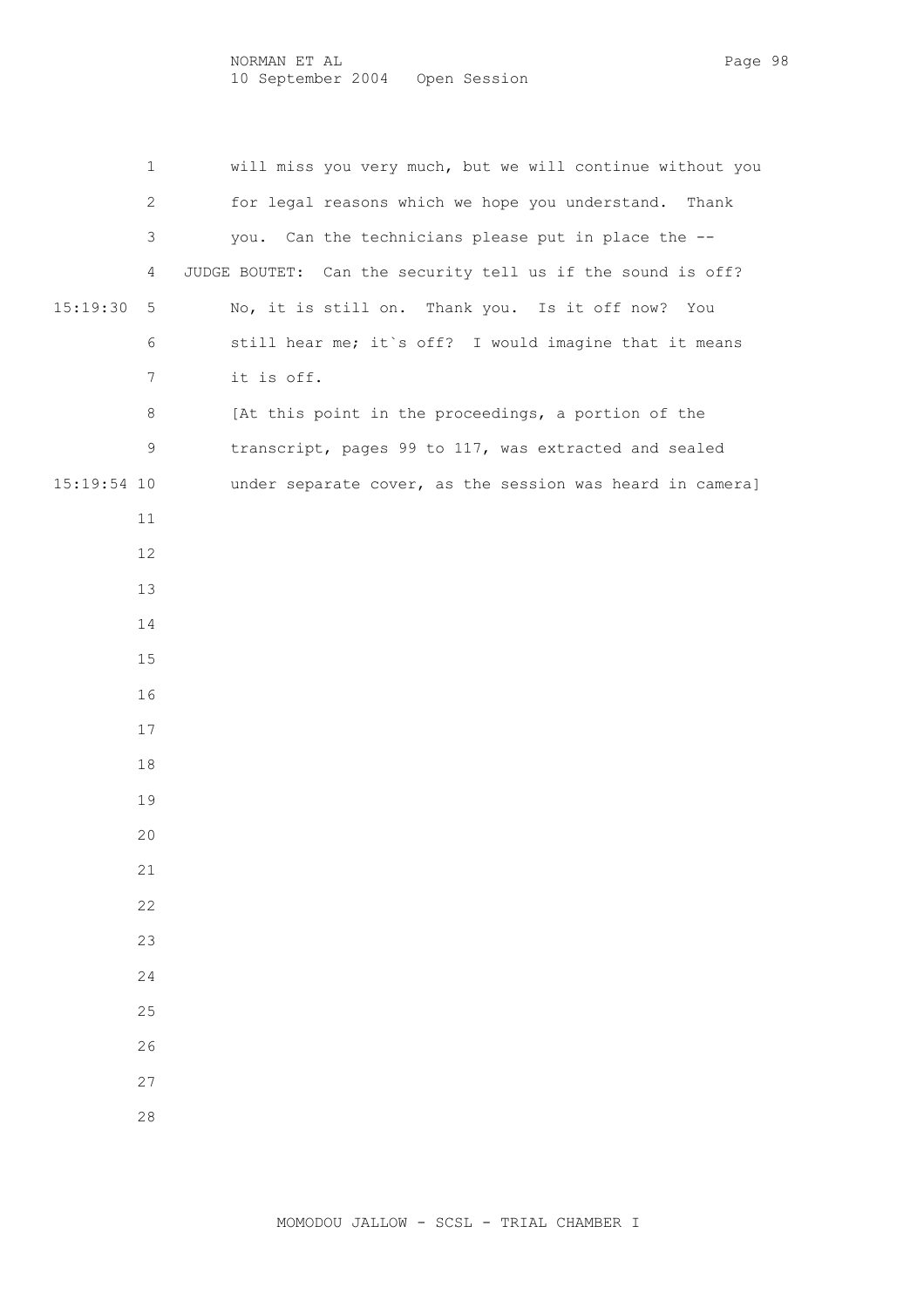## C E R T I F I C A T E

 We, Maureen P Dunn, Roni Kerekes, Susan G Humphries and Momodou Jallow, Official Court Reporters for the Special Court for Sierra Leone, do hereby certify that the foregoing proceedings in the above-entitled cause were taken at the time and place as stated; that it was taken in shorthand (machine writer) and thereafter transcribed by computer, that the foregoing pages contain a true and correct transcription of said proceedings to the best of our ability and understanding.

 We further certify that we are not of counsel nor related to any of the parties to this cause and that we are in nowise interested in the result of said cause.

Maureen P Dunn

Susan G Humphries

Roni Kerekes

Momodou Jallow